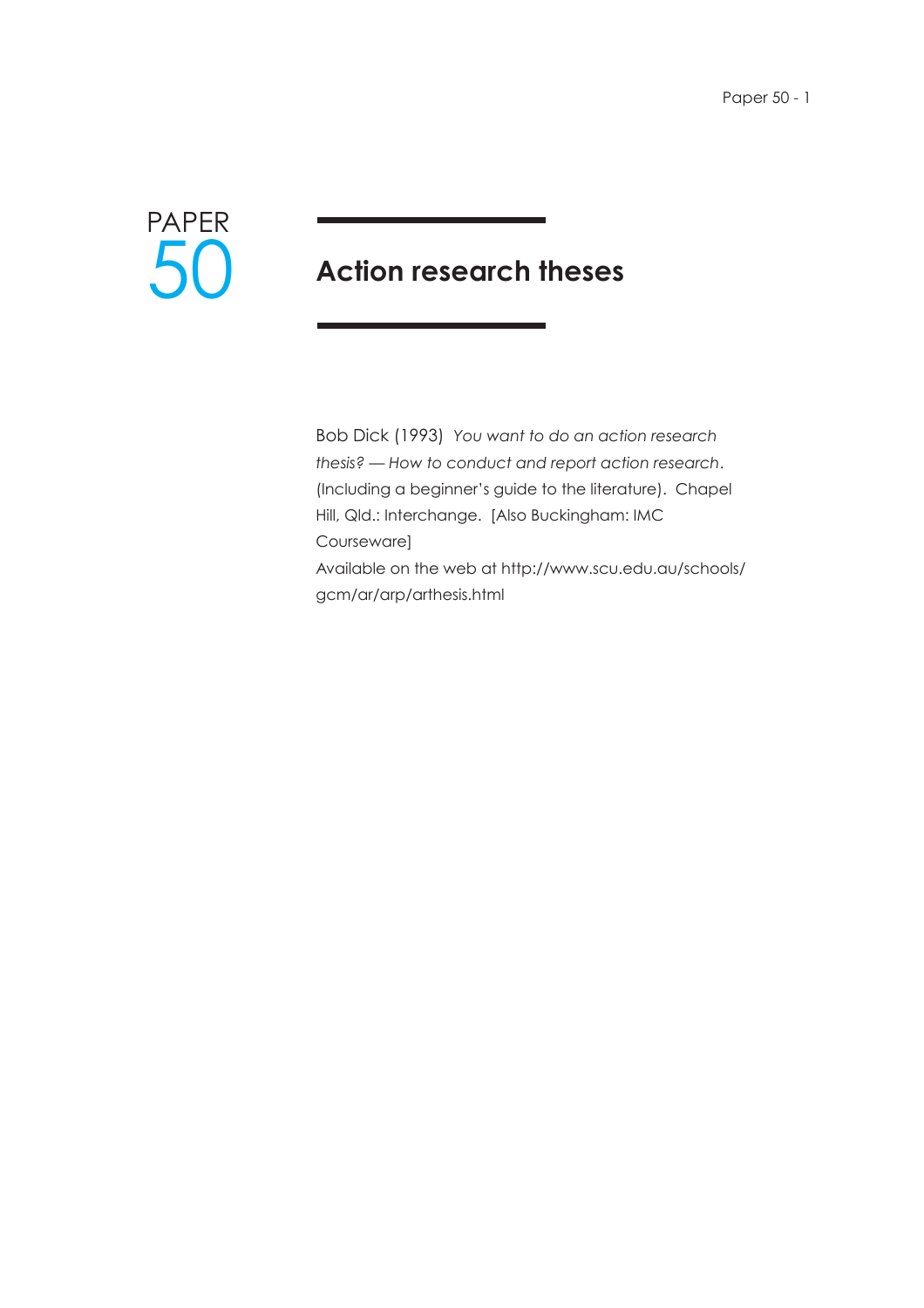Paper 50 - 2 Robust processes — papers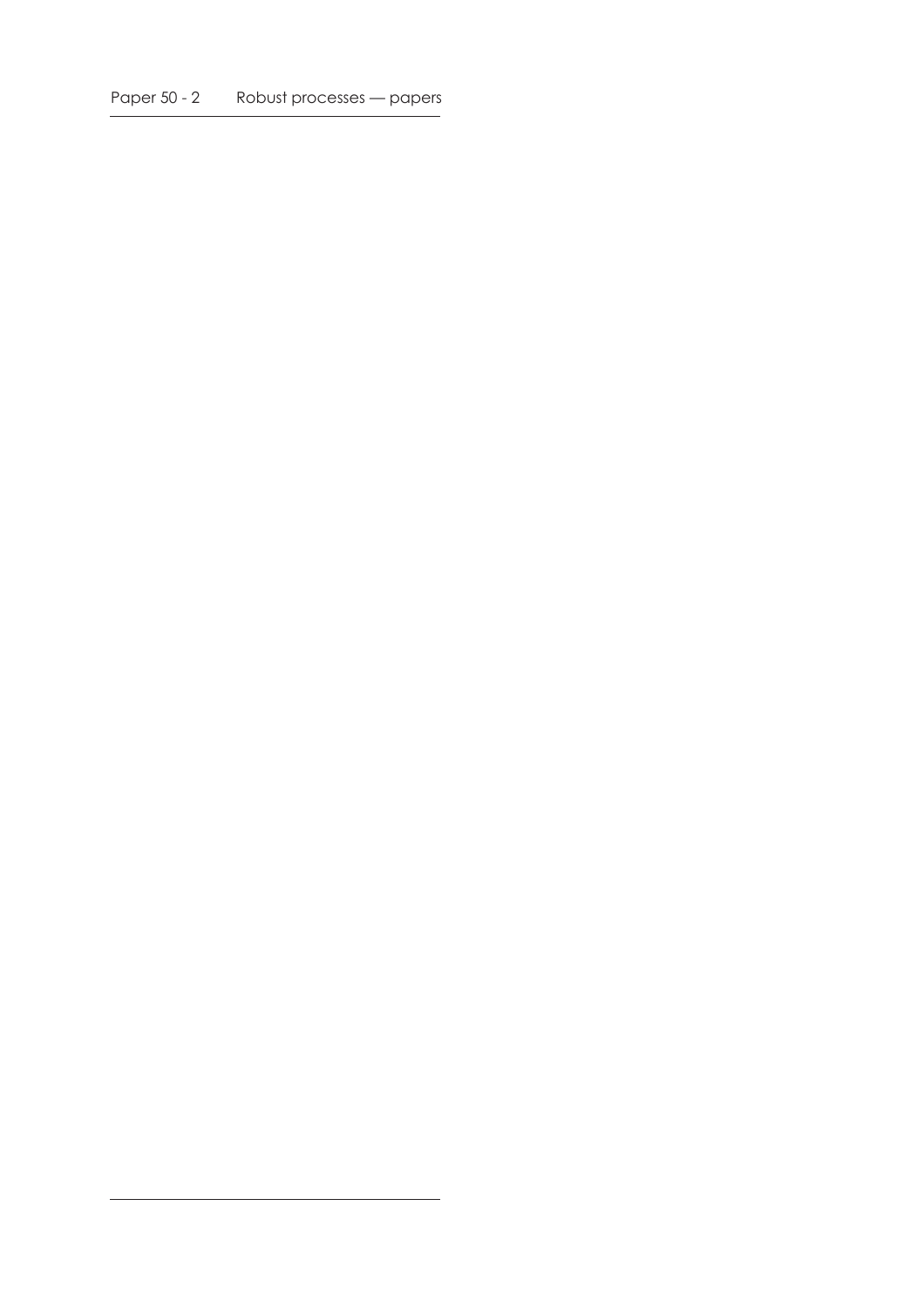# **Contents**

| The advantages and disadvantages  8                   |  |
|-------------------------------------------------------|--|
|                                                       |  |
|                                                       |  |
|                                                       |  |
|                                                       |  |
|                                                       |  |
|                                                       |  |
|                                                       |  |
|                                                       |  |
|                                                       |  |
|                                                       |  |
| Carrying out your research project 36                 |  |
|                                                       |  |
|                                                       |  |
| 3 <sup>1</sup>                                        |  |
|                                                       |  |
|                                                       |  |
|                                                       |  |
|                                                       |  |
| Chapters on the thesis' contribution to knowledge  48 |  |
|                                                       |  |
|                                                       |  |
|                                                       |  |
|                                                       |  |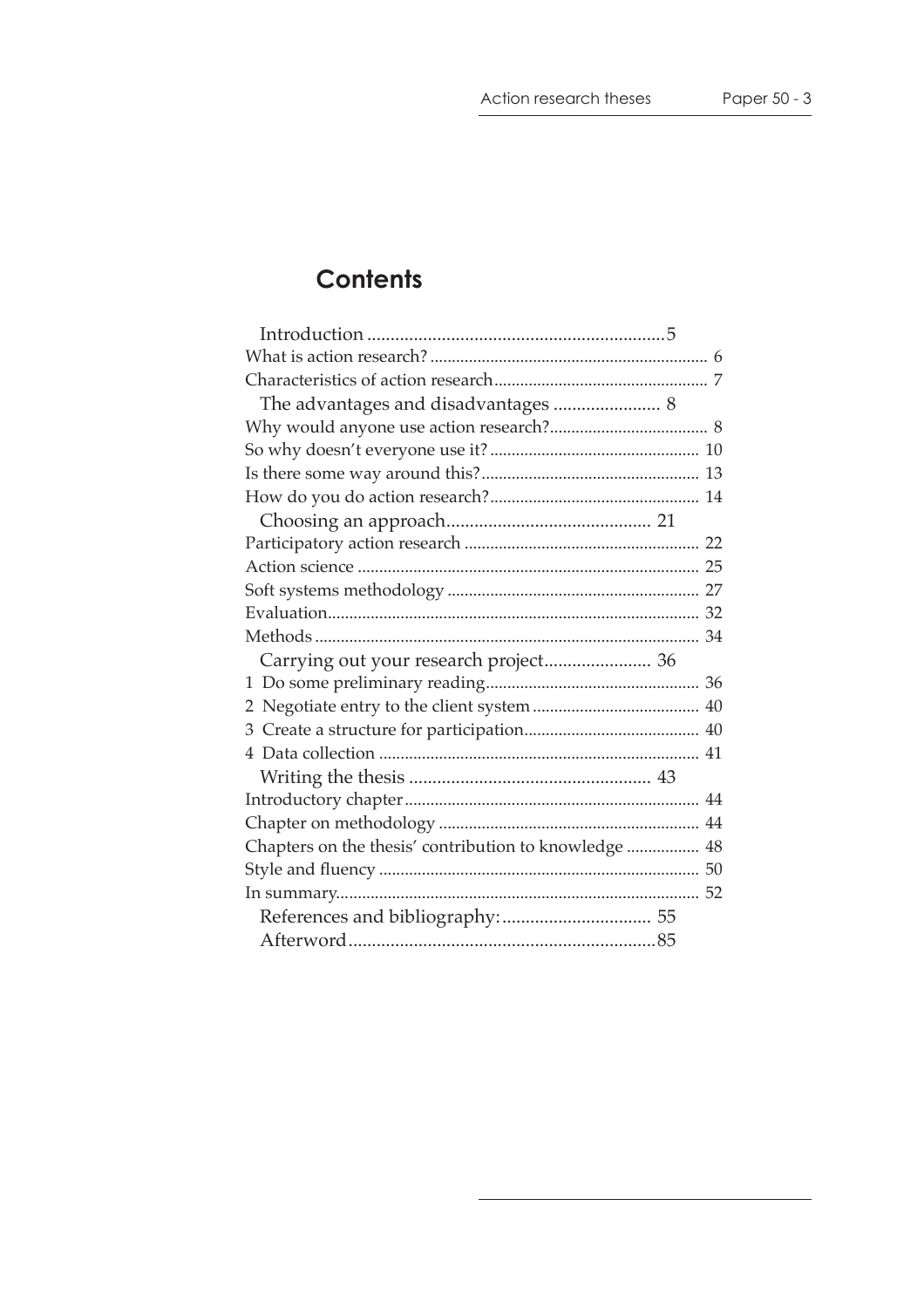# **Figures**

| 1              | The action research cycle consists at least of intention or planning<br>before action, and review or critique after                                                                                                                                                       | 7  |
|----------------|---------------------------------------------------------------------------------------------------------------------------------------------------------------------------------------------------------------------------------------------------------------------------|----|
| 2              | Within each paradigm of research are several methodologies, each<br>drawing on a number of methods for data collection and<br>interpretation                                                                                                                              | 15 |
| 3              | Action research often starts with a fuzzy question and method-;<br>ology but provided each cycle adds to the clarity, this is appropriate                                                                                                                                 | 17 |
| $\overline{4}$ | Only overlapping data are considered. If the informants (etc.) are<br>in agreement, later cycles test the agreement; if disagreeing, later<br>cycles attempt to explain the disagreement                                                                                  | 19 |
| 5              | An expanded version of the intend-act-review cycle                                                                                                                                                                                                                        | 20 |
| 6              | Each person's behaviour may lead to the other person developing<br>25<br>unstated assumptions about that person, and inferring unstated rules<br>their interaction. The result can be a double self-fulfilling prophecy                                                   |    |
| 7              | Checkland's soft systems methodology is here represented as a<br>system of inquiry using a series of dialectics                                                                                                                                                           | 28 |
| 8              | Kolb's learning cycle                                                                                                                                                                                                                                                     | 30 |
| 9              | The systems model which is the heart of the Snyder approach to<br>evaluation. It is a conventional systems model in which resources<br>correspond to inputs, and activities to processes. There are three<br>levels of outputs, consisting of effects, targets and ideals | 34 |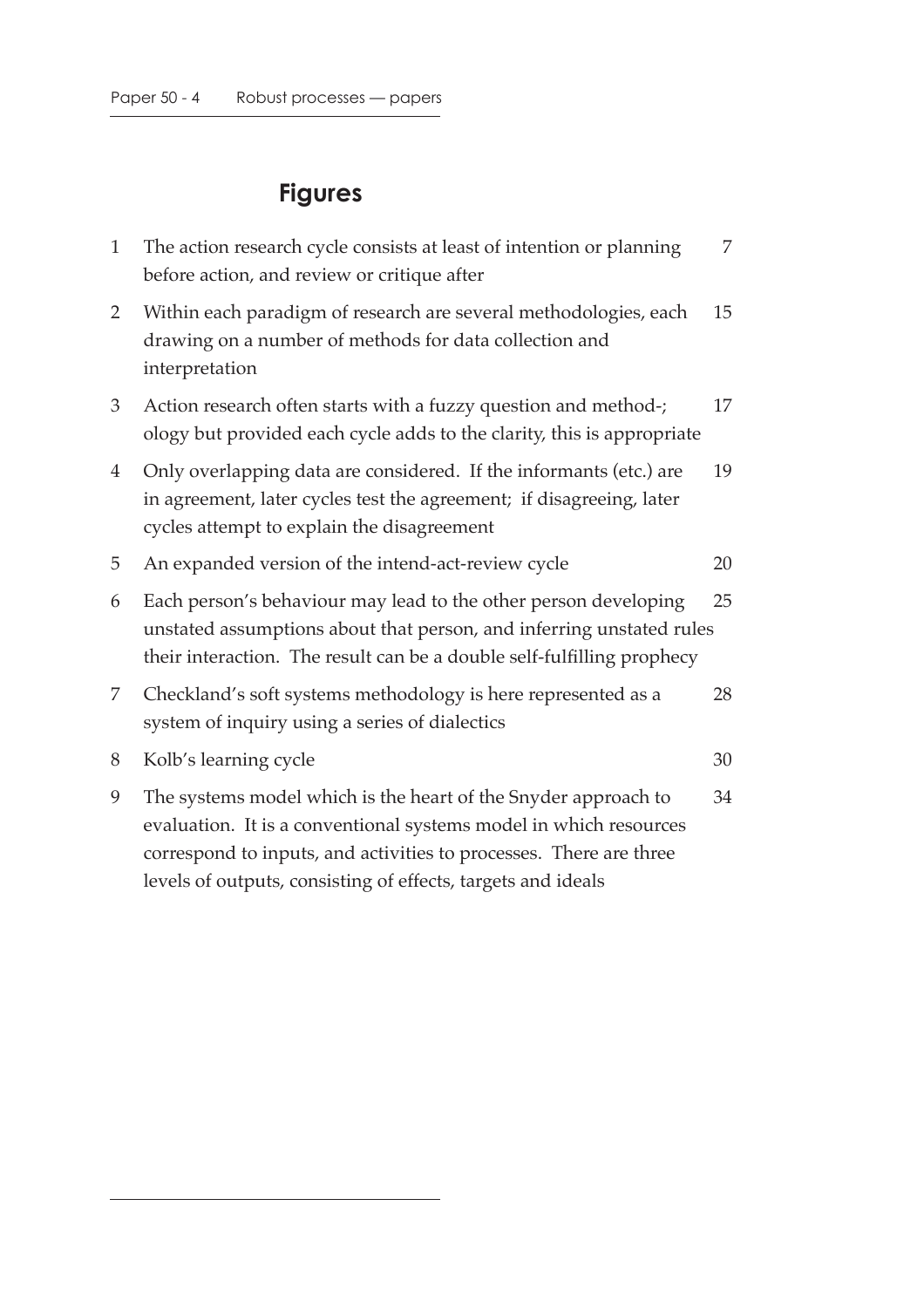## **Introduction**

This document begins with a brief overview of action research and a discussion of its advantages and disadvantages. The intention is to help you make an informed choice about your approach to your research. There is a particular focus on doing research for a thesis or dissertation, or for a similar independent research report.

If a thesis is not your interest I think you will still find material of use. The document also includes brief accounts of some of the methodologies that exist within action research. An even briefer mention of the data collection methods which can be used is also included.

This background material is followed by two practical sections. The first of them describes how action research can be carried out. A format for writing up the research is then presented. The form of action research described is one which uses a cyclic or spiral process. It converges to something more useful over time for both action and understanding. It is chosen because of the rigour and economy which it allows. I think it is also more easily defended than some other forms.

I write as a practitioner in a psychology department where action research is viewed with some scepticism. You may be doing your research within a setting where action research and qualitative approaches are more common. If so, you may not need to approach it with quite as much caution as I suggest.

In all of this, it is not my intention to argue against other research paradigms. For some purposes quantitative, or reductionist, or hypothesis-testing approaches, alone or together, are much more appropriate. In many research situations action research is quite unsuitable. My only intention is to offer action research as a viable (and sometimes more appropriate) alternative in *some*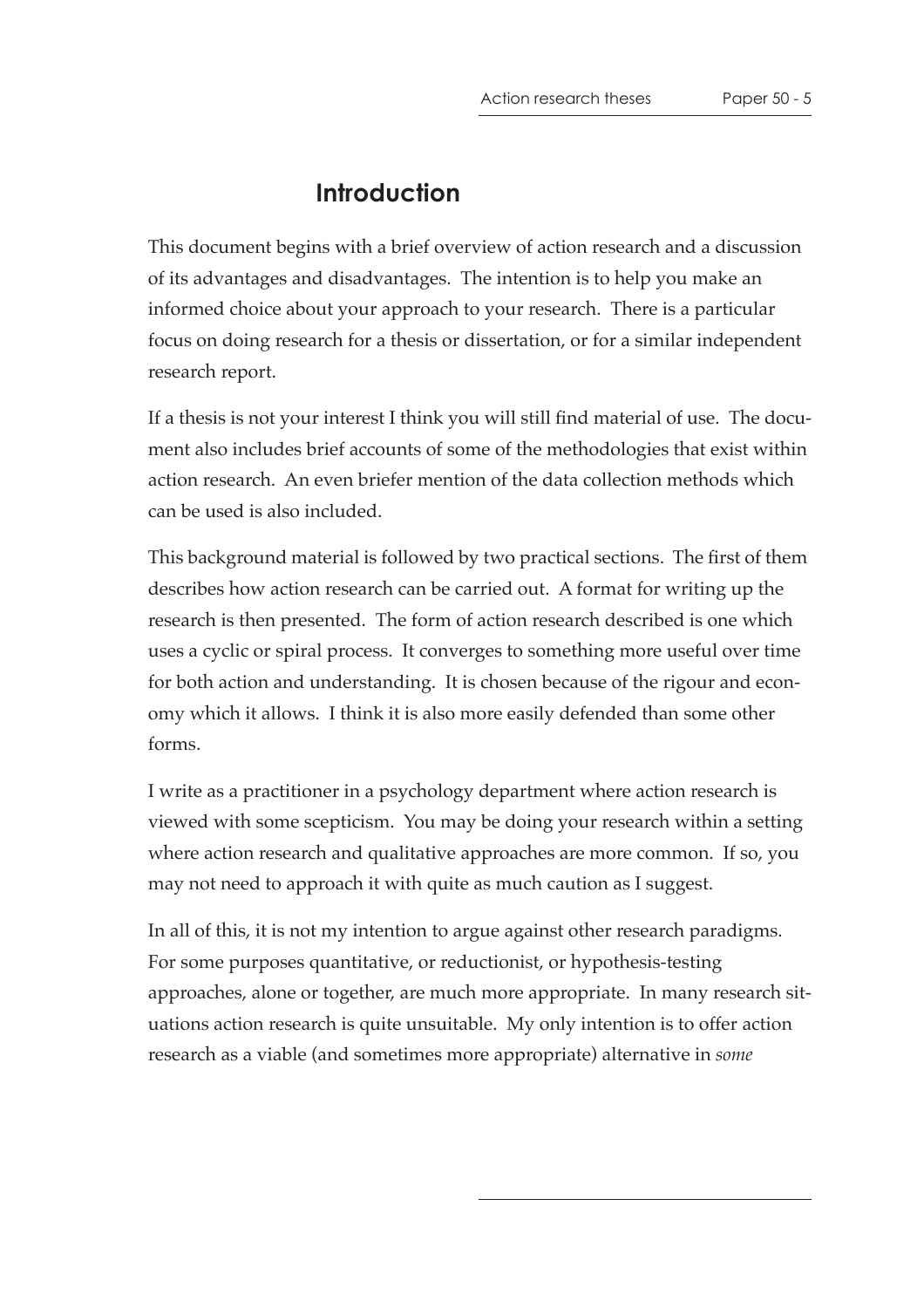research settings. Should you choose to do an action research study this paper will then help you to do so more effectively and with less risk.

Nor do I have any objection to quantitative research. If your measures adequately capture what you are researching, quantitative measures offer very real advantages. However, qualitative measures may allow you to address more of what you want to examine. In such situations it is appropriate to use them.

The paper is copiously referenced so that you can identify the relevant literature. Embedded in the reference list are also some other works. About half of the references are annotated to assist you in an intelligent choice of reading. The annotations are my own opinion, and might not accord with everyone's views.

#### **What is action research?**

As the name suggests, action research is a methodology which has the dual aims of action and research...

action to bring about change in some community or organisation or program research to increase understanding on the part of the researcher or the client, or both (and often some wider community)

There are in fact action research methods whose main emphasis is on action, with research as a fringe benefit. At the extreme, the "research" may take the form of increased understanding on the part of those most directly involved. For this form of action research the outcomes are change, and learning for those who take part. This is the form which I most often use.

In other forms, research is the primary focus. The action is then often a by-product. Such approaches typically seek publication to reach a wider audience of researchers. In these, more attention is often given to the design of the research than to other aspects.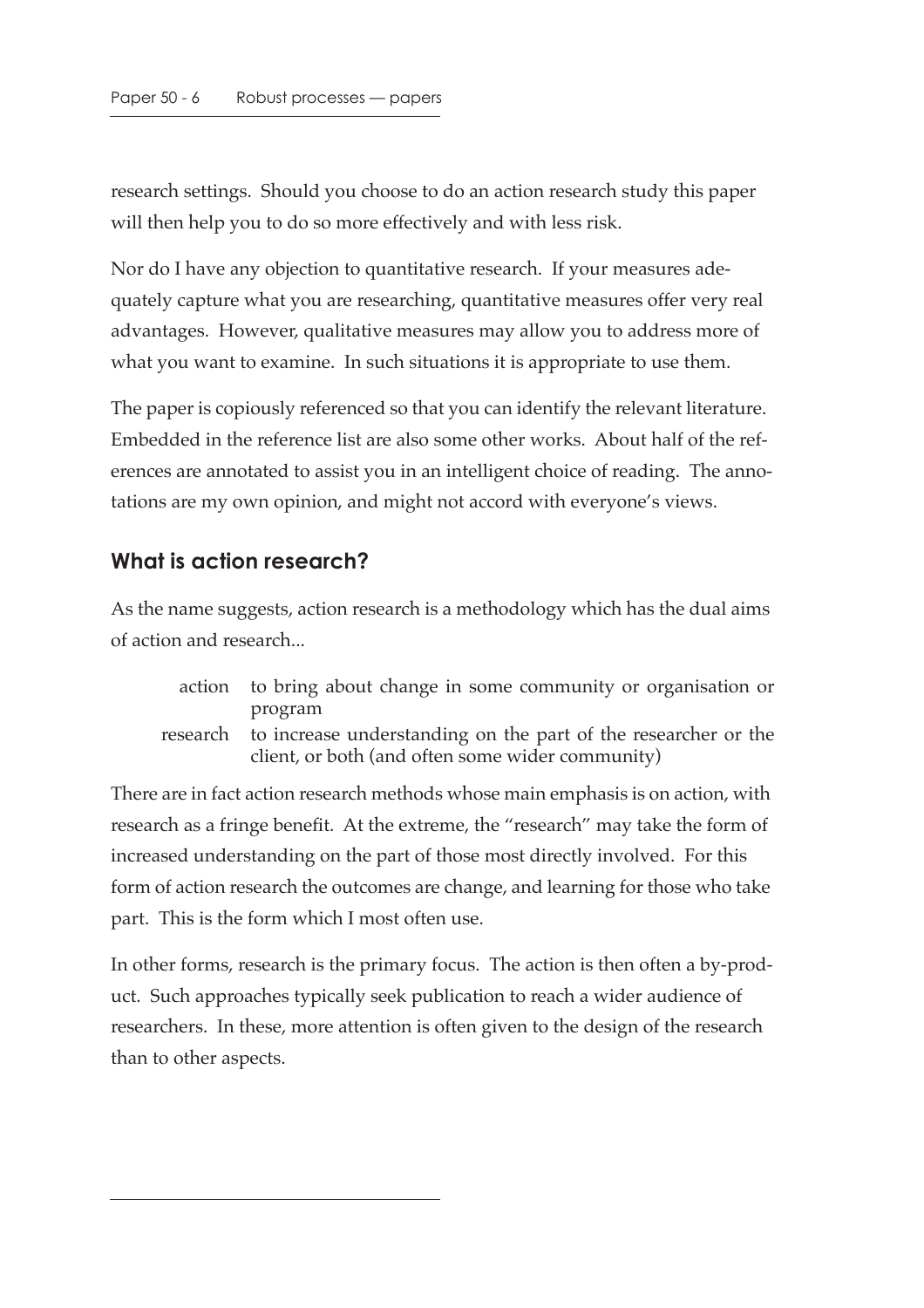In both approaches it is possible for action to inform understanding, and understanding to assist action. For thesis purposes it is as well to choose a form where the research is at least a substantial part of the study. The approach described below tries to assure both action and research outcomes as far as possible. You can modify it in whatever direction best suits your own circumstances.

### **Characteristics of action research**

Above, I defined action research as a form of research intended to have both action and research outcomes. This is a minimal definition. Various writers add other conditions.

Almost all writers appear to regard it as cyclic (or a spiral), either explicitly or implicitly. At the very least, intention or planning precedes action, and critique or review follows. Figure 1 applies.



Fig. 1

The action research cycle consists at least of intention or planning before action, and review or critique after

I will later argue that this has considerable advantages. It provides a mix of responsiveness and rigour, thus meeting both the action and research requirements. In the process I describe below the spiral is an important feature.

For some writers action research is primarily qualitative. Qualitative research can be more responsive to the situation. To my mind a need for responsiveness is one of the most compelling reasons for choosing action research.

Participation is another requirement for some writers. Some, in fact, insist on this. Participation can generate greater commitment and hence action. When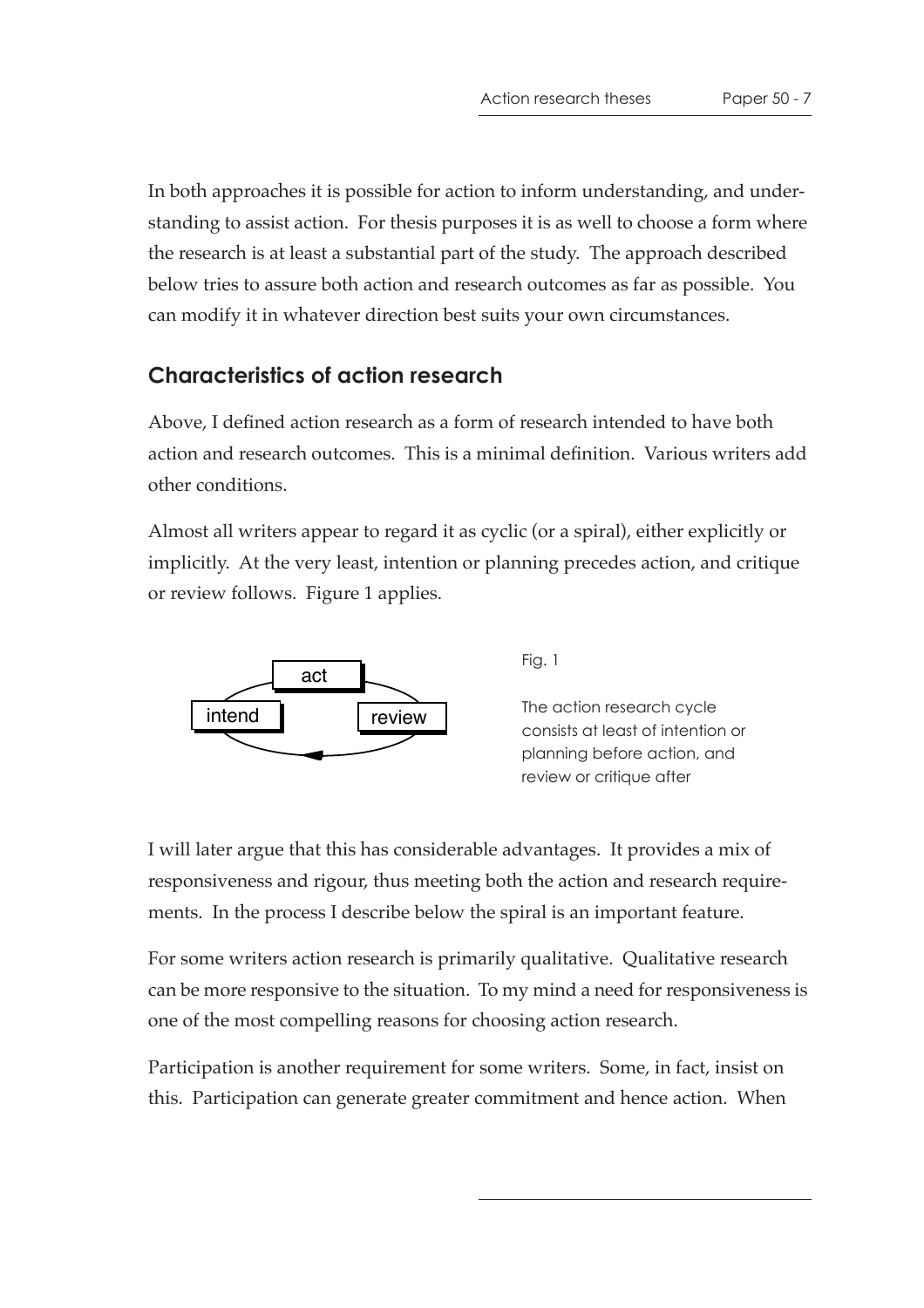change is a desired outcome, and it is more easily achieved if people are committed to the change, some participative form of action research is often indicated.

My own preferences, just to make them clear, are for cyclic, qualitative and participative approaches. However, this is a matter of pragmatics rather than ideology. I see no reason to limit action research in these ways. To my mind it is a stronger option for offering a range of choices.

There are many conditions under which qualitative data and client participation increase the value of the action research. However, to insist on these seems unnecessary. It seems reasonable that there can be choices between action research and other paradigms, and within action research a choice of approaches. The choice you make will depend upon your weighing up of the many advantages and disadvantages.

## **The advantages and disadvantages**

This section describes some of the more important advantages and disadvantages. One of my intentions in doing this is to correct a common misperception that action research is easier than more conventional research. A description of action research then follows. This provides a basis which will be used later to establish ways of maximising the advantages and minimising the disadvantages.

#### **Why would anyone use action research?**

There are a number of reasons why you might choose to do action research, including for thesis research...

• Action research lends itself to use in work or community situations. Practitioners, people who work as agents of change, can use it *as part of their normal activities*. Mainstream research paradigms in some field situations can be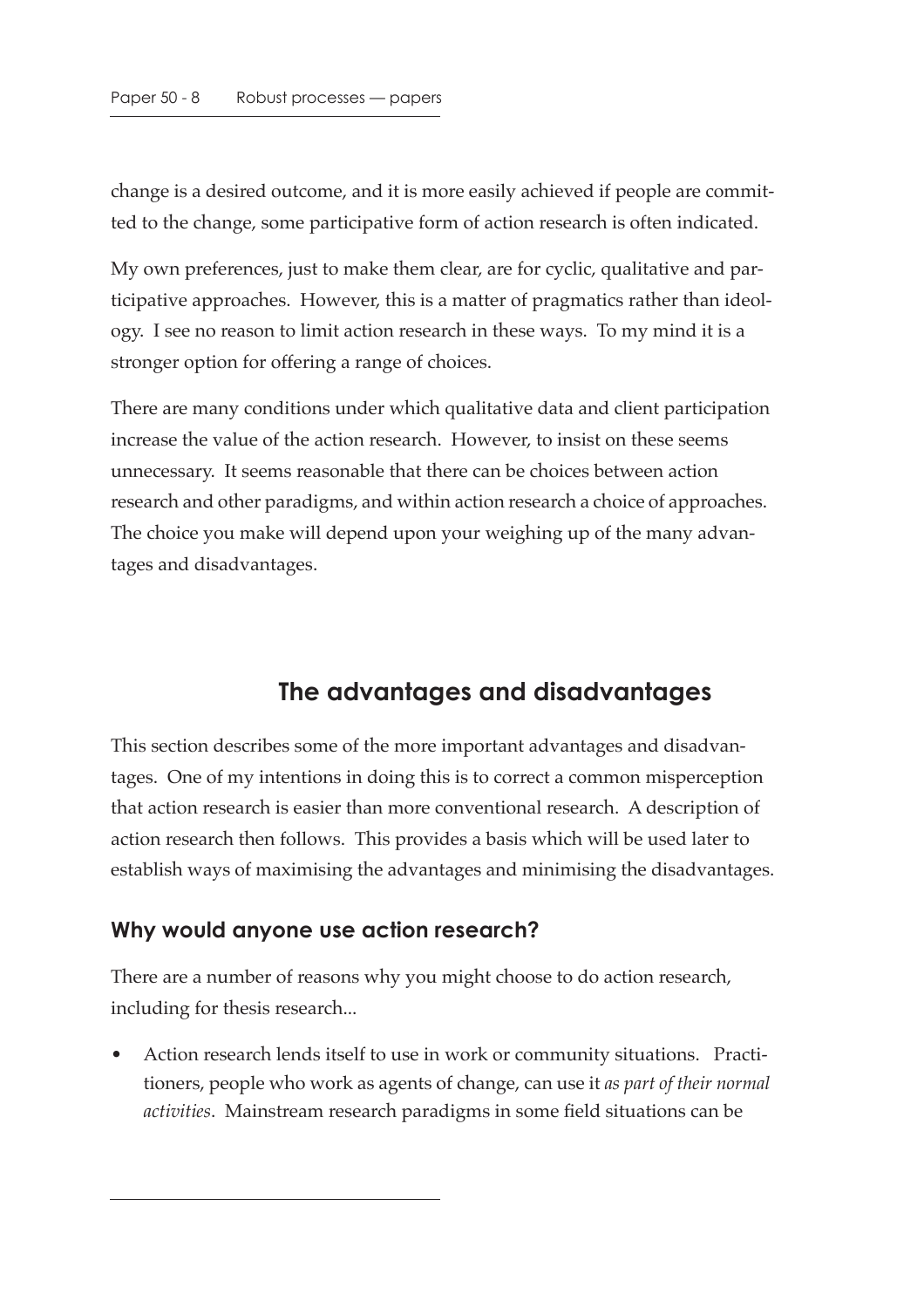more difficult to use. There is evidence, for instance from Barlow, Hayes and Nelson (1984), that most US practitioners do very little research, and don't even read all that much. Martin (1989) presents similar evidence for Australian and English psychologists.

My guess is that they don't find the research methods they have been taught can be integrated easily enough with their practice. Both the US and Australian studies focussed on clinical psychologists. The argument can probably be made even more strongly for psychologists who work as organisational or community change agents. Here the need for flexibility is even greater, I think. And flexibility is the enemy of good conventional research.

Increasingly in Australia, practitioners within academic settings are being pressured to publish more. Those I have talked to report that the research is a heavy additional load: almost an extra job. Action research offers such people a chance to make more use of their practice as a research opportunity.

When practitioners use action research it has the potential to increase the amount they learn consciously from their experience. The action research cycle can also be regarded as a learning cycle (see Kolb, 1984). The educator Schön (1983, 1987) argues strongly that systematic reflection is an effective way for practitioners to learn.

Many practitioners have said to me, after hearing about action research, "I already do that". Further conversation reveals that in their normal practice they almost all omit *deliberate and conscious* reflection, and sceptical challenging of interpretations. To my mind, these are crucial features of effective action research (and, for that matter, of effective learning).

- It looks good on your resumé to have done a thesis which has direct and obvious relevance to practice. If it has generated some worthwhile outcomes for the client, then that is a further bonus. (There are other research methodologies, including some conventional forms, which also offer this advantage.)
- Action research is usually participative. This implies a partnership between you and your clients. You may find this more ethically satisfying. For some purposes it may also be more occupationally relevant.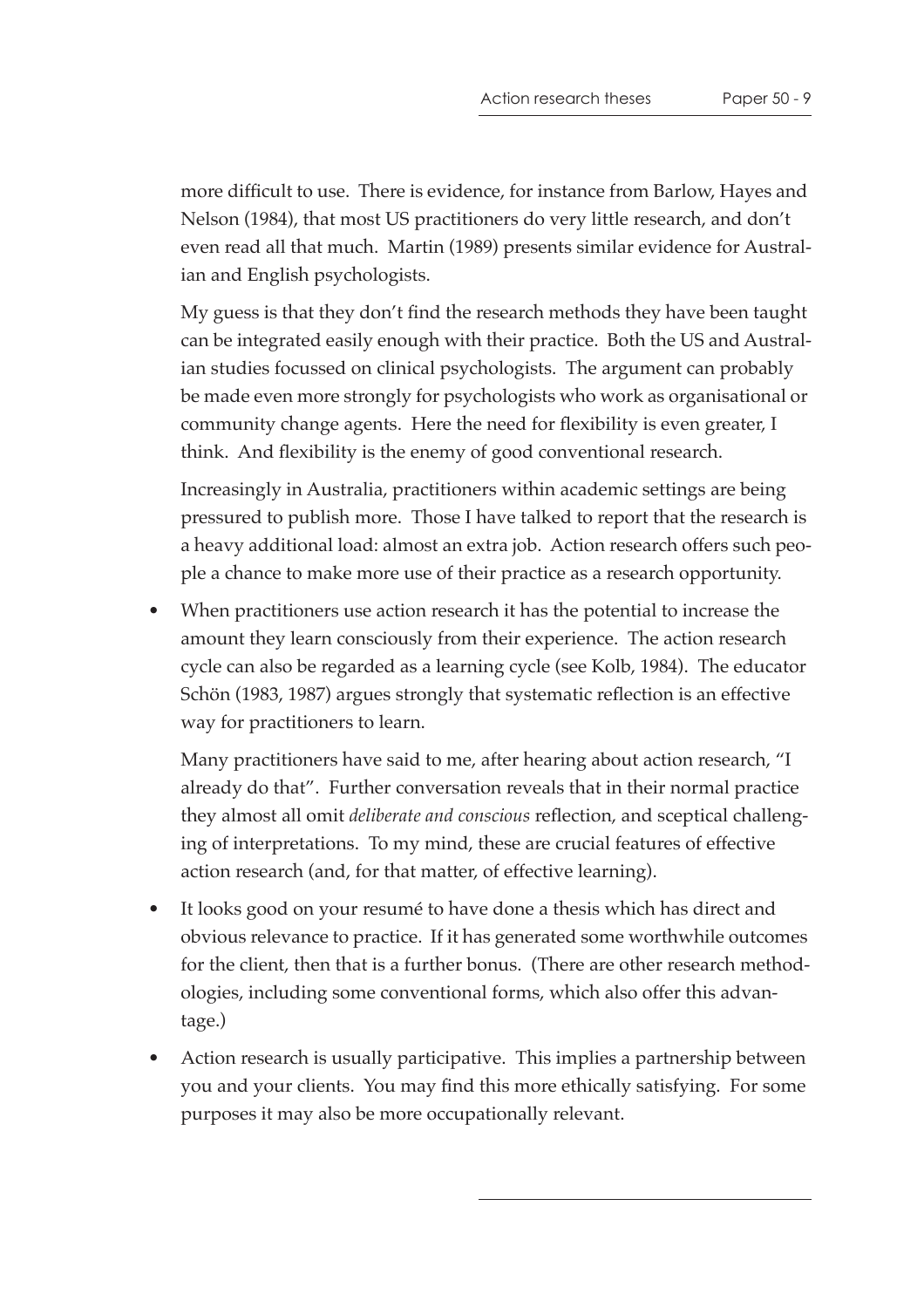#### **So why doesn't everyone use it?**

You may wonder, then, why it is not more common. The main reason, I suspect, is that it isn't well known. Psychology has ignored action research almost completely. My impression is that there is less debate in academic psychology about research methods and their underlying philosophy than in most other social sciences.

I recall that at the 1986 annual psychology conference the theme was "bridging the gap between theory, research and practice". This was a priority need in psychology, to judge by the choice of theme. Although some of the papers were about applied research in field settings, to my knowledge no paper given at the conference specifically mentioned action research. Yet in action research there need be no gap between theory, research and practice. The three can be integrated.

An ignorance of action research isn't a reason to avoid it. There *are* good reasons, however, why you may decide to stay within mainstream research. For example, here are some of the costs of choosing action research as your research paradigm...

- It is harder to do than conventional research. You take on responsibilities for change as well as for research. In addition, as with other field research, it involves you in more work to set it up, and you don't get any credit for that.
- It doesn't accord with the expectations of some examiners. Deliberately and for good reason it ignores some requirements which have become part of the ideology of some conventional research. In that sense, it is counter-cultural. Because of this, some examiners find it hard to judge it on its merits. They do not recognise that it has a different tradition, and is based on a methodological perspective and principles different to their own. (At a deeper level some of the differences disappear. Some examiners, however, judge research in terms of more superficial and specific principles.)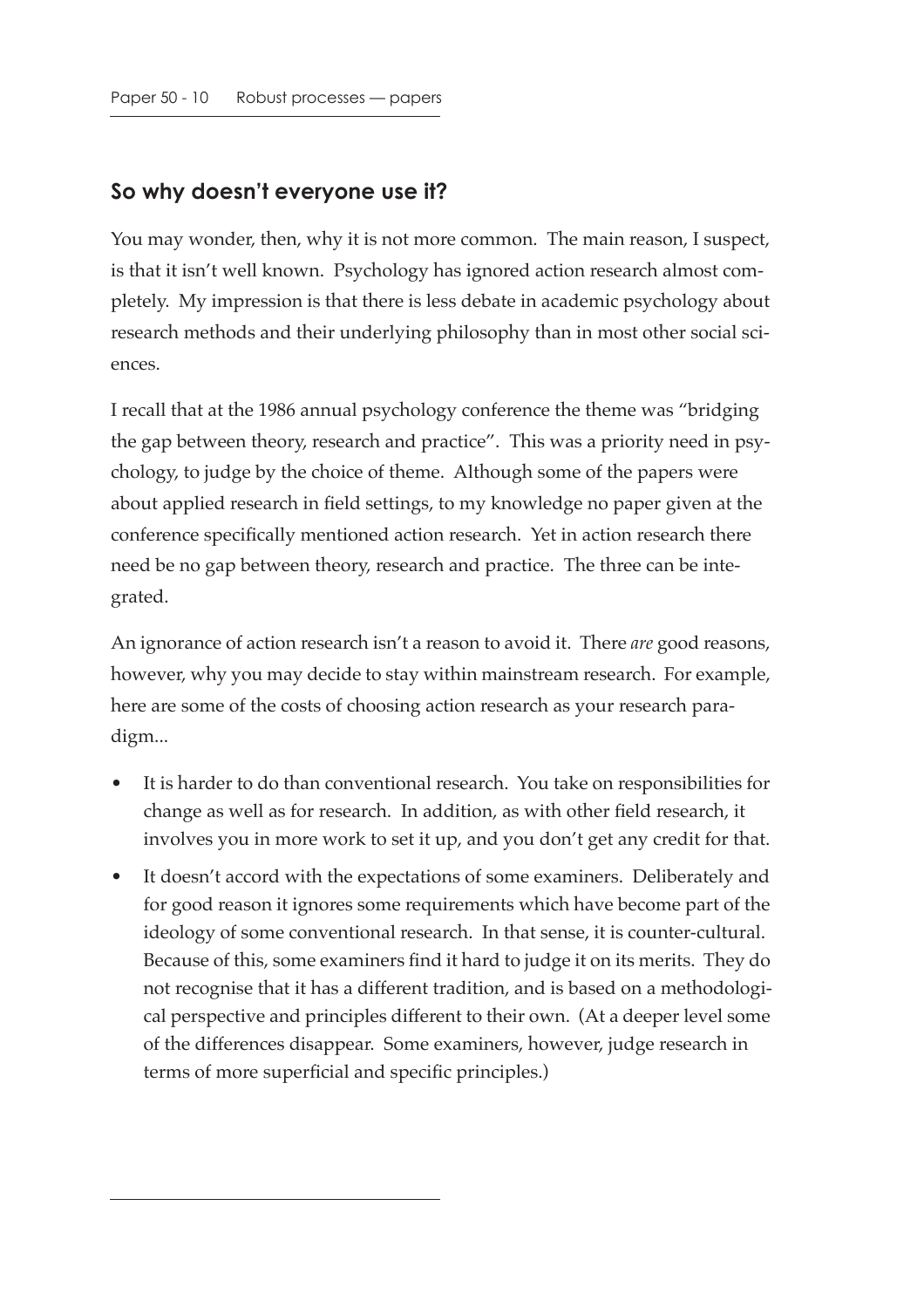The danger is that you will receive a lower grade for work of equivalent standard and greater effort. My observation is that some examiners can't discriminate between good action research and action research which is merely competent. The fact that a study is directly relevant to practitioner psychology and may lead to change does not necessarily carry any weight.

Within psychology this is a greater issue for fourth year theses than it is at Masters level and beyond. I suspect it is also more of a source of difficulty in academic psychology than in many other disciplines.

- You probably don't know much about action research. (Some of you may not think you know much about conventional research either. But you've been taught it for 3 or 4 years, or more. You have picked up some familiarity with conventional methods in that time.) Action research methodology is something that you probably have to learn almost from scratch.
- You probably can't use a conventional format to write it up effectively. Again, that means you have to learn some new skills. In psychology there is a strong expectation that the format recommended by the American Psychological Association (APA) will be used. A non-APA format may alienate some examiners. Again, this may be more of an issue for people working within the discipline of psychology than in some other social sciences. However, most disciplines have their ideologies about how research should be reported.
- The library work for action research is more demanding. In conventional research you know ahead of time what literature is relevant. In most forms of action research, the relevant literature is defined by the data you collect and your interpretation of it. That means that you begin collecting data first, and then go to the literature to challenge your findings. This is also true of some other forms of field research, though certainly not all.
- Action research is much harder to report, at least for thesis purposes. If you stay close to the research mainstream you don't have to take the same pains to justify what you do. For action research, you have to justify your overall approach. You have to do this well enough that even if examiners don't agree with your approach, they have to acknowledge that you have pro-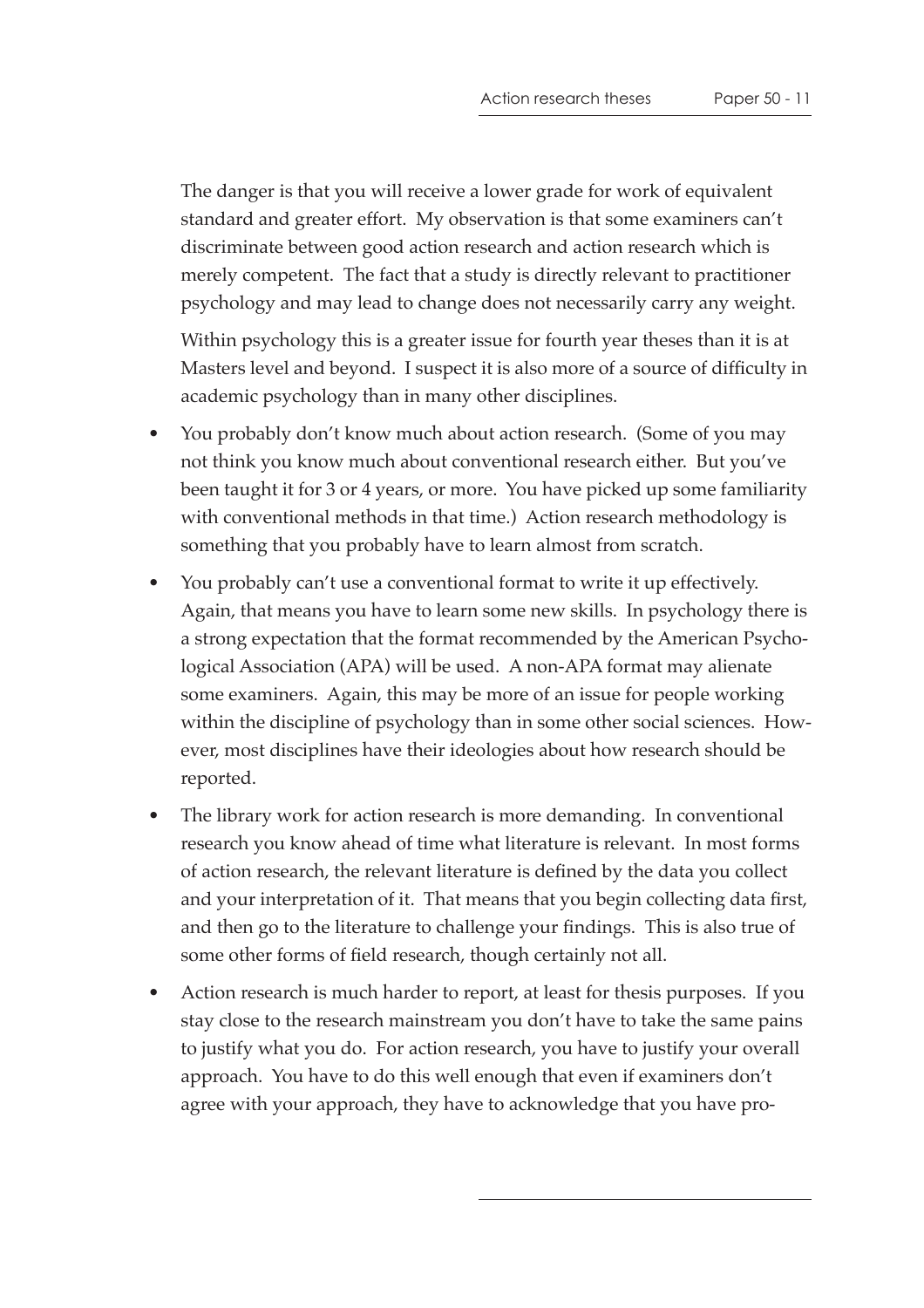vided an adequate rationale. (This may be true for other methodologies outside the research mainstream too.)

• All else being equal, an action research thesis is likely to be longer than a conventional thesis. As already mentioned, you have to provide a more compelling justification for what you do. In effect, you have to write two theses. One reports your method, results and interpretation. The other explains why these were appropriate for the research situation. In addition, if you use qualitative data (and you probably will) that also tends to take more space to report.

This is particularly relevant for those of you doing a thesis where page limits or word limits are imposed. If there is such a limit you have to write very succinctly, yet do so without undermining your thesis or your justification.

For most people, these disadvantages outweigh the advantages. *Above all, if you are choosing action research because you think it may be an easier option, you are clearly mistaken.* I assure you it isn't. It's more demanding and more difficult. Particularly at fourth year there is a high risk that you won't get as well rewarded for it in the mark you get.

I expect that most of you have had a reasonably typical university education. If so, and particularly if you studied psychology, you know enough about conventional research that at least you can do it as a "technician", by following a formula. It's better to be creative, but you don't have to be. In action research there isn't a choice. The demands for responsiveness and flexibility require creativity if the study is to be effective. Yet you have to learn quickly to be a good technician too, so that you do not displease the examiners.

It amounts to this. Whatever research method you use must be *rigorous*. That is, you must have some way of *assuring* the quality of the data you collect, and the correctness of your interpretation. You must be able to satisfy yourself and others that the interpretation you offer is consistent with the data. Even more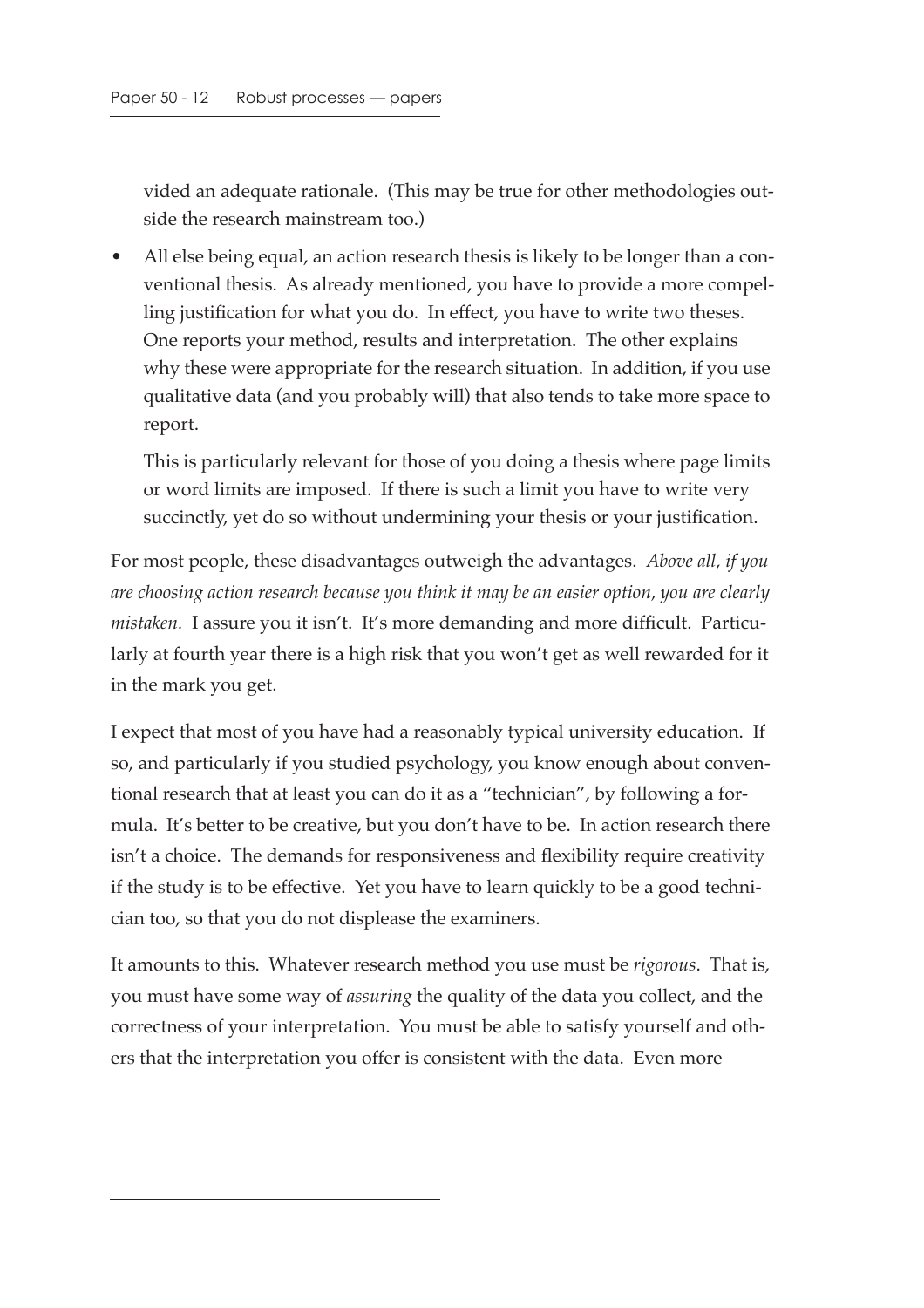importantly, you have to be able to demonstrate that it is more likely than alternative interpretations would be.

Most conventional research methods gain their rigour by control, standardisation, objectivity, and the use of numerical and statistical procedures. This sacrifices flexibility during a given experiment—if you change the procedure in midstream you don't know what you are doing to the odds that your results occurred by chance.

In action research, standardisation defeats the purpose. The *virtue* of action research is its *responsiveness*. It is what allows you to turn unpromising beginnings into effective endings. It is what allows you to improve both action and research outcomes through a process of iteration. As in many numerical procedures, repeated cycles allow you to converge on an appropriate conclusion.

If your action research methodology is not responsive to the situation you can't aspire to action outcomes. In some settings that is too high a price to pay. You can't expect to pursue change and do good mainstream research within a single experiment and at the same time.

Good action research is like good social consultancy or community or organisational change. It draws on the same skills and procedures. It offers the same satisfactions. The costs are that it takes time, energy and creativity. And at the end of it you *may* have to satisfy examiners who are not field practitioners. In fact some of them may not understand and may even be unsympathetic.

#### **Is there some way around this?**

Perhaps you are discouraged by now. If so, that's reasonable—perhaps even realistic. On the other hand, perhaps for you the advantages outweigh the disadvantages and the thought of a lower grade does not distress you provided you pass. In any event, there are ways in which you can reduce the risk of doing action research. The two most important actions you can take are...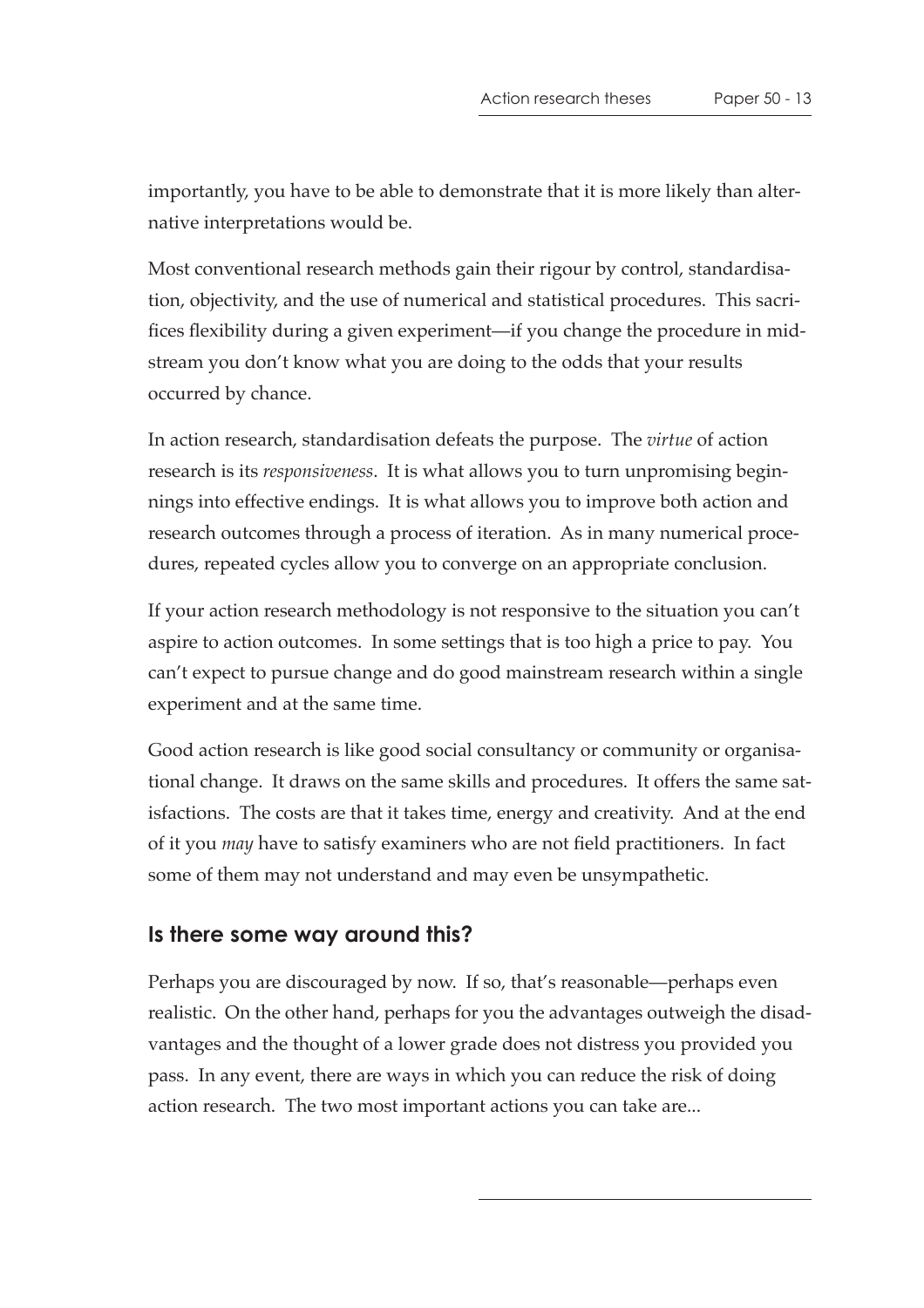• At all times collect and interpret your data in defensible ways. In particular, know your overall methodology before you begin. At least, know how you intend to start, and check that it is defensible. You will change your mind about your methodology in the light of your experience; but because the changes are motivated by evidence, they too will then be defensible.

Always use methods for data collection and interpretation which test or challenge your emerging interpretations. That is, *seek out disconfirming evidence*. Integrate your library research with your data collection and interpretation. There, too, seek out *dis*confirmation.

• Justify your methodology carefully in the eventual thesis. Carefully explain your reasons for using action research, qualitative data collection, and the specific methods you use. Be careful to do so without being evangelistic, and without implying even the mildest criticism of other research paradigms.

I will have more to say about each of these later.

It may be that there is enough appeal in the thought of using a research method which suits practitioners. If so, the following account will help you to do so while reducing the risk of displeasing the examiners of your thesis.

I assume in what follows that doing good research is a goal, and that you would prefer to please the examiners at the same time.

#### **How do you** *do* **action research?**

There are many ways to do action research. It is a research paradigm which subsumes a variety of research approaches. Within the paradigm there are several established methodologies. Some examples are Patton's (1990) approach to evaluation, Checkland's (1981) soft systems analysis, Argyris' (1985) action science, and Kemmis' critical action research (Carr and Kemmis, 1986). Each of these methodologies draws on a number of methods for information collection and interpretation, for example interviewing and content analysis. Figure 2 summarises the three levels.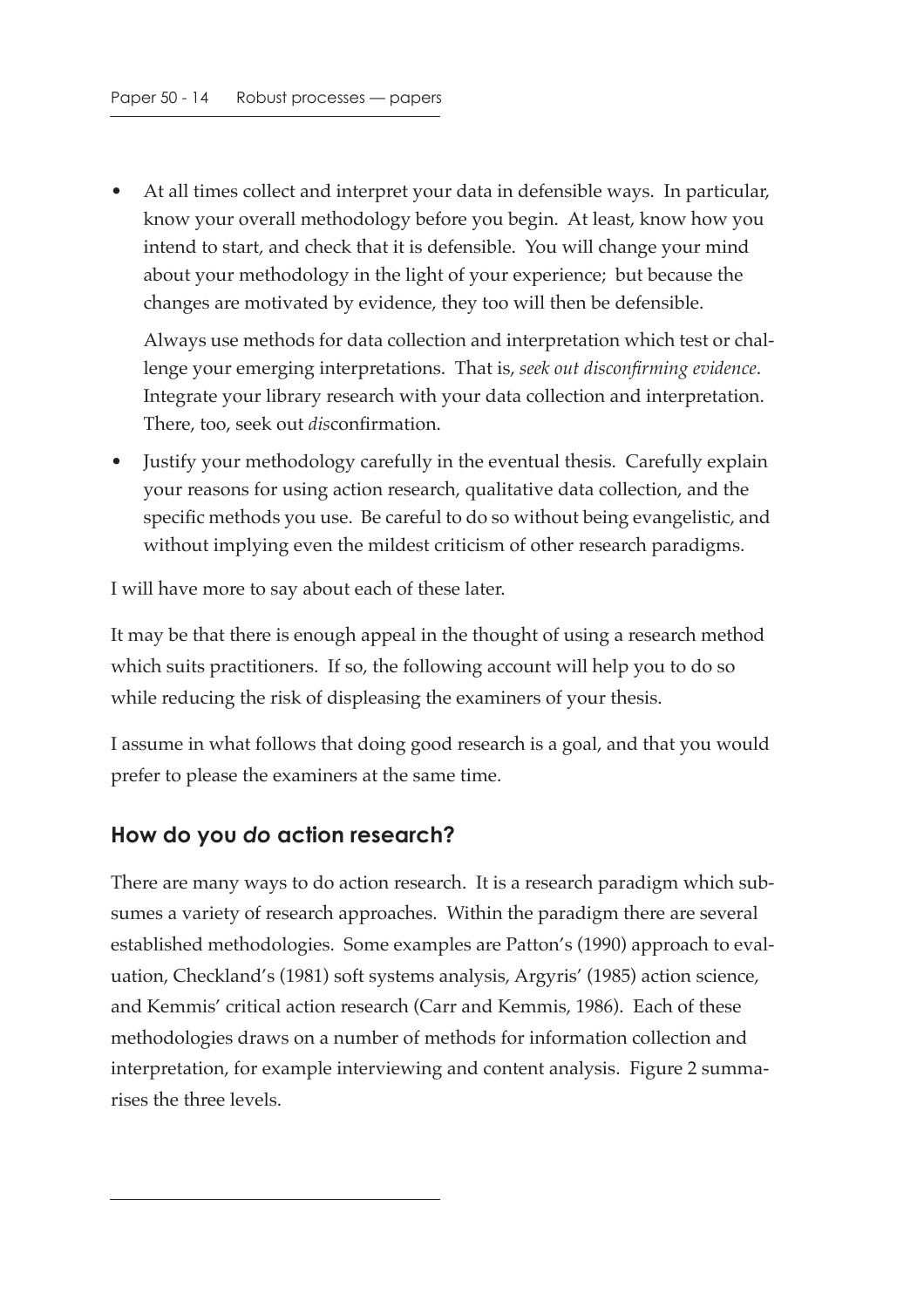These are choices you have to make—paradigm, methodology, methods. Each choice has to be justified in your eventual thesis. The aim in making the choice is to achieve action and research outcomes in such a way that each enriches the other. That is an important point. Some of the issues which need addressing in the choice are presented clearly in Lawler, Mohrman, Mohrman, Ledford, and Cummings (1985), particularly the introductory paper by Lawler. The illustrative title of the collection of papers is *Doing research which is useful for theory and practice*.



Fig. 2

Within each paradigm of research are several methodologies, each drawing on a number of methods for data collection and interpretation

Below, I describe an approach as *one* example of how you might go about it. I have chosen it because it is an approach I am familiar with. Also, it achieves a balance of action and research, and it is more economical to report than other approaches I know. The description is quite general, subsuming the methodologies I have already mentioned. The description is step-by-step, to help you to follow it easily.

I want to avoid the style of much of the literature on counter-cultural research approaches. Many of them evangelise for their own particular variety. Consequently they sometimes give the impression that there is one best way to do research, which just happens to be the one they advocate. I think that the approach I describe below is good, or I wouldn't offer it. I don't want you to think it's the only way.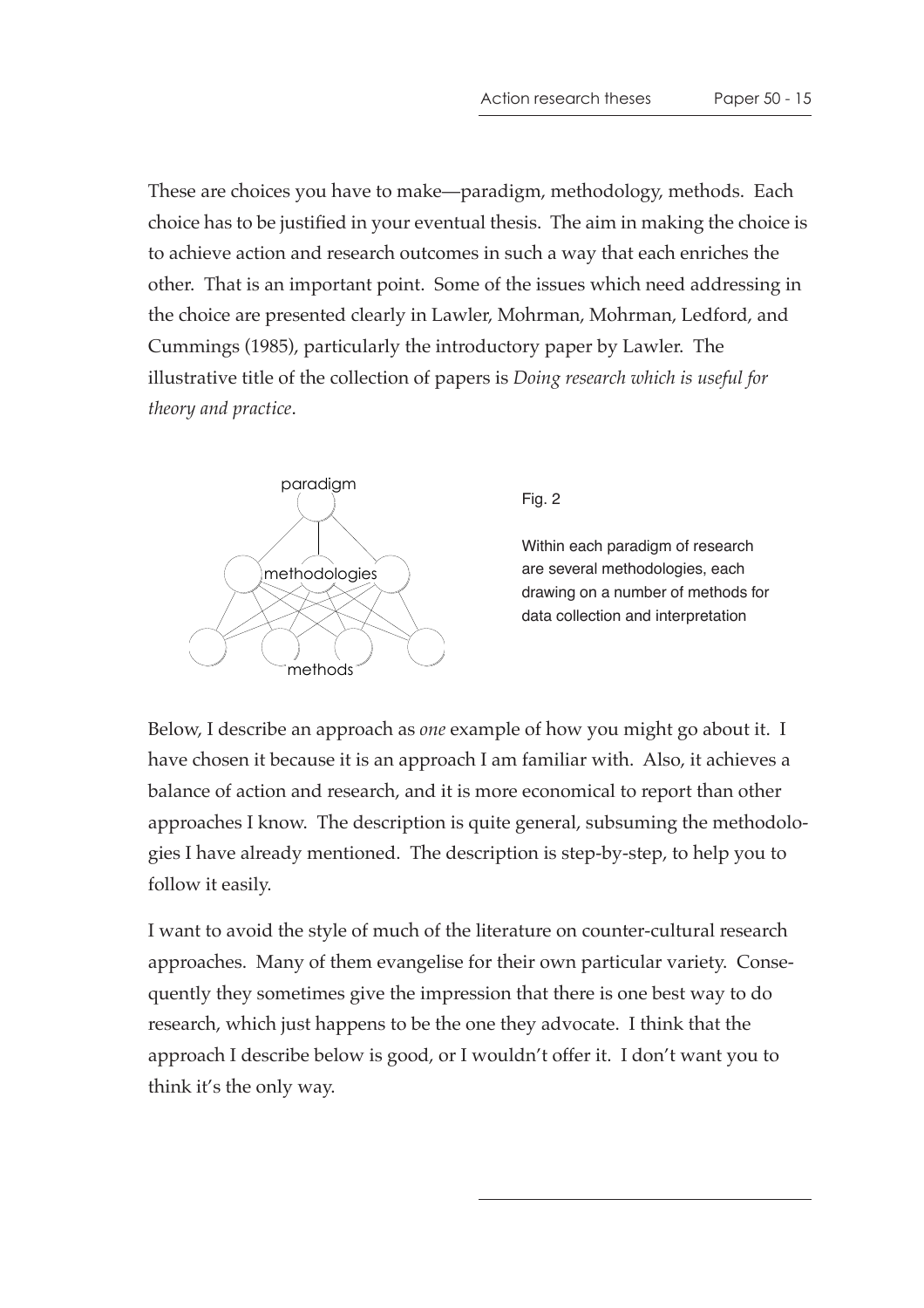So don't feel obliged to follow the approach I describe. You can expect to have to tailor it to the research situation. If you can do action research without having to modify it on the run, it probably isn't the appropriate choice of paradigm. However, most of the steps in the description are there for good reason. If you modify it, be clear about what you are doing, and why you are doing it. Expect that you will have to modify it to respond to the situation. Expect, too, that each modification needs careful choice and justification.

It *is* important to remember that many examiners are likely to suspect action research of being far less rigorous than more conventional research. It need not be, but much of it in the past has been. Whatever your choice of methods, therefore, focus on rigour: on the quality of your data and your interpretations. The most effective way of doing this, I believe, is to follow two guidelines...

1 Use a cyclic (or "spiral") procedure. In the later cycles you can then challenge the information and interpretation from earlier cycles. Both the data you collect, and the literature you read, are part of this. In effect, your study becomes a process of iteration. Within this process you gradually refine your understanding of the situation you are studying.

You can think of it in this way... Conventional research works best when you can start with a very precise research question. You can then design a study to answer that question, also with precision.

In action research your initial research question is likely to be fuzzy. This is mainly because of the nature of social systems. It is also because you are more likely to achieve your action outcomes if you take the needs and wishes of your clients into account. Your methodology will be fuzzy too. After all, it derives from the research question, which is fuzzy, and the situation, which is partly unknown.

If you address a fuzzy question with a fuzzy methodology the best you can hope for *initially* is a fuzzy answer (Figure 3). This, I think, explains some of the opposition that action research draws from some quarters.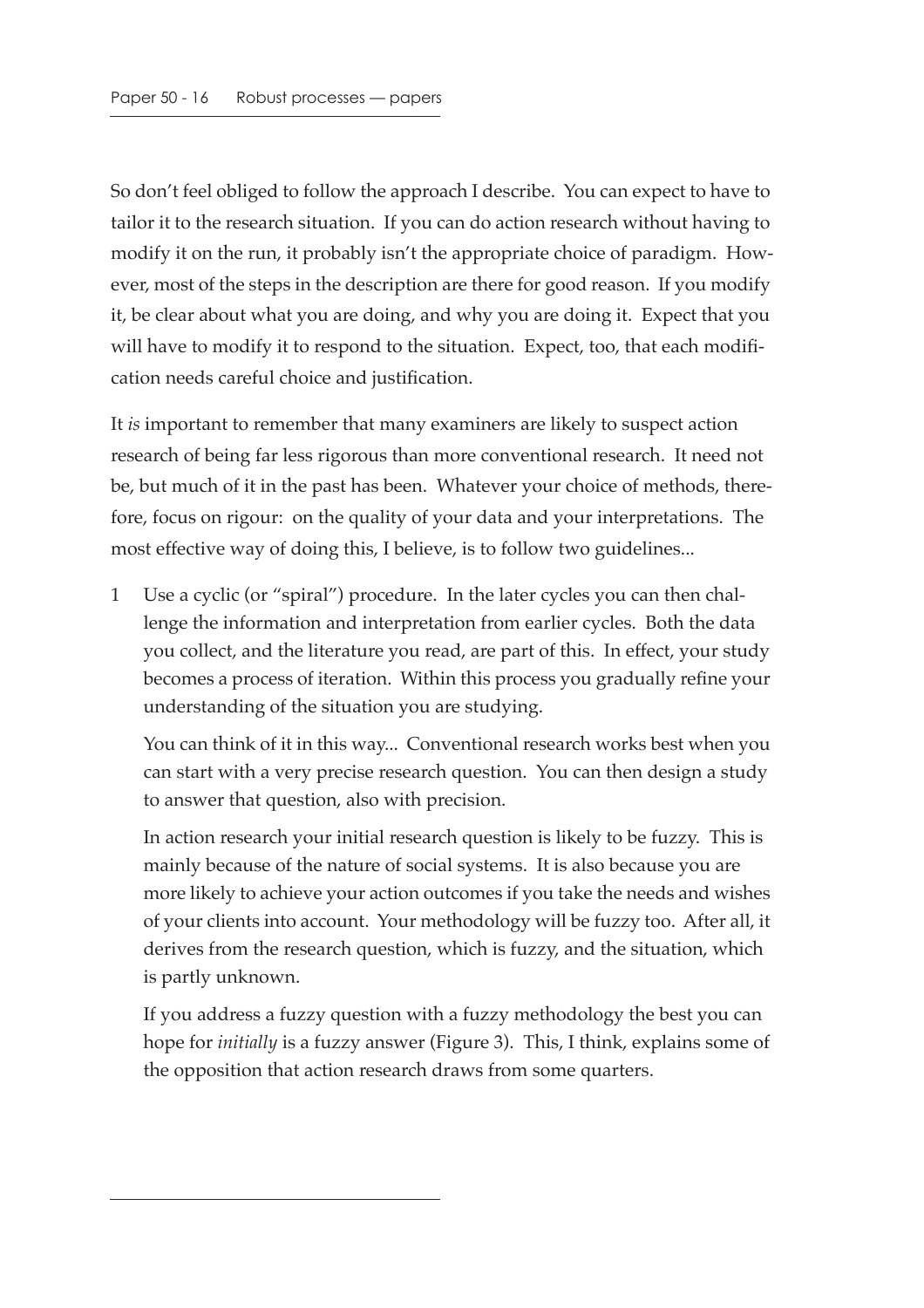But here is the important point...Provided that the fuzzy answer allows you to *refine both question and methods*, you eventually converge towards precision. It is the spiral process which allows both responsiveness and rigour at the same time.

In any event, the whole purpose of action research is to determine *simultaneously* an understanding of the social system and the best opportunities for change. If you are to be adequately responsive to the situation, you can't begin the exercise with a precise question. The question arises from the study.



This is the most important reason for choosing action research: that the research situation demands responsiveness during the research project. If you don't have to be responsive to the situation, I think you would be well advised to save yourself a lot of trouble. Use more conventional research methods.

As it happens, one of the key principles of action research is: let the data decide. At each step, use the information so far available to determine the next step.

2 At all times try to work with multiple information sources, preferably independent or partly independent. There are ways in which you can use the similarities and differences between data sources to increase the accuracy of your information.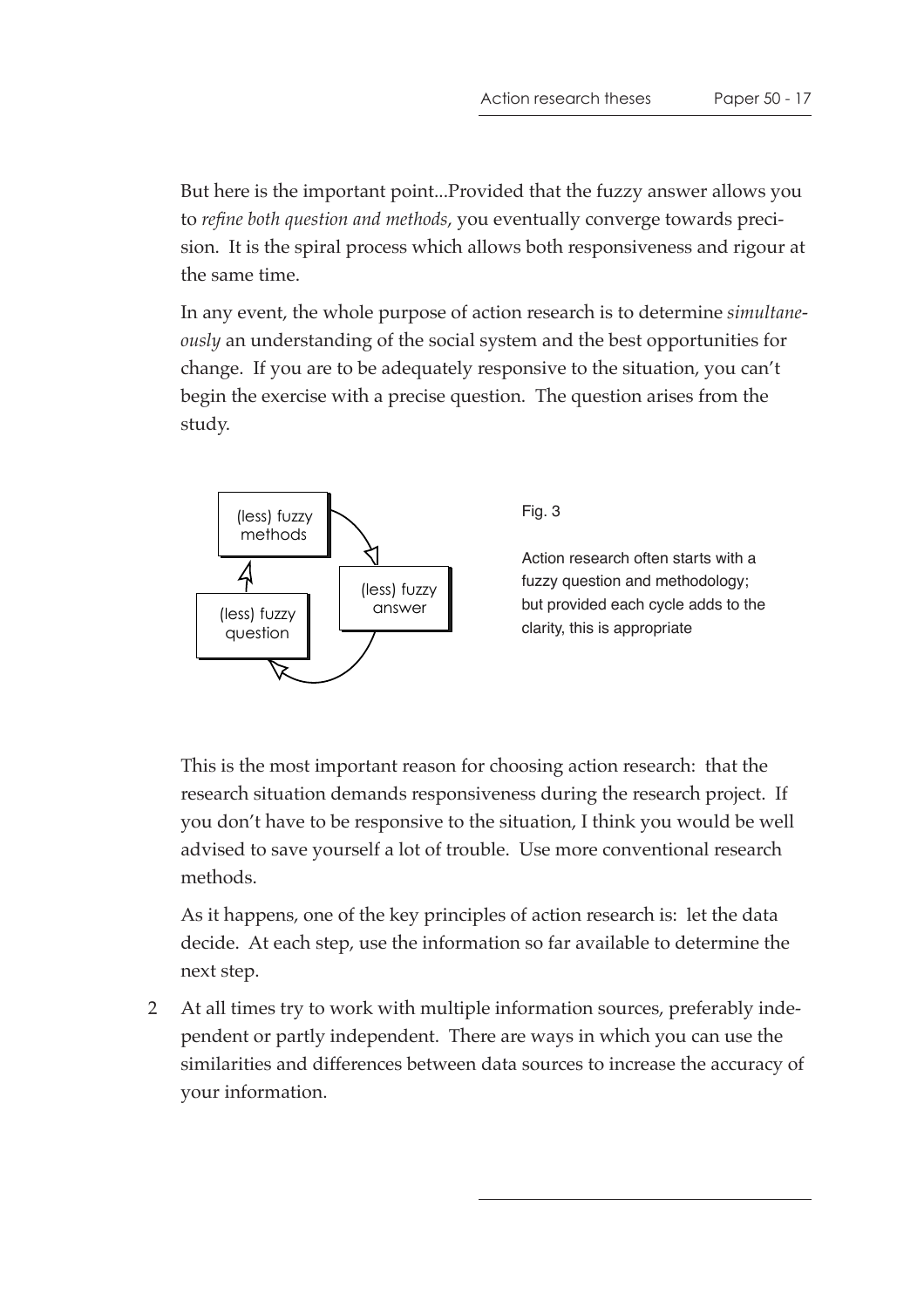This might be called *dialectic*. It is similar to what is often called triangulation in research (Jick, 1979). For more background on this important topic you might read some of the material on multimethod research. Examples include Brewer and Hunter (1989), Cohen and Manion (1985), and Fielding and Fielding (1986).

Any two or more sources of information can serve your purpose of creating a dialectic. Here are a few examples. You may use...

- different informants, or different but equivalent samples of informants;
- different research settings (as a bonus, this increases the generalisability of your results);
- the same informant responding to different questions which address the same topic from somewhat different directions;
- information collected at different times;
- different researchers;
- or, as in triangulation, different methods.

I have described elsewhere a data-collection method, convergent interviewing (Dick, 1990b), which uses paired interviews to create a dialectic. This illustrates the principle. After each pair of interviews, the idiosyncratic information is discarded. Probe questions are then devised for later interviews. Their purpose is to test any agreements by finding exceptions, and to explain any disagreements (Figure 4).





Only overlapping data are considered. If the informants (etc.) are in agreement, later cycles test the agreement; if disagreeing, later cycles attempt to explain the disagreement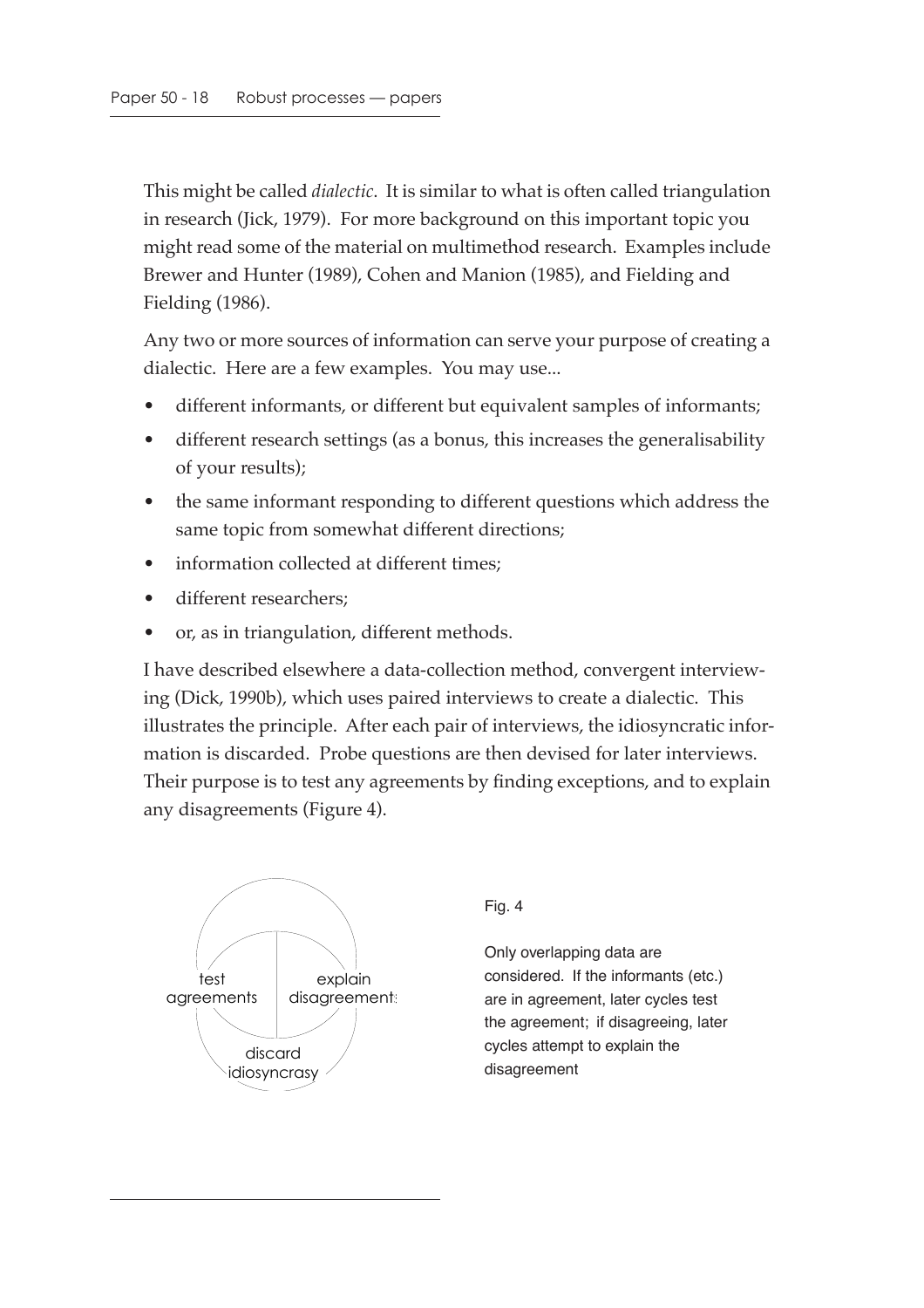So, for example, if two interviewees agree about **X**, whatever **X** is, look for exceptions in later interviews. If the interviewees disagree about **X**, try in later interviews to explain the disagreement. If only one person mentions **X**, ignore it.

In effect, treat agreement sceptically by seeking out exceptions. The disagreement between the original data and the exceptions can then be resolved, leading you deeper into the situation you are researching.

It is an important feature of this approach that the later interviews differ from the earlier interviews. This gives you the chance to be suspicious of your emerging interpretation, and to refine your method and your questions. Each interview (or pair of interviews) becomes a turn of the research spiral.

(For an independent assessment of convergent interviewing as a qualitative research tool see Thompson, Donohue and Waters-Marsh (1992).)

What I suggest you do is follow these two groundrules, and explain them clearly in your thesis. You will be less liable to the criticisms which some action research theses have faced in the past.

The purpose in action research is to learn from your experience, and apply that learning to bringing about change. As the dynamics of a social system are often more apparent in times of change (Lewin, 1948), learning and change can enhance each other.

However, you are more likely to learn from an experience if you act with intent. Enter the experience with expectations. Be on the lookout for unmet expectations. Seek to understand them. A different way of describing action research is therefore as an intend→act→review spiral. A more elaborate form is shown in Figure 5.

It is by being deliberate and intentional about this process that you can maximise your learning. At each of the steps you learn something. Sometimes you are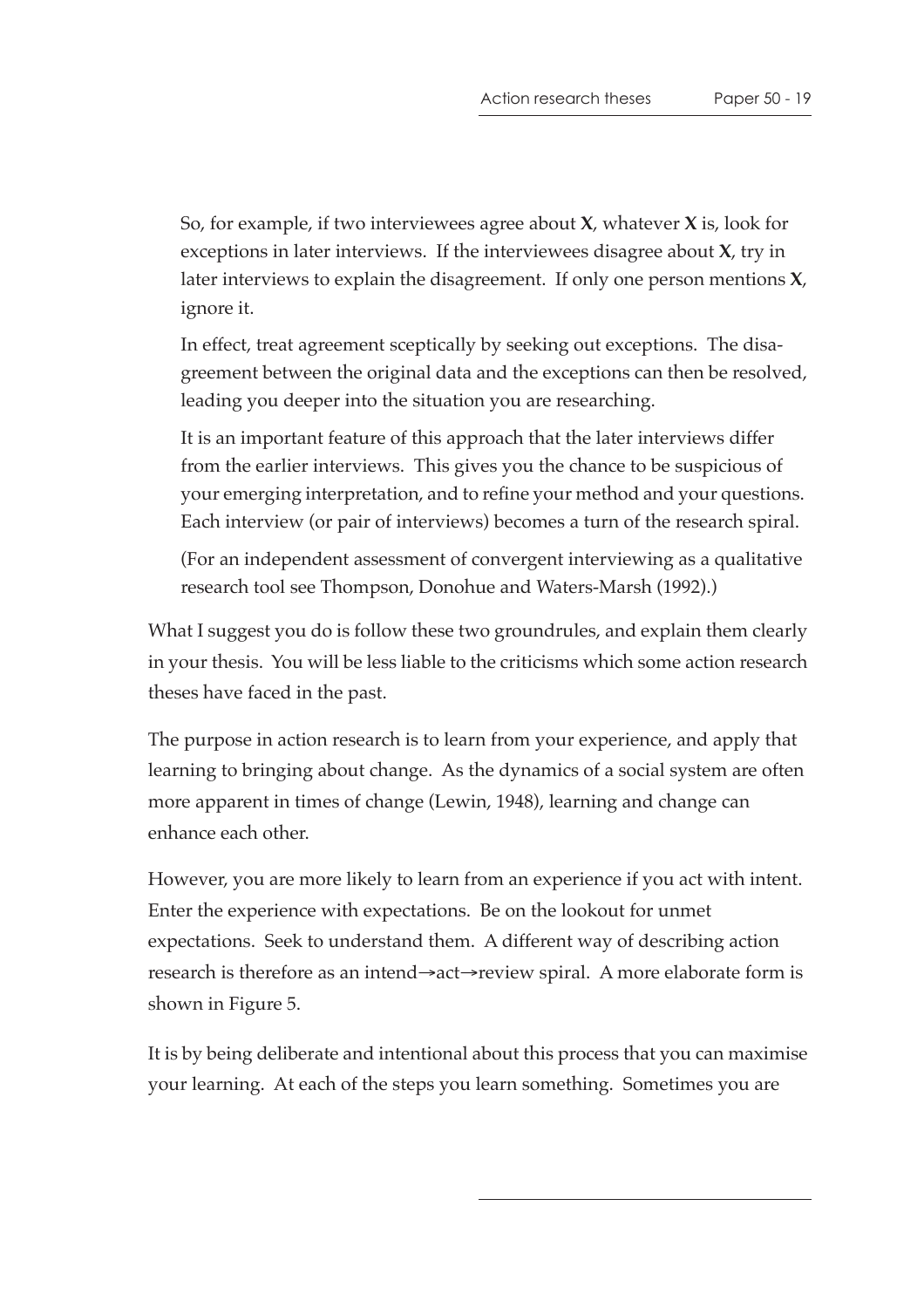

recalling what you think you already understand. At other steps you are either confirming your previous learning or deciding from experience that your previous learning was inadequate.

This is equivalent to what Gummesson (1991) calls the "hermeneutic spiral", where each turn of the spiral builds on the understanding at the previous turn. It is these—the responsiveness to the situation, and the striving after real understanding—which define action research as a viable research strategy.

This helps to explain why action research tends also to be qualitative and participative. In *quantitative* research you often have to give a fair amount of time and attention to the development of an appropriate metric or system of measurement. Every time you change your mind about your research question you risk having to modify your metric.

Participation favours qualitative methods. Participation by the client group as *informed* sources of information gives you a better chance of discovering what they know and you currently do not. They are more likely to join you as equal partners in this endeavour if you speak to them in their own language (for instance, everyday English) than in numbers or technical language.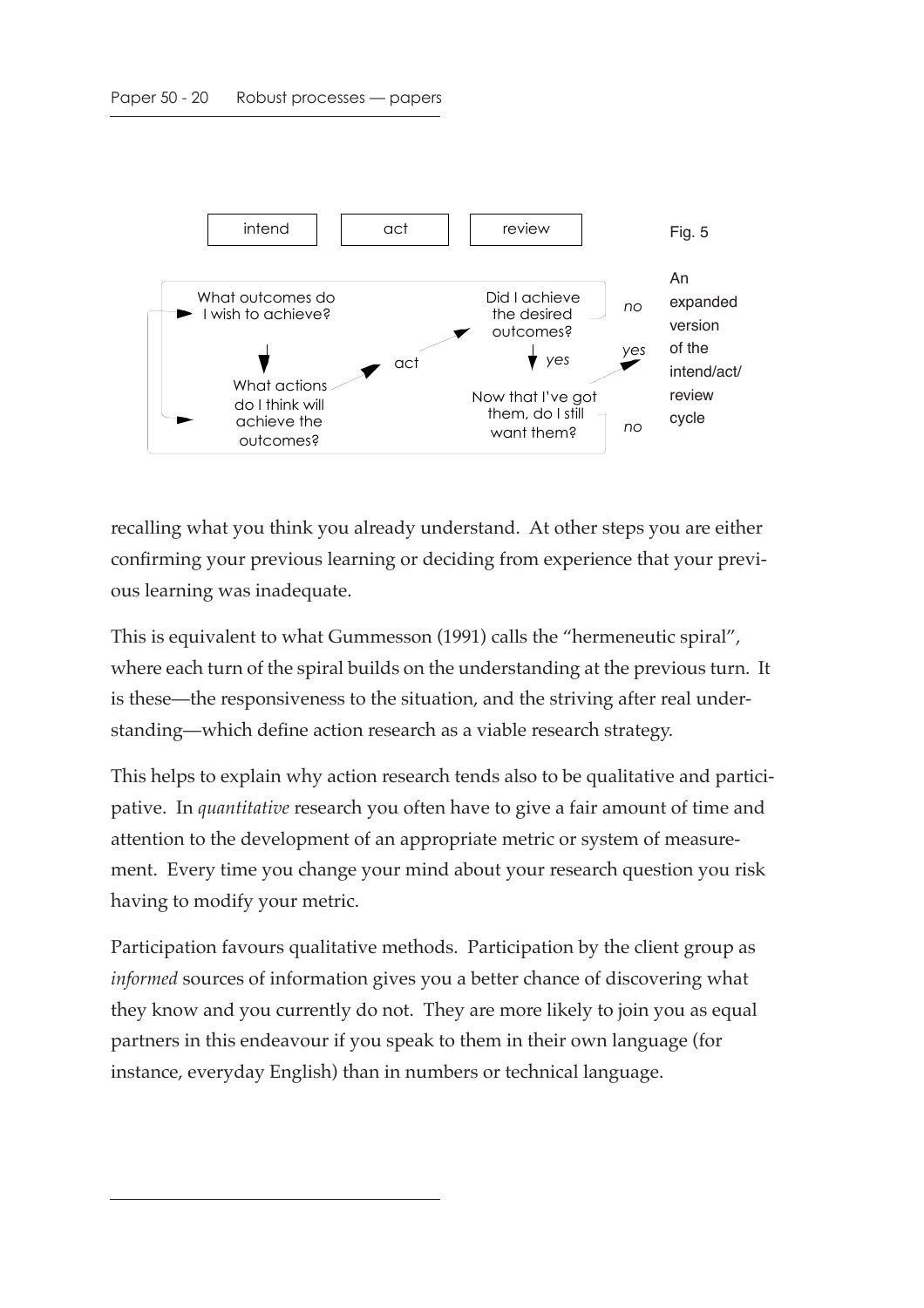In addition to gaining some background knowledge of action research, you also need enough prior information to enable an intelligent choice of methodology. The following section describes four action research methodologies.

# **Choosing an approach**

As I have said, there are paradigms (such as action research), methodologies (soft systems analysis, for example), and methods. You will change your mind during the course of the study about methods, so you need not concern yourself too much about them now. You may even change the methodology you use; but it doesn't hurt to begin by choosing one as the possible vehicle for your study.

There are advantages in following a published approach. In particular it can be simpler to use a process described by an author who has sufficiently explained and justified it. In your eventual thesis it is then someone else who is providing much of the justification for what you do. This is less risky than having to provide it yourself.

By the way, I do not think you should accept anyone else's arguments uncritically. Satisfy yourself that the argument is well made. Better still, suggest some improvements.

Below, I give brief accounts of four methodologies. One is participatory action research, to some extent in the style of the "critical action research" of Kemmis and his colleagues at Deakin University (Carr and Kemmis, 1986; Kemmis and McTaggart, 1988). A second is action science as developed by Argyris and his colleagues (for example Argyris, Putnam and Smith, 1985). Checkland's (1981) soft systems methodology comprises the third. The fourth, evaluation, is itself a large family of methodologies. I draw to some extent on the work of Patton (for example, 1990) and Snyder (personal communication). I do not assume that the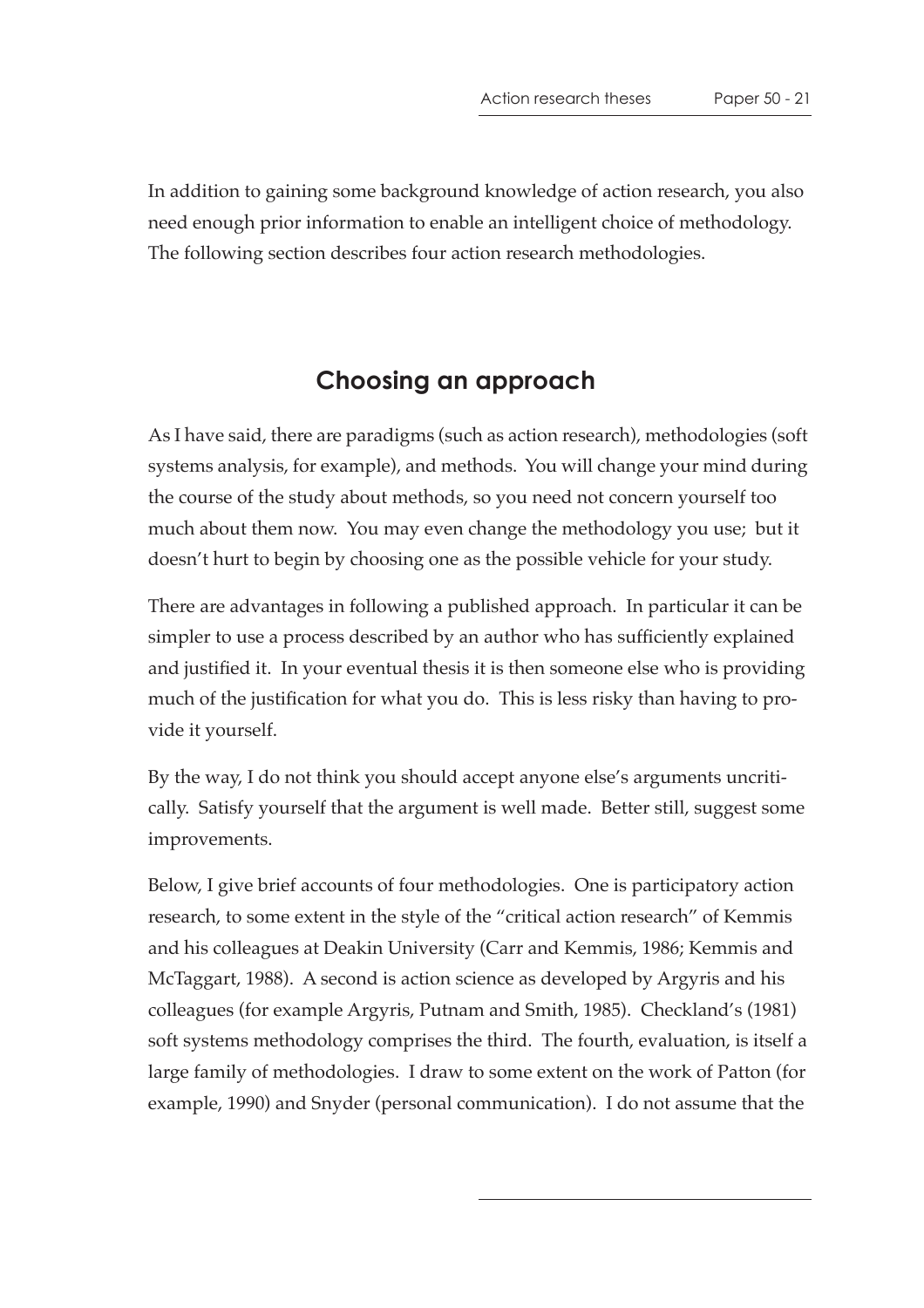developers of these methodologies would necessarily agree with my summary of them.

#### **Participatory action research**

The action research literature is reasonably large, and growing. It is often characterised by process-oriented, practical descriptions of action research methods. Action research in education, in particular, is common. To select from the large number available, I might mention as examples Elliott (1991), McKernan (1991), and Winter (1989). Each of these is written from a different perspective.

A number of works which use the Deakin model provide useful reading. Kemmis (1991) is one. Ortrun Zuber-Skerritt (1992a, 1992b) has recently published two books in this tradition.

You may also want to supplement your reading from works on qualitative research generally. Examples here include Gummesson (1991), Marshall and Rossman (1989), or Strauss and Corbin (1990). Marshall and Rossman is a good starting point. Whyte (1991) contains a collection of papers mostly illustrating participatory action research with case studies done in a variety of settings.

If you look at the bibliography you will find that three publishers in particular, Falmer and Kogan Page in England and especially Sage in the US, specialise in qualitative research. Most of their publications (or at least those I've seen) are well written and useful.

When it comes to justifying your use of action research, I think the first half of Checkland (1981) provides a more coherent argument than most of the others. (Not everyone agrees with me about this). Although he is describing soft systems methodology, described below, he explicitly identified it as an action research methodology (Checkland, 1992). In his keynote address to the Action Learning Congress in Brisbane in 1992 he argued that a legitimate rigorous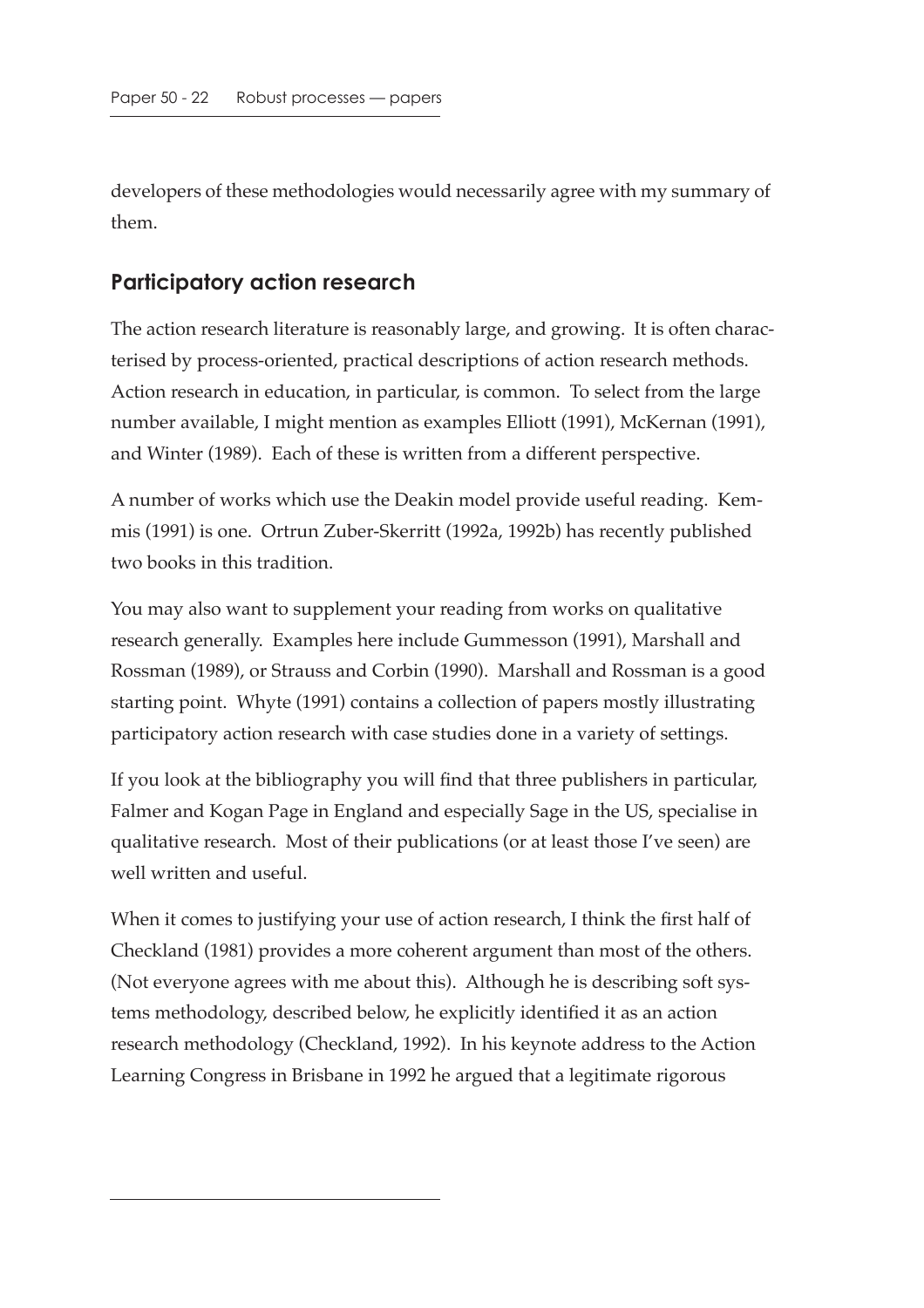action research methodology requires an explicit methodological framework. I agree. He claims most action research ignores this requirement.

In addition, Checkland uses language which will be less of a challenge to the expectations of examiners unfamiliar with action research. In contrast, the arguments of Kemmis and his colleagues (see below), and many other writers in the field, are occasionally polemical enough to stir defensiveness. I advise caution in their use.

There is also good material in some of the papers in the collection edited by Van Maanen (1983). Van Maanen's own introduction and epilogue provide good starting points.

The form of action research taught at Deakin University by Stephen Kemmis and Robin McTaggart provides a framework. There are several sources, but particularly Carr and Kemmis (1986), and Kemmis and McTaggart (1988). If your examiners are familiar with action research, it may well be that this is the form they know best. Deakin also offers a distance education course in action research, reported electronically by McTaggart (1992).

The Deakin University people work with a particular form of action research, and tend to be critical of other approaches. If you use their method, it would be as well to document and argue for any deviations. As I said above, they also often argue more on ethical than epistemological grounds, and somewhat evangelically. Your best strategy for thesis purposes may be to use their processes, which are effective and well explained. However, it may be better to find your arguments elsewhere.

To help you place their approach in context, you may also want to read Grundy (1982, 1987). This will help you distinguish the Deakin approach from some of its alternatives. In addition, McTaggart (1991) has written a brief history of action research, with a particular emphasis on educational settings.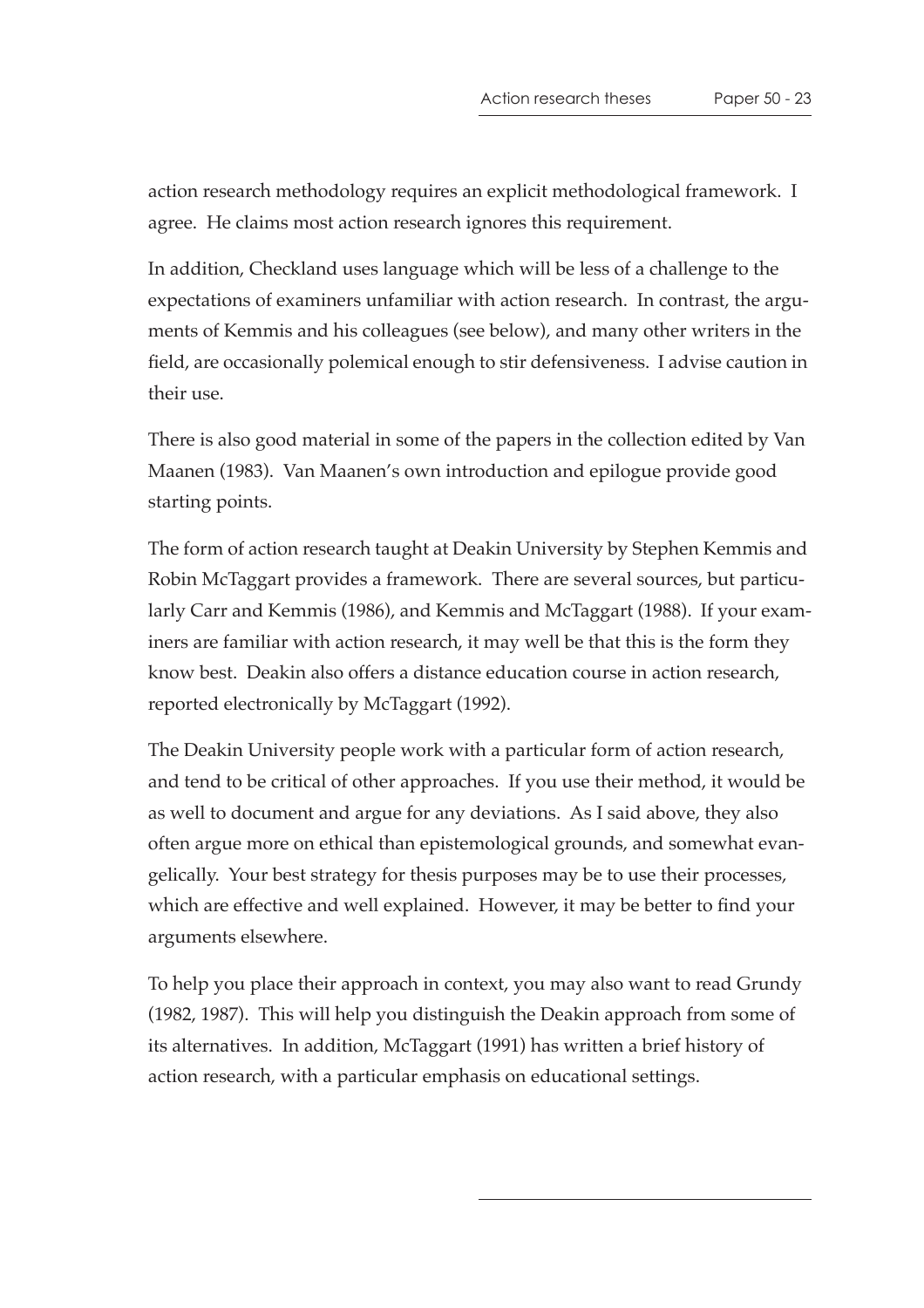The essence of the Deakin approach is the use of a defined cycle of research, and the use of participatory methods to produce "emancipation". They call their approach emancipatory action research, and draw on European sources, especially on the critical theory of the Frankfurt school. The cycle or spiral which they describe consists of four steps: plan, act, observe and reflect.. This cycle is carried out by the participants—they conceive of action research as something done by the clients, not something done to the clients by a researcher. To my mind one of the strengths of their approach is the emphasis on research which liberates those who are researched.

Kemmis and McTaggart (1988) provide a description of the Deakin approach. Zuber-Skerritt (1992a, 1992b) uses a similar framework. She draws heavily on Kemmis' work, also relating it to other (especially European) literatures. Anything by Richard Bawden, who runs a whole faculty on action research principles at the Hawkesbury campus of the University of Western Sydney, is likely to contain a thoughtful and well-argued commentary (for example Bawden, 1991). His approach is in most respects consistent with that of the Deakin team. Denham (1989) has done a coursework masters dissertation using action research, though not in the Deakin style.

Participatory action research is a generic methodology. You could treat it as a back-up position for some other approach if you wished. It might also be a good choice if the research situation appears too ambiguous to allow a more specific choice.

The next methodology, action science, is more specific.

#### **Action science**

For some decades now, Chris Argyris has been developing a conceptual model and process which is at the one time a theory of social systems and an interven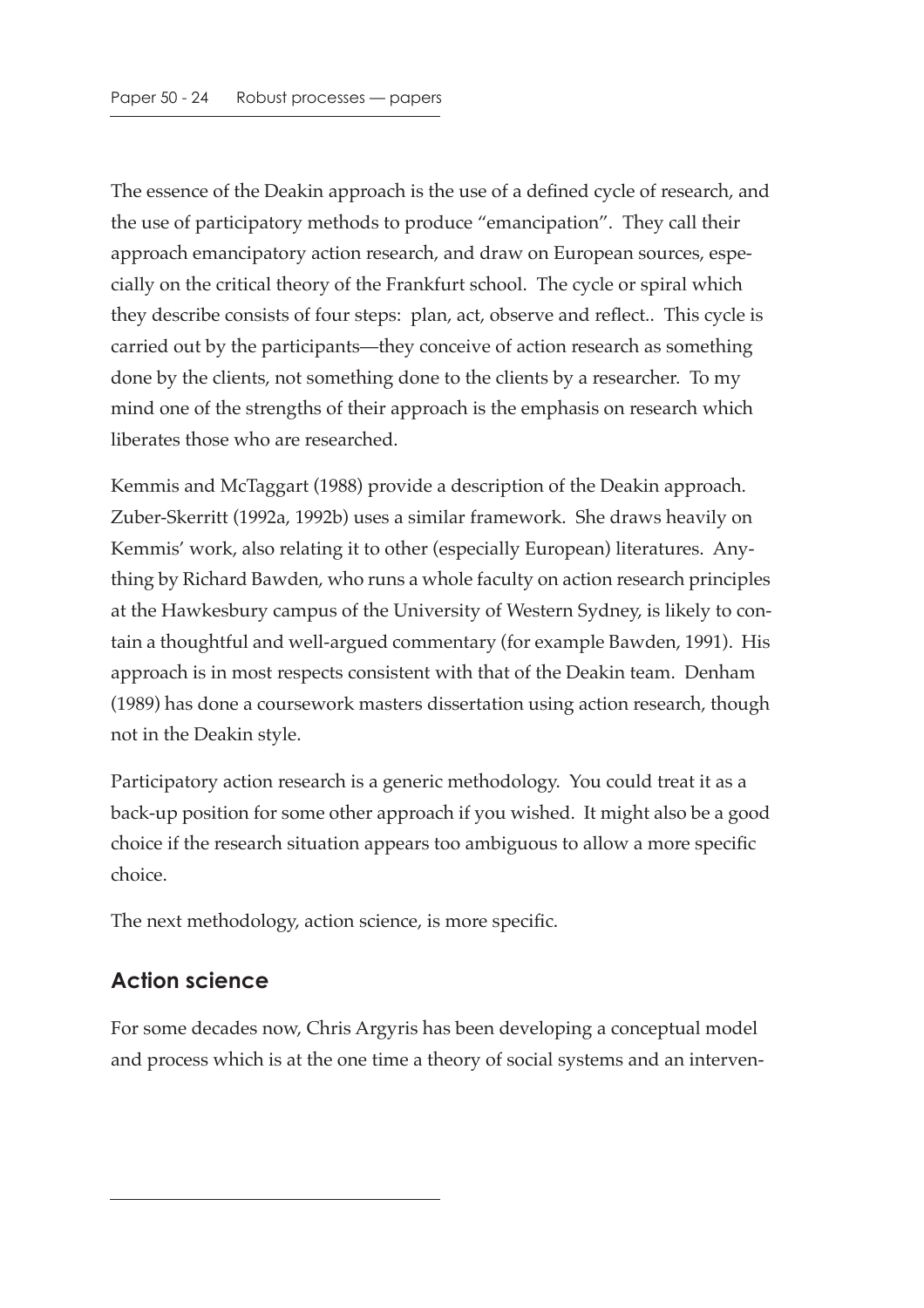tion method. It is particularly appropriate to the researching of self-fulfilling prophecies, system dynamics based on communication flows, and relationships.

The central idea is that, despite their espoused values, people follow unstated rules. These rules prevent them behaving as they might consciously wish. The result is interpersonal and system processes in which many problems are concealed. At the same time, taboos prevent the problems or their existence being mentioned. In effect, the unstated rules of the situation, and the unstated assumptions people form about each other, direct their interactions in both group and organisational settings (Figure 6).



Fig. 6

Each person's behaviour may lead to the other person developing unstated assumptions about that person, and inferring unstated rules about their interaction. The result can be a double self-fulfilling prophecy

I know of no other system which integrates in so well-argued a fashion interpersonal, intrapersonal and system dynamics, and processes for research and intervention. As Argyris presents the approach it does depend on high quality relationships between researcher and client, and skilled facilitation. However, there are alternatives in the form of detailed processes which clients can manage for themselves. These processes are directed towards the same improvement in the social systems and the understanding of the actors as in Argyris' own work (see Dick and Dalmau, 1990). They have been used in one action research thesis to my knowledge, Anderson (1993).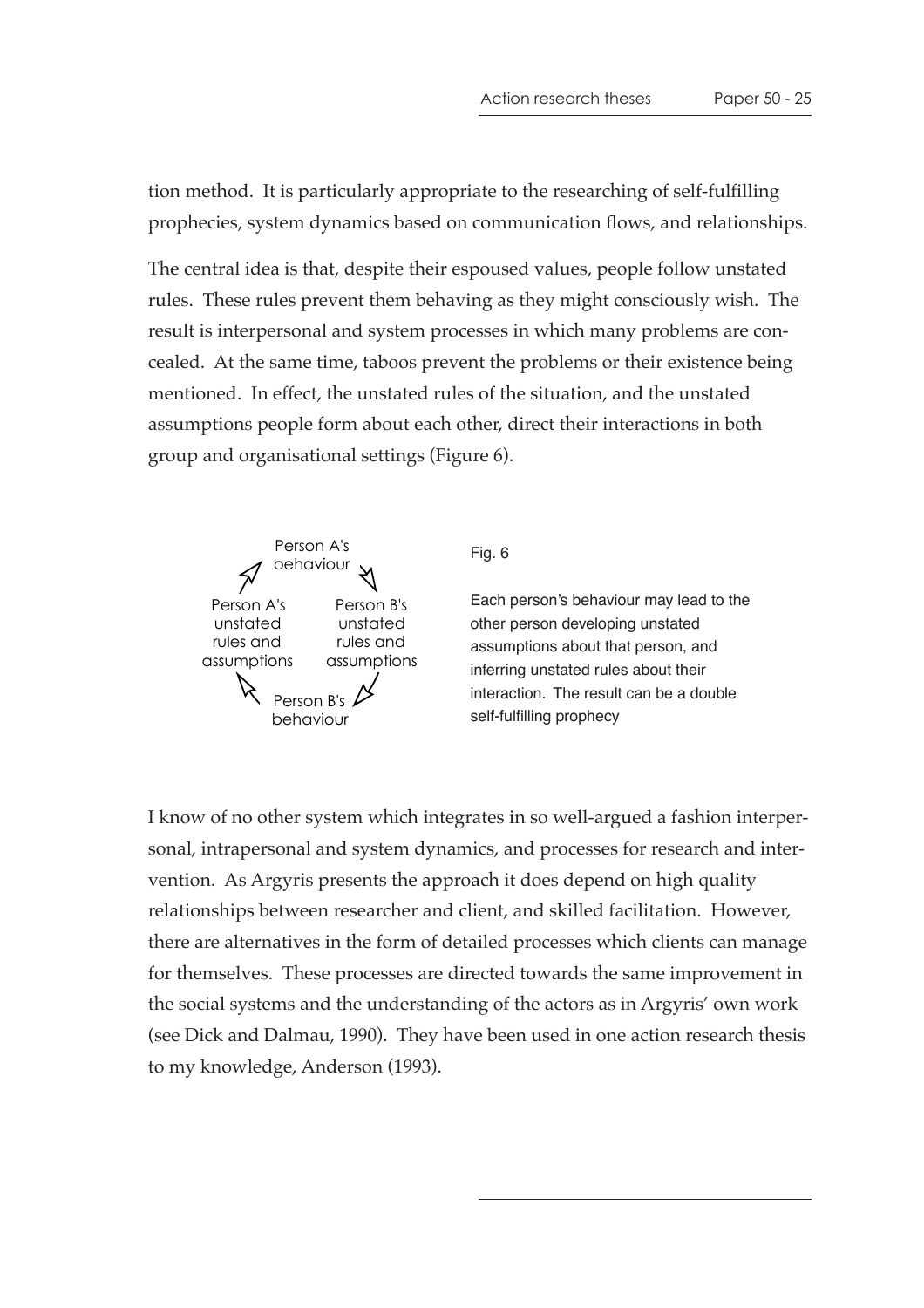The concepts are developed in Argyris and Schön (1974, 1978). The 1974 book deals primarily with the effects of intrapersonal and interpersonal dynamics on social systems. The later book focuses more deliberately on system dynamics. Argyris' 1980 book provides much of the rationale, as do some of his earlier works.

Many people find this material hard to read. Argyris (1990) is easier to follow. People have told me that a book Tim Dalmau and I wrote (Dick and Dalmau, 1990) sets out the concepts well. If you can get hold of Liane Anderson's (1993) thesis, it contains a very clear overview. Your understanding of the relevant system dynamics may be helped by Senge (1990), who describes system functioning in terms of interaction cycles. Most people find Senge more readable than Argyris (though it is my view that in some respects Senge's book lacks Argyris' depth).

The research methodology is most clearly described in Argyris, Putnam and Smith (1985). It is also worth browsing through Argyris (1985), which was written for consultants. (This is an *action* research project and action implies intervention.) Argyris' 1983 paper is also relevant.

Argyris, too, is evangelical about his approach, and criticises other research methods. If you use his own arguments you may have to be careful to avoid offending some readers.

There isn't a simple way to describe the methodology. Essentially it depends upon agreeing on processes which identify and deal with those unstated rules which prevent the honest exchange of information. The diagram above can be used as a model for the type of information to surface. There is a strong emphasis on the people involved in the research being honest about their own intentions, and about their assumptions about each other's motives. You can think of it as providing a detailed set of communication processes which can enhance other action research approaches.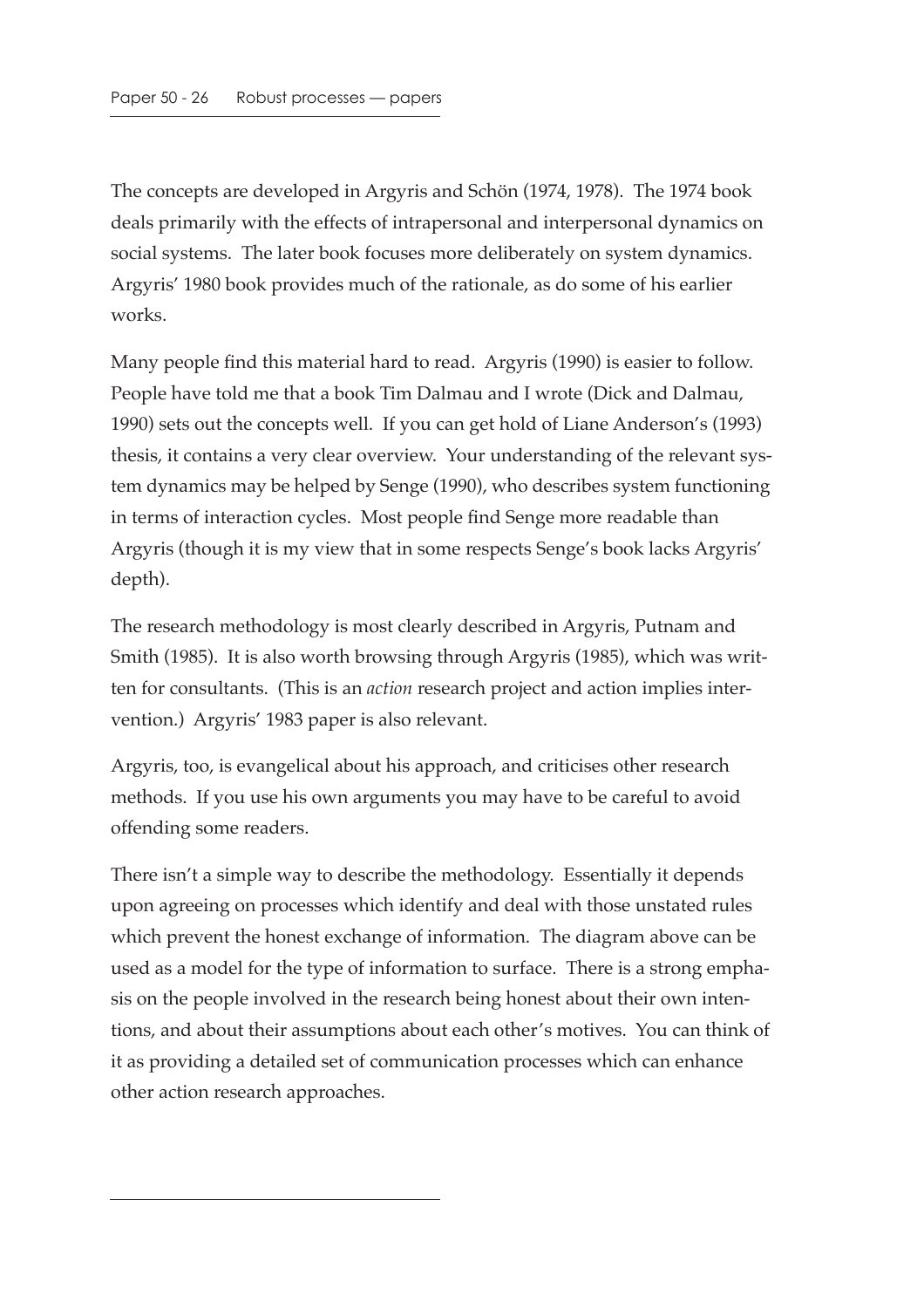I have treated action science as action research. However, note the view expressed by Argyris and Schön (1989, 1991). While acknowledging action science as a form of action research they identify an important difference in focus. In particular, Argyris has argued here and elsewhere that normal social research is not capable of producing valid information. Without valid information the rigour of any action research endeavour is necessarily undermined. As I understand him, he believes that action science is a research method which is capable of obtaining valid information about social systems where most other research methods, action research or otherwise, would fail.

Action science is a good choice of methodology if there are strong within-person and between person dynamics, especially if hidden agendas appear to be operating. However, it probably requires better interpersonal skills and willingness to confront than do the other methodologies described here. You can use a predesigned process, but unless you sacrifice some flexibility you still require reasonably good skills.

Soft systems methodology, which follows, is somewhat less demanding in terms of the interpersonal skills it requires.

### **Soft systems methodology**

Soft systems methodology is a non-numerical systems approach to diagnosis and intervention. Descriptions have been provided by Checkland (1981, 1992), Checkland and Scholes (1990), Davies and Ledington (1991), and Patching (1990). The book by Davies and Ledington is a good starting point. It also has the advantage that both authors are now in Brisbane. Lynda Davies is at QUT, and Paul Ledington is in the Department of Commerce at the University of Queensland. Patching's description is very practical. He provides a complementary description, as he writes as a practitioner. The other writers are academics. Jackson (1991) has provided a critique, partly sympathetic, of soft systems methodology and related approaches.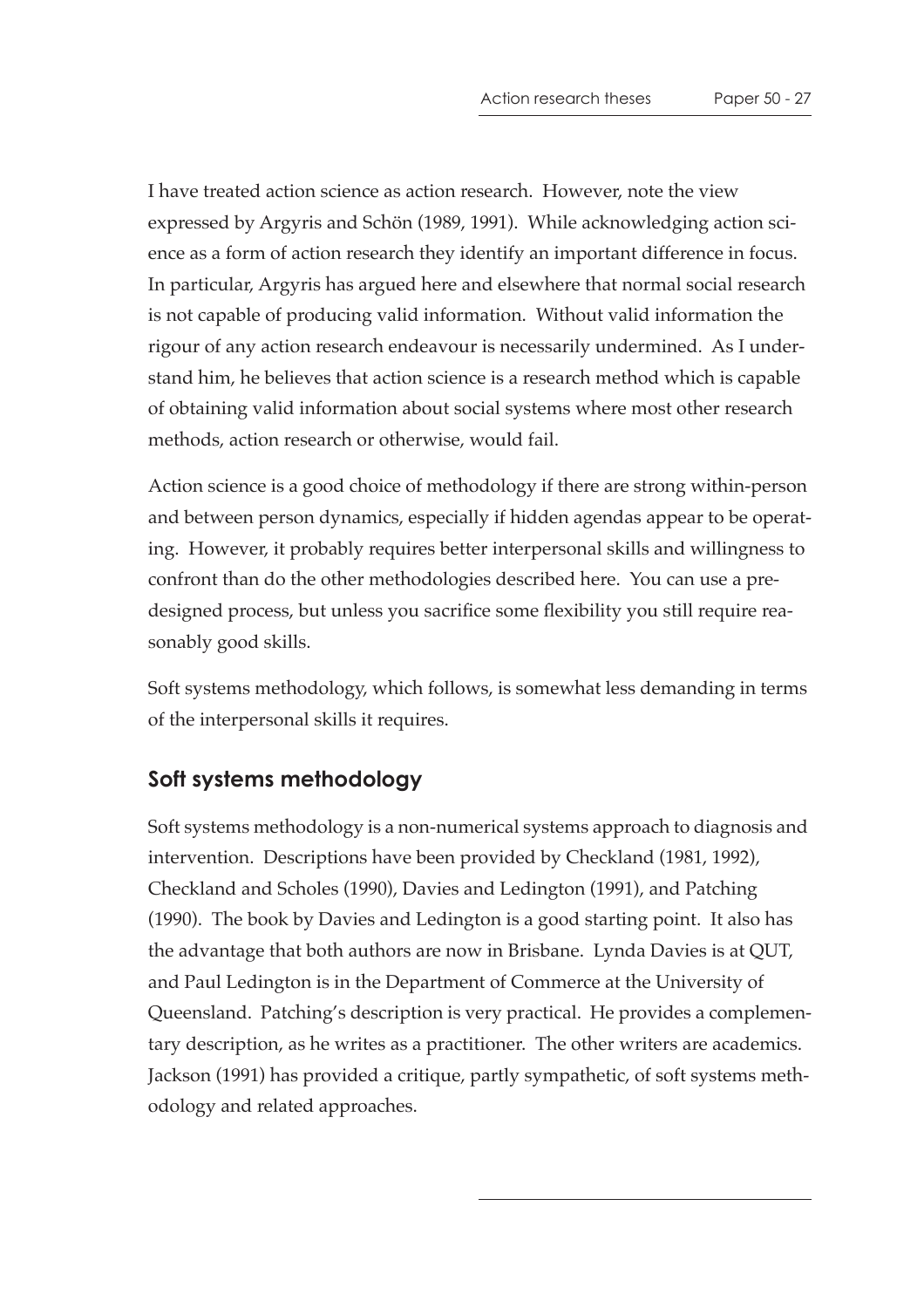In the description which follows, I will first outline an *inquiry process* which stresses the notion of dialectic rather more than the descriptions given by the authors cited above. I then explain the specific features of soft systems methodology. In doing this I use the framework which this inquiry process provides.

One form of inquiry process consists of three dialectics. In each dialectic you (or the researchers) alternate between two forms of activity, using one to refine the other. Figure 7 outlines the process as a series of dialectics.





Checkland's soft systems methodology is here represented as a system of inquiry using a series of dialectics

- To begin you immerse yourself in the reality, in a style akin to participant observation (as described, for example, in Lofland and Lofland, 1984). You then try to capture the *essence* of the system in a description, probably in terms of its most important functions. Then switch between reality and your description of that reality. This is the first dialectic.
- The next dialectic is between the description of the essence, and a depiction of an ideal. The description of the essence you already have, from the first dialectic. You then forget your experience of the reality. Working from the description of the essential functions, devise an ideal system. Alternate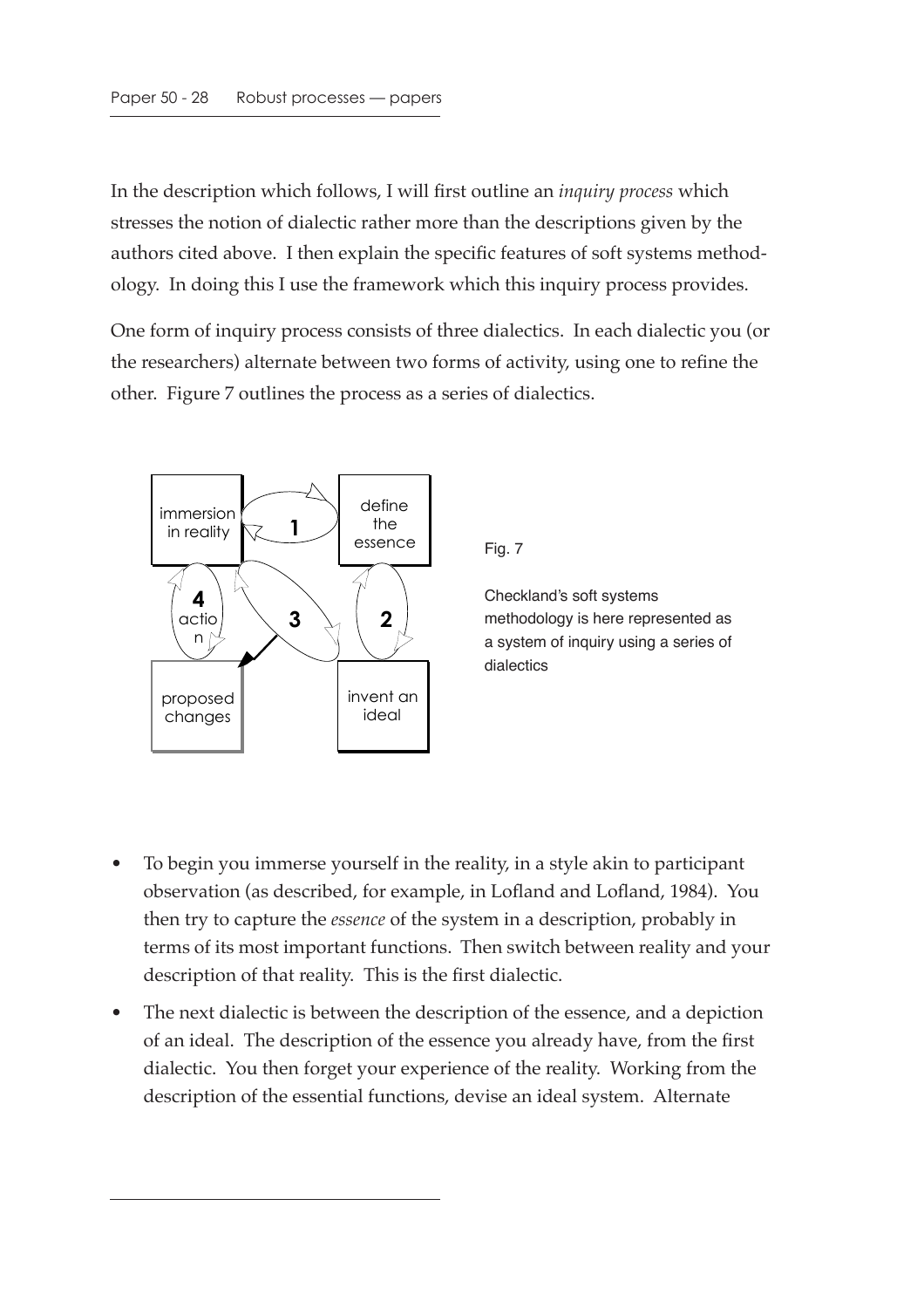between them until you are satisfied that your ideal achieves the essential functions of the system.

• The third is between the ideal and reality. You compare your ideal to the actual system, noting differences. This third dialectic gives rise to a set of proposals for improvement to the reality. This leads in turn to action, which is a dialectic between plans and reality, and is a fourth step.

The diagram may make this clearer. In more detail...

- 1. First you immerse yourself in the system, soaking up what is happening. From time to time you stand back from the situation. You reflect on your immersion, trying to make sense of it. At these points you might ask: what is the system achieving or trying to achieve? When you return to immersion you can check if your attributed meaning adequately captures the essentials. This continues until you are content with your description of the essential functions.
- 2. You then forget about reality, and work from your description of its essential functions. You devise the ideal system or systems to achieve the system's actual or intended achievements. Moving to and fro between essence and ideal, you eventually decide you have developed an effective way for the system to operate.
- 3 The third step is to compare ideal and actual. Comparisons may identify missing pieces of the ideal, or better ways of doing things. The better ways are added to a list of improvements.
- 4 Finally, the feasible and worthwhile improvements are acted on, forming the fourth dialectic.

In passing, you may note the resemblance of this to Kolb's (1984) learning cycle (Figure 8). His four-element cycle consists of concrete experience, reflective observation, abstract generalisation, and active experimentation.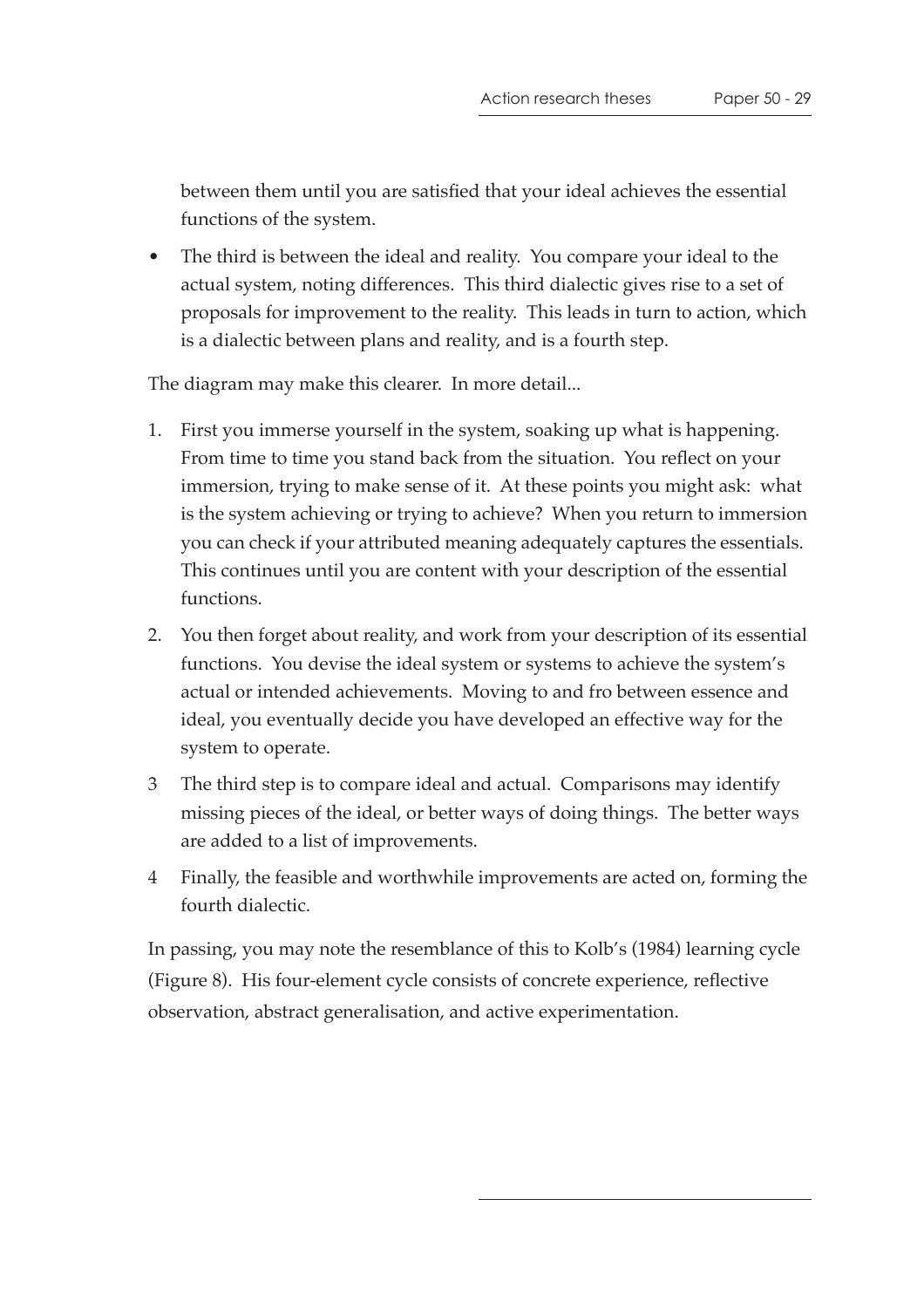

It is typical for each cycle in soft systems methodology to take place several times. A better understanding develops through these iterations. If there is a mismatch between the two poles of a dialectic, this leads to a more in-depth examination of what you don't understand. Continuing uncertainty or ambiguity at any stage may trigger a return to an earlier stage.

To give more impact to the third dialectic, the first dialectic can be put deliberately out of mind when the second dialectic is current. In other words, when you are devising the ideal, try to forget how the actual system operates. In this way, the ideal is derived from the essence, to reduce contamination by the way the system actually behaves. The comparison of ideal and actual then offers more points of contrast.

I have taken some pains to describe the process as an inquiry process. If you wished you could use models other than systems models within the process. What converts this inquiry system into a soft systems analysis is the use of systems concepts in defining the essence and the ideal.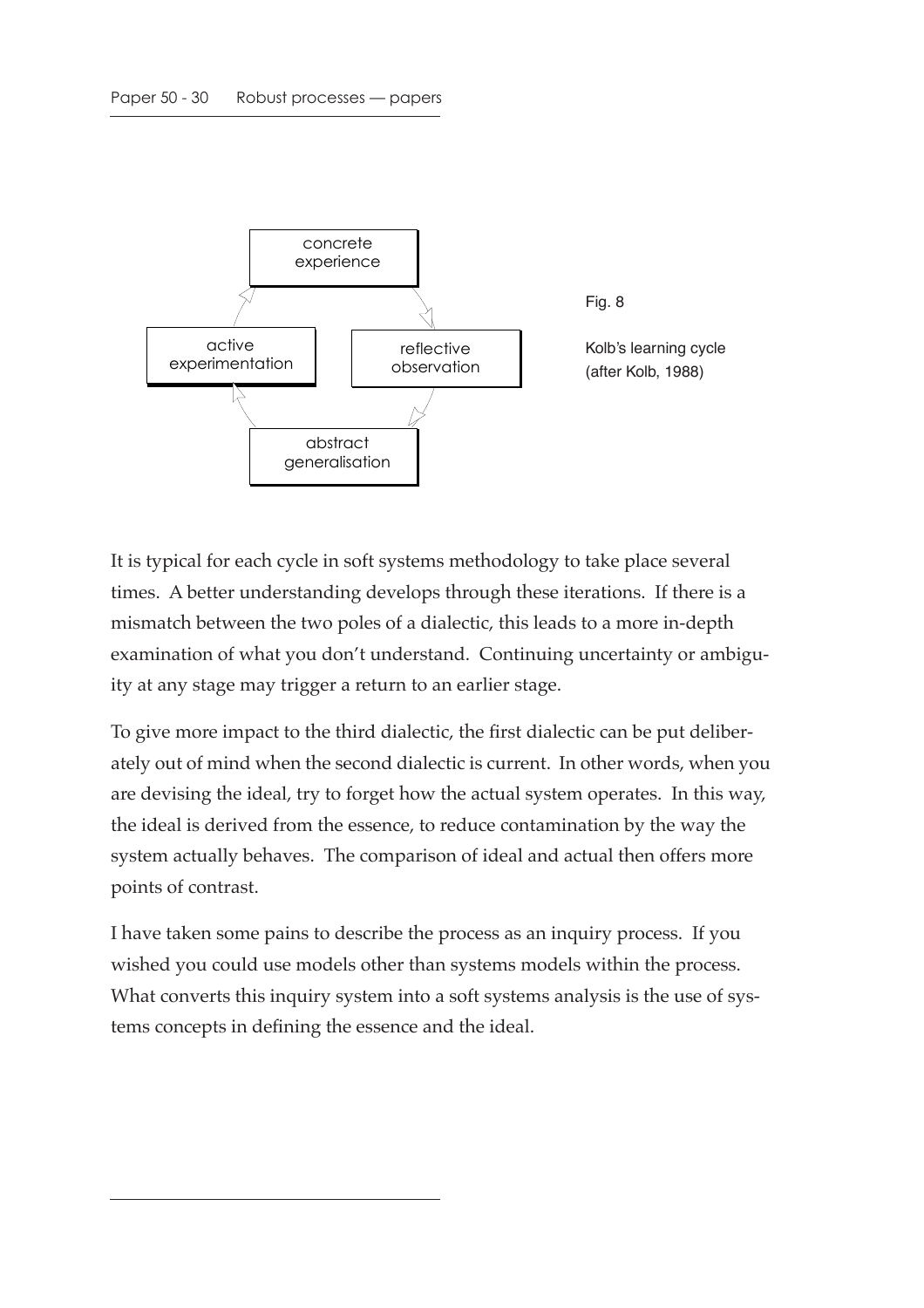In systems terminology the essence becomes the necessary functions. Checkland calls them root definitions. To check that they are adequate he proposes what he calls a CATWOE analysis. CATWOE is an acronym for...

> **C**ustomers **A**ctors  **T**ransformation (that is, of system inputs into outputs) **W**eltanschauung (or world view) **O**wners, and **E**nvironmental constraints.

The ideal, too, is conceived of in systems terms by devising an ideal way of transforming the inputs into outputs. Systems models help to suggest ways in which the different goals of the studied system can be achieved.

In his earlier work Checkland described this as a seven-step process. The steps are...

- (1) the problem unstructured;
- (2) the problem expressed;
- (3) root definitions of relevant systems;
- (4) conceptual models;
- (5) compare the expressed problem to the conceptual models;
- (6) feasible and desirable change; and
- (7) action to improve the problem situation.

Soft systems methodology is well suited to the analysis of information systems. This has been the thrust of the works I mention earlier, though I wouldn't limit it to that application. For an example of a dissertation using it in agriculture see van Beek (1989). Reville (1989) has used it to evaluate a training scheme. It seems to lend itself to the analysis of decision-making systems generally.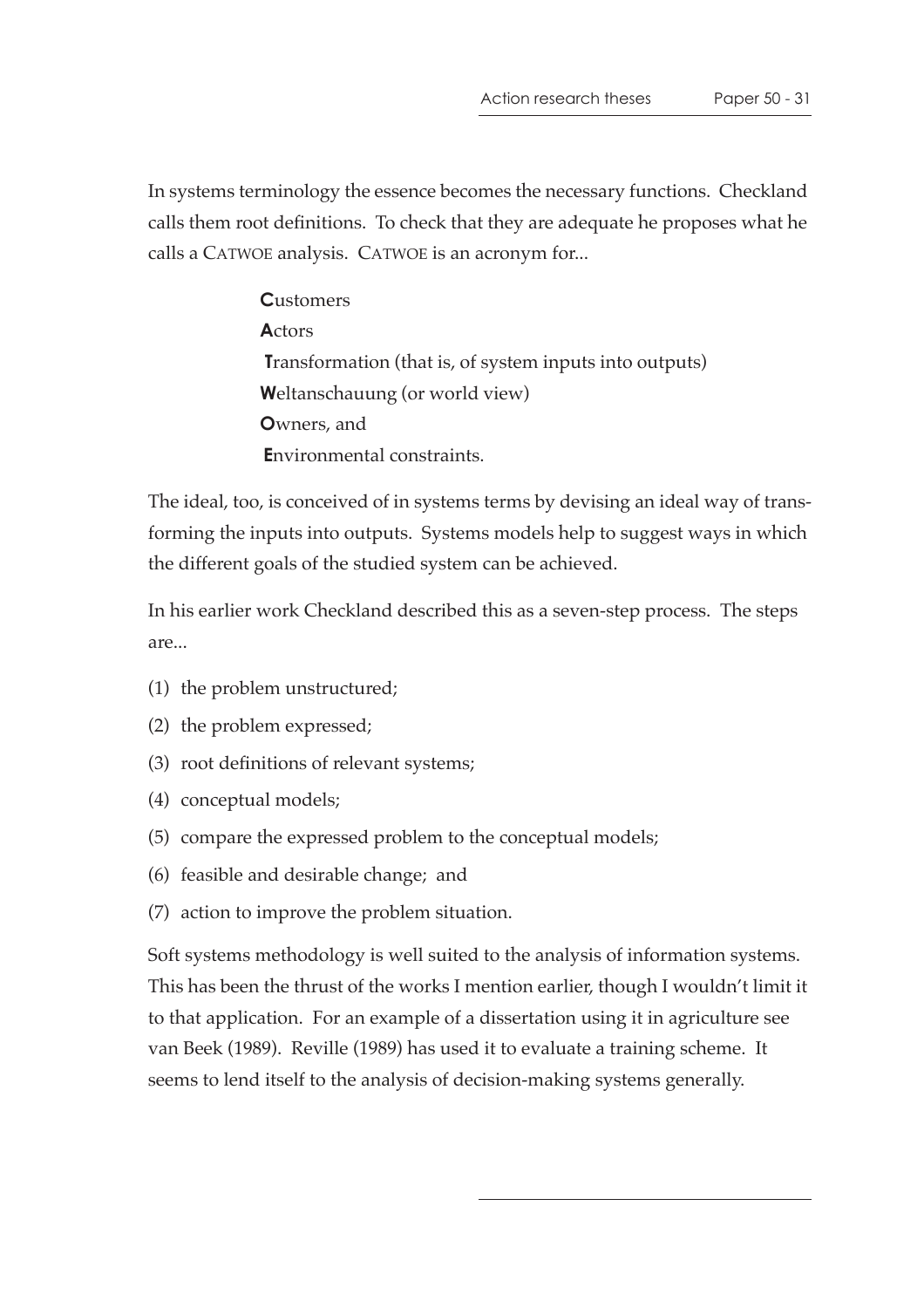The next subsection deals with a more generic methodology: evaluation.

#### **Evaluation**

It is misleading to characterise evaluation as a single methodology. There is probably far more written on evaluation alone than on all (other) action research methodologies combined. The approaches vary from those which are very positivist in their orientation (for example, Suchman, 1967) to those which are explicitly and deliberately anti-positivist (such as Guba and Lincoln, 1989). For thumbnail sketches of a variety of approaches, ranging in length from a paragraph to several pages, see Scriven's (1991) aptly named *Evaluation thesaurus*.

As is often so when people have to deal with the complexities of reality, the change in methodology over time has been mostly from positivism to action research and from quantitative to qualitative. Cook and Shadish (1986) summarise the trends, explain the reasons for the shift from positivism, and in doing so provide some useful background. Yes, it is the same Cook who wrote on quasiexperimentation (Cook and Campbell, 1979). This is one of the fringe benefits of using an evaluation methodology—you can support your justification of your methodology with quotes from people who are well regarded in traditional research circles. Cronbach (Cronbach, Ambron, Dornbusch, Hess, Hornik, Phillips, Walker, and Weiner, 1980) and Lawler (Lawler et. al., 1985) are other examples.

There is a sense in which the distinction between evaluation and some other processes is artificial. If you are working within an action research framework then appropriate diagnostic methods can be used for evaluation. So can appropriate evaluation methods be used for diagnosis. In both instances the situation is analysed with a view to bringing about change. A fourth year research project by Reville (1989) has used soft systems methodology successfully as an evaluation tool. Bish (1992), in a coursework masters dissertation, used a general action research approach for evaluation of a fourth year university course.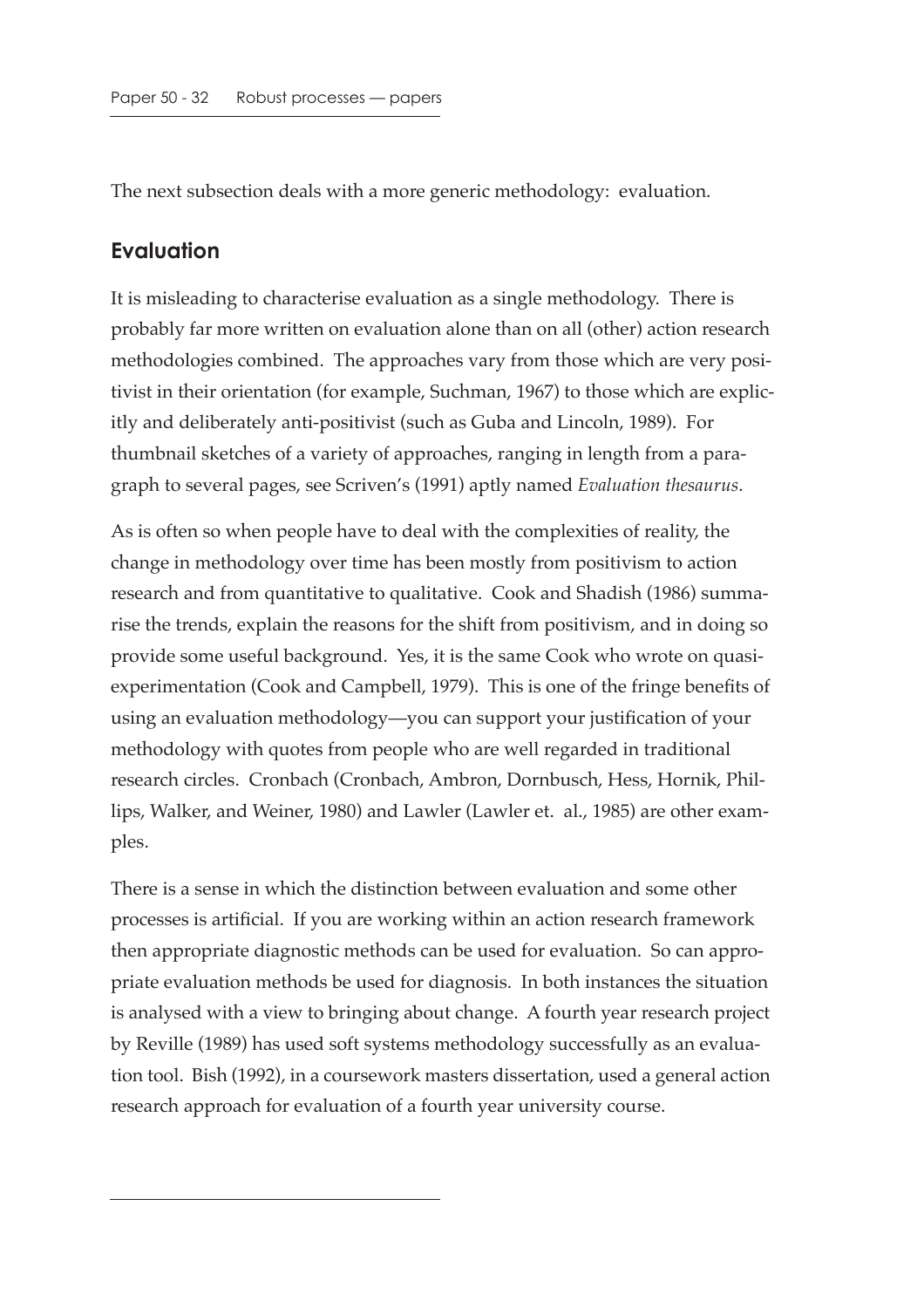Two writers who provide a copious justification for their approach to evaluation are Patton (for instance 1982, 1986, 1990) and Guba (1990; Guba and Lincoln, 1981, 1989; Lincoln and Guba, 1985). Of the two, Guba provides the more detailed description of how evaluation can be done. The approach is also a little more carefully argued, though too polemical to be used carelessly.

My own preferred approach is based on an evaluation model developed by Snyder (personal communication), who once lectured at the University of Queensland. I have been developing it into a more systematic process while preserving its responsiveness. It is so far unpublished, though I can provide you with some papers on it (Dick, 1992a, among others). It has been used in a number of settings and has featured in a coursework masters thesis by Bell (1990).

However, if you use the Snyder model or other goal oriented models be aware of the debate about goals. Scriven (1972) and Stufflebeam (1972) between them cover the essentials. Then use Scriven's (1991) entry on goal-free evaluation to bring you up to date.

A brief description of a Snyder evaluation follows...

The Snyder "model" actually consists of a content model based on systems concepts and a number of processes. The content model has inputs (known as resources), transformations (activities), and three levels of outputs: immediate effects, targets, and ideals. Figure 9 shows it diagrammatically.

The processes allow you to address three forms of evaluation in sequence. Process evaluation helps you and your clients to understand how resources and activities accomplish immediate effects, targets and ideals. Outcome evaluation uses this understanding to develop performance indicators and use them to estimate the effectiveness of the system. Short-cycle evaluation sets up feedback mechanisms to allow the system members to continue to improve the system over time.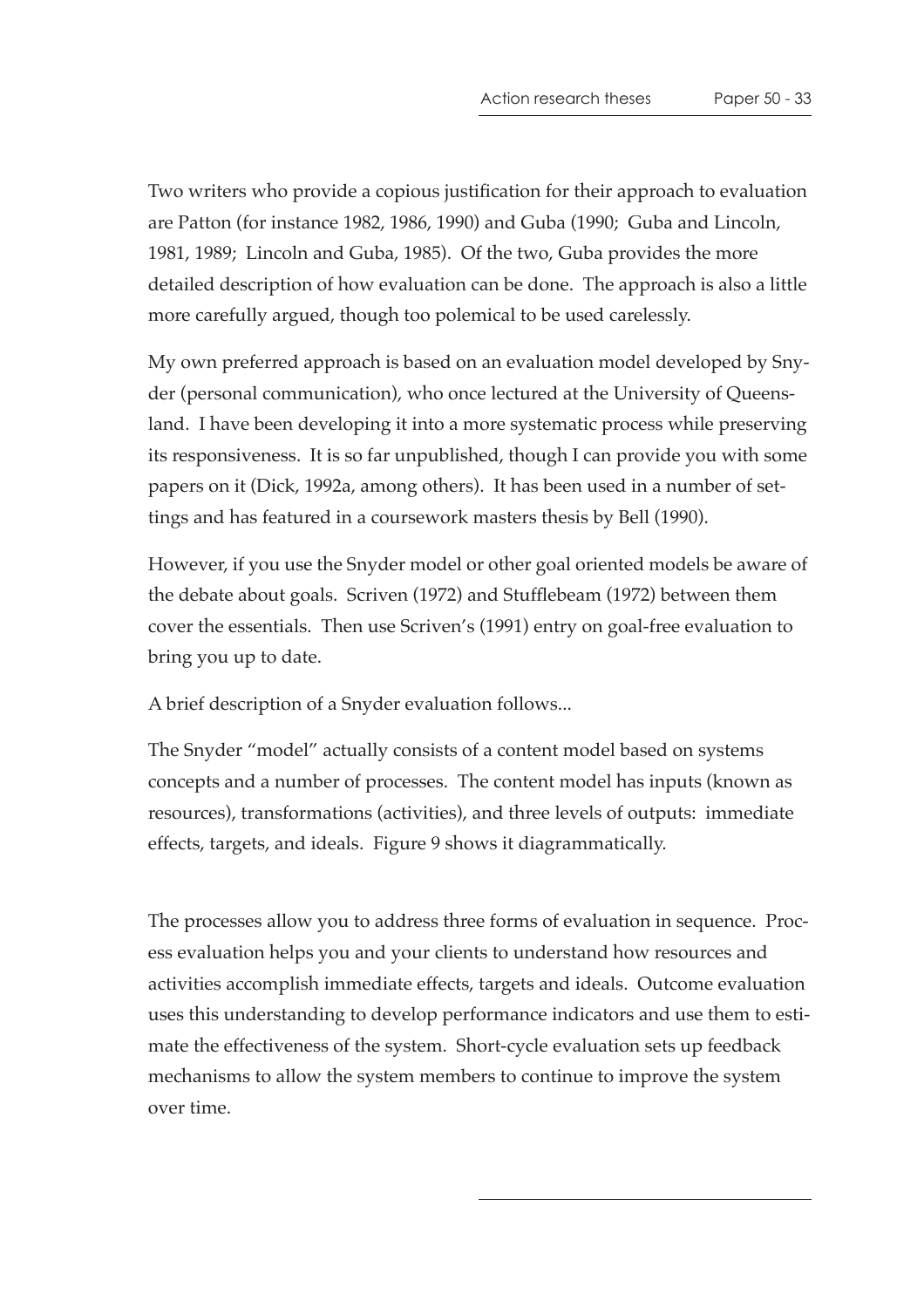

Fig. 9

The systems model which is the heart of the Snyder approach to evaluation. It is a conventional systems model in which resources correspond to inputs, and activities to processes. There are three levels of outputs, consisting of effects, targets and ideals

If done participatively the process component leads to immediate improvement of the system. As the participants develop a better understanding of the system they change their behaviour to make use of that understanding. The outcome component can be used to develop performance indicators. The short-cycle component in effect creates a self-improving system by setting up better feedback mechanisms. You can think of it as a qualitative alternative to total quality management.

#### **Methods**

Whatever the methodology you choose, you will require some means for collecting the information. I won't go into these in detail here, but will briefly mention some of the methods and some of the sources.

Firstly, two data collection methods have a strong dialectic built into them. One is convergent interviewing (Dick, 1990b). The second is delphi, a way of pooling data from a number of informants. It is usually done by mail; this makes the process easier to manage, though at the cost of reducing participation. It is described in some detail by Delbecq, Van de Ven and Gustafson (1986). Their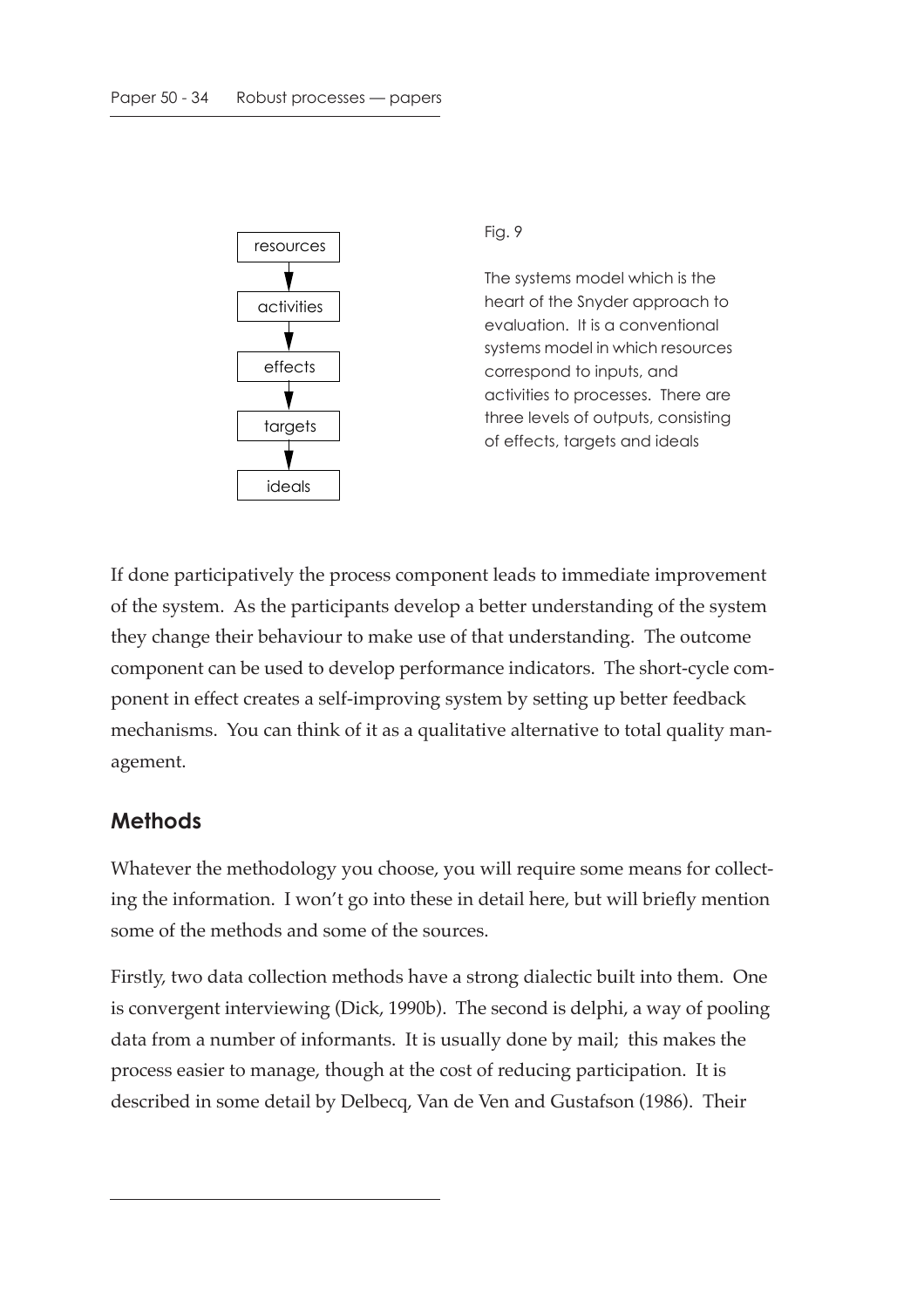brief and readable book also describes nominal group technique, which is a group data-collection process which allows all views to be taken into account. To alert you to the dangers in using delphi there is a biting critique by Sackman (1975). A briefer and more sympathetic account appears in Armstrong (1985). For a recent example of a research masters thesis in social work using a mail delphi see Dunn (1991).

I have described (Dick, 1991) a face-to-face version of delphi, though one which requires more skilled facilitation than the mail version. This same book, on group facilitation, contains descriptions of a number of methods for collecting and collating information in group settings.

A further dialectic process, though not usually described in those terms, is conflict management or mediation. This is a process, or rather a family of processes, whose purpose is to reach agreement in situations characterised by disagreement. You can therefore regard conflict management as a set of processes for data collection and interpretation. One of the clearest process descriptions is in Cornelius and Faire (1989).

A further technique which can be turned easily into a dialectic process is group feedback analysis. Heller, who devised it, has described it in a number of papers (for example 1970, 1976). For other specific techniques you might consult McCracken (1988) on the long interview, and Morgan (1988) on focus groups. You have to build your own dialectic into these methods. Heller's approach sacrifices responsiveness to standardisation, to some extent. It is not difficult to modify it to give it whatever emphasis you desire.

There are a number of recent general accounts of qualitative methods. Miles and Huberman (1984) focus primarily on methods for analysing qualitative data. Walker (1985), Van Maanen (1983), and Rutman (1984) present collections of papers, many of which are helpful in choosing methods. Market research techniques, for example as described by Kress (1988) can often be pressed into serv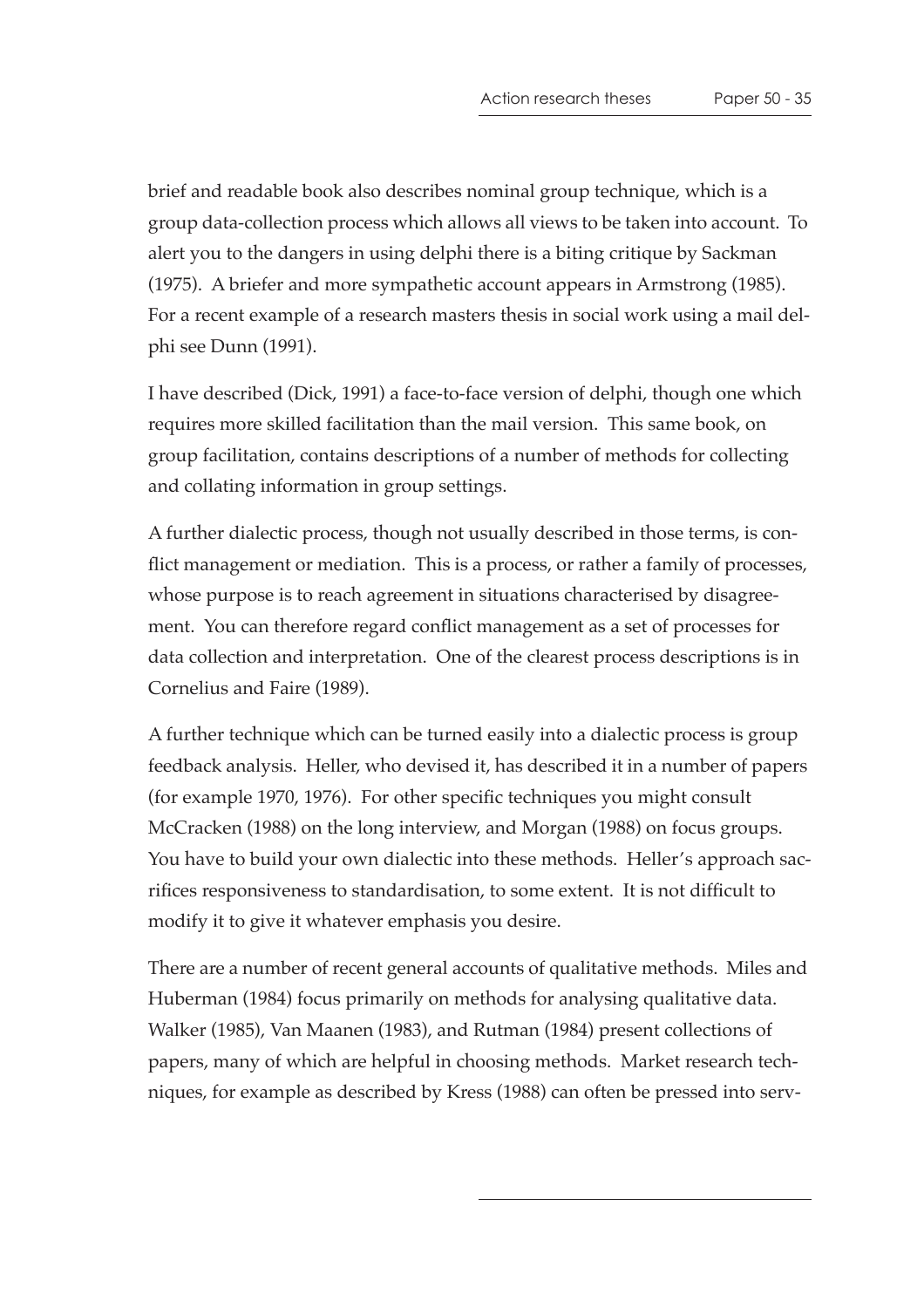ice. Gummesson (1991) takes a more macro approach with a particular emphasis on managerial settings.

Practical works on group facilitation can also be helpful. For example you might try Heron (1989), or Corey and Corey (1987). My book entitled *Helping groups to be effective* (Dick, 1991) is also relevant. It has quite a lot on methods of collecting and collating data in group settings.

# **Carrying out your research project**

In this section I provide a description of the major phases of an action research project.

In doing this I don't want to give the wrong impression. So please note that it isn't going to be as simple in practice as my description may imply. You are likely to find that the steps overlap, and on occasion you may have to revisit early steps to take account of later data collection and literature. Think of it as consisting of cycles within cycles.

However, there are some broad stages. They are described immediately below...

#### **1 Do some preliminary reading**

Reading about action research continues throughout the study, but it's useful to have some idea of action research before you actually approach a client. If you have no idea what you are going to do, you may find it hard to explain to others.

If you choose the reading carefully, it can also be preparation for the introduction to your thesis. In fact, it's a good idea to start writing your introduction. In that way you can check that you can provide an adequate justification. It would be a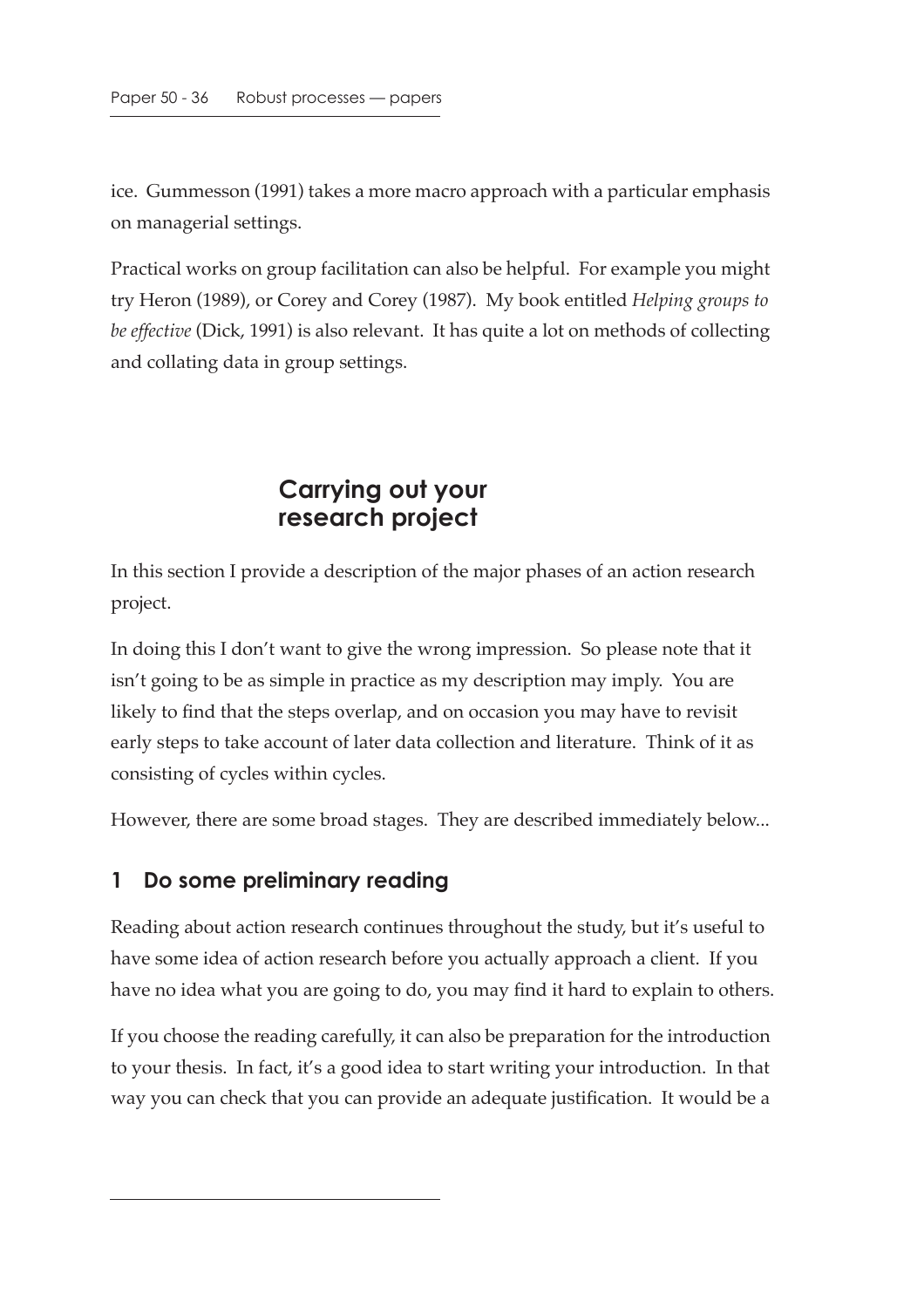shame if you decided after it was all over that you didn't choose an appropriate approach.

At this stage, most of your reading is in the methodological literature. The content literature comes later, as you collect and interpret some of your data. If you are definitely researching a particular content area you will need to scan the more important literature in the field. For the most part, however, reading in the content literature at this stage can be wasted if the research takes off in a different direction.

In approaching the methodological literature, look for arguments you can use to justify your approach. At the same time, notice any approaches which seem to suit your intended research situation.

To begin to access the literature, you might begin with the first half of Checkland's (1981) book on soft systems methodology. It provides a clear justification for using an action research approach in language which won't distress people from a more traditional research background. Some of the chapters in Van Maanen (1983) are also appropriate.

To give you some background on the use of qualitative data, you will probably find Patton (1990) valuable. So is Kirk and Miller (1986). *Rigour without numbers* (Dick, 1990a) is useful and presents a somewhat different view.

For a general overview, Kemmis and McTaggart (1988) is valuable. Beware, though, that they have narrow ideas about what is acceptable as action research. Altrichter (1991) argues that action research has strong similarities to conventional research. This may help you to make your research approach less alienating for an examiner. For general background it may also be worth your while to skim Guba (1990). But be careful about using the arguments from this book, as they tend to be polemical. Phillips (1992) identifies some of the weaknesses in Guba's arguments.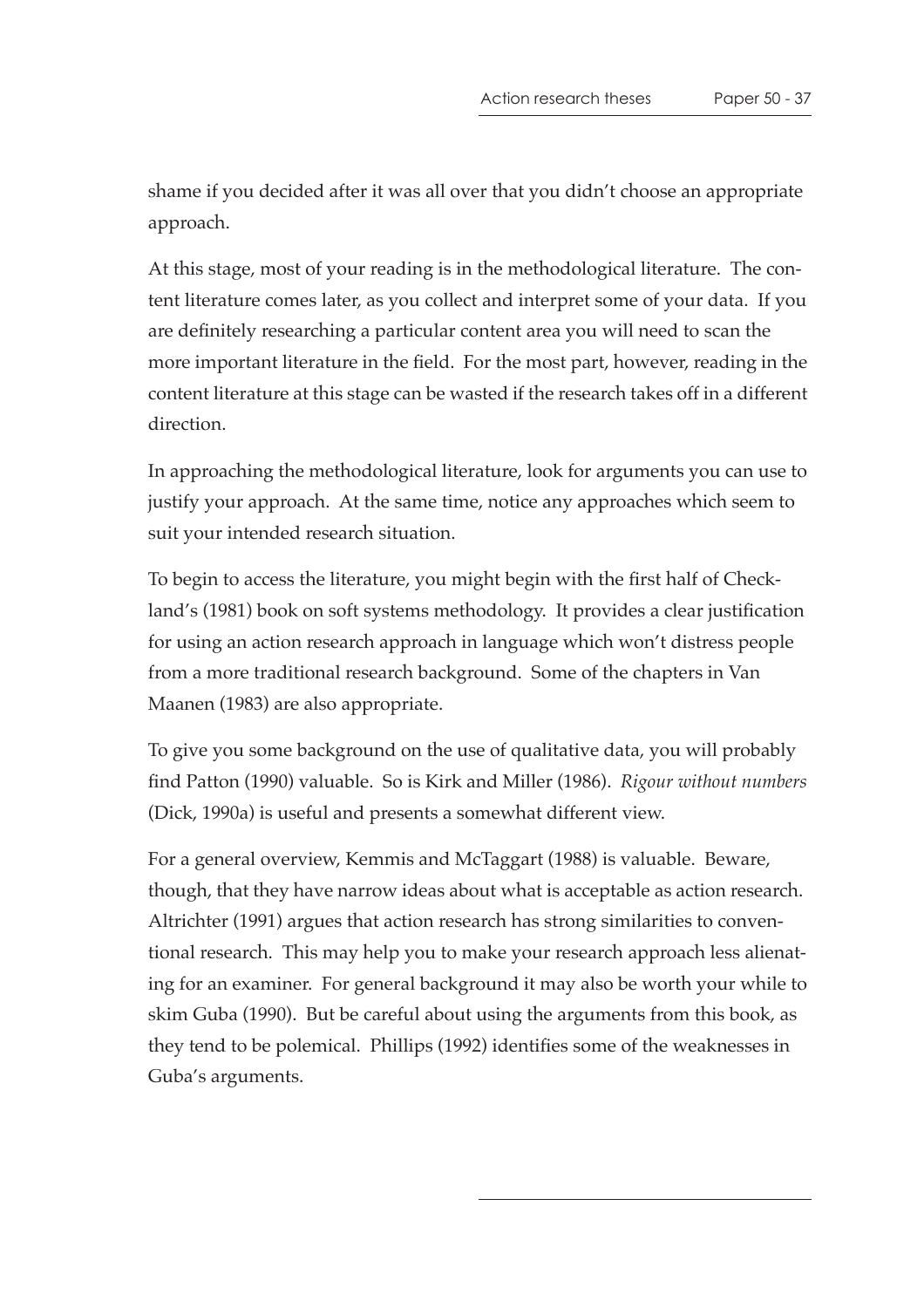Action research, as I've said, is action *and* research. The literature on intervention is therefore relevant. A good starting point is Guba and Lincoln's (1989) book on evaluation. Their "fourth generation evaluation", as they call it, is an evaluation technique which is clearly similar to action research. It integrates research and intervention systematically and well. Again, the arguments are somewhat polemical. French and Bell (1990) write on organisational change from an explicit action research perspective. Dunphy (1981) deals well with change techniques, in a book written specifically to integrate concepts and practice. It has the added advantage that it was written for Australian conditions. However (in my mind narrowly) it criticises general systems theory as a basis for theorising about change. Cummings and Huse (1989) describe organisational change in a way which relates it more directly to the academic research literature. This can be useful.

If your interest is more in community change try Cox, Erlich, Rothman, and Tropman (1987). Don't overlook Rogers (1983) and his collation of a massive literature on change and innovation. Although directed primarily towards rural innovation it draws on a wider literature than that, and has wider application. It is a very good resource. I hope a new edition appears soon.

You will eventually want to read about specific methods. For the most part, however, this can probably wait until you are a little further into the actual study. The reading I've suggested in this section will get you started. You can then return to the earlier sections of this paper or the appended bibliography for further reading.

In addition, Miles and Huberman (1984) may help you to gain some idea of the possibilities for collecting and analysing data. A general text on action research or qualitative research may be worth skimming. You can choose from Crabtree and Miller (1992), van Maanen (1983), Whyte (1991), Strauss and Corbin (1990), Walker (1985), or Reason (1988), among others. Have a look at their titles (and for some the annotations) in the bibliography below, to help you choose.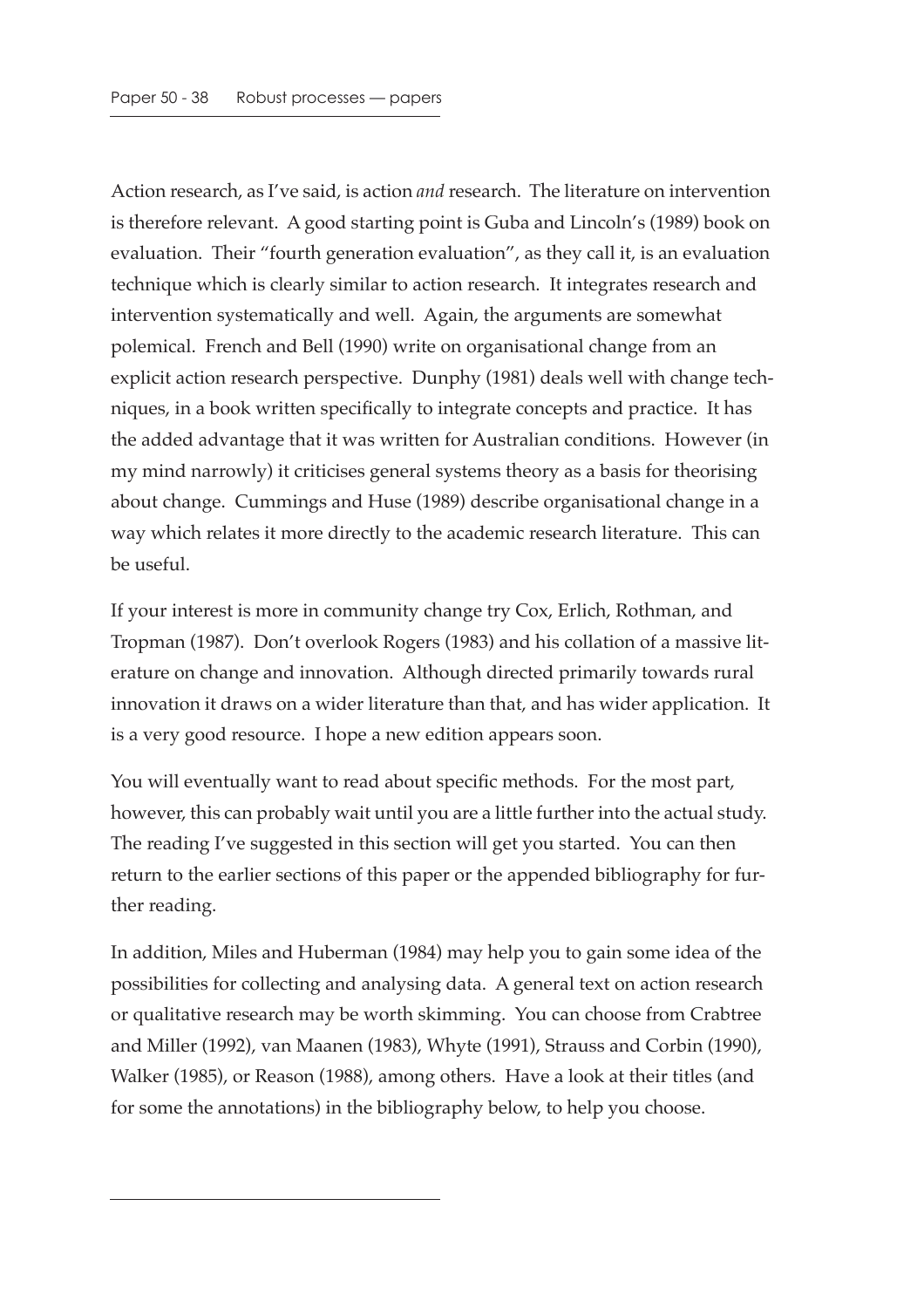It is important not to limit your reading to those people whose ideas you agree with. Some examiners will judge your final thesis from within their own paradigm. To address their concerns you have to understand their ideology as well as your own. Presumably most of you already have some exposure to this literature from your prior study of the social sciences. However, it won't hurt to refresh your memory. You will find Campbell and Stanley (1963) useful reading on the threats to validity you have to deal with. Cook and Campbell (1979) can then provide a valuable supplement to this. Black and Champion (1976) also provide a traditional view. For a more recent view, try Stone (1986).

If you are a bookworm, you will develop some useful background understanding by exploring some philosophy of science. Kuhn (1970) is vintage. Lakatos (1972) and Feyerabend (1981) will help you develop an understanding of the way all research paradigms have their Achilles' heel. If you don't want to read them in the original, Chalmers (1982, 1990) provides a critical but fair overview together with an account of other views. I find him one of the most readable of philosophers.

Phillips (1992), in an eclectic, reasoned and often entertaining book, points out the weaknesses in several approaches. He also provides a summary of current views in the philosophy of science. Even if you don't read anything else on the philosophy of science his chapter on qualitative research is well worth studying.

To prepare for the eventual thesis, look beyond the differences to the underlying issues. If you can phrase your justification of action research in terms of different trade-offs in different paradigms you may find it easier to support your research processes without appearing to criticise other approaches. There is more on this below.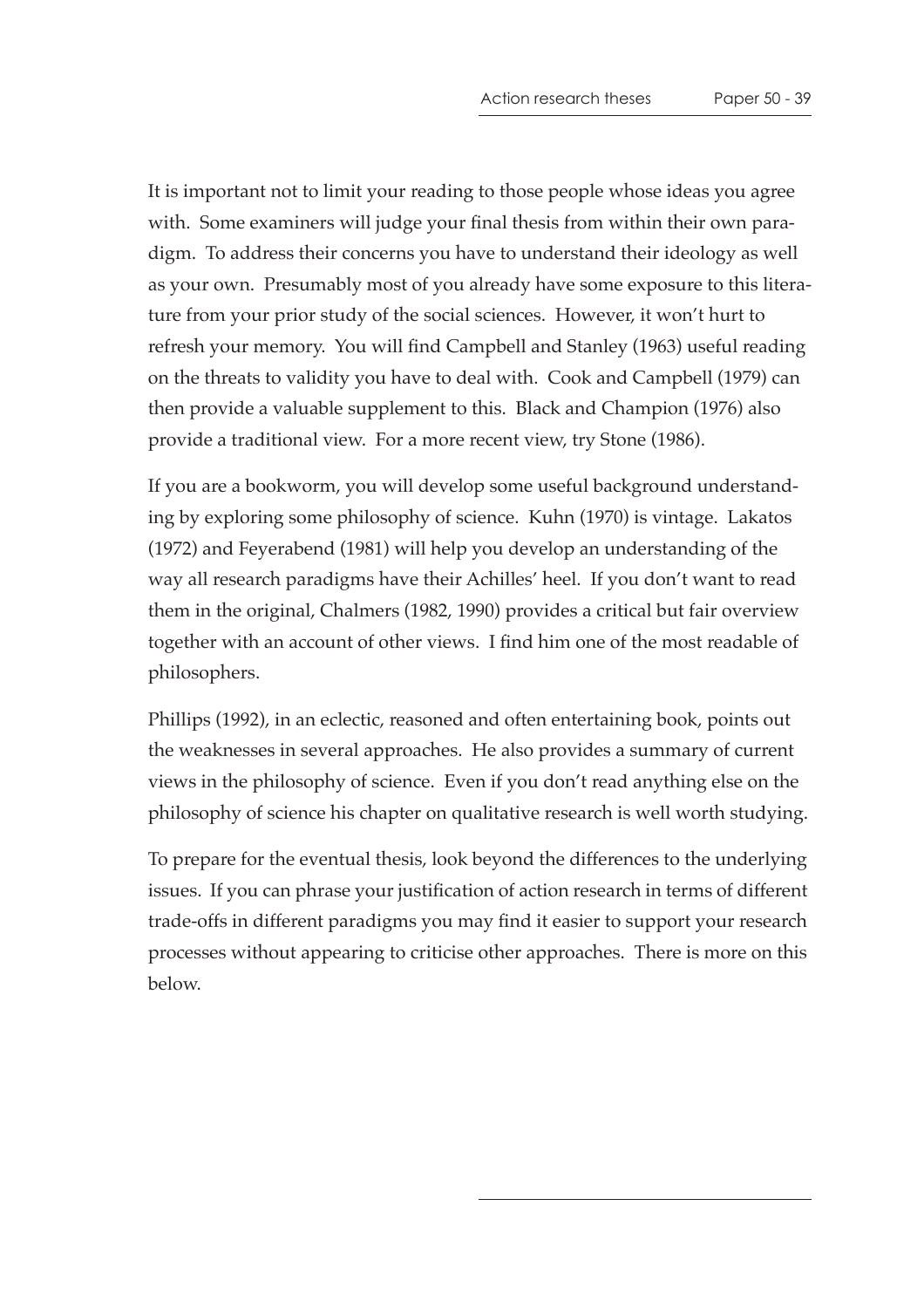### **2 Negotiate entry to the client system**

As well as the general reading on action research, you will find it useful to read something on entry and contracting before you actually enter the client system. You might choose from the following. Dougherty (1990) is a general introduction to organisation development which has a section on entry. Glidewell (1989) focuses on entry issues. In another paper in the same book Schatzman and Strauss (1989) deal with the important topic of creating relationships in consulting. My favoured book in the area is Hermann and Korenich (1977), despite its age. Argyris' work is relevant too, for instance his 1990 book; but it's not something to try to understand in just a day or two.

A collection of papers which focus on field research has been compiled by Shaffir and Stebbins (1991). The first of four parts is on entry. Each of the other parts gives attention to the importance of forming relationships. The approach is mostly ethnographic, but many of the practices translate easily enough into the type of research I'm discussing here.

Obviously enough, your intention during the entry phase is to negotiate something which is mutually beneficial for you and the client system. What may be less obvious, and certainly more difficult, is to negotiate a fair amount of flexibility in what you do, and your role. Without flexibility you sacrifice some of the advantages of the action research methodology.

### **3 Create a structure for participation**

In much action research the intention of the researcher is to create a partnership between herself<sup>1</sup> and the client group. That can increase the honesty with which the clients report information—it's in their benefit, too, to have accurate information. It almost always increases the commitment of the client group to the changes which emerge from the research.

<sup>1.</sup> Please treat "herself" as a unisex term.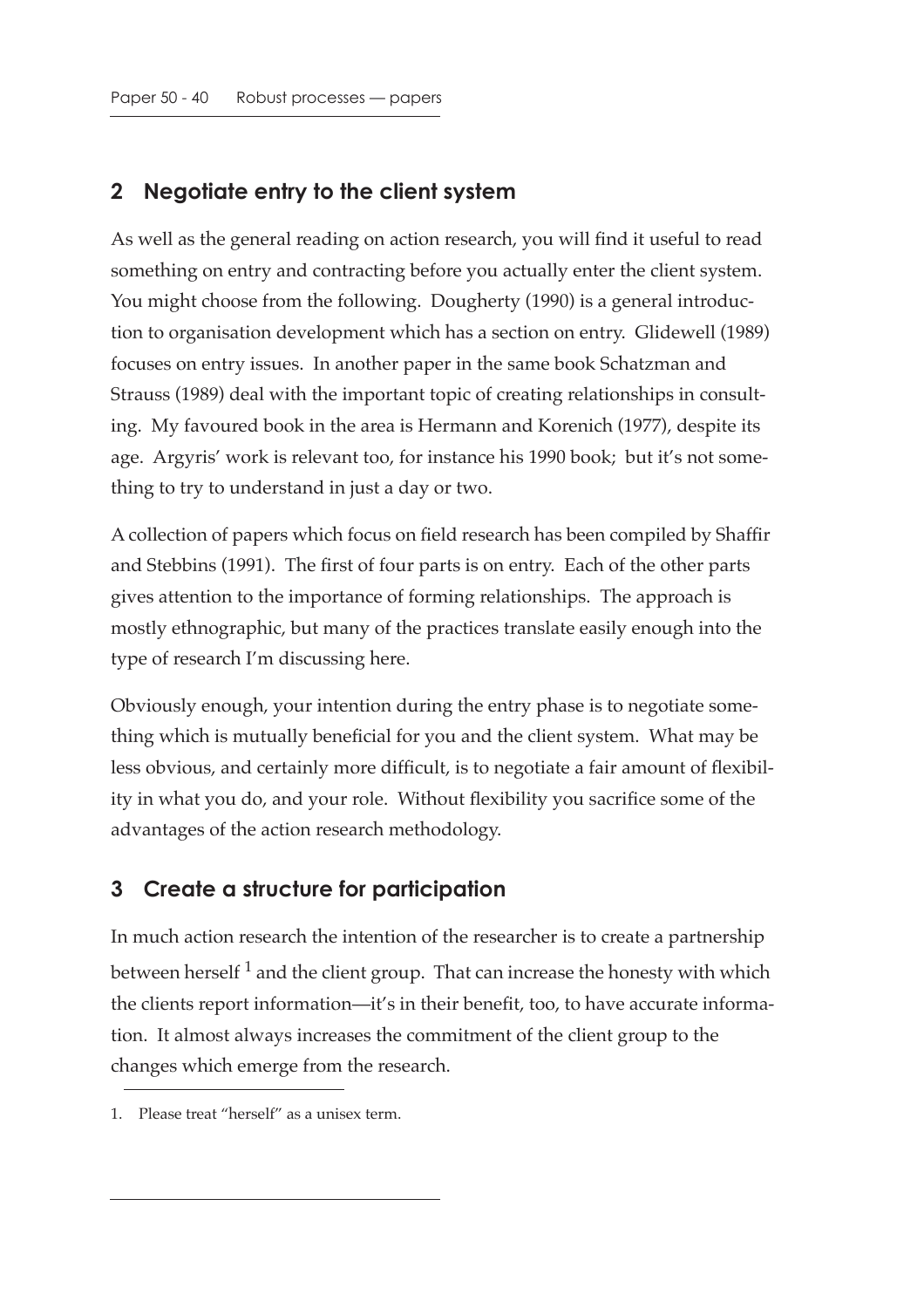In some situations you may be able to involve all of those who have an interest in the situation—the "stakeholders", as they are usually called. In other situations you may have to be satisfied with a sample. And occasionally it may only be feasible to use the stakeholders as informants, without involving them any more directly in the process.

Choosing an appropriate sample is not always easy. You may find a "maximum diversity" sample, in which you try to include as much diversity as you can, will give you better information for a given size. In random samples, especially small ones, the extreme views tend to be under-represented. You are less likely to miss important information if you include as many views as possible. In addition, dialectic works better if there is adequate variety in the information analysed.

You can often achieve a real partnership with the client group even when you have to work with a sample. A convenient practice is to set up a steering committee with a small sample. They become directly involved with you. They can also help you to choose others as informants, and to interpret the information you get. However, before you actually start on this, give some attention to your relationship with them, and their and your roles. Also agree on the processes you will use together. Remember to be flexible and to negotiate for ample continuing flexibility.

There is some literature on the value of participation in action research. It is often less explicit about how you would actually do it. A commendable exception is Oja and Smulyan (1989). For the most part you will have to make do with the literature mentioned in step 2, previously.

### **4 Data collection**

If this were a conventional piece of research you would expect to collect all the data first. Only when data collection was complete would you do your analysis. Then would follow in turn interpretation and reporting.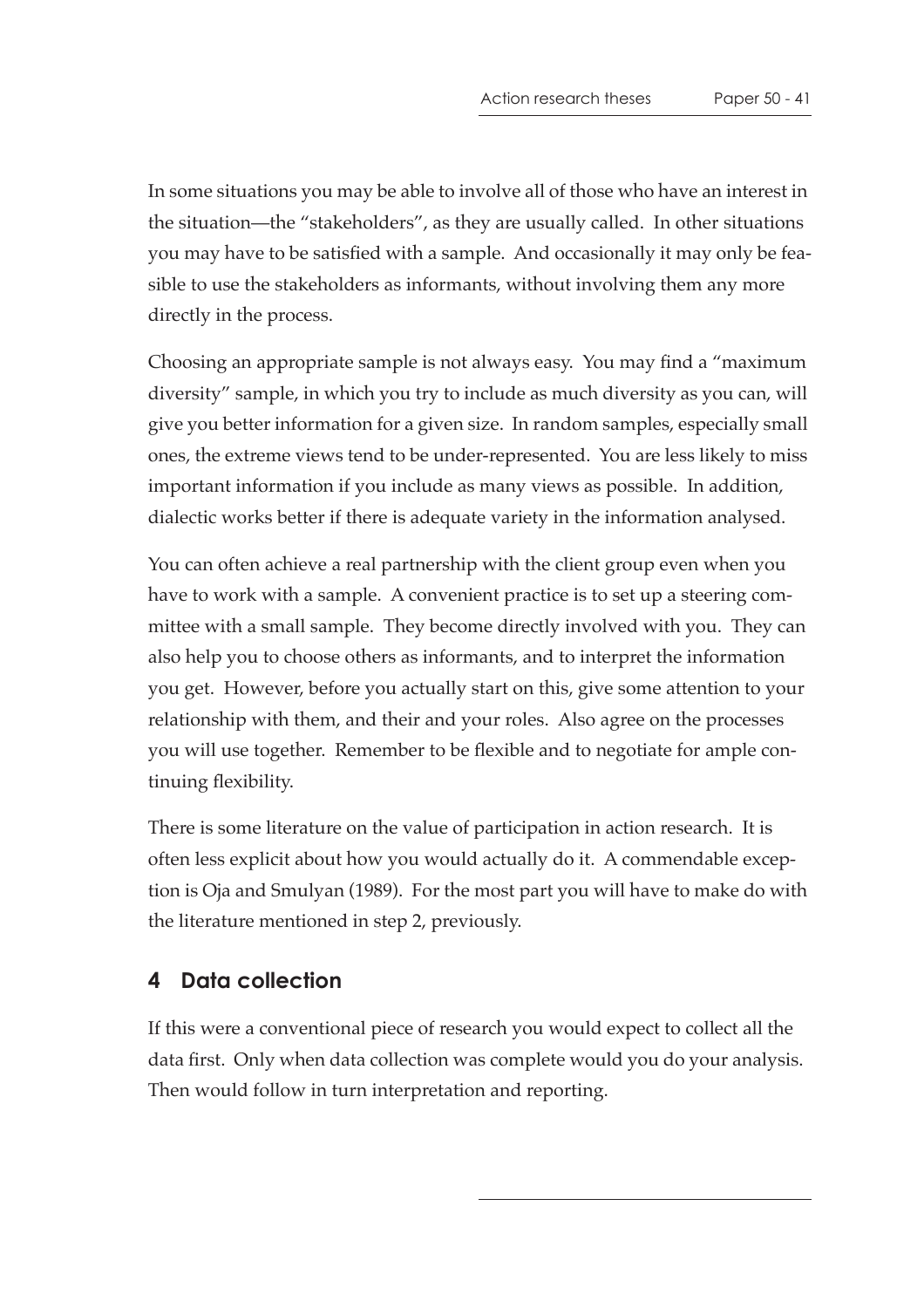In action research you can improve the rigour of your study substantially by combining collection, interpretation, library research, and perhaps reporting. Developing an interpretation right from the start gives you more time and more cycles to test it thoroughly. In this respect, a single action research study bears some resemblance to a large program of conventional research. Or, to put it differently, a single cycle resembles a whole experiment. In action research each cycle is smaller because there are multiple cycles in one study.

A further advantage in recording your interpretation as you proceed is that you spare yourself the mountain of data which qualitative research too often accumulates. You need only record your interpretation and the data relevant to its confirmation and disconfirmation. Further, because of the convergent nature of the process, the more detailed information collected in the later cycles supersedes the earlier data.

Your reading can also be more targeted to your results. You *will* have to range widely in your reading to find the relevant papers and books. And you will find it very useful to develop some library search skills and to learn how to phrase research questions in language librarians can understand. The result will be a literature review which is determined by relevance not by discipline or sub-discipline.

During this phase, too, plans for change will be developed. This may or many not be of interest for your thesis. You won't get much credit for it from some examiners. It is clearly relevant to practitioners, and to the clients. Developing plans during data collection also allows those plans to be refined as the study proceeds.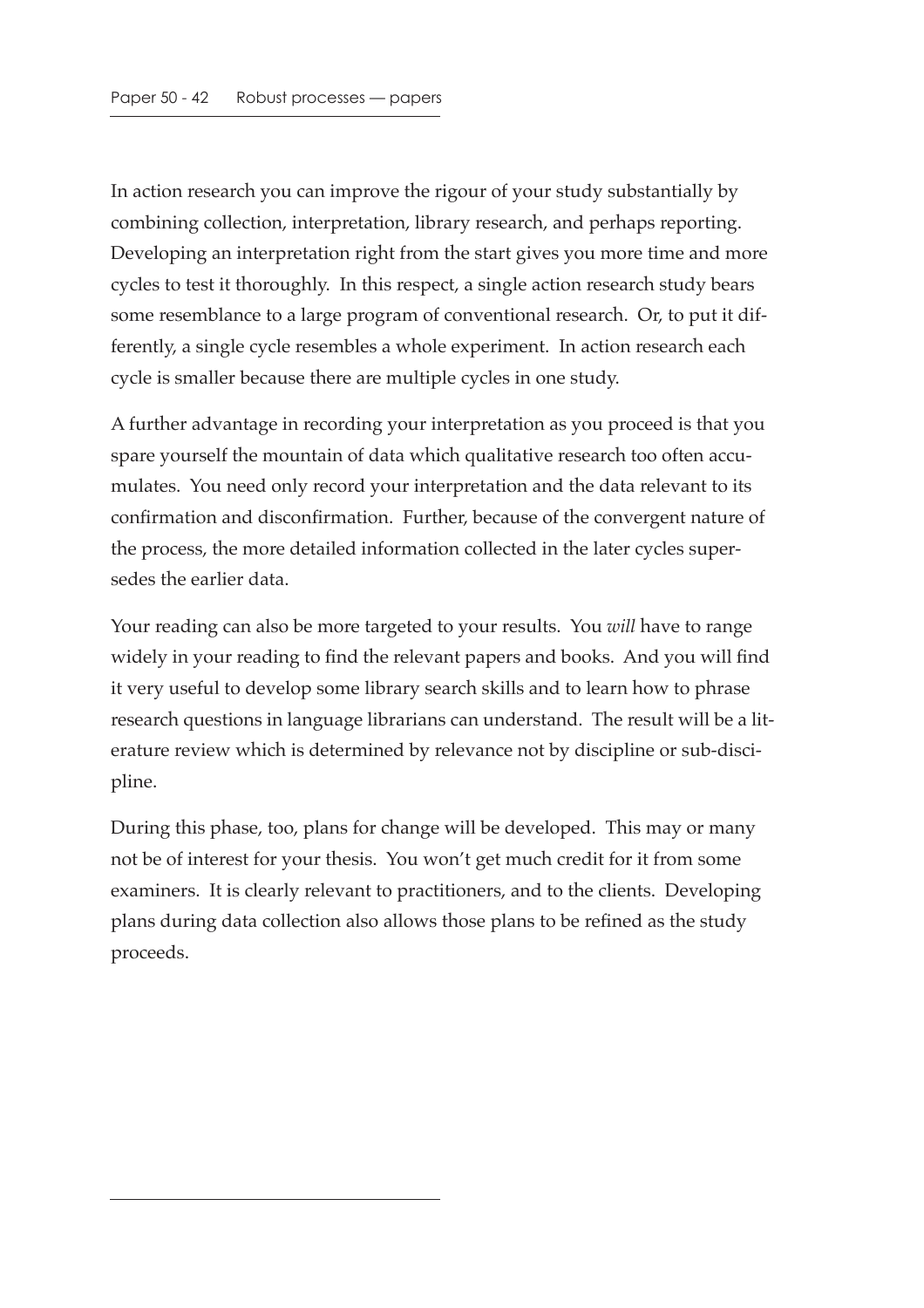# **Writing the thesis**

There are authors who discuss the difficult task of writing up qualitative research, for example Wolcott (1990) or Richardson (1990). There are many more, especially when you include those on report writing in general. It is worth your while to read one or two. However, for thesis purposes I am going to suggest a format which allows you sufficient brevity, and capitalises on the use of dialectic during the research process. I have discussed this elsewhere (Dick, 1992b). My argument is that building a process around dialectic leads to economy in both conduct and reporting of action research. At the same time it increases rigour.

There are some general principles to keep in mind as you write the thesis. Above all, what you do is less important than how well you make a case for doing it. Secondly, it is important that you present your methods and findings in such a way that the *precision of your work and the adequacy of your interpretation are at all times very evident*. Unless you specifically explain that your study is rigorous, and why, a few examiners may assume it isn't.

The final thesis won't look all that much like a conventional thesis, so again you have to explain and justify what you have done. I suggest therefore that where APA or other appropriate conventions are relevant you follow them. Where they are not, explain what you have done.

Any writing is easier for being adequately organised around a theme. My suggestion is that you organise your thesis around the specific contributions that your thesis makes to the body of knowledge.

In doing this you may find that a "Chapter" format will serve your purposes better than the more conventional introduction-method-results-discussion-conclu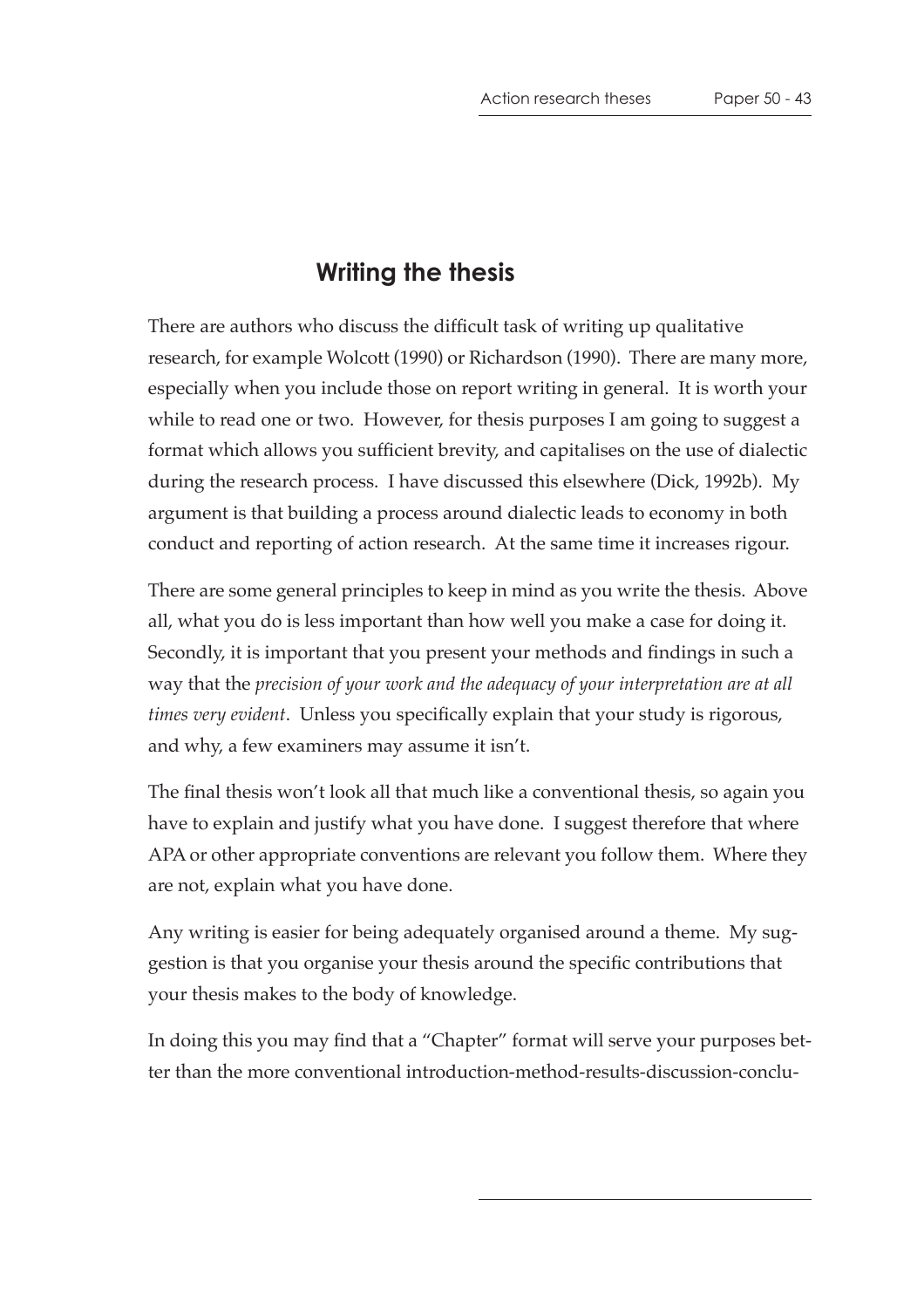sion. The structure may be: an introductory chapter; a chapter on the methodology; separate chapters on each of the findings; a conclusion.

### **Introductory chapter**

The introductory chapter sets the scene by describing the field situation and the reason for doing the study. It then provides a brief overview of the study, the methodology, and probably the conclusions. (If you don't want to spoil the surprise you can state the conclusions as issues to be resolved.) If you mention anything which might be contentious, also state where reasons will be given.

A little historical context is sometimes useful, to the extent that it helps to explain why the study was done. There may be some content literature, depending on the nature of your psychological contract with the client group and the focus of the study. Often, however, the best place for most of the content literature is in the later chapters. This will become clearer shortly. You would be well advised to explain the structure of the thesis, and your reasons for adopting this structure, very near the beginning.

By the end of this chapter, aim to have identified the *need for responsiveness* in your research design. Your argument will then flow logically into the second chapter, on methodology.

### **Chapter on methodology**

A major chapter then outlines *and justifies* your approach. As discussed earlier, there is the overall action research paradigm, the particular methodology, and the specific methods used. Each has to be described and justified. The use of qualitative methods will also have to be explained and justified as part of the discussion of the action research paradigm.

In providing your justification, the frame of mind I suggest you adopt is as follows. There is nothing wrong with more traditional research methods: when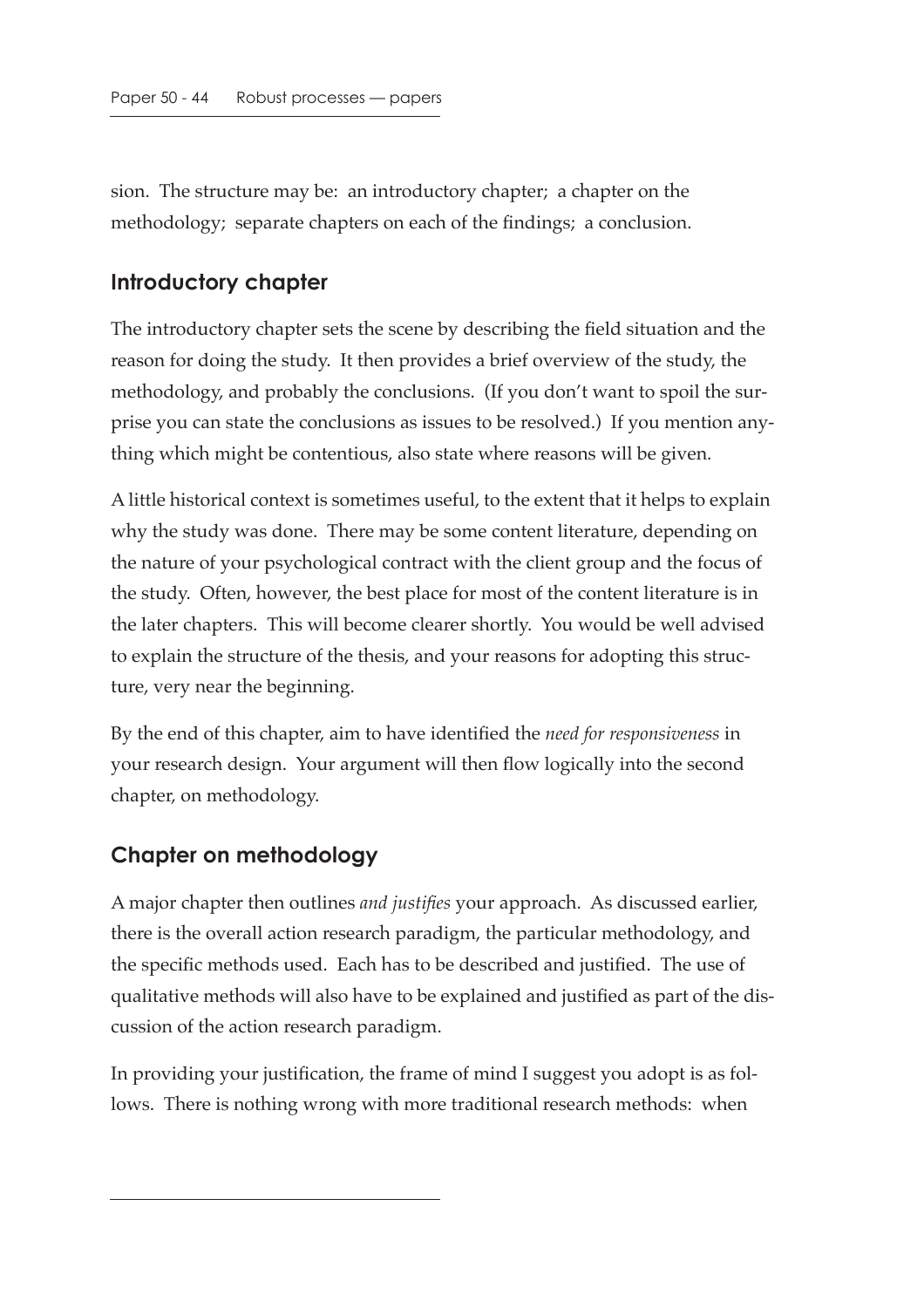they fit the situation they are often the most appropriate. However, in *this* particular setting action research is more suitable.

Don't be defensive about action research in your justification. The effect to aim for is naturalness. Try to convey that this is a normal and natural research paradigm with adequate rigour and a long tradition. It is suitable for some research projects which are not as amenable to being researched using other methods. In particular, it allows practitioners to achieve better research outcomes from their practice without undermining the changes their practice is intended to achieve.

In presenting your justification it is often useful to write about the trade-offs involved. For example, replicability and responsiveness are hard to achieve at one time: you trade off one for the other. Conventional research sacrifices responsiveness in the interests of achieving replicability. That is what often makes it unsuitable as a change technique. Action research values responsiveness over replicability, because otherwise it is very difficult to achieve action as part of the research.

Note too that, all else being equal, responsiveness and rigour are both virtues. In a change program you *need* responsiveness. If you can achieve it in ways which allow some replicability, so much the better. Aim for best-of-both-world processes when you can.

A more telling trade-off is between local relevance and global relevance. It will also serve as an example of how you can support a counter-cultural approach without explicitly criticising the dominant culture. To do this, you identify the issue on which the usual ideology depends and discuss that issue. It is then unnecessary to attack the conventional methodology. The following discussion may help to clarify this.

A common criticism of action research is its lack of generalisability (see Heller, 1986), sometimes called external validity. To some extent this is true. The harder you try to find an explanation which fits a specific situation, the more likely it is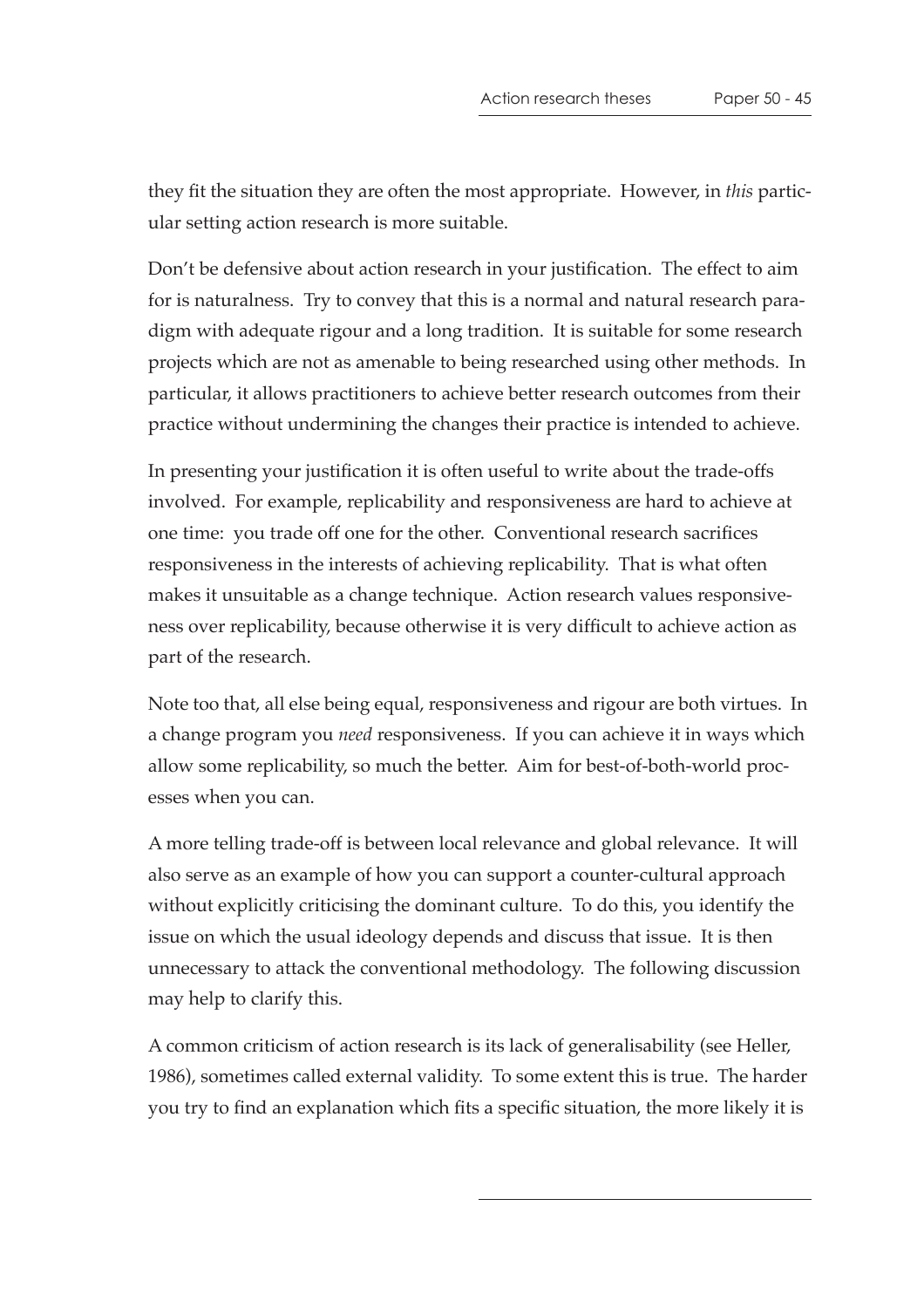to differ from what would suit a different situation. By defining the debate in terms of generalisability, however, you disguise the trade-off.

Some literature (for instance Kirk and Miller, 1986) reverses the argument. Qualitative research, Kirk and Miller argue, has an ecological validity which quantitative research lacks. However, I don't think you change people's minds about an ideology by stating its opposite as an assertion. However, Kirk and Miller *do* acknowledge a trade-off between reliability and validity. At least an issue underlying the generally-held principle is revealed.

As I said a few paragraphs earlier, the trade-off can be described as one between local relevance and global relevance. (There are other trade-offs here too, which I won't address.) You can be responsive to the local situation, and sacrifice global relevance if necessary. Alternatively you can pursue global relevance at all costs, even at the expense of denying opportunities for local change. You explain your choice in these terms, and do what you can to compensate for the disadvantages your choice contains.

Justification is thus provided without defensiveness, and with less danger of arousing defensiveness. The best argued case in the world will avail you little if you tread on ideological toes. It seems to me that Argyris (1970, 1976, 1980) has presented cogent arguments against conventional research. It hasn't produced much reaction or led to much change. I suspect this is because it is presented in such a challenging way that people find it easier to ignore than to address.

The ideal is for the examiner to be led by your argument to the same conclusions about methodology that you reached. One way to do this is—

- explain the topic in such a way that it is clearly justified as an important and timely topic;
- identify the methodological issues which you face in doing such a study; do this in such a way that by the time you draw your conclusions about the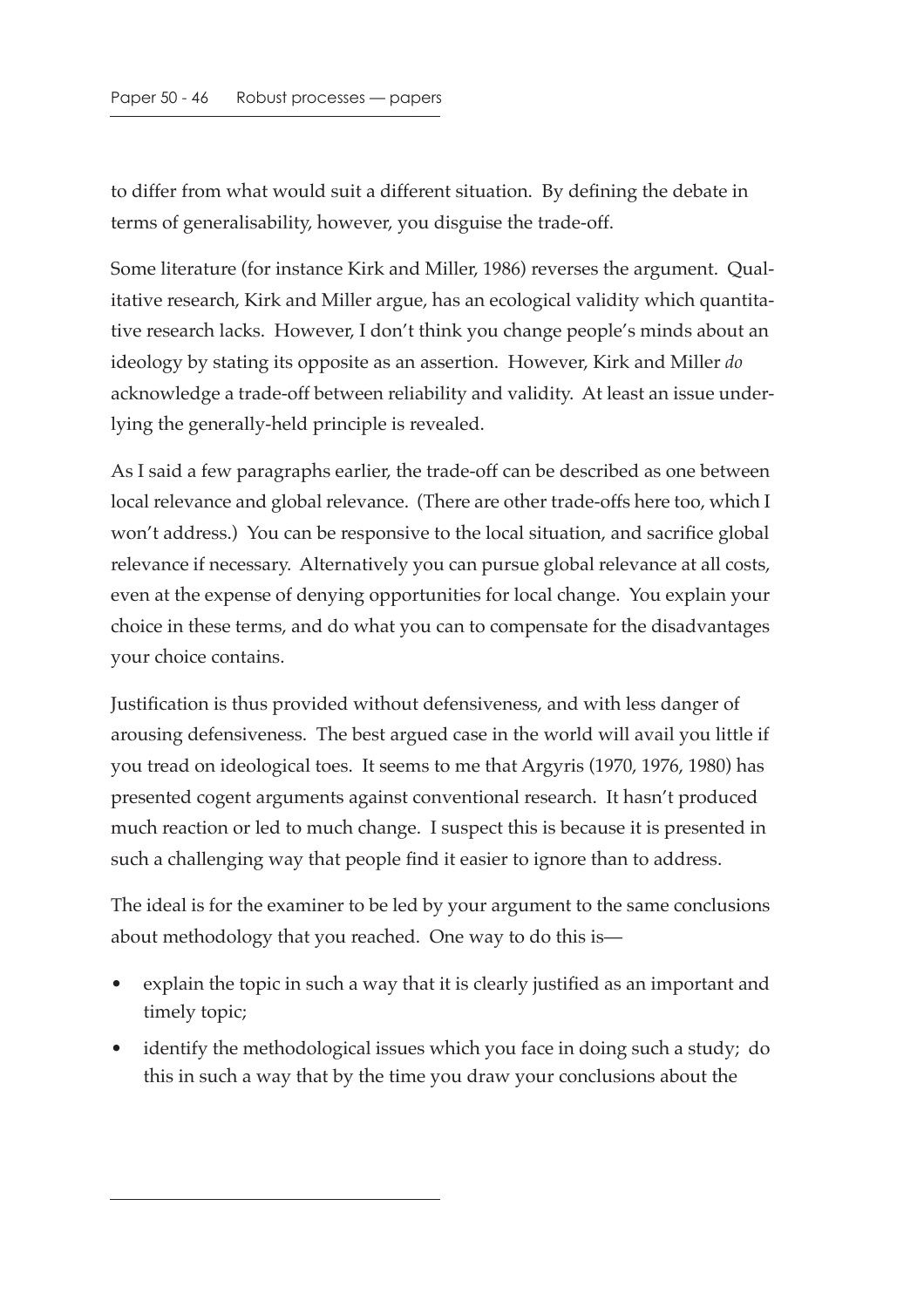most appropriate methodology you have led the reader to the same conclusions.

To take a related example... I suggest you resist the temptation to point out the general shortcomings of other approaches. For instance you could argue that truly-experimental research achieves generalisability by limiting its focus very severely. At best its conclusions can be applied to the world at large. But it is able to consider so few variables at once that it is not the world of people and organisations as they exist in practice.

There is another trade-off involved here. It might be described as between universality of principles and universality of application. In one instance you can say: Yes, this is a universal or near-universal principle; it is hard to apply on its own, because it considers only a limited set of variables. In the other instance, the statement becomes: Yes, you have to treat this flexibly if you translate it into other settings. But it does consider the situation as it is, and not a small portion of the situation.

The essence of this approach to justification is simple. Acknowledge the conventional view. Explain the nature of the choice in terms of *underlying* principles. Present your own choice as fitting your methodology to the situation.

If you have followed the research approach recommended here, there are key features which it is usually appropriate to mention. The need for *responsiveness* is important. It usually provides the justification for qualitative action research. The intention to produce change, and the importance of the commitment of the participants, are good reasons for using participation.

Above all, the procedures used to achieve rigour are crucial. They may include the following...

- use brief cycles to provide adequate iteration;
- strive always to access multiple data sources to provide a dialectic;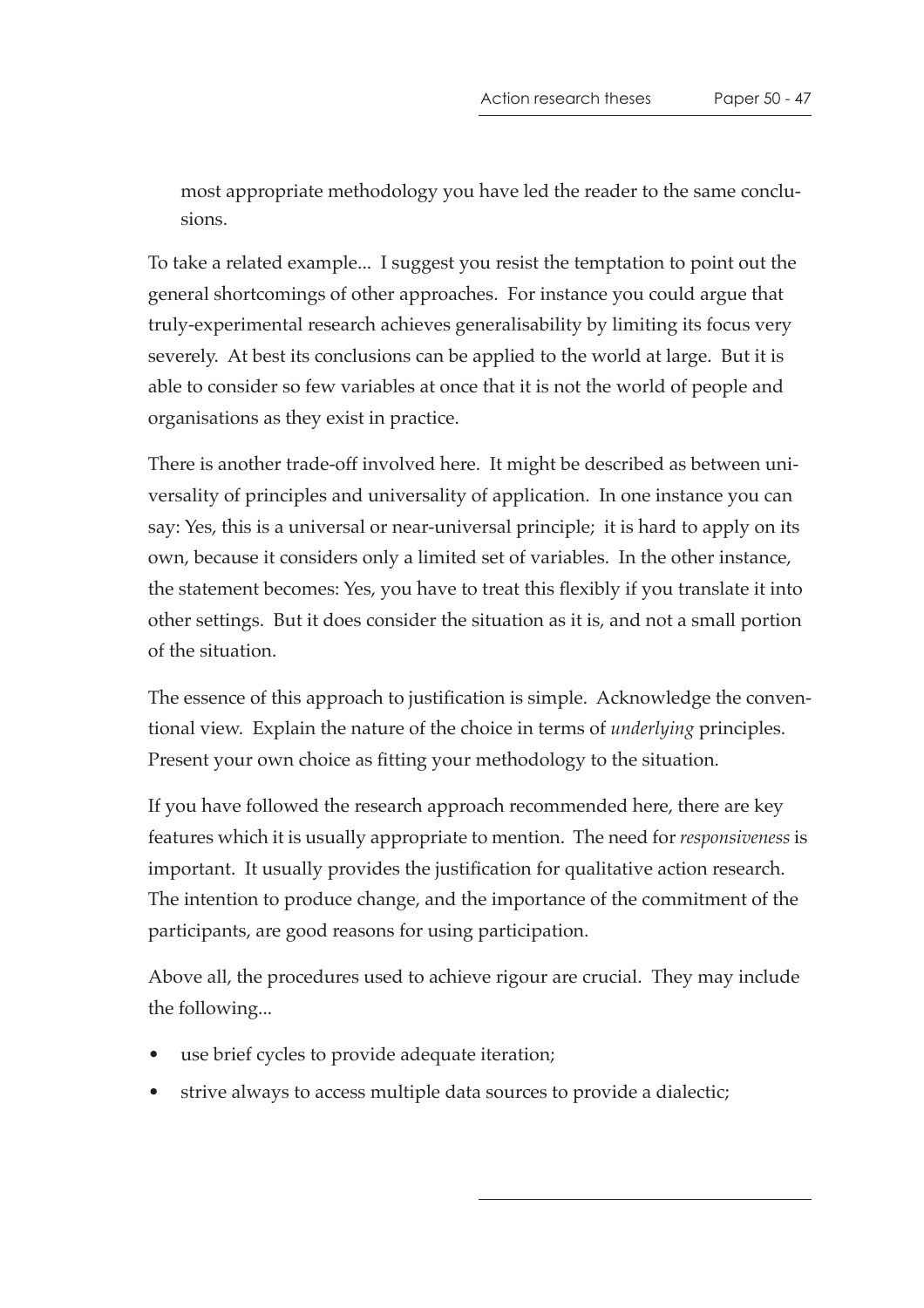- develop interpretations as part of data collection;
- access the relevant literature as part of interpretation, to widen the dialectic; and
- continuously test your assumptions sceptically and rigorously: actively seek exceptions to apparent agreement and explanations for apparent disagreement; be willing to challenge your own ideas from evidence and literature; do this in both your field work and your reading.

A word about the content literature. In many studies you don't know the relevant literature until data collection and interpretation are under way. This is an important part of being responsive to the situation. As you reach a tentative interpretation of your data, go to the library and search out *disconfirming* evidence and argument. You can then reach your conclusions with more confidence, and any resulting action can be better informed.

## **Chapters on the thesis' contribution to knowledge**

Most of the remaining thesis can be organised around the major findings which your study has made. You might give the most important of these a chapter each. Subsidiary findings might then be grouped together in a further chapter. To decide what to include, you might ask yourself: what is the *contribution to knowledge* of this thesis? What is now understood that was less well understood before?

These contributions are likely to fall into one or more of the following categories...

- to action research methodologies or methods;
- to the client system, and perhaps (with extreme caution) to other similar systems; and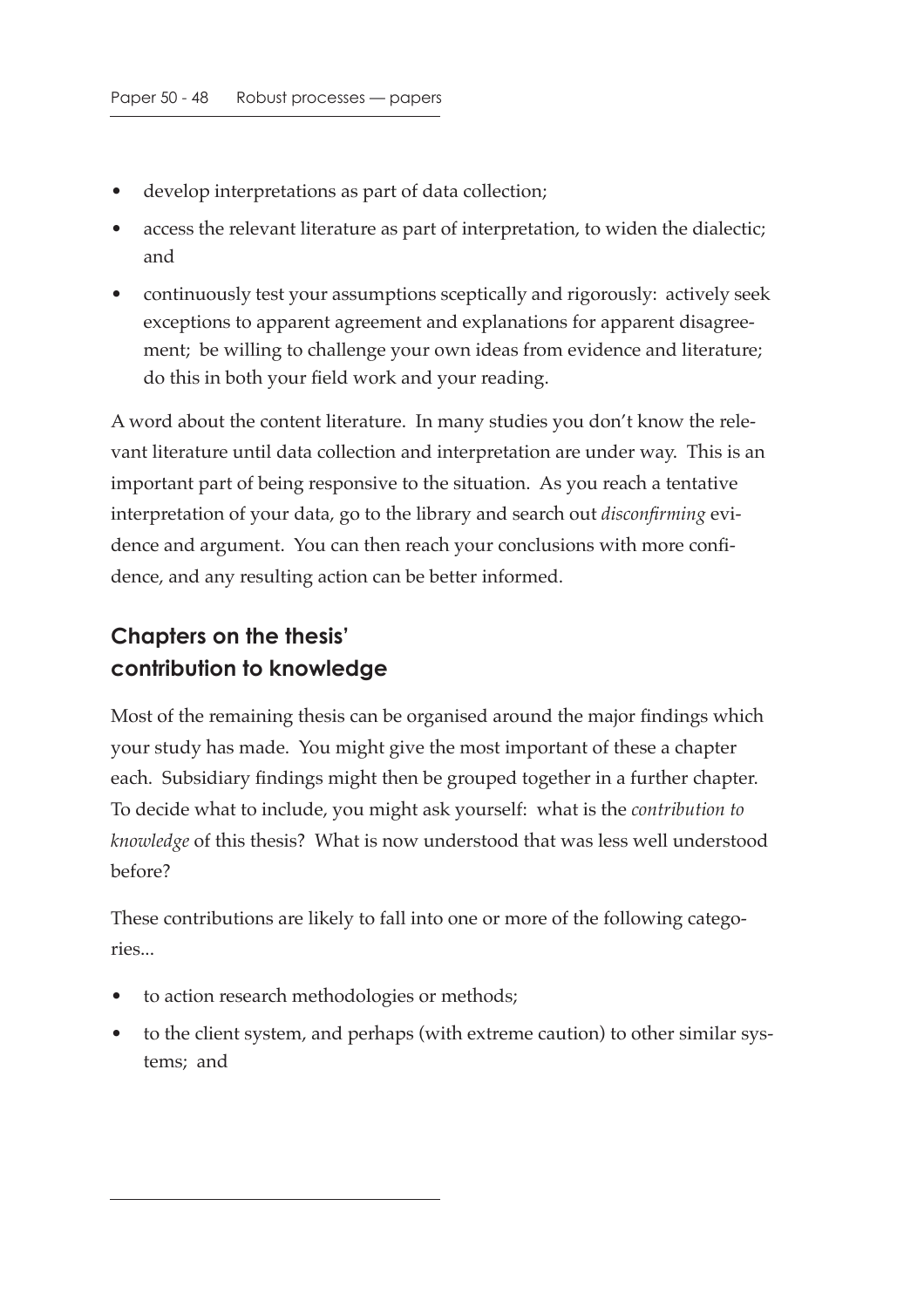• to possible changes to the client system, and perhaps (with extreme caution) to changes in other settings.

If your conclusions fall into several of these categories, the logical order is probably as given above. Methodological findings also have implications for system findings, and so precede them. System findings have implications for findings about change, which therefore come last. If there are no methodological findings you may still find it advantageous to include a chapter on the methodological problems you faced, and the implications they have for the conclusions which follow. It is important that you are critical about the shortcomings of your methodology without making too much a tale of woe out of it.

Each of the chapters on your conclusions might, as an example, have a structure something like this...

- As an introduction, a one-sentence summary of the finding.
- A more extended discussion of the finding.
- A summary of the dialectic informing the finding—that is, the evidence from your study for and against. If there is no contrary evidence, explicitly say so, and reiterate what you did to seek it out.
- A summary of the relevant literature, for and against. Again, if you are unable to find any disconfirming literature, say so and explain how you attempted to find it. Don't confine yourself to literature from the same field, but try to access relevant literature from other fields.
- Any qualifications or implications of the finding, taking evidence and literature into account.
- A *very* cautious paragraph or three on the wider implications of what you have found.

This final point can be problematic. As I have argued, action research often emphasises local relevance (that is, responsiveness) at the cost of global relevance (that is, generalisation). When change is one of the intended outcomes this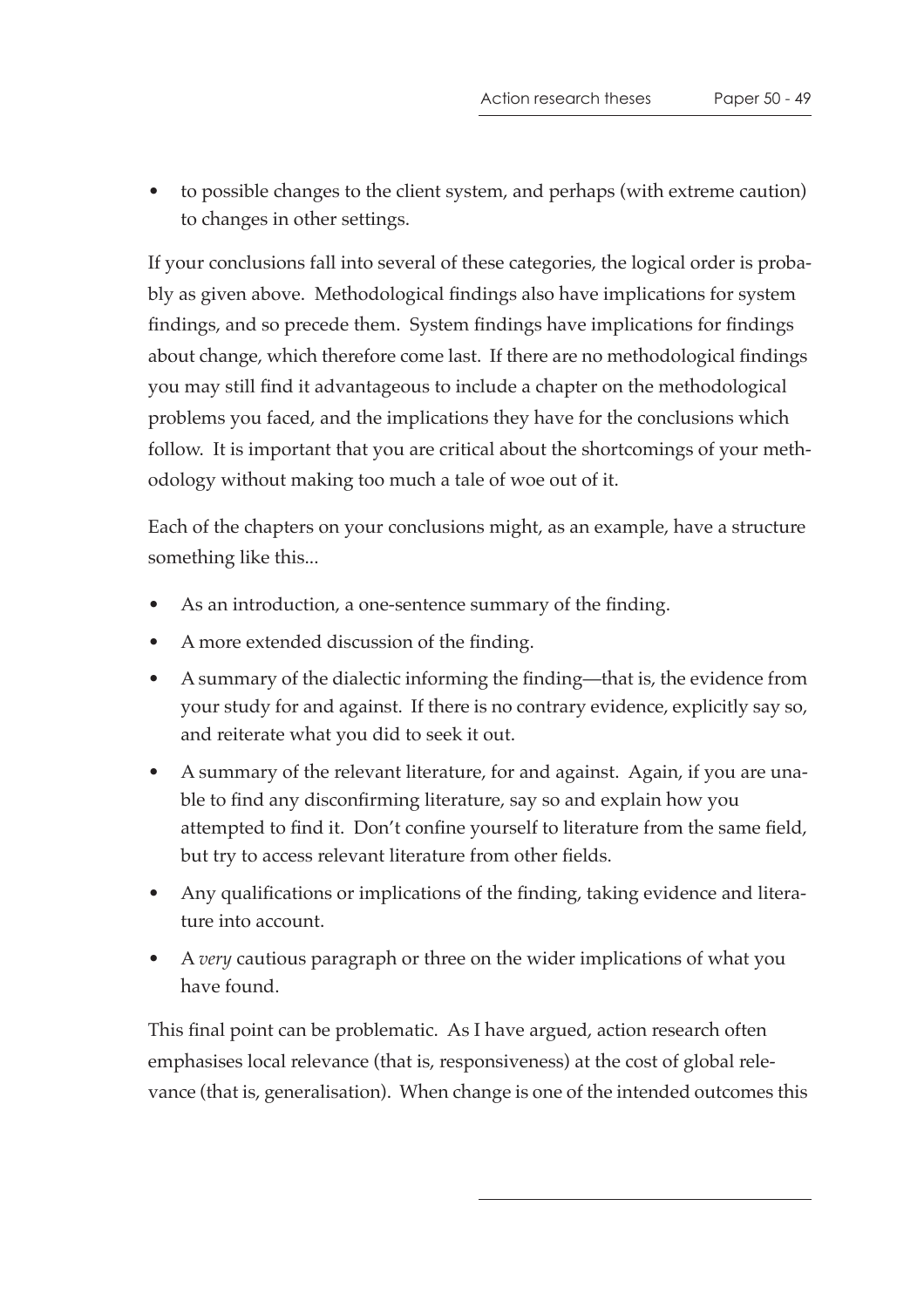is a sensible trade. However, a few examiners may not see it that way. Some people (not all) judge any piece of research according to the criteria and ideology of their preferred paradigm.

You have to make a case according to the rules of their game, not of your own, or find a wider set of rules that let both of you appear correct. Perhaps it isn't fair but it happens to be one of the costs of working within a paradigm that isn't yet part of the mainstream.

### **Style and fluency**

The prior description provides the bare bones. In addition it is important to pay attention to the way in which you say what you have to say. This is partly a matter of structure, and partly a matter of the "tone of voice" in which you write.

Structure applies to the thesis as a whole, to the major sections within it, and to the sentence by sentence expression. An effective thesis flows from chapter to chapter, so that there are no unpleasant surprises for a reader. It is useful for each chapter to begin with a sentence or two which previews what is to come. At the end of each chapter a brief summary, in one or two sentences, can restate the chapter's contents. The thesis as a whole is best preceded by an abstract and followed by a summary of conclusions.

At the level of sentences and paragraphs, it is worth remembering that your purpose is to be understood. This will be most effectively achieved if you use simple language in short, simple sentences. If the spell-checker on your computer gives readability scores, experiment with trying to achieve the clarity of Hemingway or the Bible. (I offer this with some misgivings, as I suspect some examiners are actually impressed by material which is highly technical and difficult to read.)

The tone to aim for, I think, is one of intelligent and careful reason coupled with tolerance for other approaches. Unless you are planning to upset your examiners you will not criticise conventional research methodology at all. You will not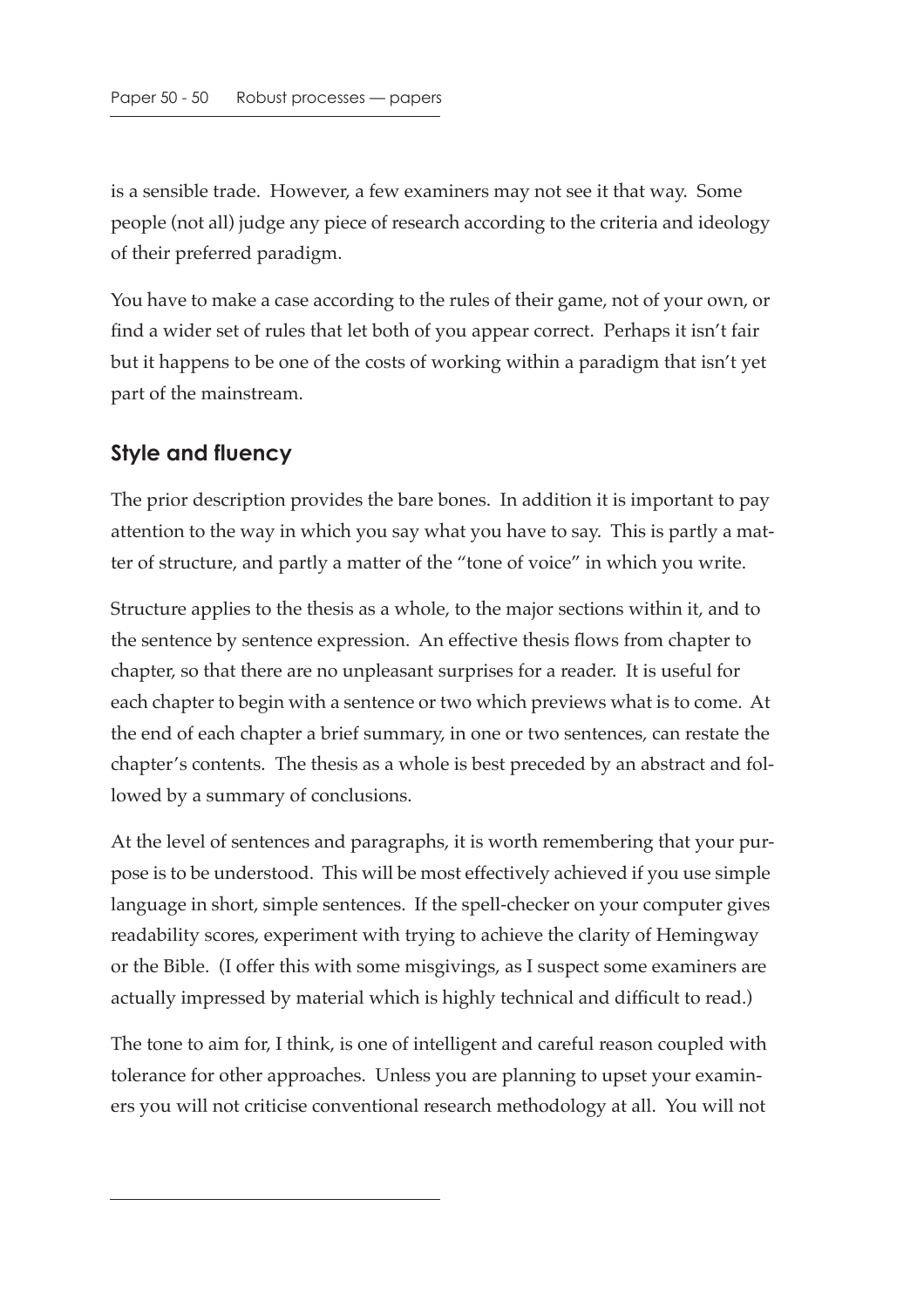even say anything which *implies* criticism. Conventional research is fine (as indeed it is). Quantification is excellent (as indeed it is). It is just that the research situation demanded responsiveness, and action research provided that responsiveness. In your choice of methodology and method you have built as much rigour as possible into a qualitative action research methodology. When you argue for your approach it is less risky to use other people's arguments rather than your own wherever possible. But present those arguments in ways which demonstrate your own scholarship and insight.

If you are quoting people like Argyris or Guba or Kemmis, paraphrase them to remove the polemics or evangelism. It is perfectly correct for mainstream researchers to pick your methodology to bits if you leave them an opening; it is a serious faux pas for you even to suggest that their ideology is at all questionable. Use the large and growing literature which is critical of mainstream research to understand the issues. Avoid it in your own thesis.

This is an exercise in explaining why action research is appropriate. It is not an attempt to attack other research methods or change the attitudes of examiners. In fact, sometimes you are safer quoting authors who, like Chalmers (1982, 1990) and Phillips (1992), are critical of much current qualitative research.

Avoid the pernicious habit of sticking a name and a date at the end of each sentence. This style of referencing doesn't give the reader much information. Does it mean that this is a paraphrase of what the cited author said? Or is there some phrase or word in your sentence which the author used? Or is it merely relevant in some indirect way? Explain what the author said, and on what basis research, experience, opinion... Distinguish between your ideas and those of the author, and be sure to provide evidence or argument to support your own ideas. Be *analytical* of the author's evidence and argument. Most examiners approve of originality and creativity and critical insight, but only if it is well argued for.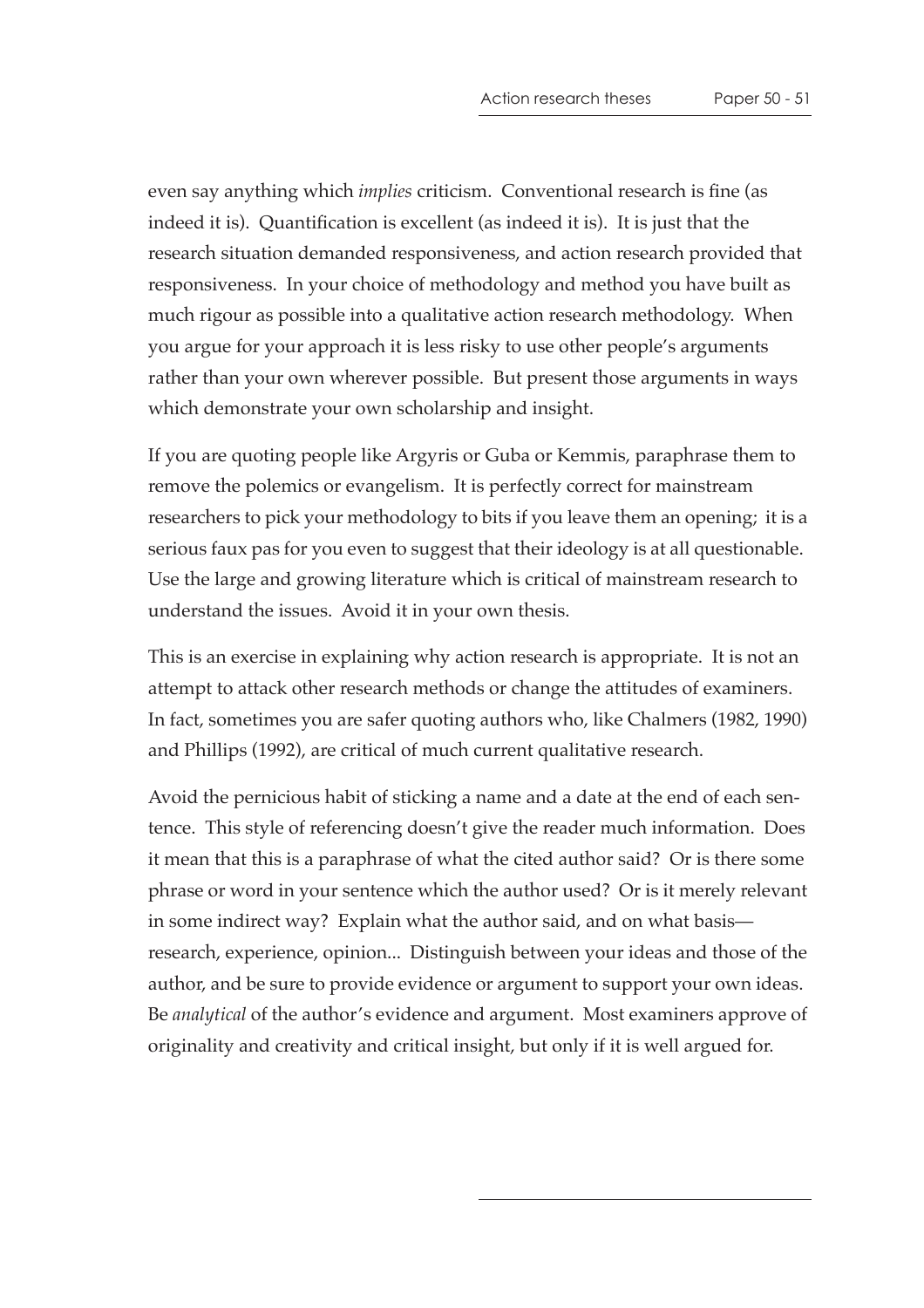Somewhere, perhaps in each of the chapters on your contribution to knowledge, identify the methodological factors and evidence which are inconsistent with your interpretations. Allow for alternative explanations of your data. Admit any shortcomings, preferably in a way which also explains why they were a reasonable choice at the time. If the study has been carefully conducted this need not be a substantial section. Don't overdo it.

Somewhere, perhaps again in the chapters on contribution, discuss the wider implications of your findings. Most examiners value generalisation highly. Action research sacrifices generalisation (which is global relevance) to local relevance. It cannot otherwise be sufficiently responsive. Apart from methodological findings, which probably do generalise well, treat any generalisation with extreme caution. But, to the extent that you can, it is worth defining the generalised implications.

Finally, don't assume that I have provided a complete description of the thesis. Leave nothing out. Craft your thesis into a logical, fluent, carefully-argued work. It is better to do a little, and do it superbly, than to do a lot and do it at a standard which is merely very good.

#### **In summary...**

Let me try to summarise the main points I have tried to make...

- Action research is more applicable than mainstream research methods in situations requiring responsiveness and flexibility and action. It may be more relevant for practitioners. It is more difficult and it is riskier. The best reason for choosing it is that it fits the research setting, suits your preferences and your career aspirations, you are willing if necessary to risk a lower mark, and you know that it is demanding.
- It is, above all, a method for yielding simultaneous action and research outcomes. It is able to do this because it adapts to the situation. To achieve adequate rigour it does this within a reflective spiral. Each turn of the spiral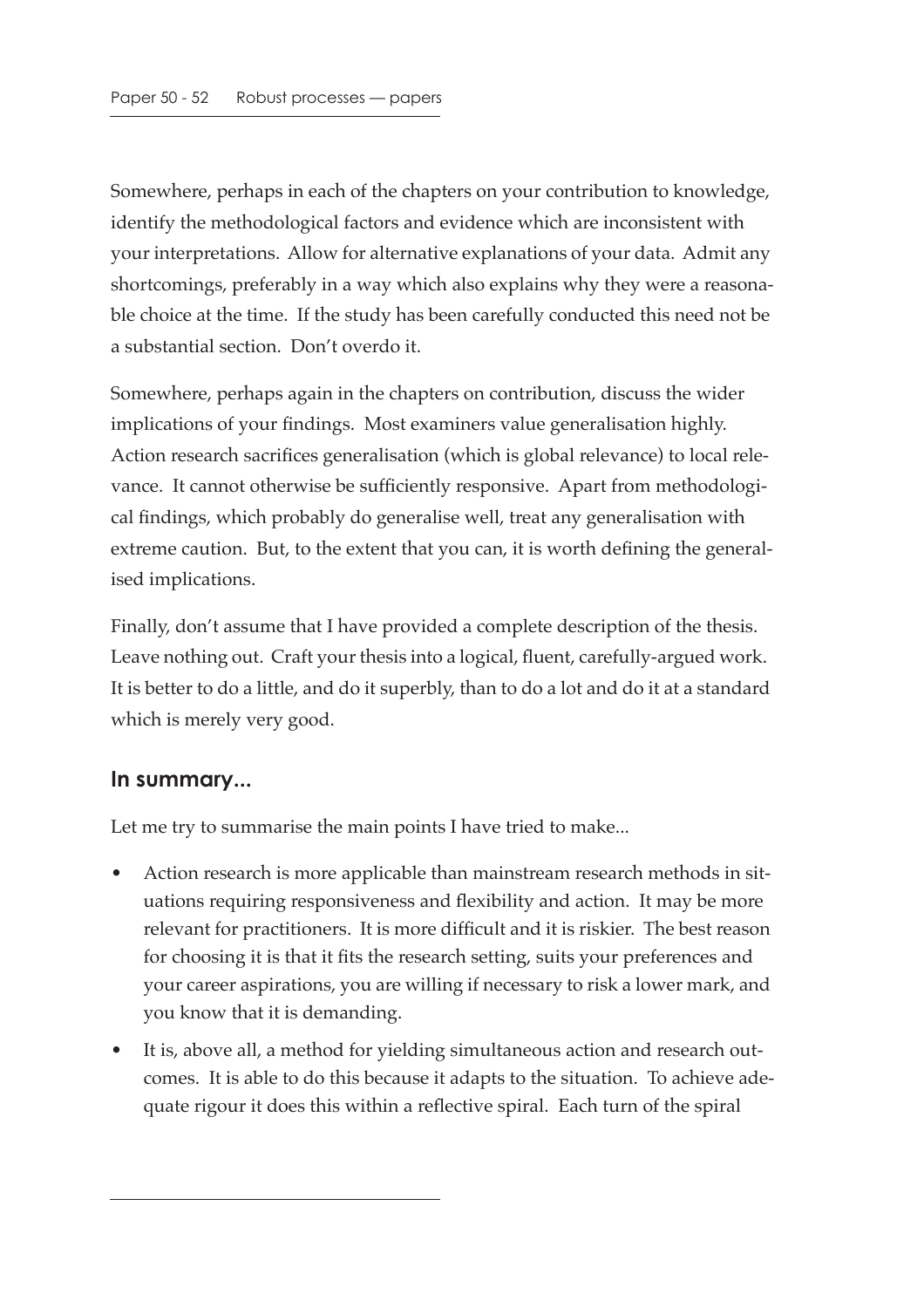integrates theory and practice, understanding and action, and informs the next turn.

- Because it is intervention *and* research, it draws upon intervention procedures and research procedures. It is usually (though not necessarily) participative. Entry and contracting are important.
- It is a counter-cultural research paradigm. That is where the risk arises. To reduce the risk, justify its use carefully. In your justification, explain...
	- the need for the study;
	- the paradigm (action research);
	- the use of qualitative data;
	- the methodology (for example, participative action research, action science, soft systems methodology, or evaluation); and
	- the actual methods used to collect and interpret data.
- At all times attend to the rigour of your methods. This can be done by...
	- using a cyclic approach, with each cycle involving data collection, interpretation, and literature search;
	- as far as possible working at any time with two or more sources of information ("dialectic"); and
	- testing your interpretations stringently by searching out exceptions to the explanations, and explanations of the ambiguities.
- The thesis may be most effectively and economically presented in a non-traditional format. Therefore, justify the format used. An effective approach is to organise the thesis around the contribution to knowledge which the study provides. This may include methodological contributions, understanding of the system, and practical implications. A possible format might include the following.
	- An introductory chapter provides some context. It explains the need for the study, for example by identifying urgent needs for action or shortcomings in existing theory or practice. It previews the original contribu-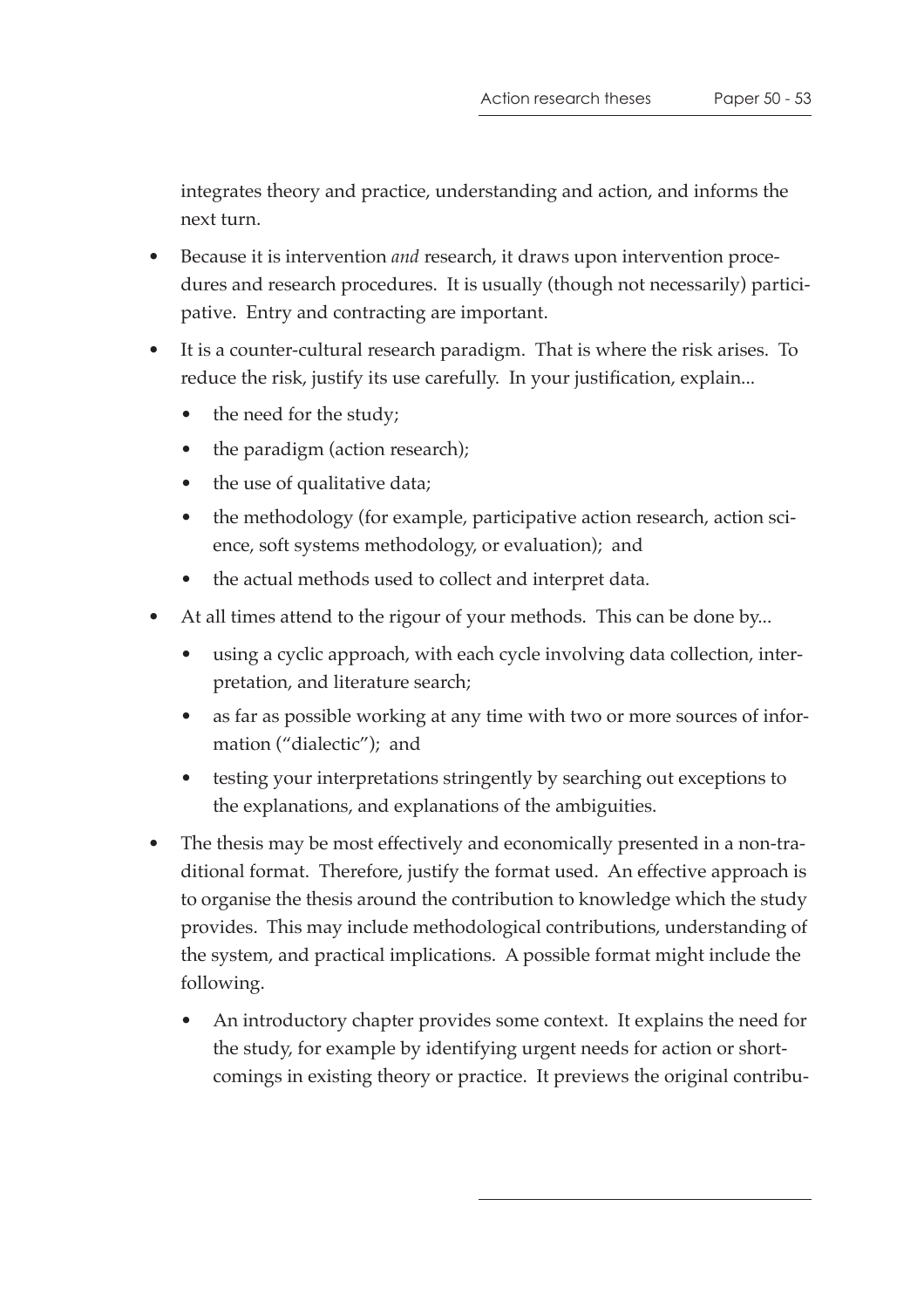tion which the thesis makes. If there is relevant content literature it may be summarised here.

- A methodology chapter explains the approach taken. It carefully sets out the reason for each step and clearly describes how rigour is achieved.
- A separate chapter presents each major finding. In each of these chapters, clearly present the conclusions you have reached, the dialectic from which they were derived, the relevant confirming and disconfirming literature, and the status of your conclusions.

This is not intended to be a complete description.

• Finally, the appropriate literature is whatever proves to be relevant as the study proceeds. However, I have tried to provide a guide to the most relevant literature on action research, and included with it a partly-annotated bibliography on the same topic.

I sincerely thank Wendy Baruksopulo, Karyn Healy, Pam Swepson, Paul Wildman and Ortrun Zuber-Skerritt for their helpful comments on earlier drafts of this paper.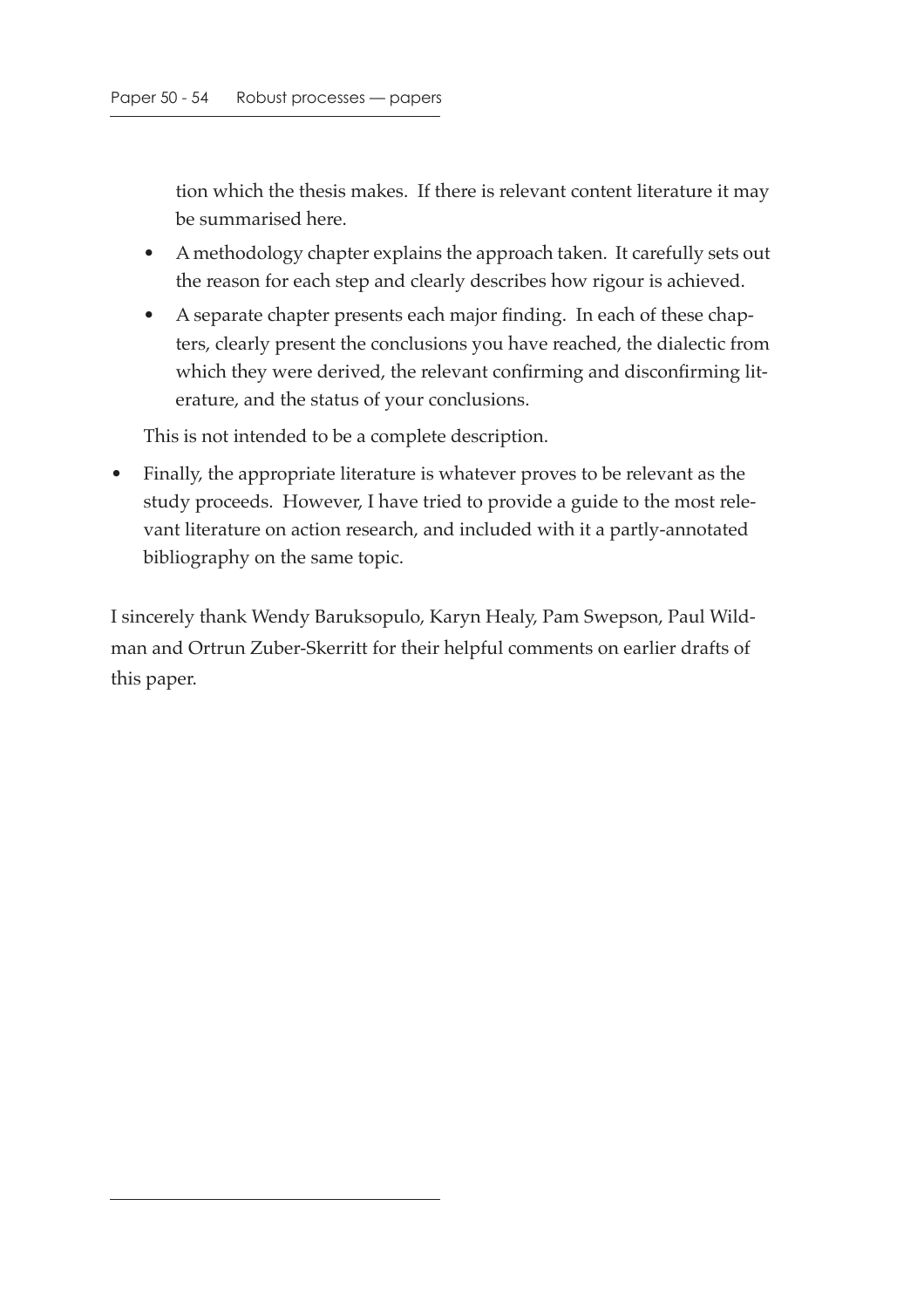## **References and bibliography:**

## **including a partly-annotated beginner's guide to reading in qualitative action research**

A number of works are listed, about half of them with brief annotations. I am also slowly adding call numbers for those in the University of Queensland library (and some others). When I have known of several suitable works I have favoured books and articles available in the University of Queensland library when I have known of them. All of the works cited in the paper are included in this bibliography. In addition I have also listed some other useful literature on qualitative research, action research, evaluation, and methodology and philosophy of applied social research generally.

I have mentioned some theses in the text, and these are referenced below. They aren't necessarily intended to be taken as good models. Many of them were done quite well, but very few are written up as clearly and economically as they might have been.

I have marked with "••" some works which I think provide a good starting point, and with "•" those that might provide a follow-up to these. The preceding paper also gives guidance—I suggest you take it, and your own situation and skills and experiences and preferences, into account

Adelman, C., Kemmis, S. and Jenkins, D. (1983) Rethinking case study, in Bartlett, L., Kemmis, S. and Gillard, G., eds., *Case study on overview*. Victoria: Deakin University.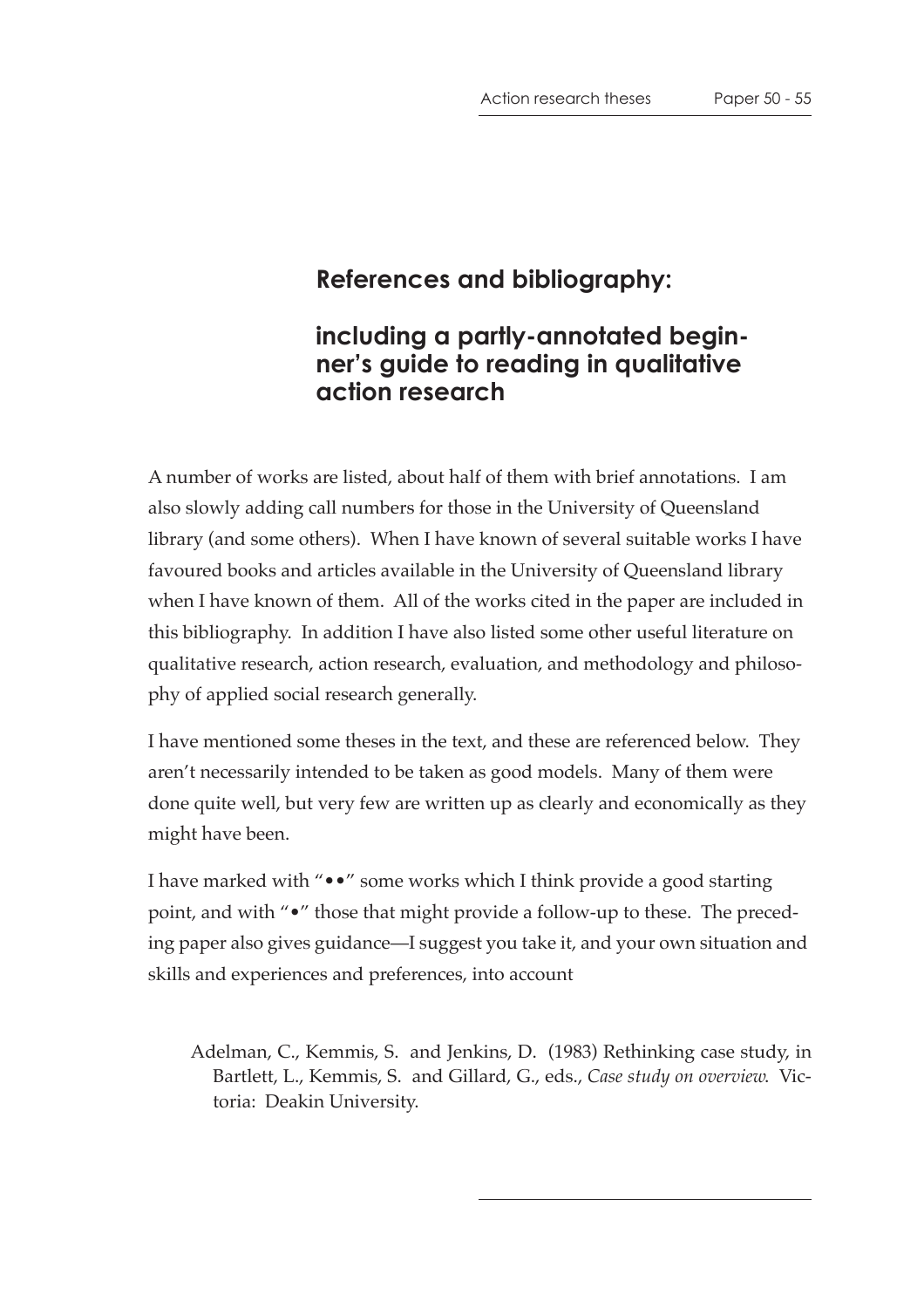Agar, Michael H. (1986) *Speaking of ethnography*. Beverly Hills: Sage.

Altrichter, Herbert (1991) Do we need an alternative methodology for doing alternative research? In Ortrun Zuber-Skerritt, ed., *Action research for change and development*. Aldershot: Gower.

Argues that the differences between traditional and alternative research have been overestimated The process of validating any study is itself a second research study and subject to challenges to its validity.

Anders, D.J. (1966) Action research. In S. Kemmis and R. McTaggart, eds., *The action research reader*, third ed [pp 317-321]. Victoria: Deakin University.

A brief overview

- Anderson, Liane (1993) *Espoused theories and theories in use: bridging the gap. (Breaking through defensive routines with organisation development consultants).* Unpublished MPsychOrg dissertation, Department of Psychology, The University of Queensland.
- Antaki, C., ed. (1988) *Analysing everyday explanation: a casebook of methods*. Newbury Park: Sage.

Many qualitative techniques depend upon some form of discourse analysis (the analysis of written or spoken language). This book discusses some of the methods.

- Argyris, Chris (1970) *Intervention theory and method: a behavioural science view*. Reading, Mass.: Addison-Wesley.
- Argyris, Chris (1976) Problems and new directions in industrial psychology. In Dunnette, Marvin M., *Handbook of industrial and organisational psychology*. Chicago: Rand McNally.
- Argyris, Chris (1980) *Inner contradictions of rigorous research*. New York: Academic Press.

Some of the features of traditional empirical research are taken for granted, and their disadvantages not recognised. Argyris argues, here and elsewhere, that traditional research has its own threats to rigour.

Argyris, Chris (1983) Action science and intervention. *Journal of Applied Behavioural Science*, 19, 115-140.

Argyris, Chris (1985), *Strategy, change and defensive routines*. Boston: Pitman.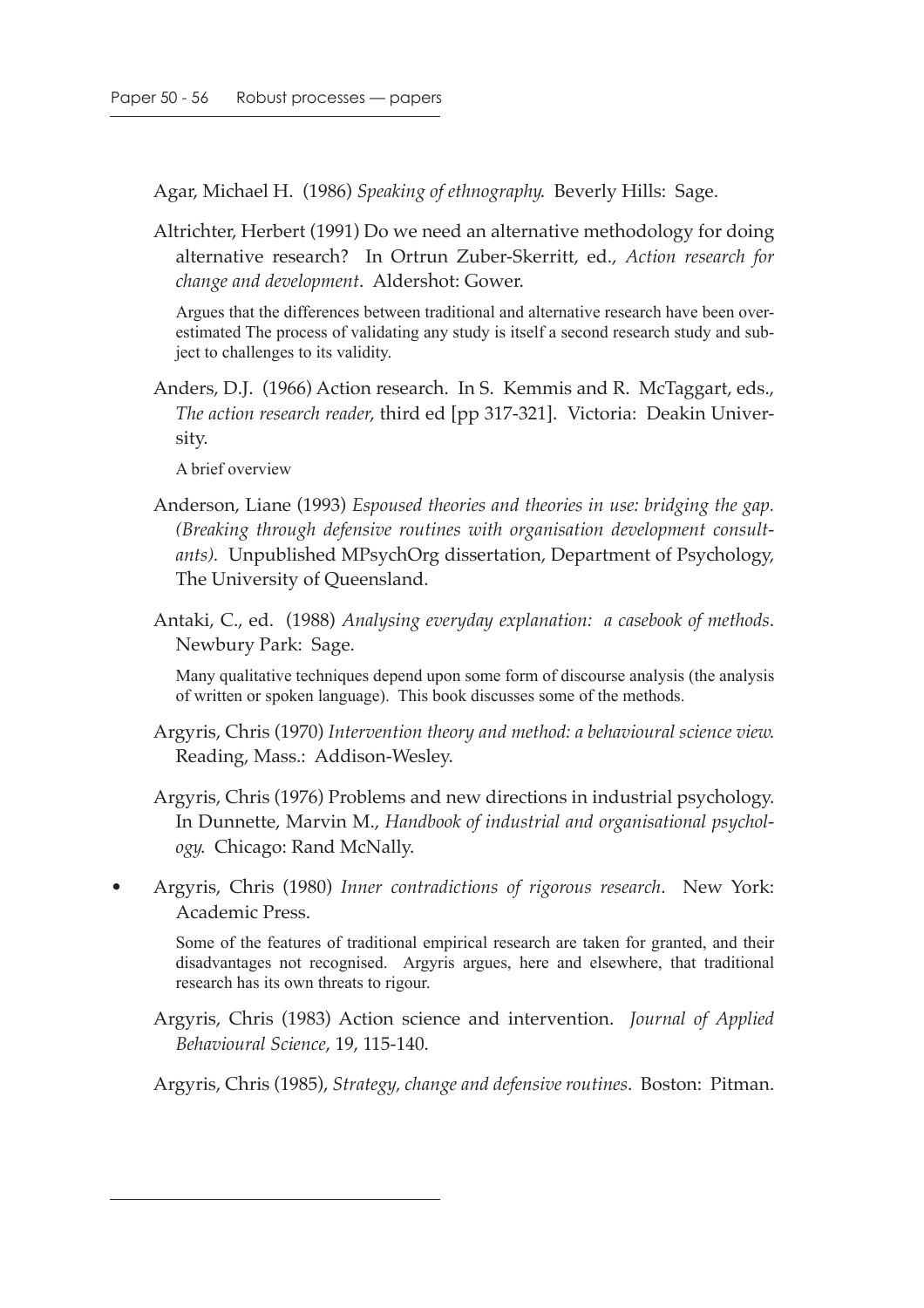- Argyris, Chris (1990), *Overcoming organisational defences: facilitating organisational learning*. Boston: Allyn & Bacon.
- •• Argyris, Chris; Putnam, Robert and Smith, Diana McLain (1985) *Action science: concepts, methods and skills for research and intervention*. San Francisco, Ca.: Jossey-Bass.

Offers a methodology for researching social systems in ways which gain more valid data while treating those researched as mature and responsible adults. In effect it is equivalent to a form of participative action research, with particular attention given to generating more valid information.

- Argyris, Chris & Schön, Donald A. (1974), *Theory in practice: increasing professional effectiveness*. San Francisco, Ca.: Jossey-Bass.
- Argyris, Chris & Schön, Donald A. (1978), *Organisational learning: a theory of action perspective*, New York: McGraw-Hill.
- Argyris, C.hris, and Schön, Donald A. (1989) Participative action research and action science compared: a commentary. *American Behavioural Scientist*, 32, 612-623.

Most social research, including most action research, the authors argue, is fundamentally flawed because the researcher cannot guarantee the validity of the information provided. The unspoken rules which govern social interaction prevent some issues being discussed. Action science, by creating a more open relationship between researcher and researched, and by surfacing and confronting the rules, enables valid data to be collected.

- Argyris, Chris and Schön, Donald A. (1991), Participative action research and action science compared: a commentary. In W.F. Whyte, ed., *Participatory action research*. Newbury Park: Sage [85-96].
- Armeratus, A., Bederan, A. and Pond, S. (1983) Research issues in OD evaluation: past present and future. *Academy of Management Review*, 8, 320- 325.
- Armstrong, J. Scott (1985) *Long-range forecasting: from crystal ball to computer*, second edition. New York: Wiley

A readable and informative overview of group processes and techniques, most of which can be used for purposes in addition to forecasting. Summarises the research on many of the techniques. Apart from that, it is worth getting for the annotated bibliography.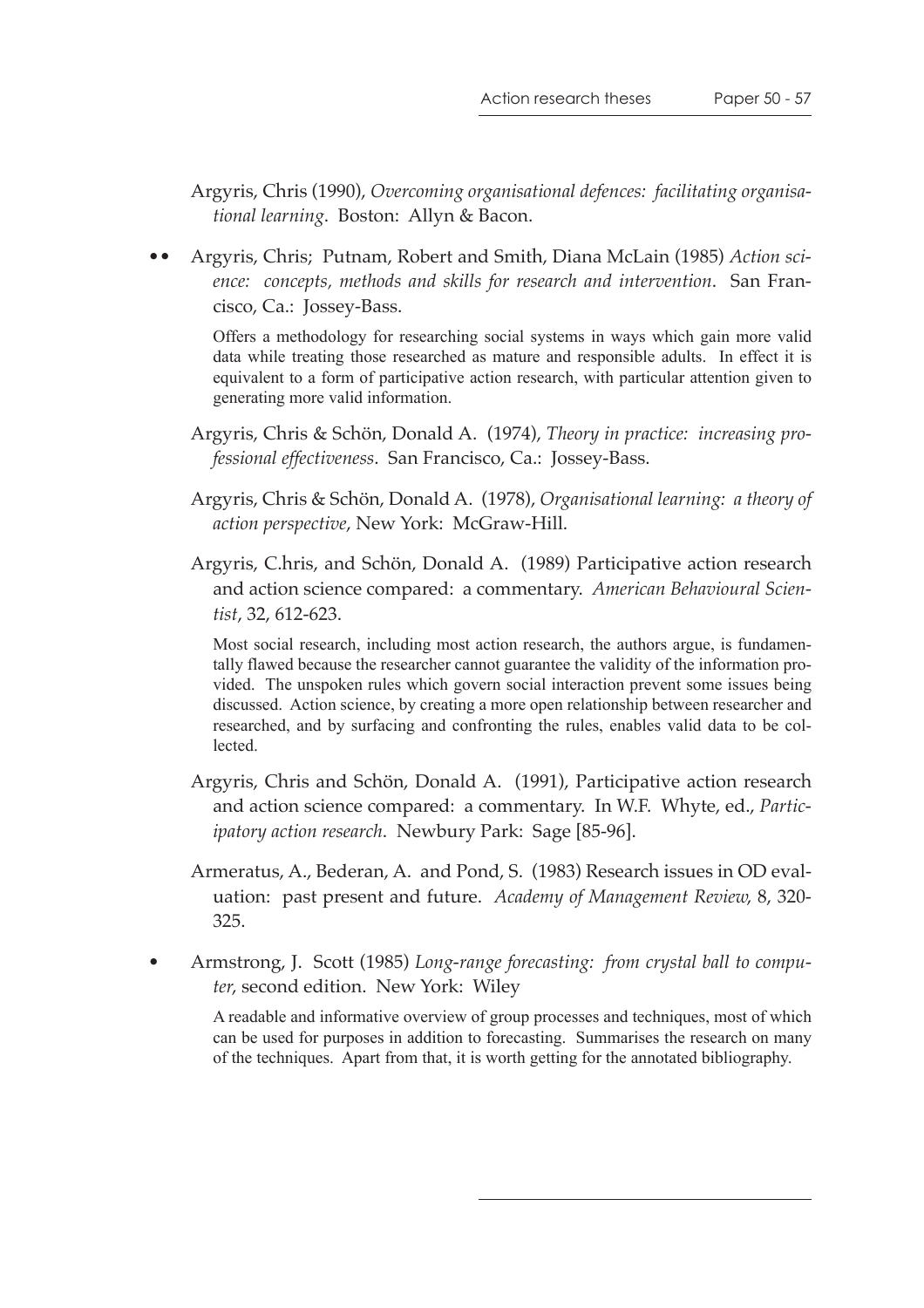Bannister, D. and Fransella, F. (1986) *Inquiring man: the psychology of personal constructs*, 3rd edition. London: Croom Helm.

There is a complex theory (personal construct theory) and methodology (repertory grid) for investigating people's perceptions. This is one of a number of books by these authors which discuss personal construct theory. Unlike most individual-centred techniques, it is reasonably well regarded in academic circles.

Barlow, D.H., Hayes, S.C., and Nelson, R.O. (1984), *The scientist practitioner: research and accountability in clinical and educational settings*. New York: Pergamon.

Reports an empirical study of practitioner training for psychologists in the USA. Most schools continue to use a scientist practitioner model despite evidence that most psychological practitioners don't do research, and don't even read all that much.

- Bartlett, L., Kemmis, S. and Gillard, G., eds. (1983) *Case study on overview*. Victoria: Deakin University.
- Bass, M. (1985) Issues involved in relations between methodological rigour and reported outcomes in evaluations of organisation development. *Journal of Applied Psychology*, 6, 197-199.
- Bawden, Richard (1991) Towards action researching systems. In O. Zuber-Skerrit, ed., *Action research for change and development*. Aldershot: Gower.

A well-illustrated account of some of the models Bawden uses in his extensive practice of action research. Readable, and with depth.

Beer, Michael; and Walton, Anna Elise (1987) Organisation change and development. *Annual Review of Psychology*, 38, 339-367.

An account of the difficulties of researching social systems, this especially questions the use of causal rather than systems models, the sacrifice of relevance for precision, the ignoring of the environmental context, and the tendency to ignore the needs of users. "Change is not brought about by following a grand plan but by continually readjusting directions and goals".

- Bell, G. (1990), *An evaluation of a public welfare organisation using Snyder's 1986 "Evaluation as action research" model*. Unpublished MPsychOrg thesis. St Lucia: University of Queensland, Department of Psychology.
- Bellenger, Danny, Bernhardt, Kenneth L., and Goldstucker, Jac L. (1976) *Qualitative research in marketing*. Chicago: American Marketing Association.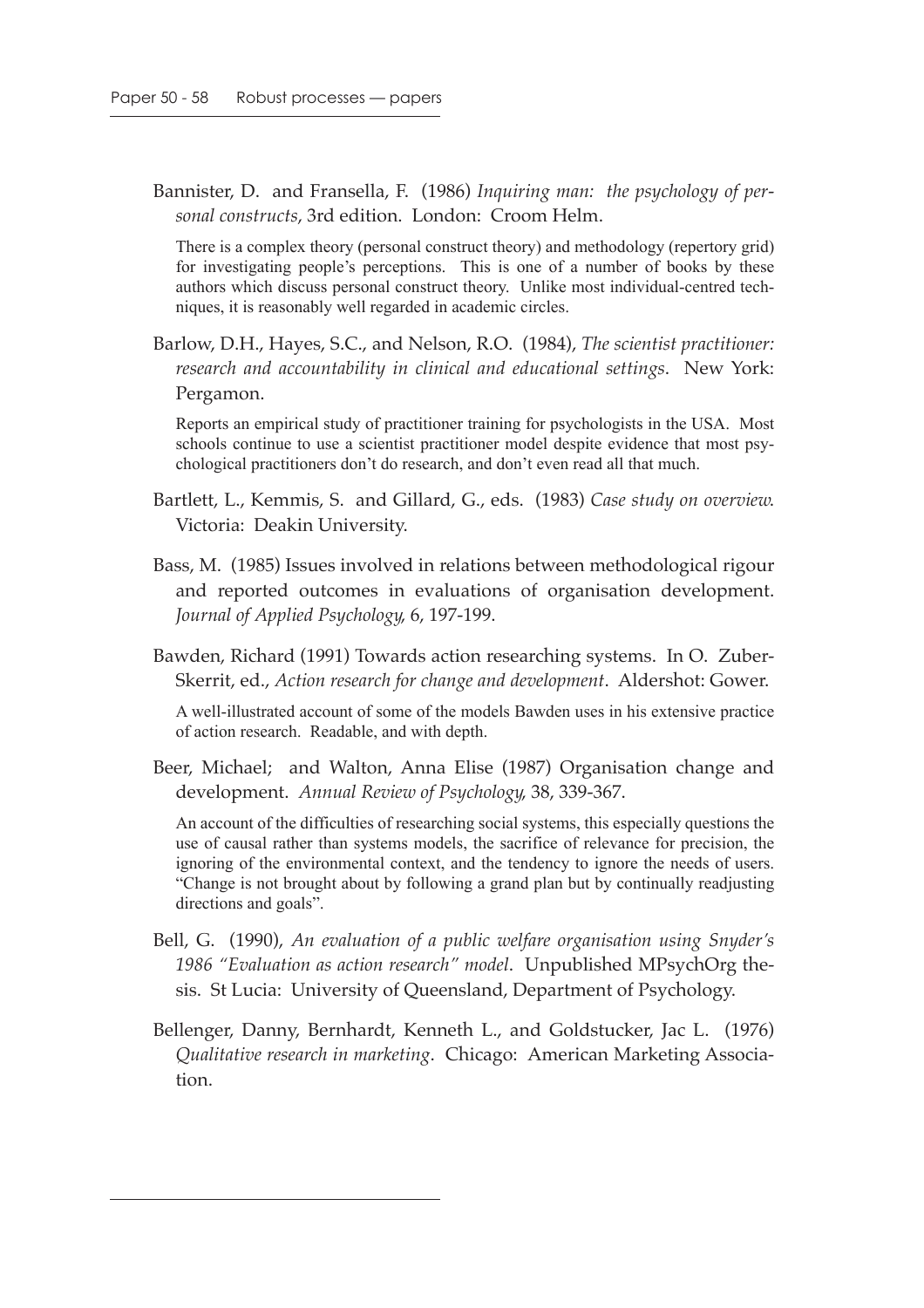Many marketing research techniques can be pressed into service for action research generally.

- Berg, Bruce L. (1988) *Qualitative research methods for the social sciences*. Hemel Hempstead, England: Allyn & Bacon.
- Bish, A.J. (1992), *An action research evaluation of mechanisms for reflection in a postgraduate psychology course*. St Lucia: Department of Psychology, unpublished MPsychOrg thesis.

An evaluation of an experiential course in fourth year psychology, using a general action research framework to guide the approach. The most important finding was that it was useful to have a variety of reflective mechanisms, because they enhanced one another, and allowed for individual differences.

Black, James A. and Champion, Dean J. (1976) *Methods and issues in social research*. New York: Wiley.

A traditional approach to social research.

- Borman, K., LeCompte, M.N., and Goetz, J. (1986) Ethnographic and qualitative research design and why it doesn't work. *American Behavioural Scientist*, 30, 42-57.
- Brewer, John & Hunter, Albert (1989) *Multimethod research: a synthesis of styles*. Newbury Park: Sage.

The purpose of multimethod research is to increase the rigour of research. It is assumed that some of the systematic biases of different methods cancel each other out. See also "triangulation".

Brown, A. and Heller, F. (1981) Usefulness of group feedback analysis as a research method: its application to a questionnaire study. *Human Relations*, 34, 141-156.

Group feedback analysis is in effect a small-group method for survey feedback. It therefore lends itself to research which achieves change through working directly with small groups; but can be used with several such groups to allow results to be collated over larger numbers. Heller is the person who devised group feedback analysis, and has written in several papers on its use for combined research and intervention.

Bryant, Fred B.; Edwards, John; Tindale, R. Scott; Posavac, Emil J.; Heath, Linda; Henderson, Eaaron; and Suarez-Balcazar, Yolanda, eds. (1992) *Methodological issues in applied social psychology*. New York: Plenum.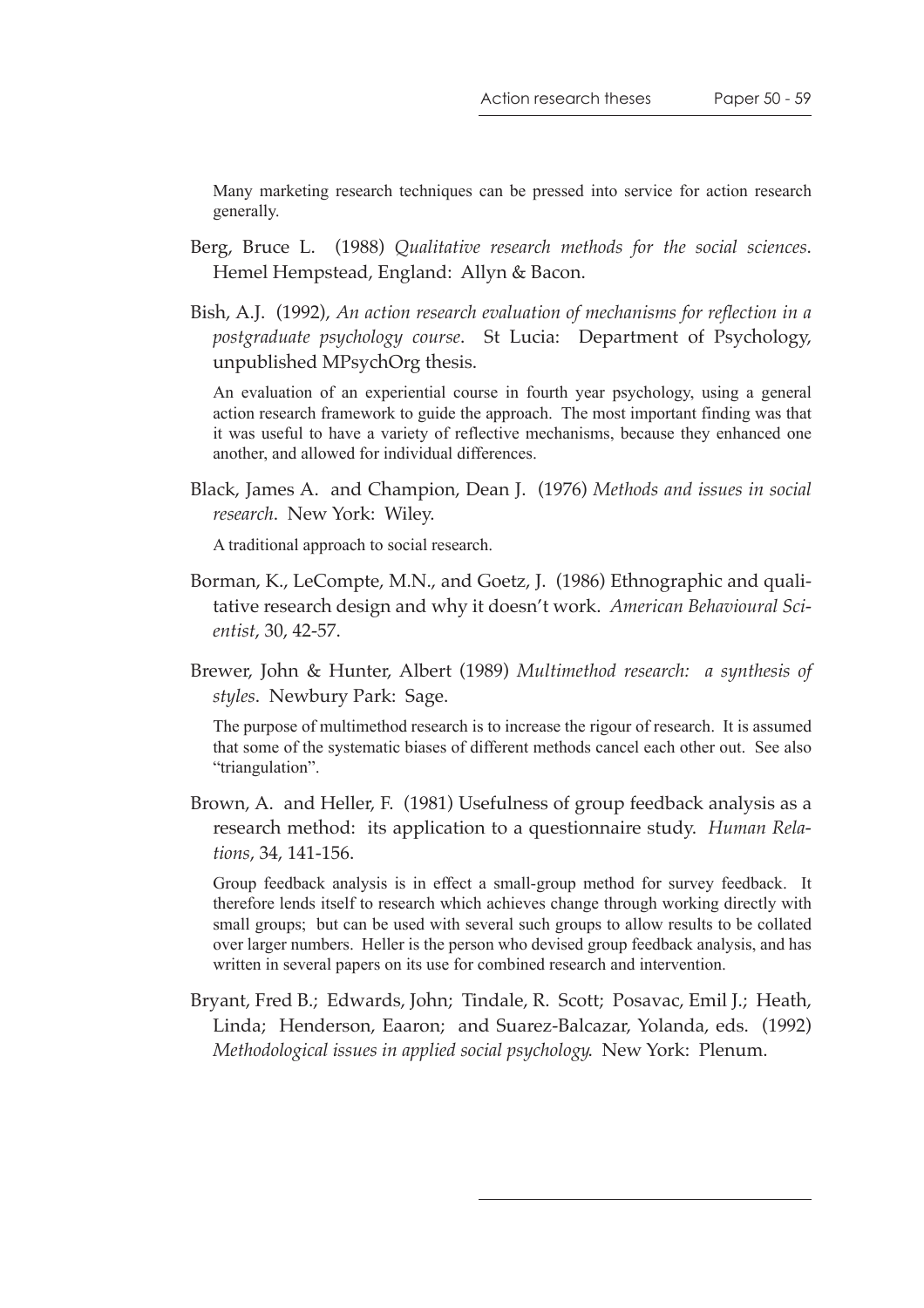A collection of papers on methods, methodologies and issues in social research. Qualitative and quantitative methods are addressed, and current developments receive attention.

- Burrell, Gibson, and Morgan, Gareth (1985) *Sociological paradigms and organisational analysis: elements of the sociology of corporate life*. London: Heinemann.
- Cameron, Deborah; Frazer, Elizabeth; Harvey, Penelope; Rampton, M.B.H.; and Richardson, Kay (1992) *Researching language: issues of power and method*. London: Routledge.

This book, written from a number of different disciplinary perspectives, focuses on the relationship between researcher and researched. It discusses some of the ways in which the usual power difference can be minimised, with particular attention to the researching of language and the language of research.

•• Campbell, Donald T. and Stanley, Julian C. (1966) *Experimental and quasiexperimental designs for research*. Chicago: Rand McNally.

The positivist bible for field research and an important contribution to the practical literature on methodology. Positivist research is seen as the ideal. Research designs which fall short of true experiments are subject to various threats to validity which must be addressed in one way or another. The approach may sell qualitative research short, but the issues are issues which require addressing in one way or another.

Carey, Martha Ann and Smith, Mickey W. (1992) Enhancement of validity through qualitative approaches: incorporating the patient's perspective. *Evaluation and the Health Professions*, 15(1), 107-114.

Qualitative and participative methods are used to refine a research program into HIV. A number of participative methods are described. The authors conclude that the participative methods were of value in designing the program.

•• Carr, Wilfred and Kemmis, Stephen (1986) *Becoming critical: education knowledge and action research.* London: Falmer Press. [Available from Deakin UP]

A strongly-put case for a particular approach to research, using participative action research methods. The form of action research advocated is cyclic, is done by those researched, and incorporates the philosophy of the Frankfurt school. The cycle used is: plan, act, observe, reflect. Valuable.

Cavallo, Roger (1982) *Systems methodology in social science research: recent developments*. Boston: Kluwer/Nijhoff.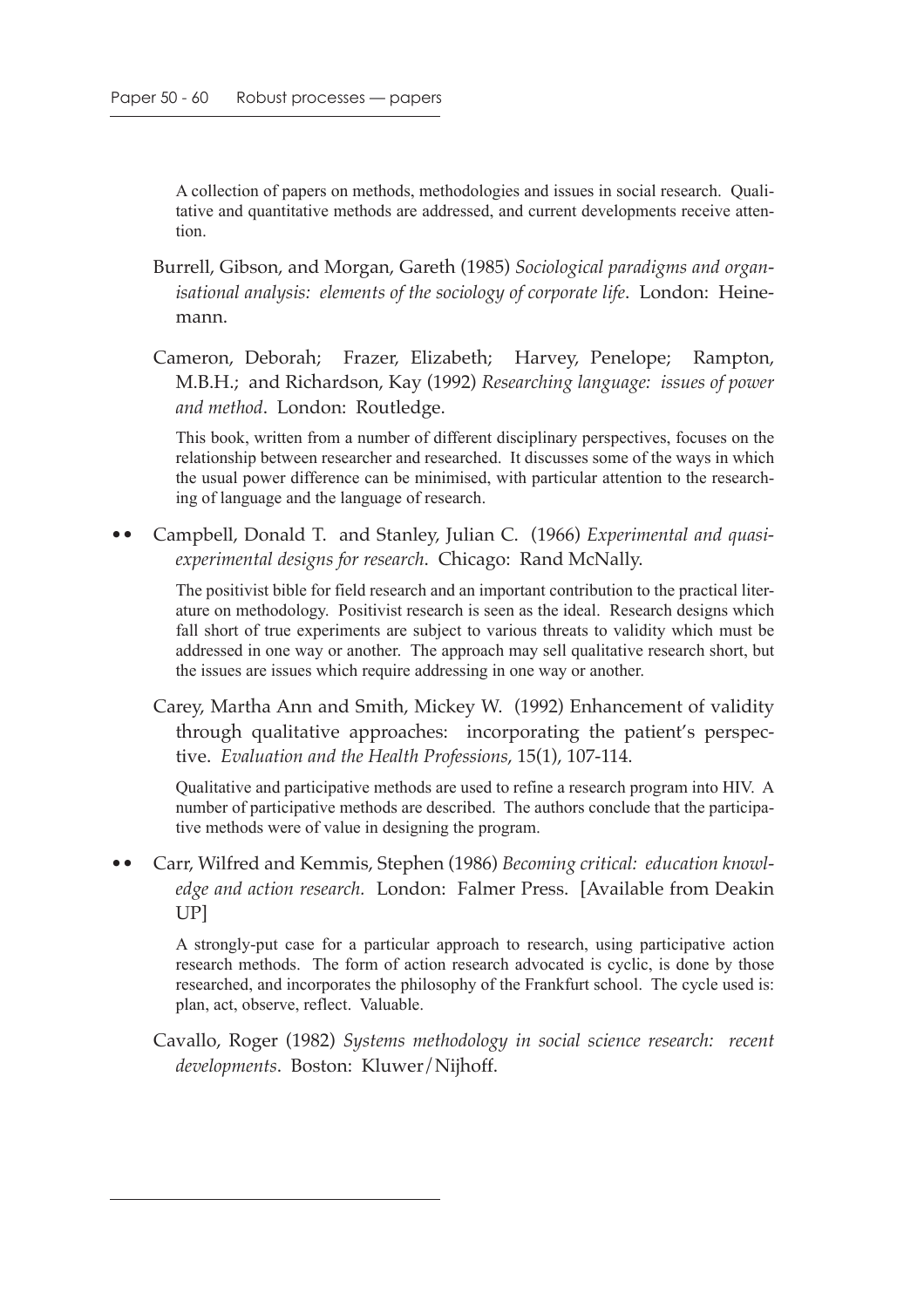Centre for the Study of Evaluation, UCLA (1987) *Program evaluation kit*, 2nd edition. Newbury Park: Sage.

Contents: v.1 Evaluator's handbook. - v.2 How to focus an evaluation. - v.3 How to design a program evaluation. v.4 How to use qualitative methods in evaluation. - v.5 How to assess program implementation. - v.6. How to measure attitudes. - v.7 How to measure performance and use tests. - v.8 How to analyse data. - v.9 How to communicate evaluation findings

• Chalmers, Alan F. (1982) *What is this thing called science?: an assessment of the nature and status of science and its methods*, 2nd edition. St. Lucia, Qld.: University of Queensland Press.

A critical but understanding discussion of current views in the philosophy of science. This is a readable account from an author who has the capacity to review sympathetically the work of people with whom he disagrees. He argues against a single scientific method, but claims that there are some best practices which nevertheless allow a scientific method to be defended or criticised. There is a readable summary of the important views of philosophers Lakatos and Feyerabend.

•• Chalmers, Alan F. (1990) *Science and its fabrication*. Milton Keynes: Open University Press.

An expansion and clarification of the arguments he put forward in Chalmers (1982). He restates his position that any particular scientific methodology is to be evaluated against the aims of that form of science. His argument is mainly about the physical sciences but appears to allow extension to the social sciences.

Chambers, Robert (1981) Rapid rural appraisal: rationale and repertoire. *Public Administration and Development*, 1, 95-106.

Rapid rural appraisal is a participative and qualitative diagnostic technique used frequently in rural settings, especially agricultural extension.

•• Checkland, Peter (1981) *Systems thinking, systems practice*. Chichester: Wiley.

An important book on a methodology for analysing and intervening in social systems. Systems concepts are used qualitatively to understand a social system, devise more effective ways of achieving its outcomes, and planning improvement. The first half of the book presents one of the most closely argued defences of action research as a legitimate research paradigm.

Checkland, Peter (1992) From framework through experience to learning: the essential nature of action research. In C.S. Bruce and A.M. Russell, *Transforming tomorrow today* (2nd World Congr. on Action Learning). Brisbane: Action Learning Action Research & Process Management Assn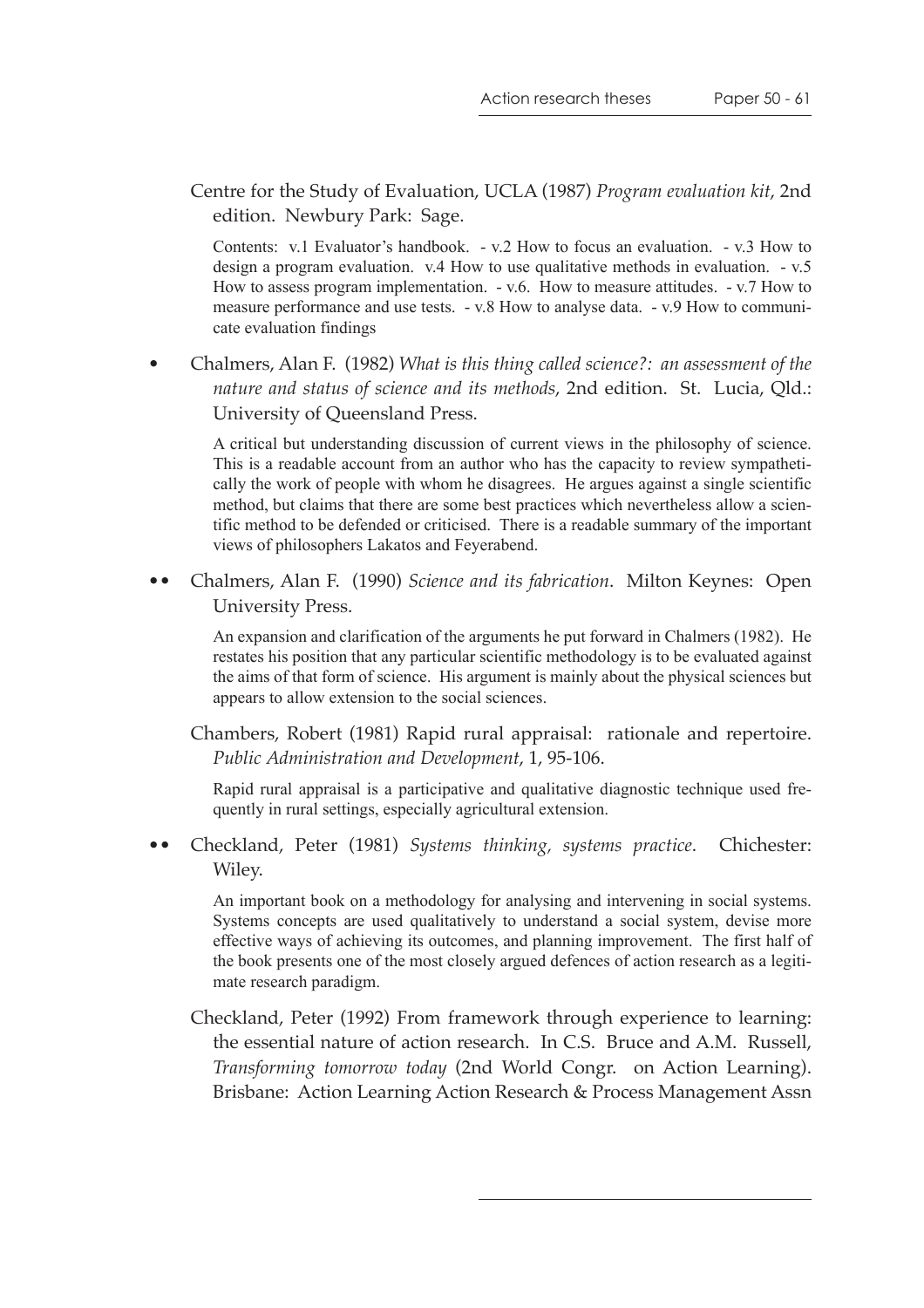In this conference paper Checkland identifies soft systems methodology as action research. He criticises most action research for lacking an adequate, well argued methodological framework.

Checkland, Peter and Scholes, Jim (1990) *Soft systems methodology in action*. Chichester: Wiley.

An account, liberally illustrated with specific examples, of soft systems methodology.

- Chen, Huey-Tsyh (1990) *Theory-driven evaluations*. Newbury Park, Ca.: Sage.
	- Chen, Huey-Tsyh and Rossi, Peter H., eds. (1992) *Using theory to improve program and policy evaluations*. New York: Greenwood Press.
	- Clark, Alf W., ed. (1976) *Experimenting with organisational life: the action research approach*. New York: Plenum.

Papers on action research in organisations.

Clark, Peter A. (1972) *Action research and organisational change*. London: Harper and Row.

This useful book includes, among other things, a discussion of different consulting styles and their advantages and disadvantages.

Cohen, L. and Manion, L. (1989), *Research methods in education*, 3rd edition. London: Croom Helm.

- Cook, Thomas D. and Campbell, Donald T. (1979) *Quasi-experimentation: design and analysis issues for field settings*. Chicago, Ill.: Rand McNally. Ways of improving the rigour of field research when "true experiments" can not be conducted.
	- Cook, Thomas D. and Reichardt, Charles S. (1979) *Qualitative and quantitative methods in evaluation research*. Beverly Hills, Ca.: Sage.
- •• Cook, Thomas D. and Shadish, W.R. (1986) Program evaluation: the worldly science. *Annual Review of Psychology*, 37, 193-232.

A review of current issues in evaluation, and an acknowledgment that dealing with a complex and demanding reality has required the abandonment of positivist and reductionist approaches.

Corey, Marianne Schneider; and Corey, Gerald (1987) *Groups: process and practice, third edition*. Belmont, Ca.: Brooks/Cole.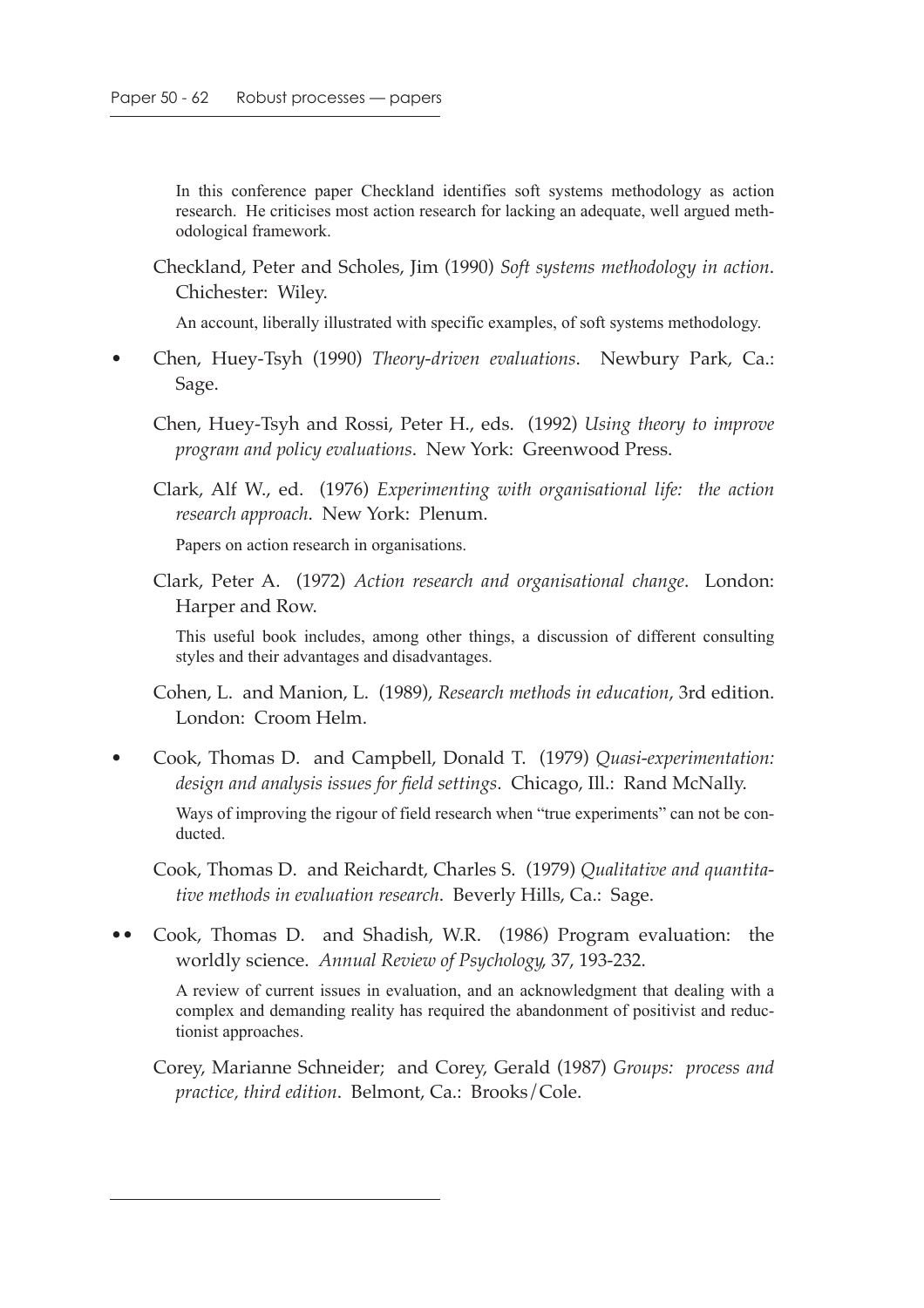Group dynamics and group facilitation, with special attention to therapeutic groups.

Cornelius, Helena, and Faire, Shoshana (1989) *Everyone can win: how to resolve conflict*. Brookvale, NSW: Simon and Schuster.

It is worth reading this book for the material on "Mapping conflicts" alone. The integrated and systematic approach to conflict management described here is that of the Conflict Resolution Network. One of the most easily learned, and easily taught, packages on conflict management.

Coulthard, Malcolm (1985) *An introduction to discourse analysis*, new edition. London: Longman

An account of ways of analysing qualitative data in the form of language.

Cox, Fred M.; Erlich, John L.; Rothman, Jack; and Tropman, John E., eds. (1987) Strategies for community organisation: a book of readings, 4th edition. Itasca: Peacock.

An informative collection of papers on community organising and community development by some of the leading writers in the field. A mix of theory and practice.

Crabtree, Benjamin F. and Miller, William L., eds. (1992) *Doing qualitative research*. Newbury Park: Sage.

The papers in this book cover the stages of the research process using qualitative methods, including some case studies. Although the emphasis is on medical research (especially primary health care), it provides a convenient and readable overview of qualitative research methods.

Craig, Dorothy (1978) *Hip pocket guide to planning and evaluation*. San Diego: University Associates.

Intended for the lay reader, this is a clear exposition of a change-oriented approach to evaluation. Don't be put off by its age -- it's good. In workbook format, it is readable and systematic enough to follow in step-by-step fashion if necessary. You can use it as a general introduction to evaluation for practitioners. The "hip pocket" of the title must refer to the price, as it certainly doesn't fit in my hip (or overcoat) pocket.

• Cronbach, Lee J.; Ambron, Sueann R.; Dornbusch, Sanford M.; Hess, Robert D.; Hornik, Robert C.; Phillips, D.C.; Walker, Decker F.; and Weiner, Stephen S. (1980) *Toward reform of program evaluation: aims, methods and institutional arrangements*. San Francisco: Jossey-Bass.

A wide-ranging account of current issues in program evaluation.

Cummings, Thomas G. and Huse, Edgar (1989) *Organisation development and change*, 4th edition. St Paul: West.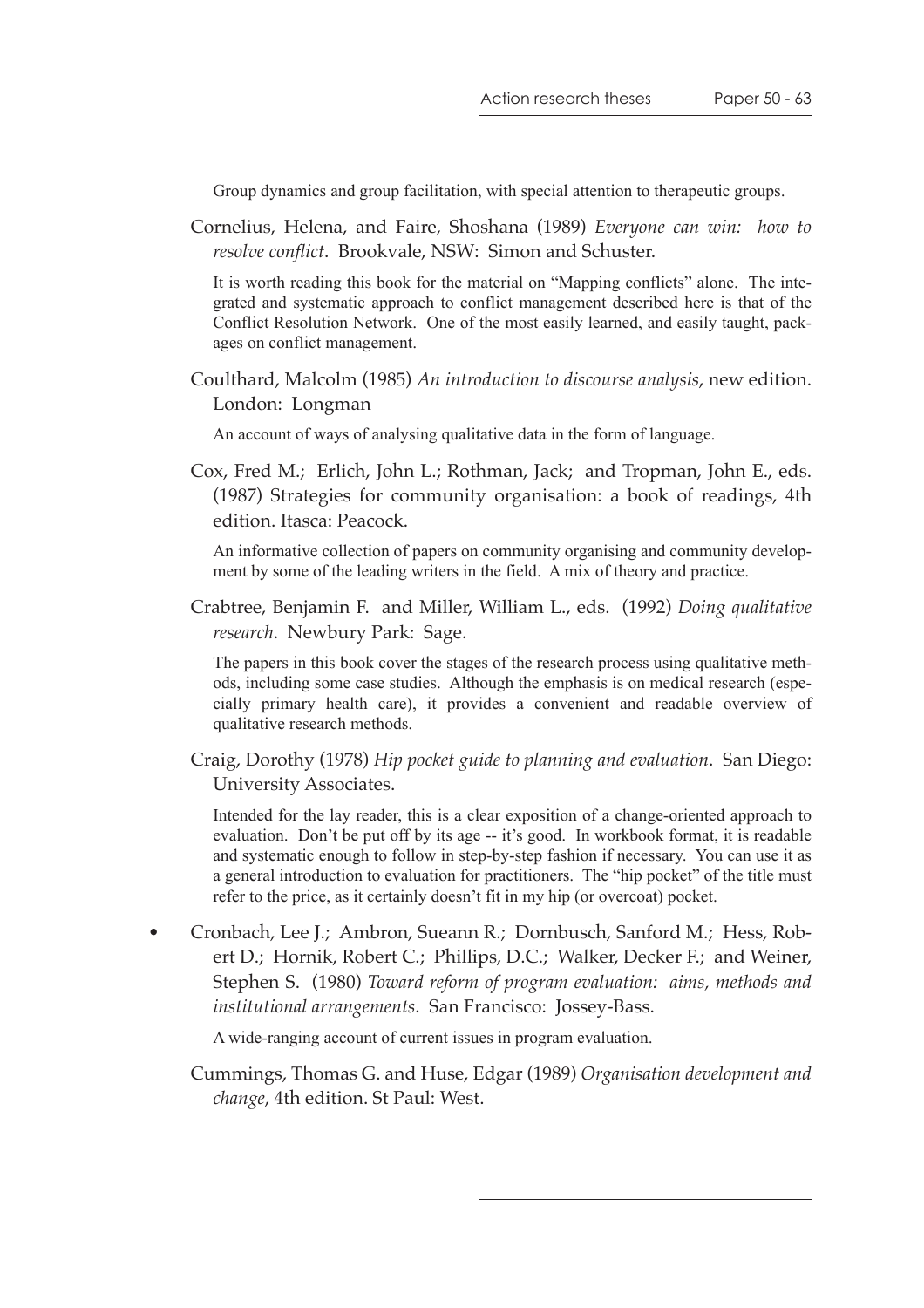The fourth edition of one of the "bibles" (previous editions by Huse, or Huse and Cummings). More research oriented than most OD books, it draws heavily on research (especially North American) on organisational behaviour and similar topics. If you want a general handbook on OD, you could do worse than this.

•• Davies, Lynda and Ledington, Paul (1991) *Information in action: soft systems methodology*. Basingstoke, Hampshire: Macmillan.

How to apply Checkland's soft systems methodology in practice, written by people who did their doctoral research under Checkland. Easier to follow, and more practical, than Checkland's own writing. And the authors are local academics, so you can always ask them directly if you don't understand something.

• Delbecq, A.L., Van de Ven, A.H. and Gustafson, D.H. (1986) *Group techniques for program planning*. Middleton, Wis.: Greenbriar.

Detailed descriptions of nominal group technique, which collects information from each person in turn in a group, and delphi, a mail technique for pooling data from a number of experts.

Denham, D. (1989), *An action research approach to planning a staff development program for a group of secondary school counsellors*. Unpublished Masters of Applied Psychology Dissertation, Department of Psychology, The University of Queensland.

This study used a series of very brief action research based processes to conduct research on training needs as part of a series of brief seminars.

•• Dick, Bob (1990a) *Rigour without numbers: the potential of dialectical processes as qualitative research tools*. Brisbane: Interchange.

On the use of processes for data collection and interpretation within an action research framework. The monograph argues that qualitative research methods need not surrender rigour, if carefully designed.

Dick, Bob (1990b) *Convergent interviewing*, version 3. Brisbane: Interchange.

An interviewing method which uses structured process, unstructured content, and a procedure for increasing the rigour of qualitative information. It provides more precise and detailed information than can usually be expected from unstructured interviewing methods.

Dick, Bob (1991) *Helping groups to be effective: skills, processes and concepts for group facilitation*, 2nd edition. Chapel Hill, Qld.: Interchange.

A balance of concept and practice for the novice or experienced group facilitator or consultant. Covers preliminary activities such as team-building and climate setting, problem-solving, and dealing with emergent problems in group process. There are some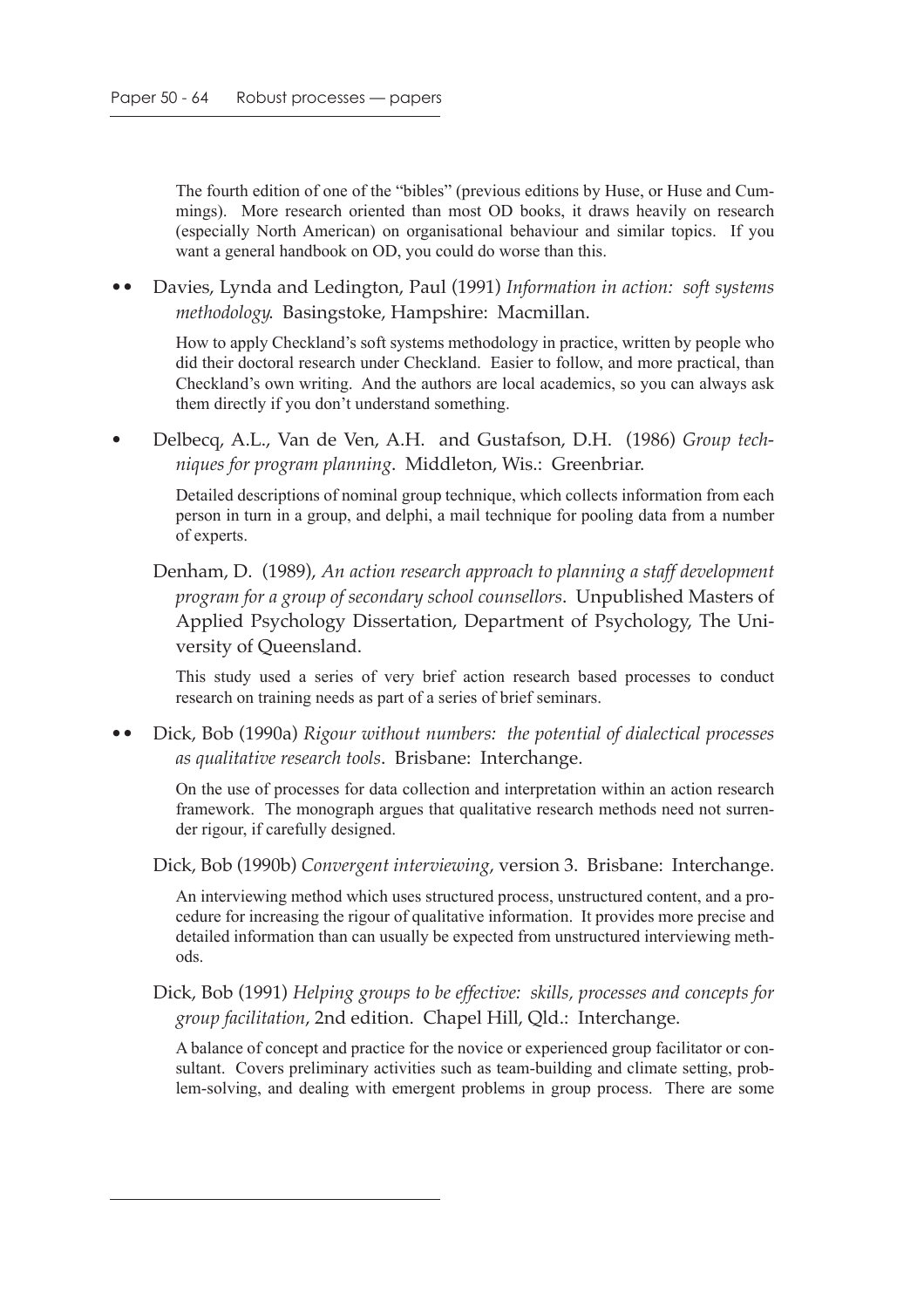detailed "recipes", though with enough conceptual material to aid understanding. Some of the processes can be used by ordinary group members as well as by facilitators.

- Dick, B. (1992a), Qualitative evaluation for program improvement. In *Managing program evaluation*, conference proceedings. Sydney: Institute of International Research. [pp.109-128]
- Dick, B. (1992b), Qualitative action research: improving the rigour and economy. In Christine S. Bruce and Anne L. Russell, eds., *Transforming tomorrow today: 2nd World Congress on Action Learning*. Brisbane: Action Learning, Action Research and Process Management Association. [432- 435]
- Dick, B. and Dalmau, T. (1990), *Values in action: applying the ideas of Argyris and Schön*. Chapel Hill, Qld.: Interchange.

An overview of the key ideas of Argyris and Schön is followed by a series of structured processes inspired by Argyris' ideas. Some of the processes can be used for action research purposes, reducing the need for the highly skilled facilitation that Argyris' approach usually requires.

Dougherty, A.M. (1990), *Consultation: practice and perspectives*. Pacific Grove, Ca.: Brooks/Cole.

A readable yet adequately thorough overview of the consulting process. Easy to follow, and systematic enough to be valuable for novices. It gives more than the usual amount of attention to the important entry and contracting phases.

Dubin, Robert (1978) *Theory building*, revised edition. New York: Free Press.

How to construct theories.

Dunn, J.C. (1991), *Social impact assessment - its role, effective use and future in Australia: a practitioner's viewpoint*. Unpublished Master of Social Planning and Development thesis, Dept of Anthropology and Sociology, University of Queensland.

This study used a mail delphi process to research attitudes of practitioners to social impact assessment, and to collect their predictions for the future.

Dunphy, D. (1981), *Organisational change by choice*. Sydney: McGraw-Hill.

An Australian account which achieves a good balance between theory and practice, between big-picture processes and detail. Hasn't dated.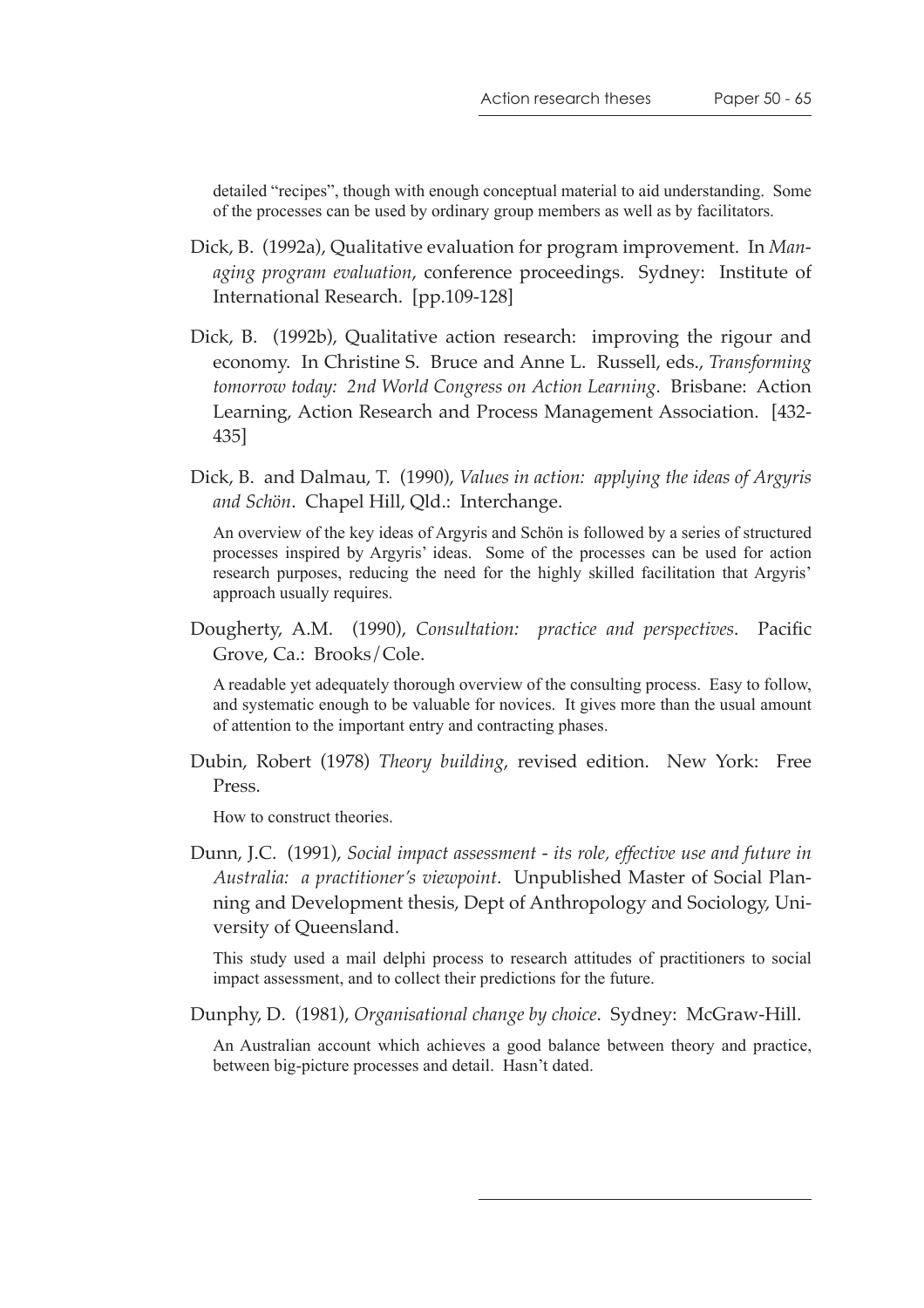Elliott, John (1991) *Action research for educational change*. Milton Keynes: Open University Press.

Action research in educational settings.

Ely, Margot; with Margaret Anzul, Teri Friedman, Diane Garner, and Ann McCormack Steinmetz (1991) *Doing qualitative research: circles within circles*. London: Falmer Press.

A warm, personal account by a number of people of their approach to a number of forms of qualitative research.

Fay, Brian (1987) *Critical social science: liberation and its limits*. Cambridge: Polity Press.

A series of methodologies have been informed by the philosophy of Habermas and the Frankfurt school of philosophy, including Kemmis' critical action research and Jackson's critical systems thinking. In this account Fay sets out the nature of critical theory. This is a more reasoned account than Fay's earlier work, which was somewhat evangelical.

Feyerabend, P. (1981), *Problems of empiricism*. Cambridge: Cambridge University Press.

Feyerabend argues for an "anarchistic" approach to the choice of scientific paradigm. The bases of our scientific methodology and philosophy are ideologically rather than empirically based. Each of us should therefore choose deliberately, and deliberately argue for, the paradigm which we adopt.

• Fielding, Nigel G. and Fielding, Jane L. (1986) *Linking data: The articulation of qualitative and quantitative methods in social research*. Beverly Hills, Ca.: Sage.

A well-argued and practical account of how to build triangulation into data collection in social research. Four forms of triangulation are discussed: different data sets (different times or samples), researchers, theories and methods.

Flood, Robert L., and Jackson, Michael C. (1991) *Creative problem solving: total systems intervention*. Chichester: Wiley.

Flood and Jackson are systems theorists with an interest in organisational applications. This book describes a particular form of systems approach known as total systems intervention or TSI. It can be regarded as a form of systems-based action research which also builds on the theories of the German "critical theorists".

Fonow, Mary M. and Cook, Judith A. (1991) *Beyond methodology: feminist scholarship as lived research*. Bloomington: Indiana University Press.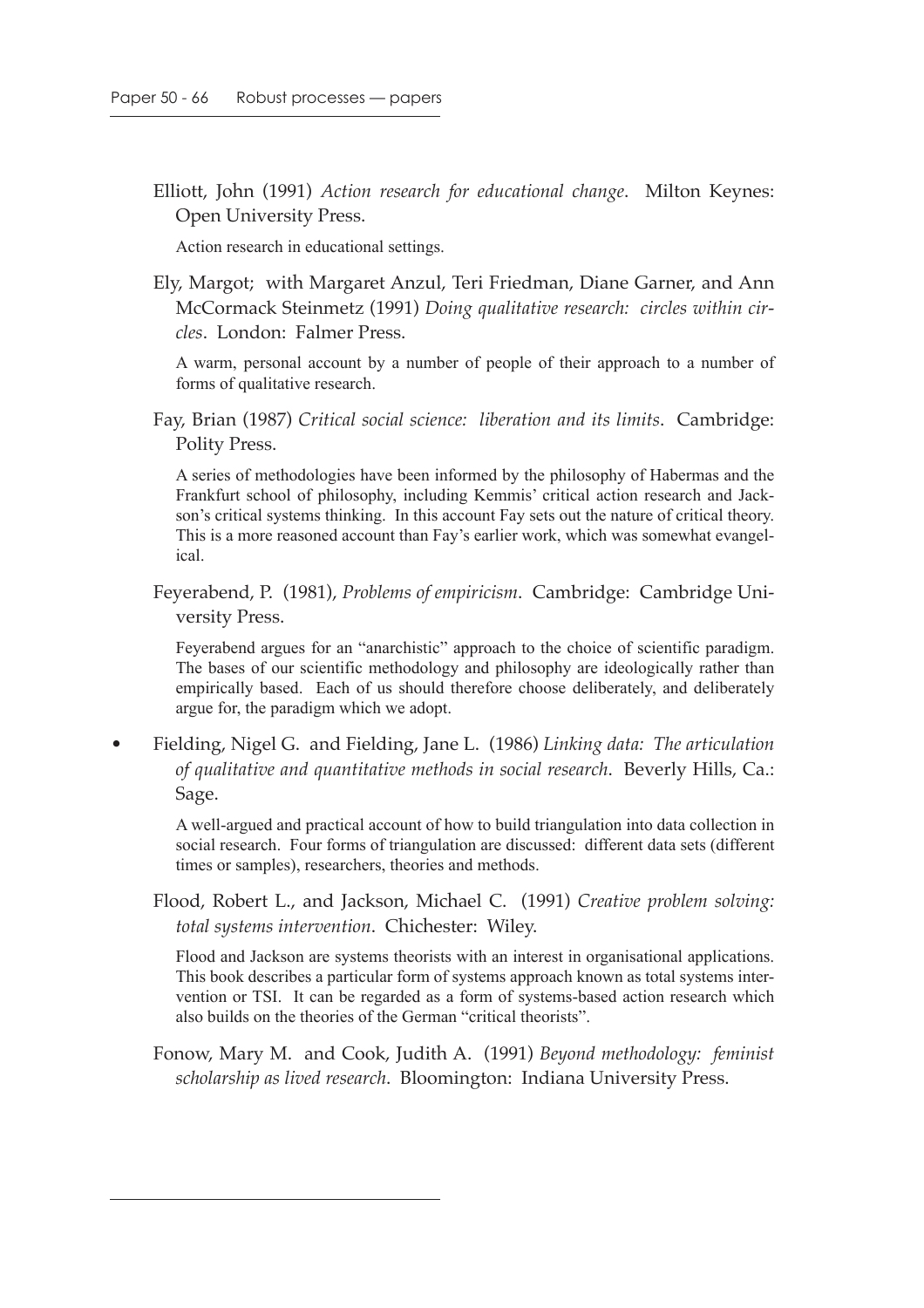A collection of papers on the philosophies and methodologies of feminist research. Readable, and raises some key issues for consideration in all research.

- Foster, Michael (1972) The theory and practice of action research in work organisations. *Human Relations*, 25, 529-556.
- Fransella, Fay and Dalton, Peggy (1990) Personal construct counselling in action. London: Sage.

Counselling applications of personal construct theory and repertory grid.

Fransella, Fay, and Bannister, Don (1977) *A manual for repertory grid technique*. London: Academic Press.

A theory and method for applying personal construct theory and repertory grid in research.

- Fransella, Fay, and Thomas, Laurie F., eds. (1988) *Experimenting with personal construct psychology*. Proceedings of the sixth international congress held at Churchill College, Cambridge, England, Aug. 5-9, 1985. London: Routledge and Kegan Paul.
- French, Wendell, and Bell, Cecil H. (1990) *Organisation development: behavioural science interventions for organisational improvement*, fourth edition. Englewood Cliffs, NJ: Prentice-Hall.

Probably the bible in its field. Set firmly within an action research framework, it gives a good mix of history, theory and practice.

- Frost, Peter J. and Stablein, Ralph E., eds. (1992) *Doing exemplary research*. Newbury Park: Sage.
- Gepson, J., Martinko, M., and Belina, J. (1981) Nominal group techniques. *Training and Development Journal*, Sept., 78-81.

Nominal group technique or NGT or nominal group process is a small group data collection method. People are first allowed individual thinking time, and then each person is asked for a contribution. The contributed items are usually written down, for example on butcher paper, for subsequent use. Can be used within an action research study as a participative data collection process.

Geuss, R. (1981) *The idea of a critical theory: Habermas and the Frankfurt school. Cambridge*. England: Cambridge University Press.

•• Glaser, Barney G. and Strauss, Anselm L. (1967) *The discovery of grounded theory: strategies for qualitative research*. Chicago.: Aldine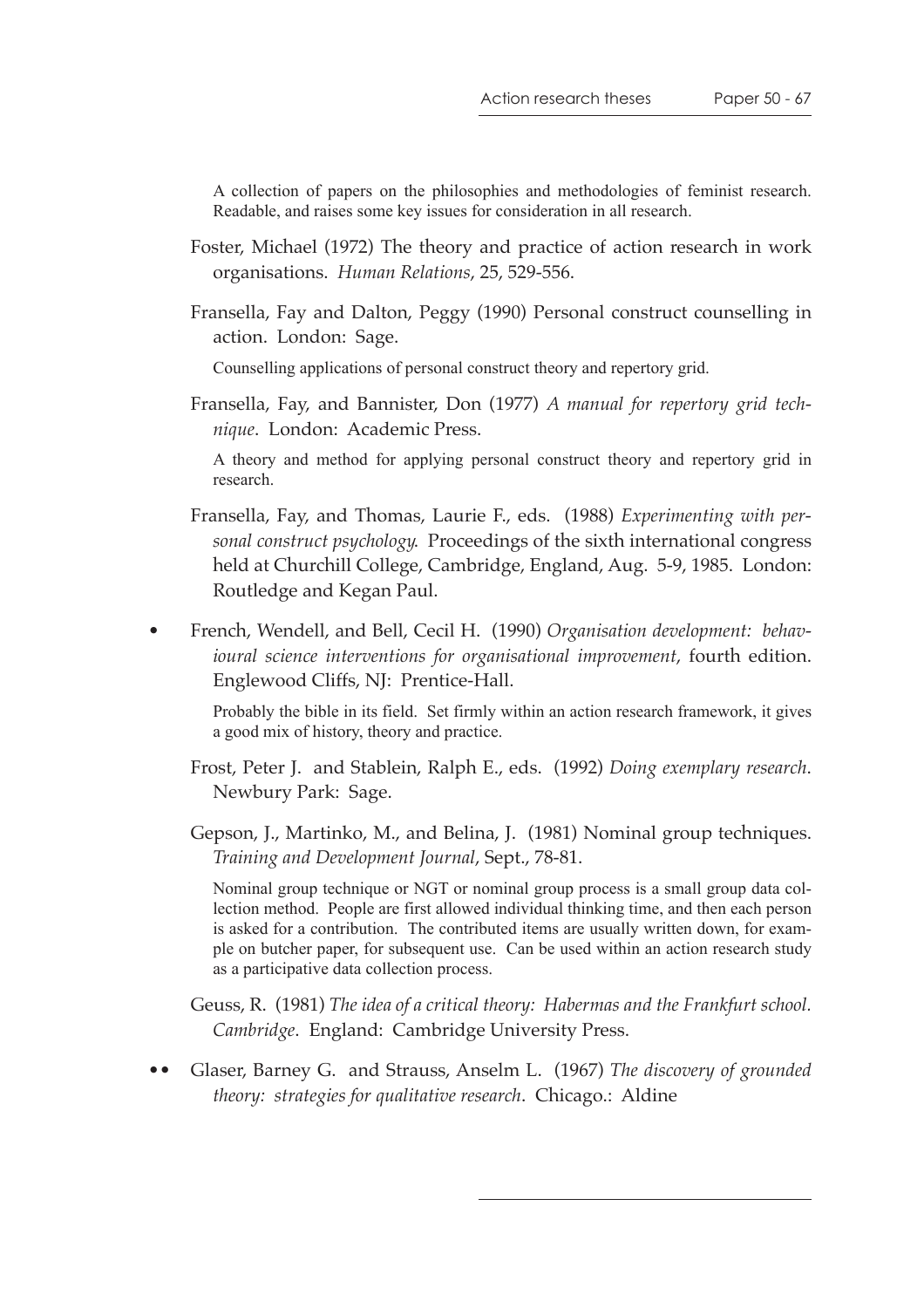An important seminal work.

Glass, G.V. and Ellet, F.S., Jr. (1980) Evaluation research. *Annual Review of Psychology*, 31, 211-228.

The Annual Review carries reviews of evaluation every few years. You can amuse yourself by noting how much fashions change.

- Glidewell, J.C. (1989), The entry problem in consultation. In McLennan, R., ed., *Managing organisational change*. Englewood Cliffs, NJ: Prentice Hall.
- Golembiewski, R.T., Proehl, C.W. and Sink, D. (1982) Estimating the success of OD applications. *Training and Development Journal*, 36, 86-95.

A successful attempt to change culture, using an approach in the general style of action research.

- Gonzales Casanova, Pablo, tr. Susan Beth Kapilian and Georganne Weller (1981) *The fallacy of social science research: a critical examination and new qualitative model*. New York: Pergamon Press.
- Goodall, H.L. Jr. (1984) The status of communication studies in organisational contexts: one rhetorician's lament after a year-long odyssey. *Communication Quarterly*, 32(2), 133-147.

"Traditional research methods ...tend to encourage simplistic, reductionist assumptions and explanations ... usually at the expense of more complex interpretive possibilities"  $[p135]$ 

Greene, J., and McClintock, C. (1985) Triangulation in evaluation: design and analysis issues. *Evaluation Review*, 9(5), 523-545.

Triangulation is the use of multiple research methods simultaneously to increase rigour.

Grundy, Shirley (1982) Three modes of action research. *Curriculum Perspectives*, 2(3), 23-24.

The three forms Shirley Grundy describes are technical (a research-centred approach), practical (similar to process consultancy), and emancipatory (which removes the distinction between researcher and participant).

Grundy, S. (1987), *Curriculum: product or praxis*? London: Falmer Press.

• Guba, Egon G., ed. (1990) *The paradigm dialog*. Newbury Park: Sage.

Although it is not apparent in much undergraduate psychology teaching, the positivist research paradigm is being challenged by a variety of other approaches, including in the hard sciences which academic psychology often tries to emulate. This book of readings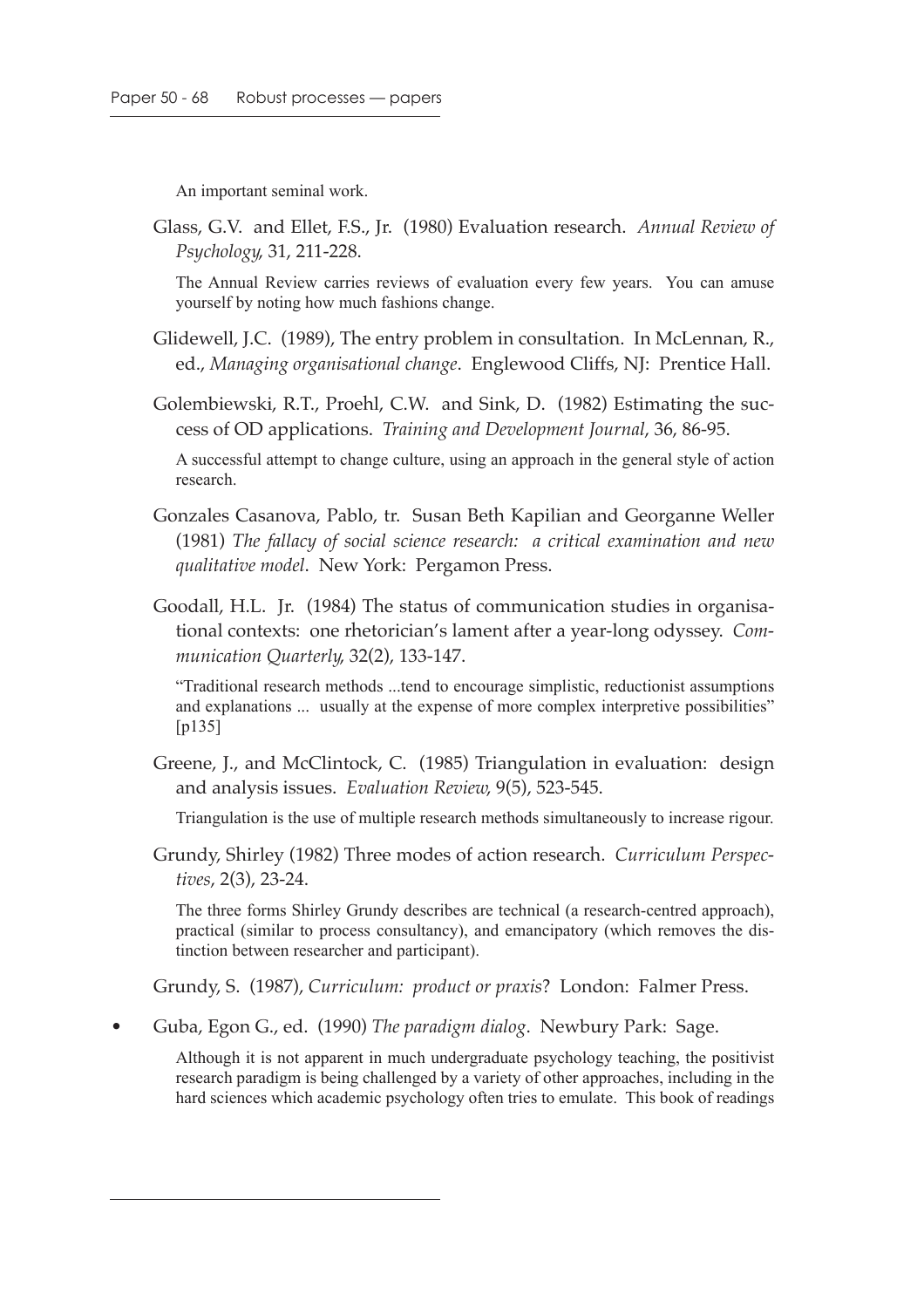identifies some of the alternatives and addresses some of the issues. The writers are, generally, anti-positivist in their approaches.

Guba, E. and Lincoln, Y. (1981), *Effective evaluation: improving the usefulness of evaluation results through responsive and naturalistic approaches*. San Francisco: Jossey-Bass.

A precursor to the evaluation methodology later names "fourth generation evaluation".

•• Guba, Egon G. and Lincoln, Yvonna S. (1989) *Fourth generation evaluation*. Newbury Park, Ca.: Sage

A detailed description and justification for an approach to evaluation which is very similar to participatory action research.

• Gummesson, Evert (1991) *Qualitative methods in management research*. Newbury Park: Sage.

A wide-ranging examination of qualitative research, its philosophy and practice, with reference to management research.

Heller, F.A. (1970), Group feedback analysis as a change agent. *Human Relations*, 23, 319-333.

Group feedback analysis or GFA is a structured action research method which provides a small-group substitute for survey feedback. Heller's approach is focussed more on research than action, and isn't particularly cyclic, but does involve the participants directly in interpreting the data they provide. It is not difficult to convert it to a more action-oriented method without surrendering the research outcomes.

Heller, F.A. (1976), Group feedback analysis as a method of action research. In A.W. Clark, *Experimenting with organisational life*. New York: Plenum.

An account of the practical use of group feedback analysis, which Heller devised. The joint pursuit of action and research outcomes is evident in this report.

- Herman, Joan L.; Morris, Lynn Lyons; and Fitz-Gibbons, Carol Taylor (1987) *Evaluator's handbook*, 2nd edition. Newbury Park: Sage.
- Hermann, S.M. and Korenich, M. (1977), *Authentic management: a gestalt orientation to organisations and their development*. Reading, Mass.: Addison-Wesley.

If a consultant can adopt the openness and directness in relationships that Gestalt psychology recommends, this provides a firm foundation for effective consultancy. A refreshing account, as timely now as when it was written.

Heron, J. (1989) *The facilitators' handbook*, London: Kogan Page.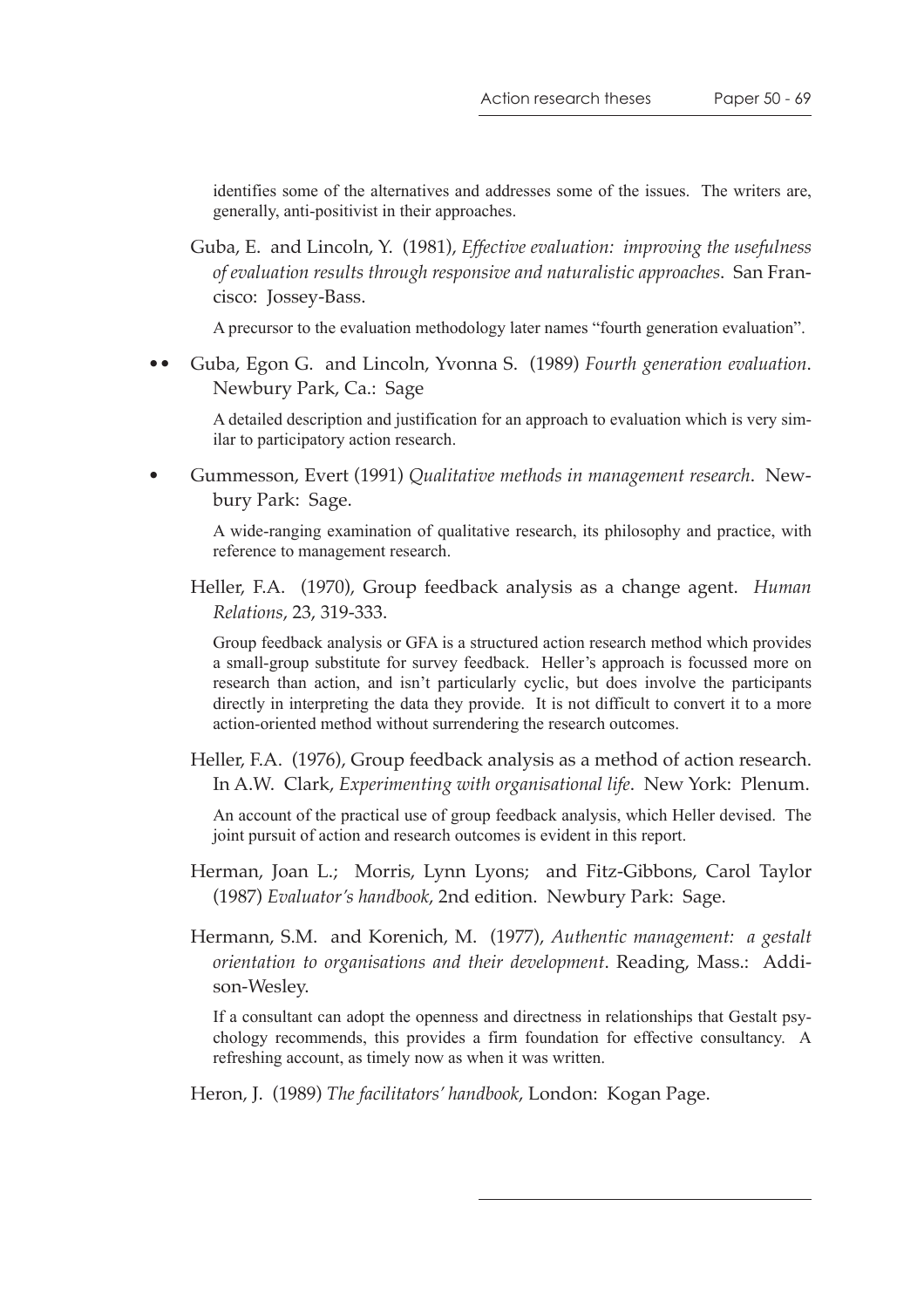A readable account of the theory and practice of group facilitation, it also includes a useful overview of stages of group development. Material on experiential learning, and facilitating learning groups, is also covered.

- House, Ernest R. (1980) *Evaluating with validity*. Beverly Hills: Sage.
- House, Ernest R. (1990) An ethics of qualitative field studies. In Egon S. Guba, ed., *The paradigm dialog*. Newbury Park, Ca.: Sage.
- Huck, S.W. and Sandler, H.M. (1979) *Rival hypotheses: alternative interpretations of data-based conclusions*. New York: Harper and Row.

A large collection of published studies for which alternative interpretations can be offered.

• Jackson, Michael C. (1991) *Systems methodology for the management sciences*. New York: Plenum.

Presents and critiques a number of systems-based intervention methods: systems theory, soft systems methodology, cybernetics, critical systems, operational research, and creative problem solving.

• Jick, Todd D. (1979) Mixing qualitative and quantitative methods: triangulation in action. *Administrative Science Quarterly*, 24, 602-611.

An important paper on the virtues of combining several research methods within a single study to increase rigour.

- Jick, Todd D. (1983) Mixing qualitative and quantitative methods: triangulation in action, Van Maanen, J., ed. *Qualitative methodology*. Beverly Hills, Ca.: Sage.
- Kemmis, Stephen (1991) Improving education through action research. In O. Zuber-Skerritt, *Action research for change and development*. Aldershot: Gower. [pp 57-75]
- Kemmis, Stephen; and McTaggart, Robin, eds. (1988) *The action research planner*, third edition. Victoria: Deakin University.

Stephen Kemmis and Robin McTaggart teach action research to educators at Deakin University. Their approach is participative and critical. They are also probably one of the important reasons why education is one of the more active disciplines in the use of action research in Australia. They tend not to be accepting of approaches other than their own, and you will find it useful to supplement this valuable resource with other reading in the area.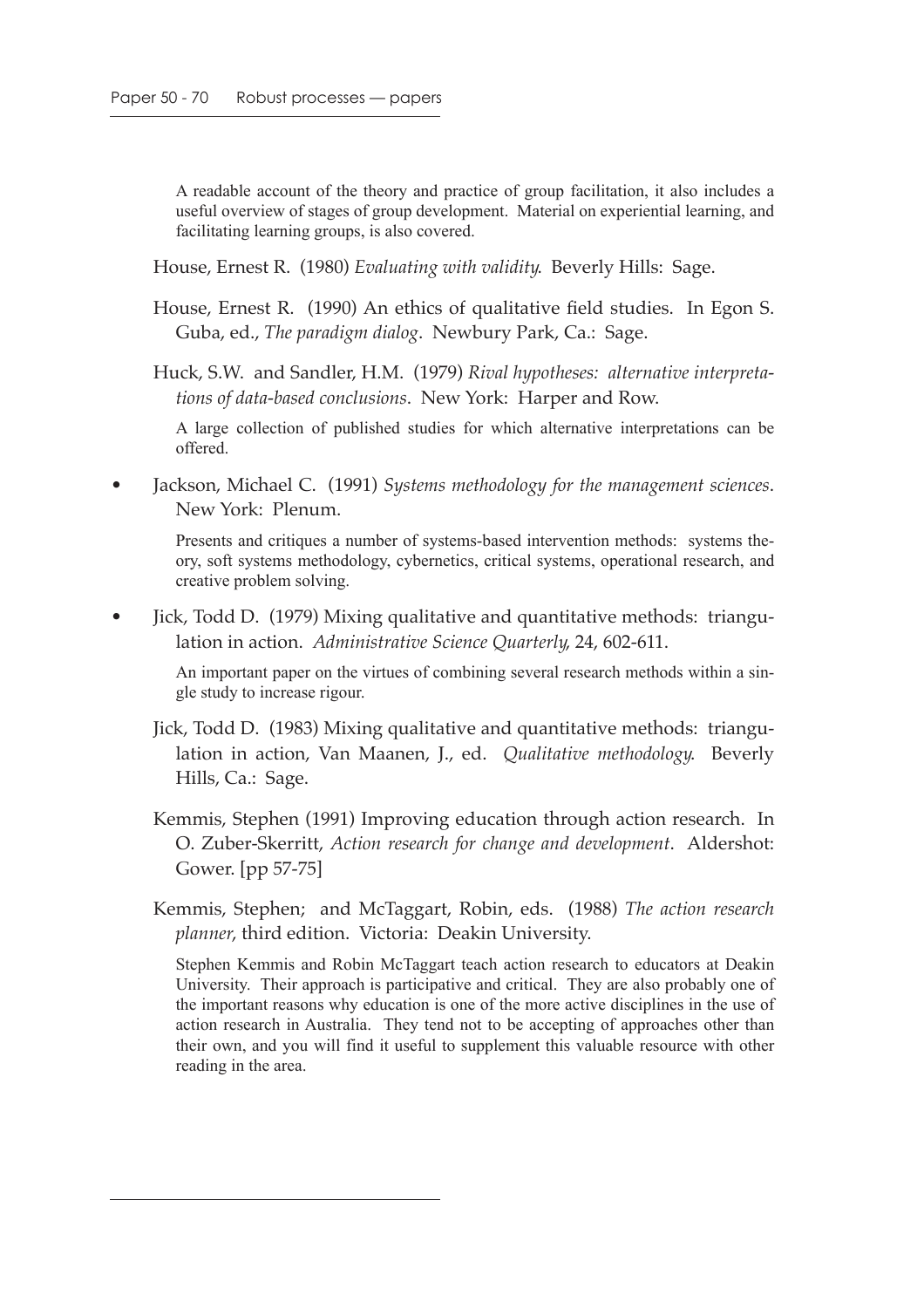•• Kirk, Jerome and Miller, Marc L. (1986) *Reliability and validity in qualitative research*. Beverly Hills, Ca.: Sage.

A discussion of the issues of reliability and validity as they apply in qualitative research. Advances the argument that qualitative research often achieves greater validity (especially ecological validity) at the cost of reduced reliability. A highly recommended overview of rigour in qualitative research methods.

Kolb, D. (1984), *Experiential learning: experience as the source of learning and development*. Englewood Cliffs, NJ.: Prentice-Hall.

A research-based account of the experiential learning cycle, and its history. Integrates the work of many of the key early names in learning theory. More academic than practical, but nevertheless useful for practical understanding.

Kress, George (1988) Marketing research (third edition). Prentice-Hall, London.

This book describes various techniques used in marketing research to collect and analyse data. Many of the techniques can be used for other qualitative research purposes.

Krueger, Richard A. (1988) *Focus groups: a practical guide for applied research*. Newbury Park: Sage.

•• Kuhn, T.S. (1970) *The structure of scientific revolutions*, 2nd edition. Chicago: University of Chicago Press.

A scientific paradigm isn't abandoned because it has holes in it. Only when a better alternative appears to be available is a paradigm abandoned.

Lakatos, I. (1972), Falsification and the methodology of scientific research programs. in Lakatos, I. and Musgrave, A., eds., *Criticism and the growth of knowledge*, London: Cambridge University Press.

Scientific ideologies consist of a foundation, which will be defended vigorously, and peripheral beliefs which can be changed in the light of disconfirming evidence. The foundation beliefs are often not testable.

Lakatos, Imre; and Musgrave, A., eds. (1972) *Criticism and the growth of knowledge*. London: Cambridge University Press.

Papers on the epistemology of science, with some emphasis on post-positivist and related approaches.

Lave, Charles A., and March, James G. (1975) *An introduction to models in the social sciences*. New York: Harper & Row.

If you are interested in marrying conceptual and empirical analysis, this book is worth reading.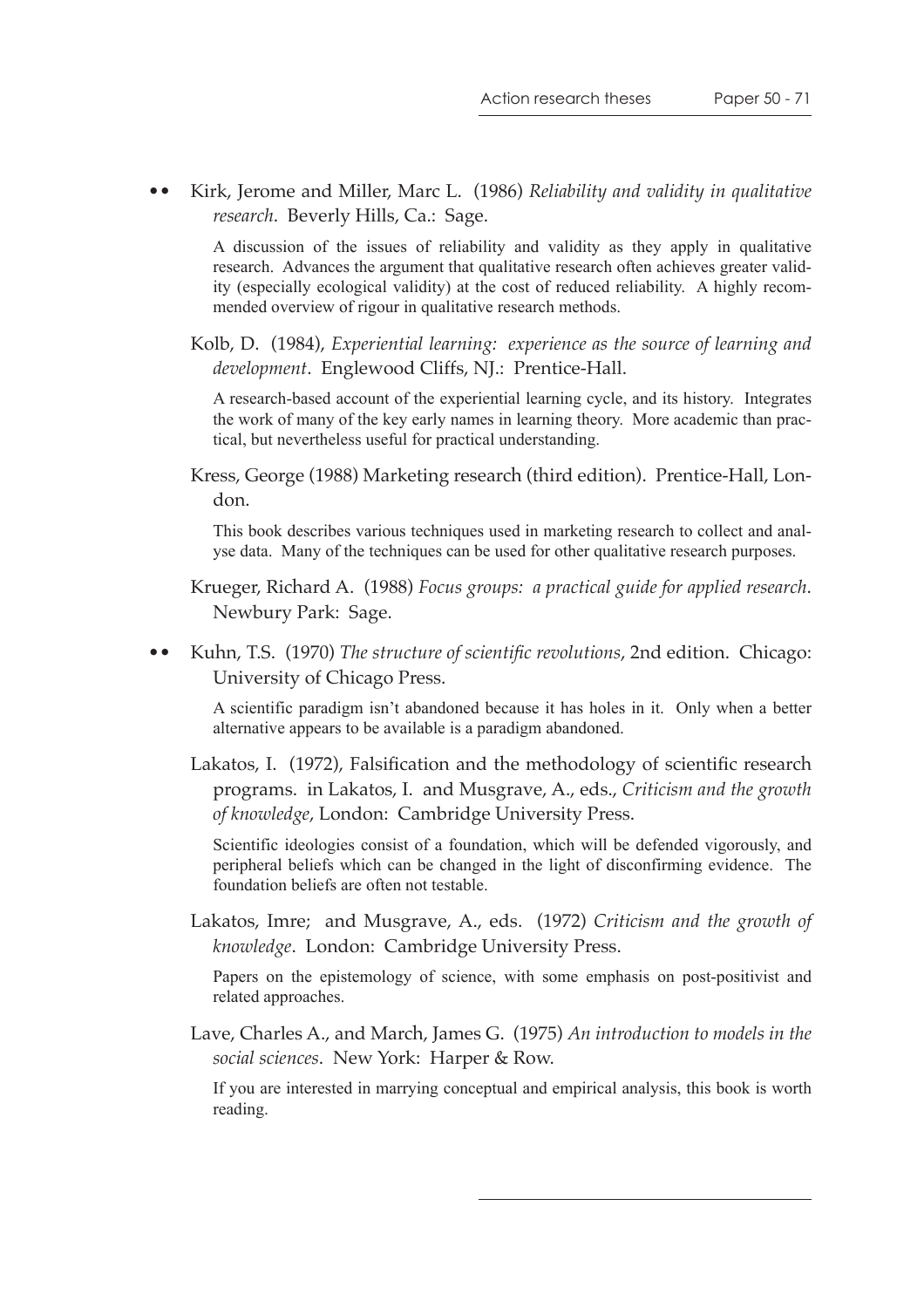- Lawler, E.E. (1985), Challenging traditional research assumptions. In E.E. Lawler, A.M. Mohrman, S.A. Mohrman, G.E. Ledford, and T.G. Cummings, eds., *Doing research that is useful for theory and practice*. San Francisco: Jossey-Bass [1-17].
- •• Lawler, Edward E., III; Mohrman, A.M. Jr.; Mohrman, S.A.; Ledford, G.E. Jr.; and Cummings, T.G., eds. (1985) *Doing research that is useful for theory and practice*. San Francisco: Jossey-Bass.

Some of the leading qualitative researchers in North America identify the issues and compare notes on their experience. Underlying many of the papers is a concern that many of the research methods that are required in the field have still to establish their legitimacy in the eyes of mainstream research.

Lewin, Kurt (1946) Action research and minority problems. *Journal of Social Issues*, 2, 34-46.

Kurt Lewin is the person usually credited with the development of action research as a participative, cyclic research approach directed towards both research and action.

Lewin, K. (1948), *Resolving social conflicts: selected papers on group dynamics*. New York: Harper.

Lewin wrote surprisingly little, but was very influential on the whole social and organisational change movement with what he wrote. He advocated a group-based, participative approach to change, and is credited (with some others) of developing action research as a research paradigm. This is a collection of some of his papers.

- Lincoln, Yvonna S. and Guba, Egon G. (1985) *Naturalistic inquiry*. Beverly Hills, Ca.: Sage.
- Linn, Robert L. and Erickson, Frederick (1990) *Qualitative methods*. London: Collier Macmillan.
- Lofland, John and Lofland, Lyn H. (1984) *Analysing social settings: a guide to qualitative observation and analysis*, 2nd edition. Wadsworth, Belmont, Ca.

Probably the most widely known and used introductory text on qualitative research approaches using participant observation. I don't think I would risk using participant observation as a prominent part of a psychological thesis, but it's a technique which can be a useful adjunct to other qualitative methods.

Lynch, K.B. (1983) Qualitative and quantitative evaluation: two terms in search of meaning. *Educational Evaluation and Policy Analysis*, 5, 461-464.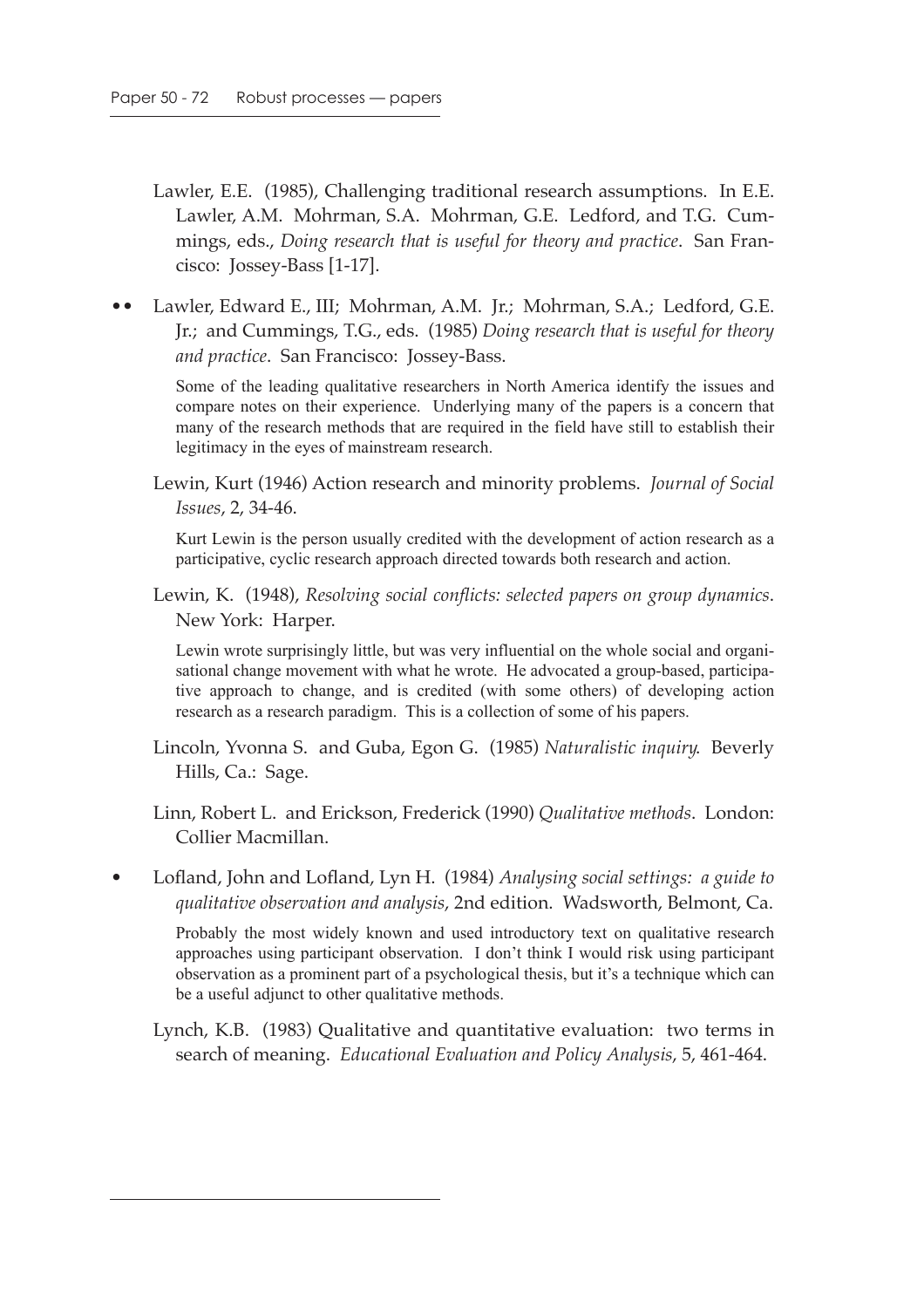Manning, Kathleen (1992) A rationale for using qualitative research in student affairs. *Journal of College Student Development*, 33(2), 132-136.

Qualitative methods are used to research student affairs. The paper discusses reasons for using qualitative methods, and addresses some issues of concern. It concludes that qualitative research methodology reflects and parallels the complexity and richness of the field studied.

• Marshall, Catherine, and Rossman, Gretchen B. (1989) *Designing qualitative research*. Newbury Park: Sage.

An introductory overview, sufficiently detailed for use as a guide during the design of research.

Martin, Paul & Bateson, Patrick (1986) *Measuring behaviour: an introductory guide*. Cambridge University Press.

About measuring animal behaviour, though it has other applications.

Martin, P.R. (1989), The scientist practitioner model and clinical psychology: time for change? *Australian Psychologist*, 24(1), 71-92.

English and Australian university psychology departments are still committed to the scientist-practitioner model of professional training. It does not appear to lead to practitioners reading or doing much research. An empirical study (cf. Barlow et al, 1984, for similar US findings).

•• McCracken, Grant (1988) *The long interview*. Newbury Park: Sage.

In depth interviewing is a common initial data-collection technique in qualitative research, and in field research and intervention generally. This discusses how, and also relates it to issues in qualitative research generally. It is worth reading both for its discussion of the long interview, and for the overview it provides of key issues in qualitative research.

McDonald, Geoffrey T. (1974) *Factorial ecology of the Brisbane urban area, report* submitted to the Dept. of Urban and Regional Development. St Lucia: Department of Geography, University of Queensland.

A method for putting together a random sample in Brisbane by choosing a proportion of subjects from various suburbs and then selecting at random within those suburbs.

- McKernan, J. (1991), *Curriculum action research: a handbook of methods and measures for the reflective practitioner*. London: Kogan Page.
- McTaggart, Robin (1991) *Action research: a short modern history*. Geelong, Vic: Deakin University.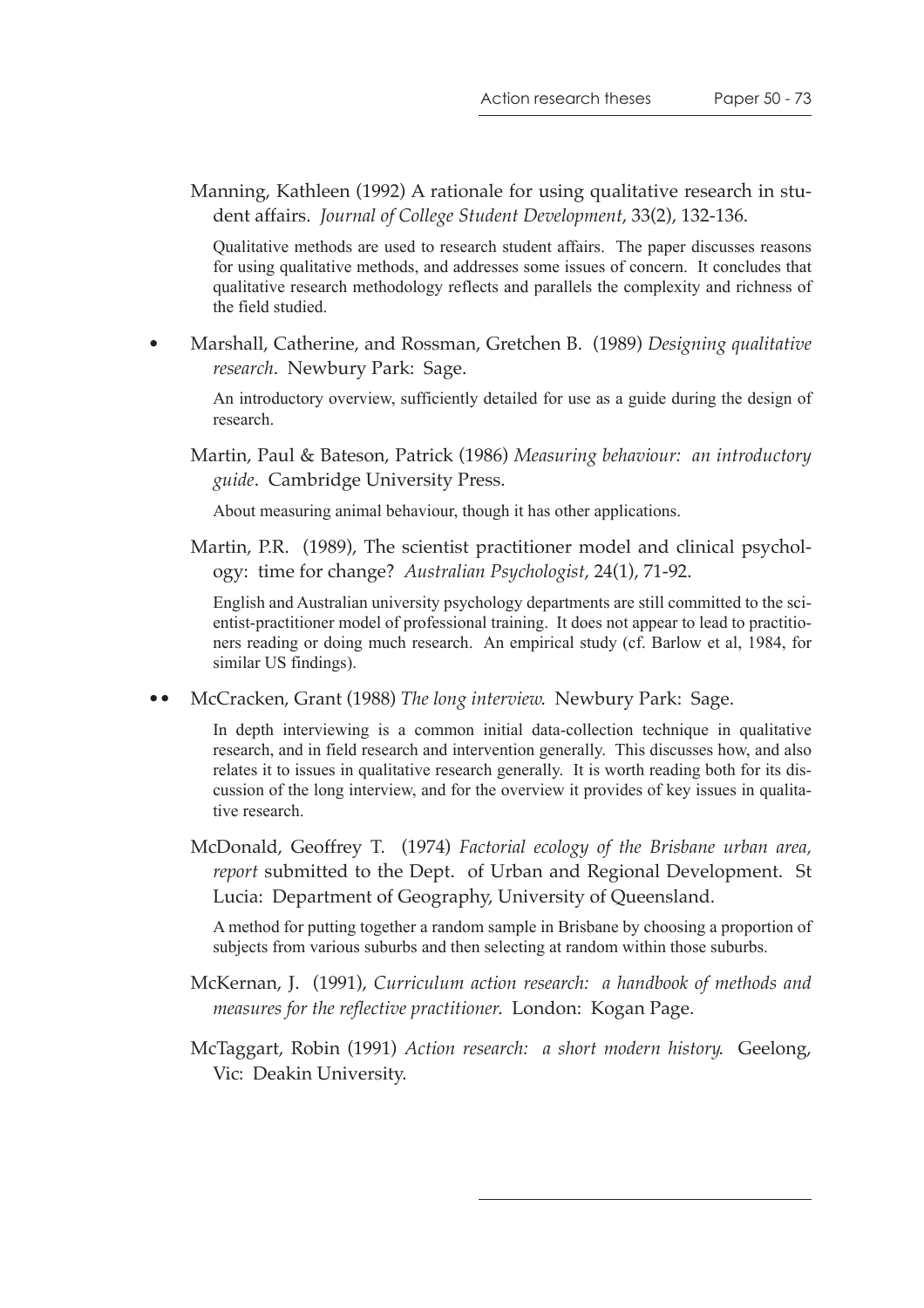As the title says, a short modern history. The emphasis is on action research within education.

McTaggart, Robin (1992) *Study a graduate course in participatory action research: an initiative in interactive global pedagogy*. Posted from rmct@deakin.oz.au to list EDAD-L <EDAD-L@wvnvm.bitnet> 2 Oct 1992. [Also available as topic 133, *Deakin online course*, on the conference *ed.online* on the Pegasus network <peg.apc.org>.]

This electronic document, posted to a mailing list and on electronic conferences (newsgroups, in the AARNet world) describes an online course in action research first offered in February 1993 by Deakin University.

- Merriam, Sharan B. (1988) *Case study research in education: a qualitative approach*. San Francisco: Jossey-Bass.
- Miles, M. (1979) Qualitative data as an attractive nuisance: the problem of analysis. *Administrative Science Quarterly*, 24, 590-595.
- •• Miles, Matthew B. and A. Michael Huberman (1984) *Qualitative data analysis: a sourcebook of new methods*. Newbury Park: Sage.

A convenient handbook which gathers together in one place a number of methods for qualitative data analysis. The descriptions are detailed and practical.

- Miller, Delbert Charles (1991) *Handbook of research design and social measurement*, 5th edition. Newbury Park: Sage.
- Morgan, David L. (1988) *Focus groups as qualitative research*. Newbury Park: Sage.

Focus groups (= focussed group interviews) are a regular tool for market research. They are one of a series of techniques which can begin in open-ended fashion and the become more focussed as they progress. They can be used for qualitative research generally, as this practical account demonstrates. In some respects they combine some of the advantages of interviewing in focussing the discussion, while collecting information in a social situation rather than from an individual informant.

Morgan, Gareth, ed. (1983) *Beyond method: strategies for social research*. Beverly Hills: Sage.

Moustakas, Clark (1990) *Heuristic research: design, methodology, and applications*. Newbury Park: Sage.

Moustakas describes a very reflective, self-oriented form of research in which illumination arises from self-dialogue. He offers a six-stage process: initial engagement,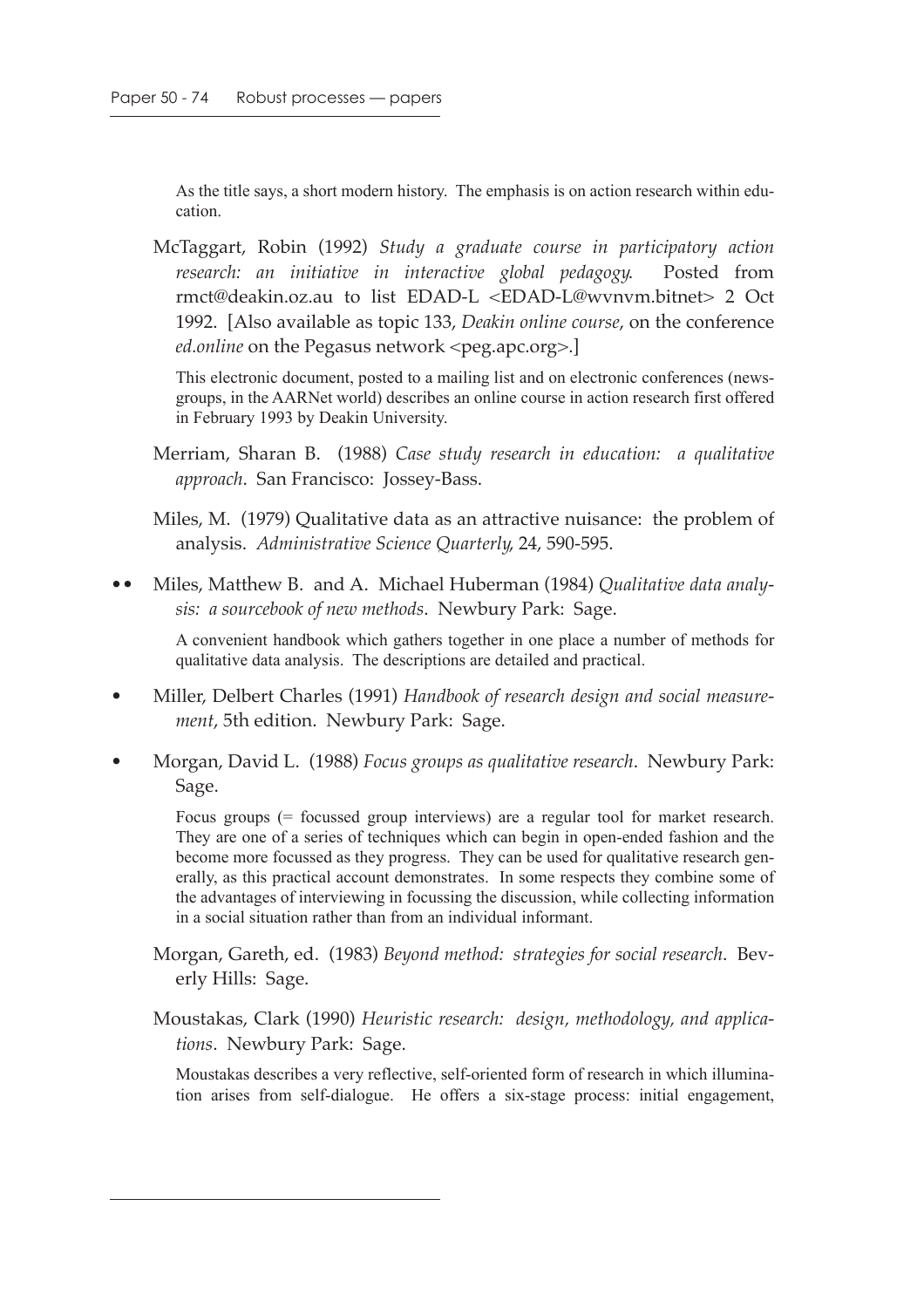immersion, incubation, illumination, explication, and creative synthesis. This process bears some resemblance to other non-positivist research methodologies.

- Neimeyer, Robert A. (1985) *The development of personal construct psychology*. Lincoln: University of Nebraska Press.
- Neuman, William Lawrence (1991) *Social research methods: qualitative and quantitative approaches*. Boston: Allyn and Bacon.
- Noblit, George W. and Hare, R. Dwight (1988) *Meta-ethnography: synthesising qualitative studies*. Newbury Park: Sage.

Describes a qualitative equivalent of meta-analysis, techniques for combining the results of several studies.

• Oja, Sharon Nodie and Smulyan, Lisa (1989) *Collaborative action research: a developmental approach*. London: Falmer Press.

Deals with methods and techniques for collaboration in action research. It provides more attention to ways of involving stakeholders than many books in the field.

• Patching, David (1990) *Practical soft systems analysis*. London: Pitman.

Written more from a practitioner than academic viewpoint, this is a step-by-step account of each of the 7 stages of Checkland's model, and some hints which appear to be based on experience in the field. Some other systems models are also described. If you were going to carry out a soft systems analysis without knowing much about it, this would provide you with an easy-to-follow guide.

Patton, M.Q. (1986), *Utilisation-focussed evaluation*, 2nd edition. Beverly Hills: Sage.

The first edition (1978) of this book was probably what made Patton a household name in qualitative evaluation. All of his work is readable, and much of it is interesting and even entertaining.

- Patton, M.Q. (1982), *Practical evaluation*. Beverly Hills: Sage.
- Patton, Michael Q. (1986) *How to use qualitative methods in evaluation*. Beverly Hills, Ca.: Sage.
- •• Patton, Michael Q. (1990) *Qualitative evaluation and research methods*, second edition. Newbury Park, Ca.: Sage.

An entertaining and practical account of qualitative research methods in general, and qualitative evaluation in particular. Although somewhat polemical in tone, the book nevertheless presents a compelling defence of the use of qualitative data in some circumstances.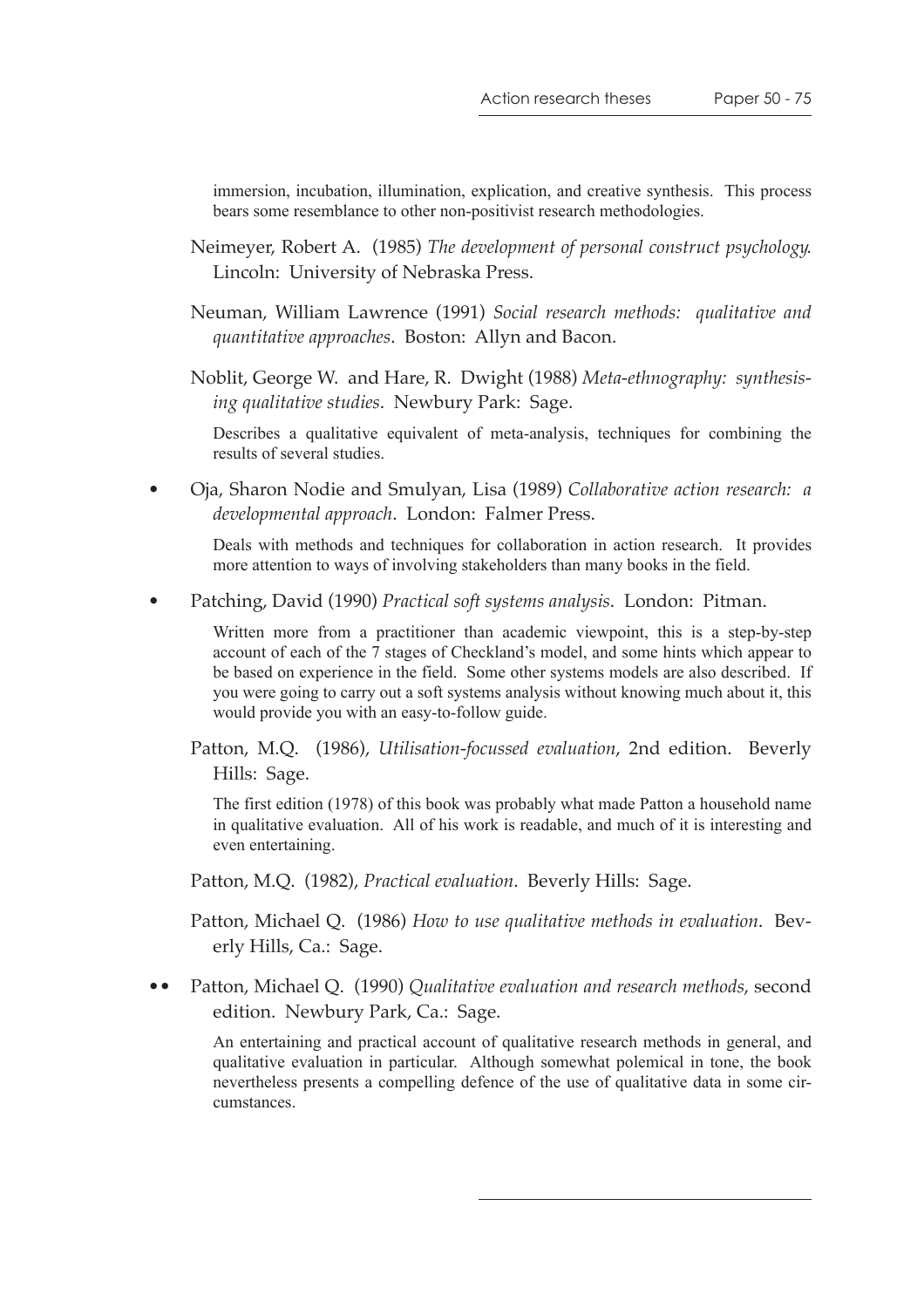- Peters, M., and Robinson, V. (1984) The origins and status of action research. *Journal of Applied Behavioural Science*, 20(2), 113-124.
- Phillips, Denis C. (1987) *Philosophy, science, and social inquiry: contemporary methodological controversies in social science and related applied fields of research*. Oxford: Pergamon Press.

Taking into account the work of recent leading philosophers, this book canvasses the issues which are being addressed when the scientific status of social research is debated. The views of Feyerabend and Lakatos are considered, as well as Winch, Kuhn and Popper.

Phillips, Denis C. (1992) *The social scientist's bestiary: a guide to fabled threats to, and defences of, naturalistic social science*. Oxford: Pergamon.

A critical and carefully argued examination of hermeneutics, qualitative research, and other current isms in science. A balanced examination, mostly readable and almost always interesting. Chapter 4, "New philosophy of science", is especially worth reading: p51: "... it can no longer be claimed that there are any absolute authoritative foundations upon which scientific knowledge is based".

Phillips, Derek L. (1971) *Knowledge from what?: theories and methods in social research*. Chicago: Rand McNally.

A critique, sometimes savage, of the methods typically used in social research, including surveys and interviews.

• Reason, Peter, ed. (1988) *Human inquiry in action: developments in new paradigm research*. Newbury Park: Sage.

Papers on a variety of collaborative research methods. Between them they identify the issues, discuss some of the problems, and provide examples of participative research.

- Reville, M. (1989), *An evaluation of the Australian Traineeship System Clothing Machinist program: a new application of systems methodology*, Unpublished dissertation, University of Queensland Department of Psychology.
- Richardson, Laurel (1990) *Writing strategies: reaching diverse audiences*. Newbury Park: Sage.

How to write up qualitative reports.

Riley, Judith (1990) *Getting the most from your data: a handbook of practical ideas on how to analyse qualitative data*. Bristol, UK: Technical and Educational Services.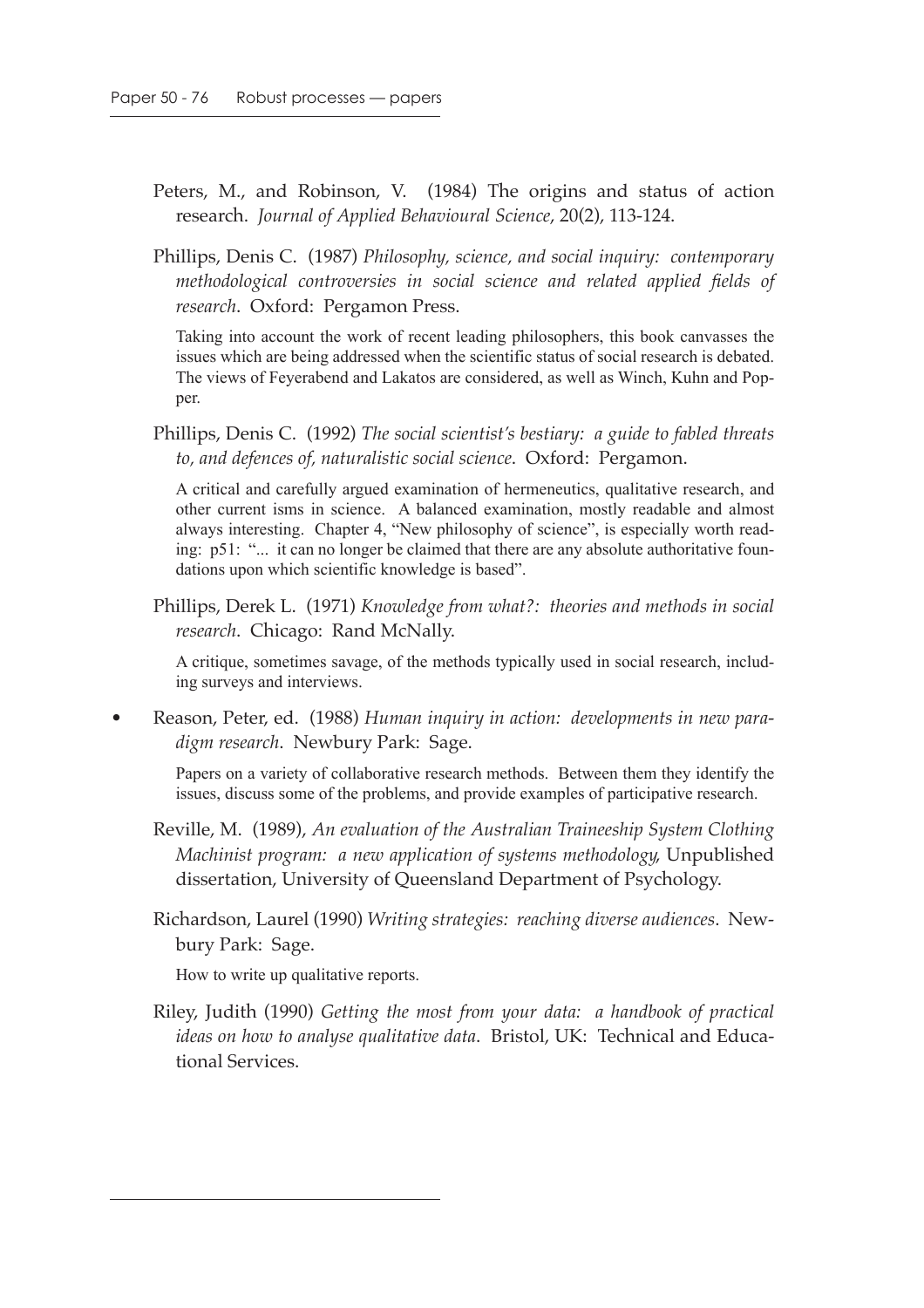Rogers, Everett M. (1983) *Diffusion of innovations*, third edition. New York: Collier-Macmillan.

A compendious account of the diffusion of new farming practices, collated from a massive literature review. It draws on a wider literature than just rural innovation, and is a valuable resource for all change agents. It also presents a summary of the likely progress of attempts at innovation, summarised in a five-stage process: awareness → interest  $\rightarrow$  trial  $\rightarrow$  evaluation  $\rightarrow$  action. The second edition is by Rogers and Shoemaker.

- Rossi, Peter Henry, and Freeman, Howard E. (1989) *Evaluation: a systematic approach*. Newbury Park, Ca.: Sage.
- Rutman, L. (ed.) (1984) *Evaluation research methods: a basic guide*, second edition. Beverly Hills: Sage.

A collection of papers on evaluation methods.

Sackman, Harold (1975) *Delphi critique: expert opinion, forecasting and group process*. Lexington, Mass.: Heath

A brief, well-documented, highly-critical review of delphi, which is a group decision making method which has promise for qualitative research. This book also had the unfortunate effect that it killed delphi as a method for decades. It is only now that delphi is beginning to be used once again (and that perhaps partly because many people don't read material over a decade old).

- Sanford, N. (1981) A model for action research, in Reason, P. and Rowan, J., eds., *Human inquiry: a source book of new paradigm research*, New York: Wiley.
- Schatzman, L. and Strauss, A.L. (1989), Entering into relationships. In McLennan, R., ed., *Managing organisational change*. Englewood Cliffs, NJ: Prentice Hall.
- Schein, Edgar H. (1988) *Process consultation: its role in organisation development, Volume 1*, Second edition, Reading, Mass.: Addison-Wesley.

A highly recommended account of the process-consultation approach to change, this clear and readable account integrates a lot of complex material in understandable and applicable form.

• Scholtes, Peter R. and other contributors (1988) *The team handbook: how to use teams to improve quality*. Madison, Wis.: Joiner Associates, PO Box 5445, Madison WI 53705-0445)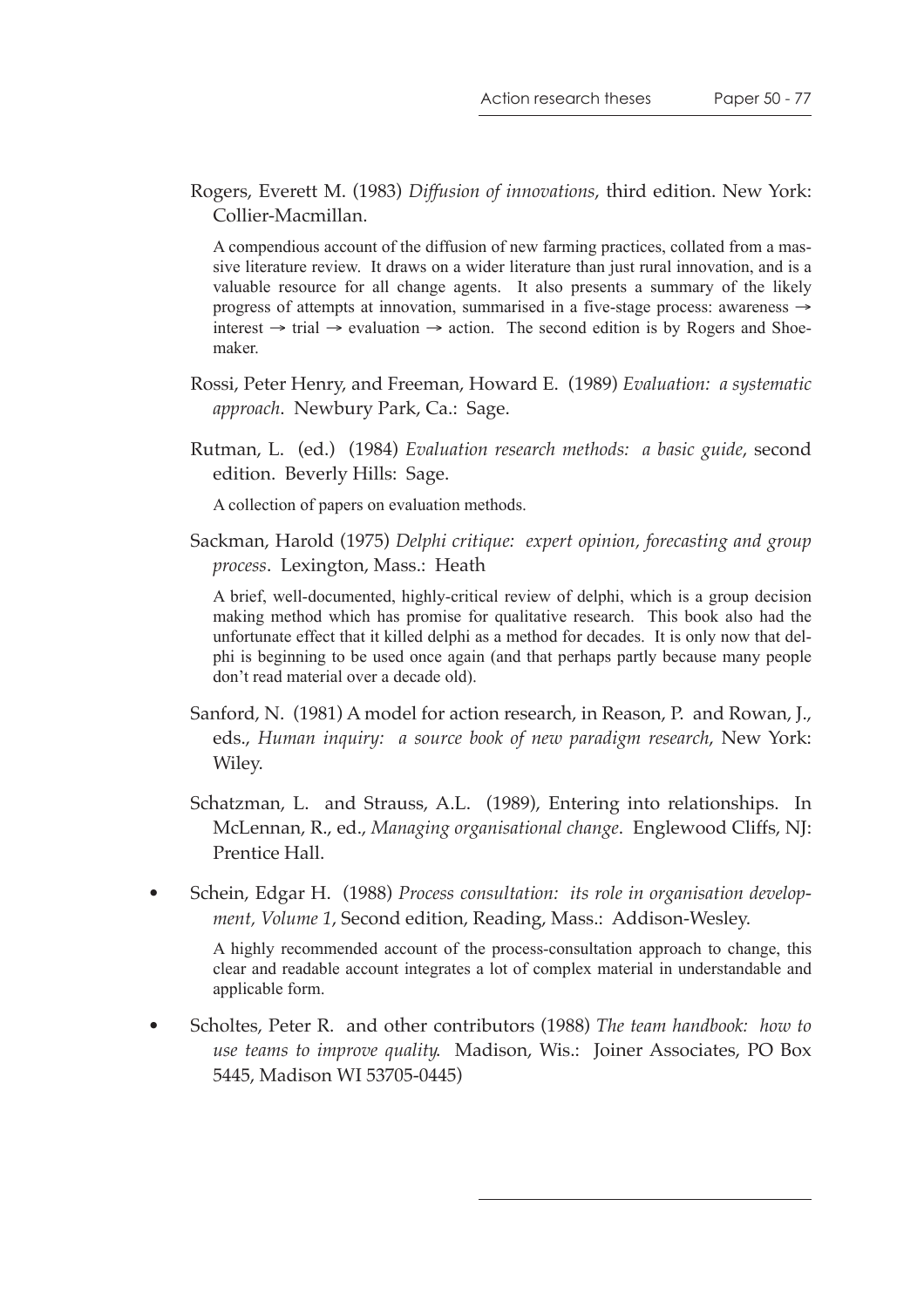A very team- and people-oriented account, also very readable, of techniques for total quality management or TQM. One of the best books of its kind, it has wider application.

- Schön, Donald A. (1983) *The reflective practitioner: how professionals think in action*, New York: Basic Books.
- •• Schön, Donald A. (1987) *Educating the reflective practitioner: towards a new design for teaching and learning in the professions*. San Francisco: Jossey-Bass.

How do practitioners best learn? Through reflection, Schön argues on the basis of much experience. This is valuable reading for any professional, or anyone involved in educating other professionals. Its readability is a bonus.

Scriven, M. (1972), Pros and cons about goal-free evaluation. *Evaluation Comment*, 13, 1-7.

There has been some debate about the appropriateness of goal-based evaluation, led by Scriven. Compare this to Stufflebeam (1972) and Scriven (1991) on the same topic.

• Scriven, Michael (1991) *Evaluation thesaurus*, fourth edition. Newbury Park: Sage.

If you want to know just about anything about evaluation you can probably find it somewhere here. It is written encyclopedia style, with a long series of alphabetical entries. It contains introductory and more advanced material, and much of it is interesting and readable despite the format.

• Sechrest, Lee and Figueredo, A.J. (1993) Program evaluation. In L.W. Porter and M.R. Rosenzweig, eds., *Annual Review of Psychology*, vol 44. Palo Alto: Annual Reviews Inc. [645-674]

This review of program evaluation attributes many of the current changes in evaluation methodology to the pressures of social change. It lists five fundamental issues in program evaluation: how programs develop; how researchers learn about social science; how programs can be valued; how social science knowledge is used; and the practice of evaluation.

Senge, Peter M. (1990) *The fifth discipline: the art and practice of the learning organisation*. New York: Doubleday.

A beautiful application of systems concepts to explain why social systems are so hard to change and why they develop their peculiar dynamics. Uses systems concepts to develop an explanation of organisational dynamics based on nests of self-fulfilling prophecies. Organisational in orientation, but with wider application.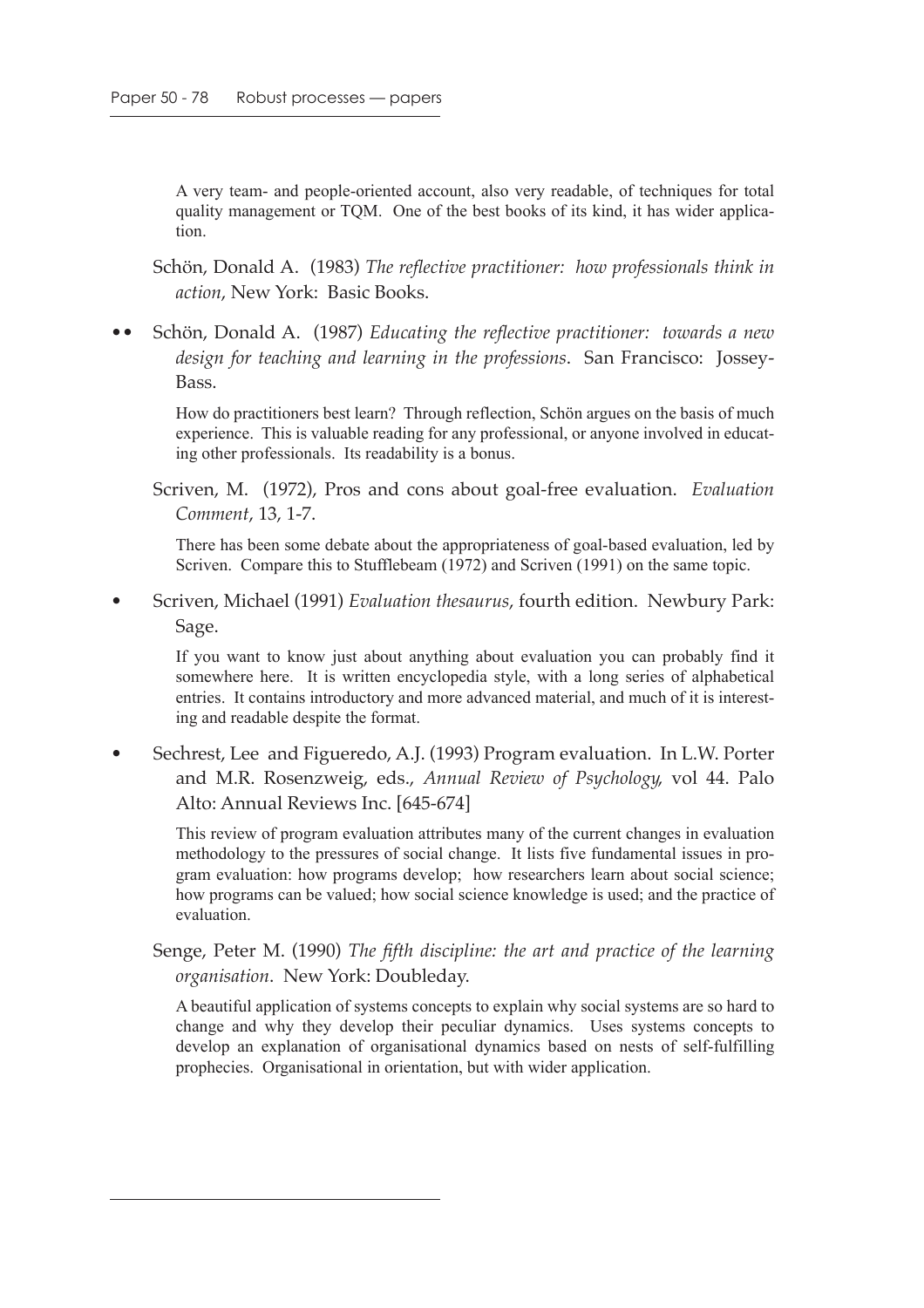Shadish, William R., Jr., Cook, Thomas D., and Leviton, Laura C. (1991) *Foundations of program evaluation: theories of practice*. Newbury Park: Sage.

Within a broader discussion this book presents the views of some of the key theorists in the field of program evaluation. Included are Michael Scriven, Donald Campbell, Carol Weiss, Joseph Wholey, Robert Stake, Lee Cronbach, and Peter Rossi.

Shaffir, William B. and Stebbins, Robert A. (1991) *Experiencing fieldwork: an inside view of qualitative research*. Newbury Park: Sage.

A collection of papers, mostly interesting and information, on fieldwork. They are grouped under the four phases of getting in, learning the ropes, maintaining relationships, and leaving and staying in touch. In most instances the assumption seems to be that ethnographic methods will be used: that is, that writing-up occurs after the data collection is over. Allowing for that, it is a practical collection which does not overlook the importance of the relationships formed.

- Snyder, C.W. (personal communication). Lectures in PY801: Methodology and evaluative skills, The University of Queensland, 1976{?].
- Stainback, Susan, and Stainback, William (1988) *Understanding and conducting qualitative research*. Reston, Va.: Council for Exceptional Children.

An introduction to qualitative research, fairly systematic in its approach. A sufficientlydetailed guide to be useful for those relatively unfamiliar with qualitative research methods.

Steckler, Allan, et. al (1992) Toward integrating qualitative and quantitative methods: an introduction. *Health Education Quarterly*, 19(1), 1-8.

Compares qualitative and quantitative approaches, identifies their strengths, and discusses several ways of integrating them.

- Steers, R.M. (1975) Problems in the measurement of organisational effectiveness. *Administrative Science Quarterly*, 20, 546-558.
- Steier, Frederick, ed. (1991) *Research and reflexivity*. London: Sage

There is a body of opinion in social research that knowledge is a social construction. Researchers therefore are partners with their informants in discovering what they discover. It follows, then, that the researcher and her/his research process require investigation as part of the study. This collection of papers explores reflexivity, mostly from a practical and methodological viewpoint.

Stewart, David W. and Shamdasani, Prem N. (1990) *Focus groups: theory and practice*. Newbury Park: Sage.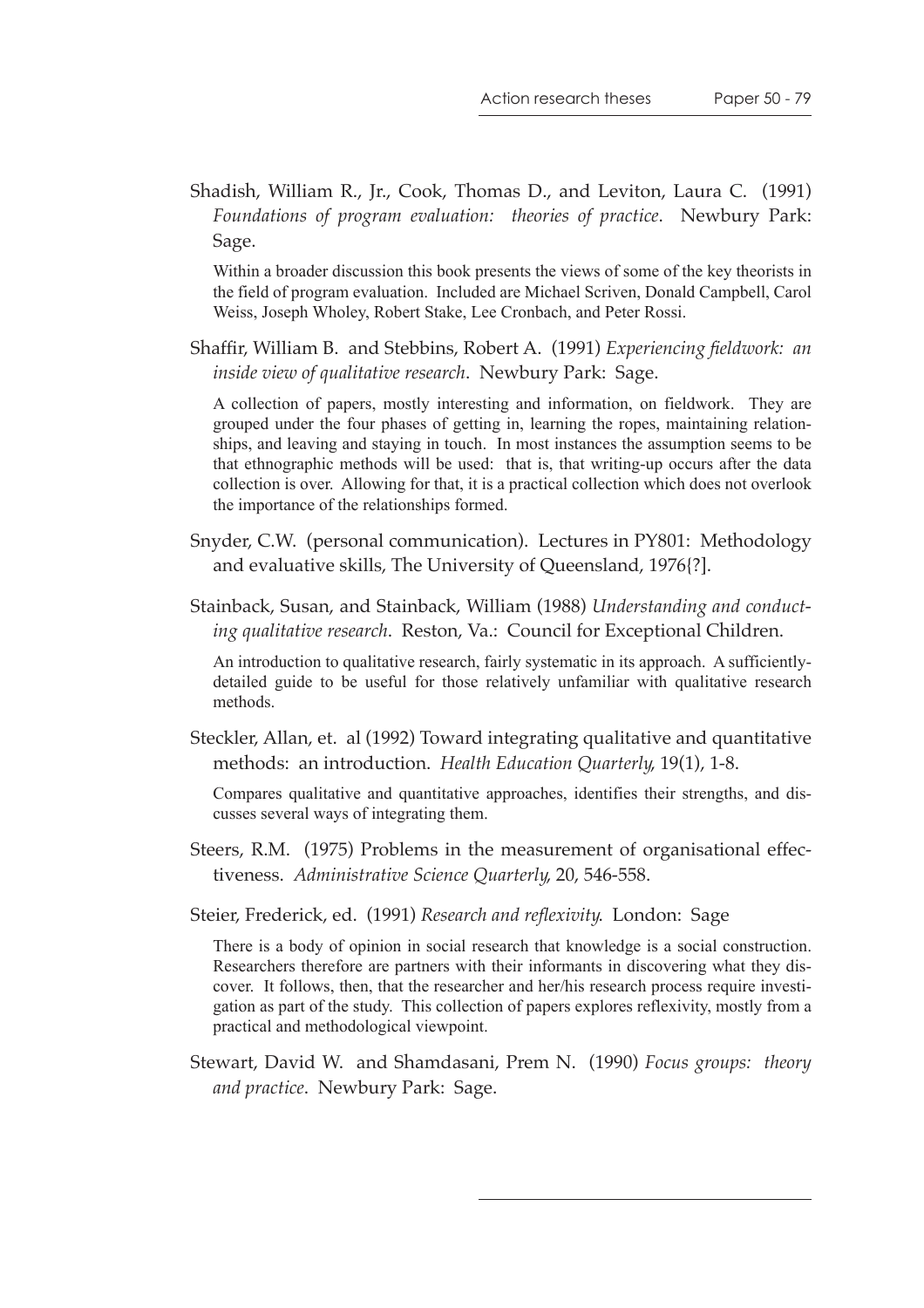Stewart, Valerie and Stewart, Andrew, with Fonda, Nickie (1981) *Business applications of repertory grid*. London: McGraw-Hill.

A description of applications of personal construct theory and repertory grid methodology in corporate settings.

Stone, Eugene F. (1986) Research methods in industrial and organisational psychology: selected issues and trends. In C.L. Cooper and I.T. Robertson, *International review of industrial and organisational psychology 1986*. New York: Wiley.

A strong advocate of quantitative and experimental approaches to research in industrial and organisational psychology.

Strauss, Anselm (1987) *Qualitative analysis for social scientists*. Cambridge: Cambridge University Press.

The emphasis is on how to analyse and interpret qualitative data.

• Strauss, Anselm, and Corbin, Juliet (1990) *Basics of qualitative research: grounded theory procedures and techniques*. Newbury Park: Sage.

This books presents a reasonably detailed description of a particular approach to data collection. It particularly emphasises interpretation and theory building. Grounded theory is theory closely related to field data: without using their particular method, you may find that the issues they discuss have relevance to your own research.

Stufflebeam, D.L. (1972) Should or can evaluation be goal free? *Evaluation Comment*, 13, 4-5.

Compare Scriven (1972, 1991).

Suchman, E.A. (1967), *Evaluative research: principles and practice in public service and social action programs* . New York: Russell Sage Foundation.

As with most of the early accounts of evaluation, it was seen as research rather than intervention. The title "evaluation research" was common at the time, and reveals the orientation. Compare this, for instance, to the more recent review article by Cook and Shadish (1986).

- Susman, G. (1983) Action research: a sociotechnical systems perspective. In G. Morgan, ed., *Beyond method*. Beverly Hills, Ca.: Sage.
- Susman, G., and Evered, R. (1978) An assessment of the scientific merit of action research. *Administrative Science Quarterly*, 23(4), 582-603.

Argues for the legitimacy of action research as science by locating its philosophical bases in praxis (e.g. Habermas), hermeneutics (i.e. alternating between whole and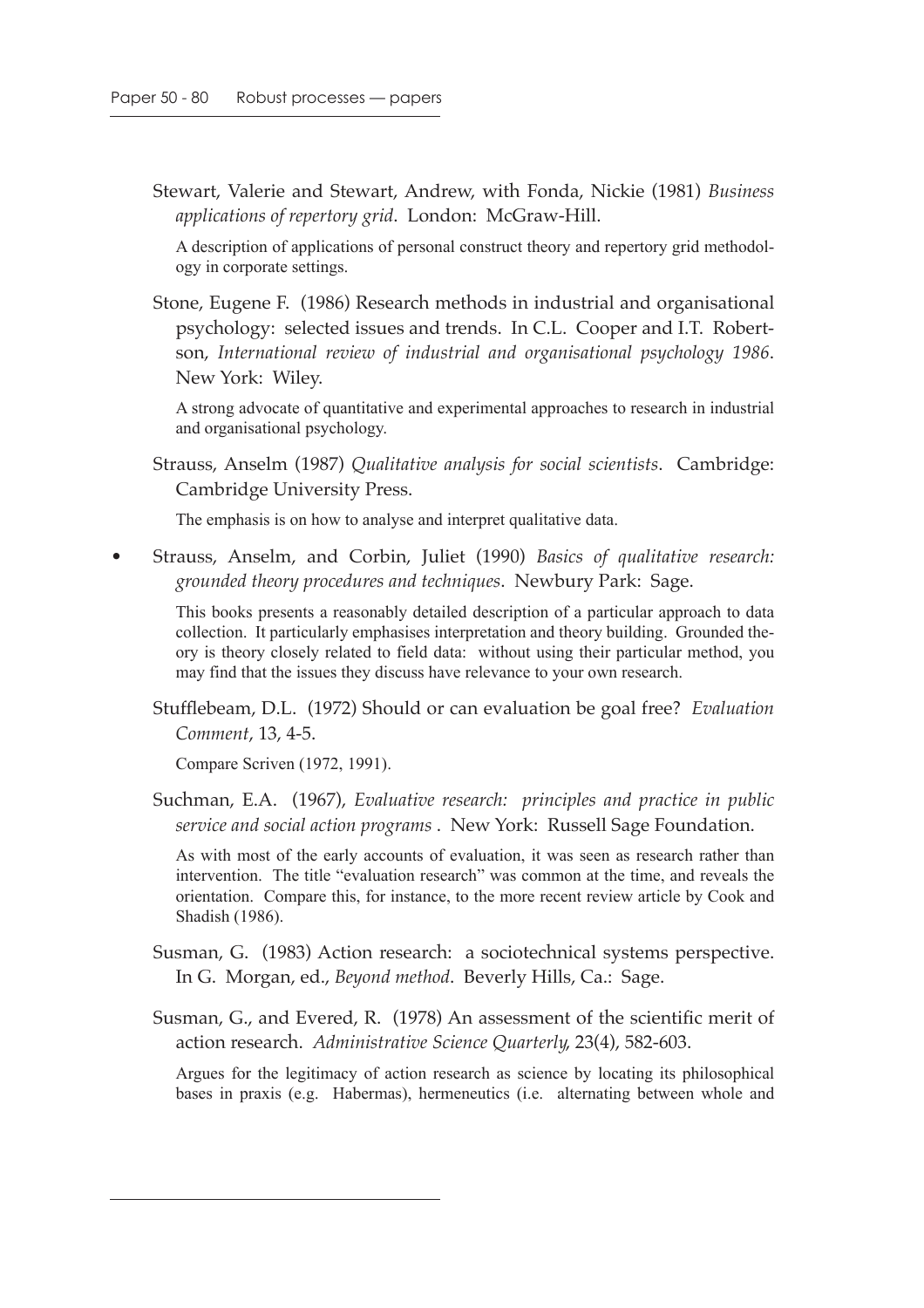parts in a dialectic process), existentialism (choice and values as part of action), process philosophies, and phenomenology (subjective experience as the basis of knowledge).

- Taylor, Steven J. (1984) *Introduction to qualitative research methods: the search for meanings*, 2nd edition. New York: Wiley.
- Tesch, Renata (1990) *Qualitative research: analysis types and software tools*. London: Falmer Press.
- Thompson, Briony M., Donohue, K.J., and Waters-Marsh, T.F. (1992) *Qualitative and quantitative approaches to understanding managers' perceptions of organisational environments*. Paper presented at the 27th Australian Psychological Society Annual Conference, Armidale, September 1992.

A study in which quantitative and qualitative techniques complemented each other. The qualitative technique was convergent interviewing, which added to the data available from quantitative approaches.

- Ulrich, W. (1983) *Critical heuristics of social planning: a new approach to practical philosophy*. Bern: Haupt.
- van Beek, P.G.H. (1989), *Managing knowledge systems involving QDPI: an application of soft system analysis to three case studies within the Queensland Department of Primary Industries*. University of Queensland. Dept. of Agriculture, Thesis, MAgrSt.
- Van Maanen, John, ed. (1983) *Qualitative methodology*. Beverly Hills, Ca.: Sage.

A collection of papers, updated from a special edition of Administrative Science Quarterly, on different aspects and applications of qualitative methods. Almost all are readable; some present a carefully-argued case for using their particular form of qualitative methodologies. Van Maanen's final epilogue is well worth reading.

- Van Maanen, John; Dabbs, James M.; and Faulkner, Robert R. (1982) *Varieties of qualitative research*. Beverly Hills, Ca.: Sage.
- Van Maanen, John; Manning, Peter K.; and Miller, Marc L. (1986) Qualitative research methods series. Newbury Park: Sage.

This isn't a book or journal. It's an extremely valuable series of monographs on qualitative research. Those that I have read combine attention to practicability with theoretical soundness and readability. For example, see Fielding and Fielding (1986), Kirk and Miller (1986), McCracken (1988), Richardson (1990), Weller and Romney (1988), and Wolcott (1990).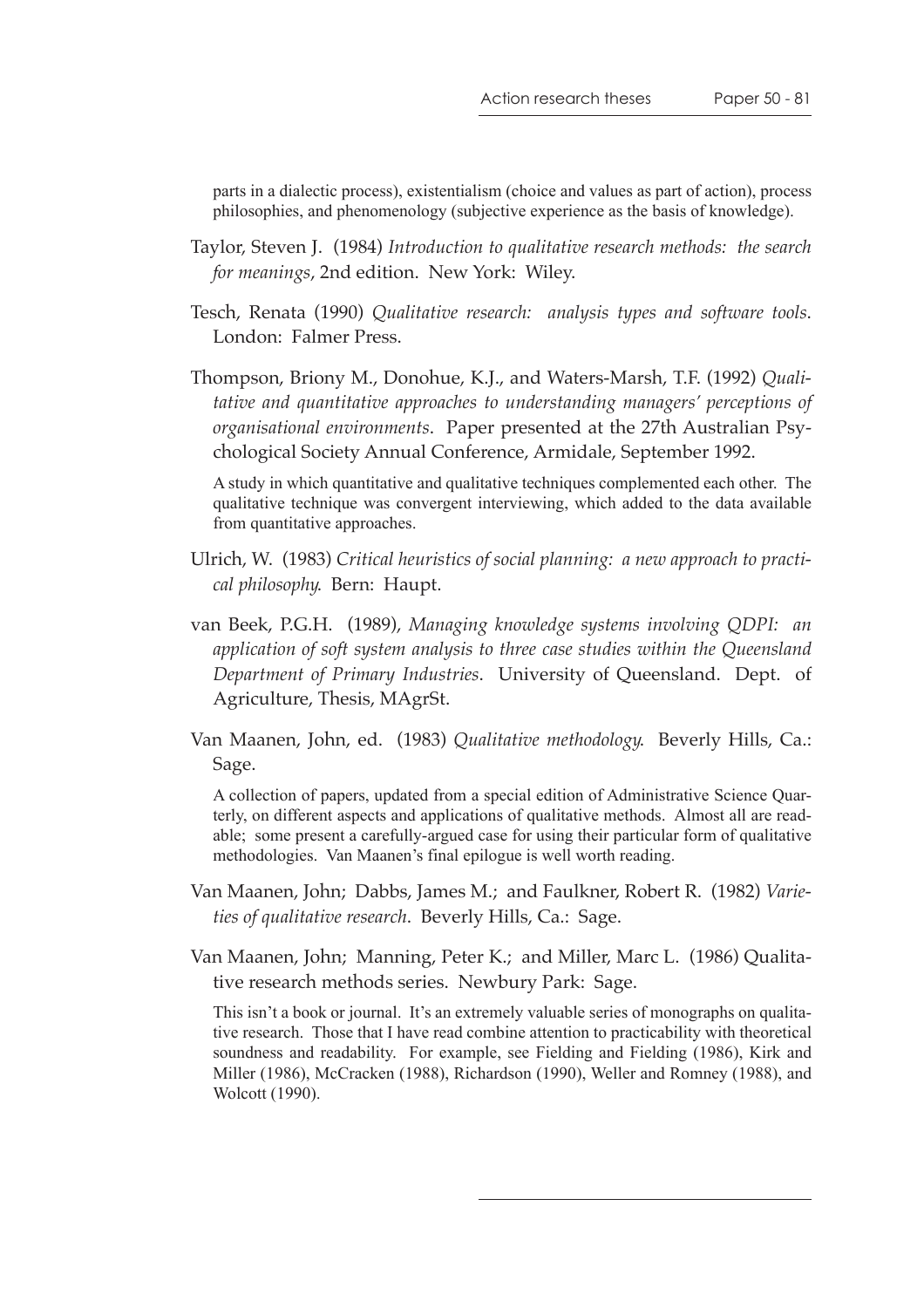Wadsworth, Yoland (1984) *Do it yourself social research*. Melbourne: Victorian Council of Social Service and Melbourne Family Care Association.

An easy-to-read account written primarily for lay researchers.

Wadsworth, Yoland (1991) *Everyday evaluation on the run*. Melbourne: Action Research Issues Assn. Inc.

A very practical account which says a lot in few pages.

• Walker, Robert, ed. (1985) *Applied qualitative research*. Gower, Aldershot.

As well as presenting some general principles of qualitative research, this collection of papers describes some particular techniques. Those addressed include depth interviews, group interviews, participant observation, and projective techniques in market research. There is a final paper on evaluation qualitative research.

Warren, Carol A.B. (1988) *Gender issues in field research*. Newbury Park: Sage.

Watson, Richard B. (1992) The nature and construction of conceptual models in soft systems methodology. In C.S. Bruce and A.M. Russell, *Transforming tomorrow today* (2nd World Congr. on Action Learning). Brisbane: ALARPMA. [423-426]

Soft systems methodology requires developing an ideal model to achieve the same functions that the studied systems intends to achieve. This is, in my view, the least robust stage in Checkland's process. This paper offers some guidelines on how to go about it.

Weber, Robert Philip (1990) *Basic content analysis*. Newbury Park: Sage.

Weller, Susan C. & Romney, A. Kimball (1988) *Systematic data collection*. Newbury Park: Sage.

This document sits on the border between qualitative and quantitative research. That is, it is directed primarily to techniques which can be used to collect qualitative data and then categorise and interpret it, typically as frequencies.

• Whyte, William Foote (1991) *Participatory action research*. Newbury Park: Sage.

A collections of papers, some of them case studies, of research conducted using participatory action research. A complete section deals with research in agriculture.

•• Whyte, William Foote (1991) *Social theory for action: how individuals and organisations learn to change*. Newbury Park: Sage.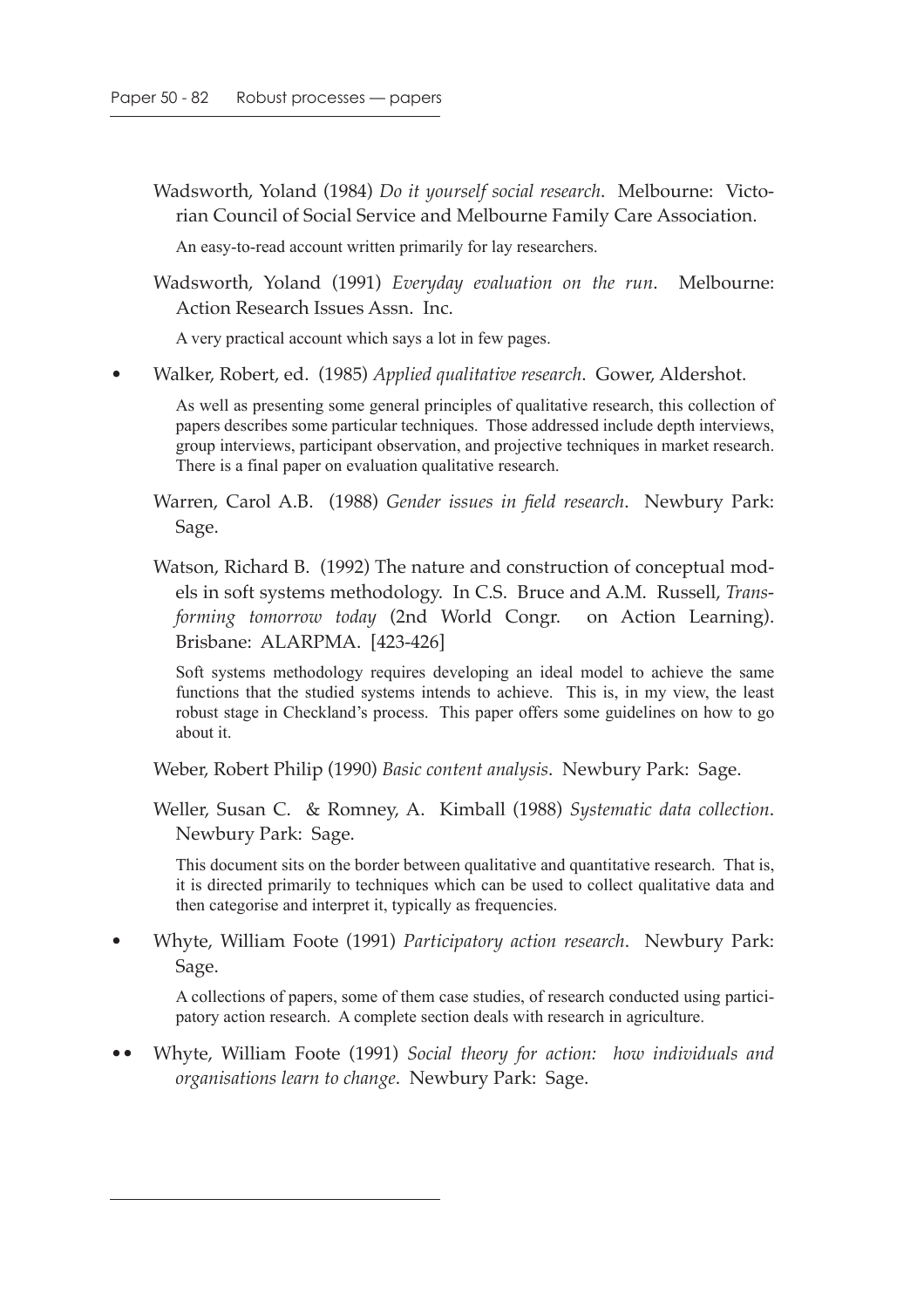An account of an action research approach to the management of change, from one of the leading writers in the field. The emphasis is on participative action research in agricultural and organisational settings, using methods which integrate theory and practice.

- Williams, David D., ed. (1986) *Naturalistic evaluation*. San Francisco: Jossey-Bass.
- Winter, Richard (1989) *Learning from experience: principles and practice in action research*. London: Falmer Press.

Discusses the principles of action research, and then presents some examples to illustrate the approach. The main focus is on educational research, but the issues addressed have wider relevance.

•• Wolcott, Harry F. (1990) *Writing up qualitative research*. Newbury Park: Sage.

This is a well-crafted account of how to go about writing up qualitative research reports, including theses. It is full of practical hints and encouragement while recognising that good writing is usually the result of careful rewriting and rewriting and rewriting. Much good research is spoiled by being poorly written: this offers some ways of doing justice to the research.

- Wortman, P.M. (1983) Evaluation research: a methodological perspective. *Annual Review of Psychology*, 34, 223-260.
- Yeaton, William H., and Wortman, Paul M., eds. (1984) *Issues in data synthesis*. San Francisco: Jossey-Bass.
- Yin, R. (1984) *Case study research: design and methods*. Beverly Hills: Sage.
- Zuber-Skerritt, Ortrun, ed. (1991a) *Action research for change and development*. Aldershot: Gower.

Ortrun Zuber-Skerritt is the centre of a network of people developing action research methods in Queensland. She is a prolific writer in the field, and is currently [1993] attached to the Tertiary Education Institute at the University of Queensland, where she has originated a number of action research studies in higher education. Her approach is based on that of Kemmis and McTaggart (see above), supplemented by a substantial European literature. This is a collection of papers, preceded by Ortrun's own introduction.

- Zuber-Skerritt, Ortrun, ed. (1991b) *Action learning for improved performance*. Brisbane: Aebis.
- Zuber-Skerritt, Ortrun (1992a) *Action research in higher education: examples and reflections*. London: Kogan Page.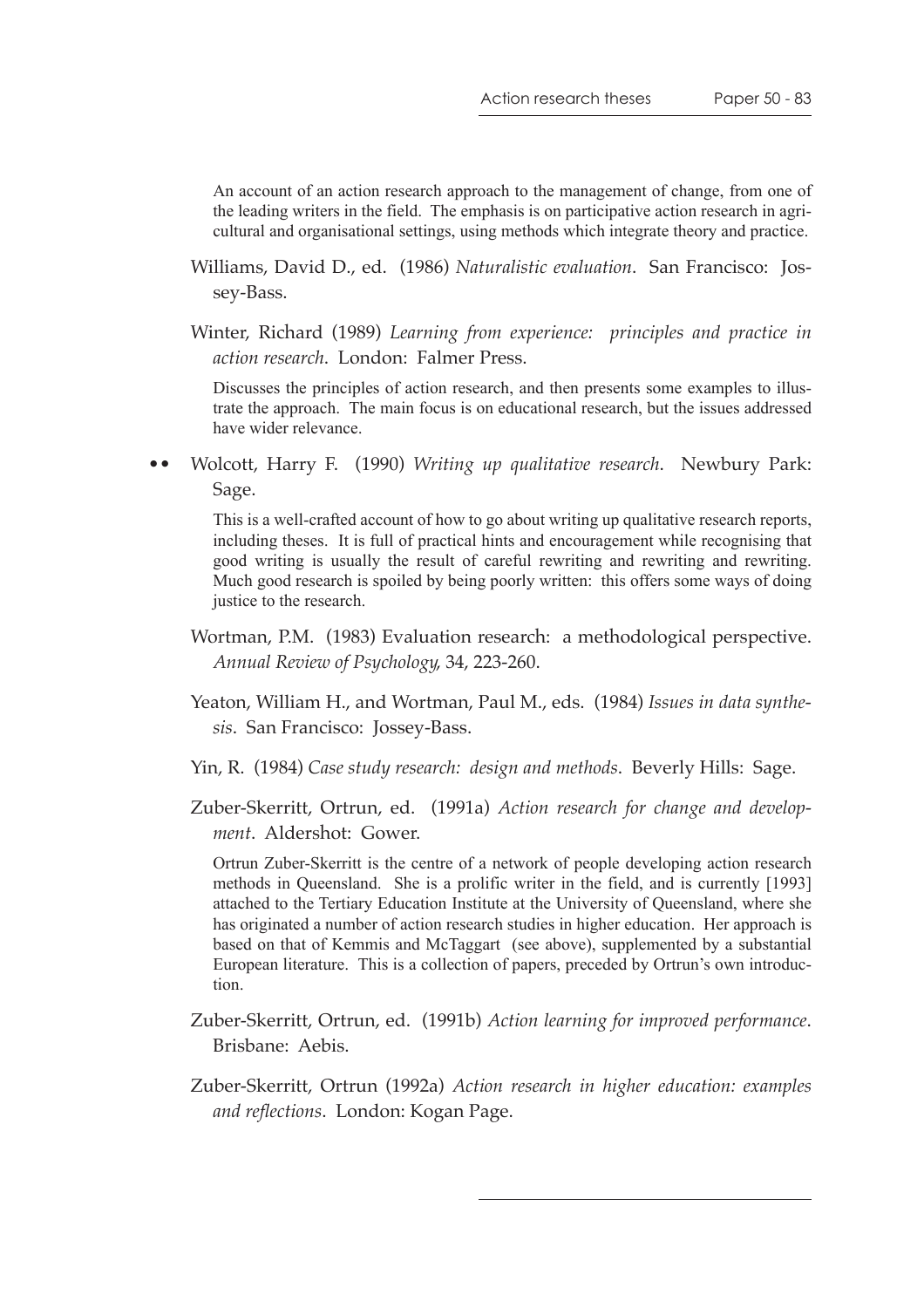Drawing on the experience of many action research and action learning projects at the University of Queensland, the author demonstrates how learning and teaching can be improved by academics supported by professional development staff.

Zuber-Skerritt, Ortrun (1992b) *Professional development in higher education: a theoretical framework for action research*. London: Kogan Page.

Ortrun Zuber-Skerritt is currently at the Tertiary Education Institute at the University of Queensland. She here details her own theoretical model of action research as she applies it in higher education. She draws on Revan's theories of action learning, Kelly's Personal Construct theory, Kolb's theory of experiential learning, and the critical theory of the Frankfurt School of philosophy.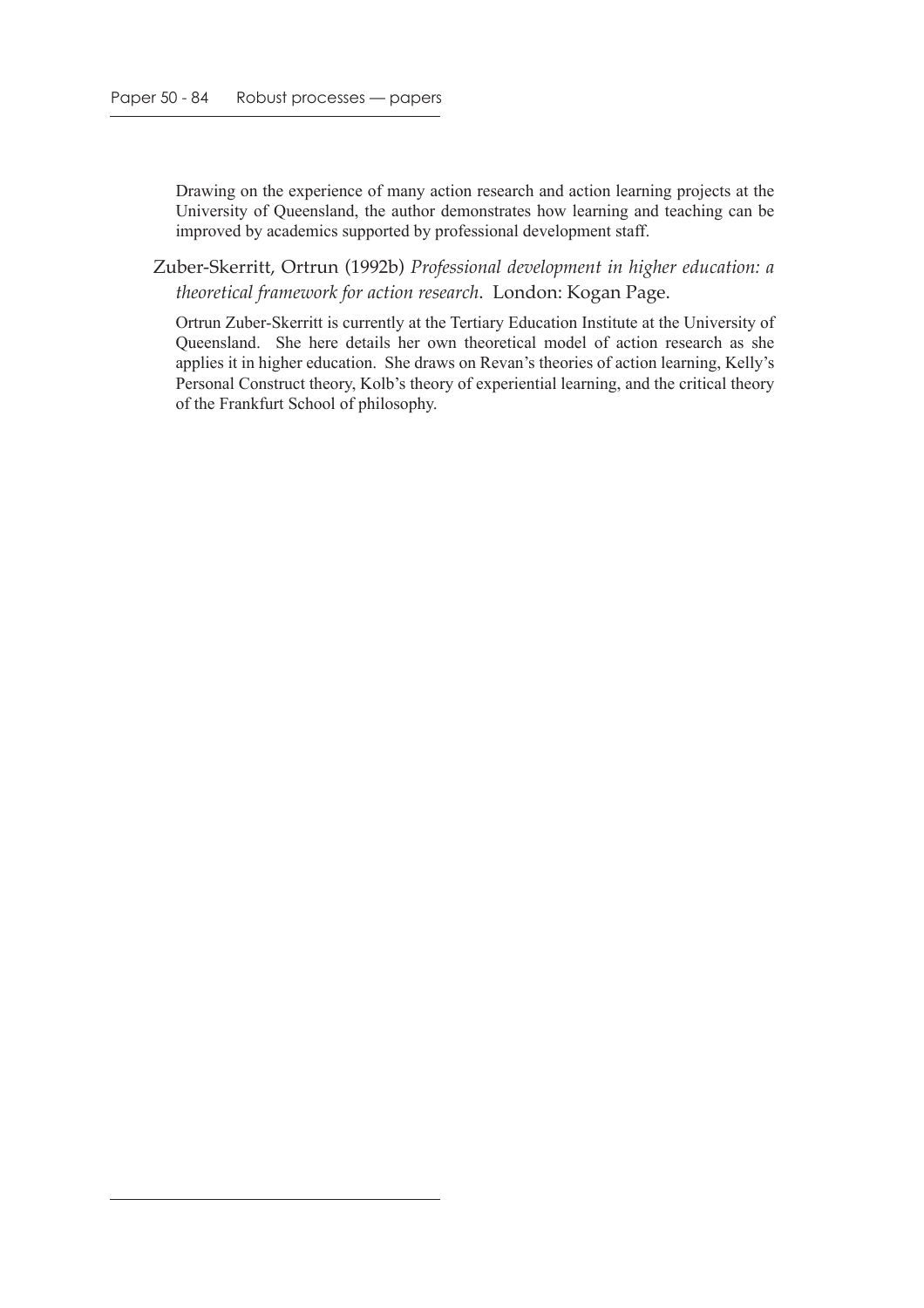## **Afterword**

My intention in this afterword is twofold. I wish to make my own biases more explicit. I also wish to identify some issues which I chose to omit from the body of the paper. In addition, this gives me the opportunity to provide some background.

The body of this document began as a brief account of how to do an action research thesis. It was triggered by a number of events happening in close proximity. Preparing a paper on qualitative evaluation led me to think about the sources of responsiveness in action research. Helping to start a series of action research case studies in monograph form built on this thinking. Then two events happened in close proximity. A number of fourth year theses I supervised received almost uniformly low marks although in my eyes their quality varied substantially. And I volunteered to provide some documentation for coursework masters dissertations using action research, to accompany a similar document for other forms of thesis which my colleague Phyllis Tharenou prepared.

This particular document originated as a document for people enrolled in the fourth year of a qualification in psychology. That was the urgent priority at the time. After completing it, I realised it was suitable for coursework masters dissertations too. By then it had become larger than intended; but perusing it persuaded me that the length was justified by the topic.

In its present form it is intended for anyone planning an action research study for thesis purposes. Its target audience consists of people enrolled at the University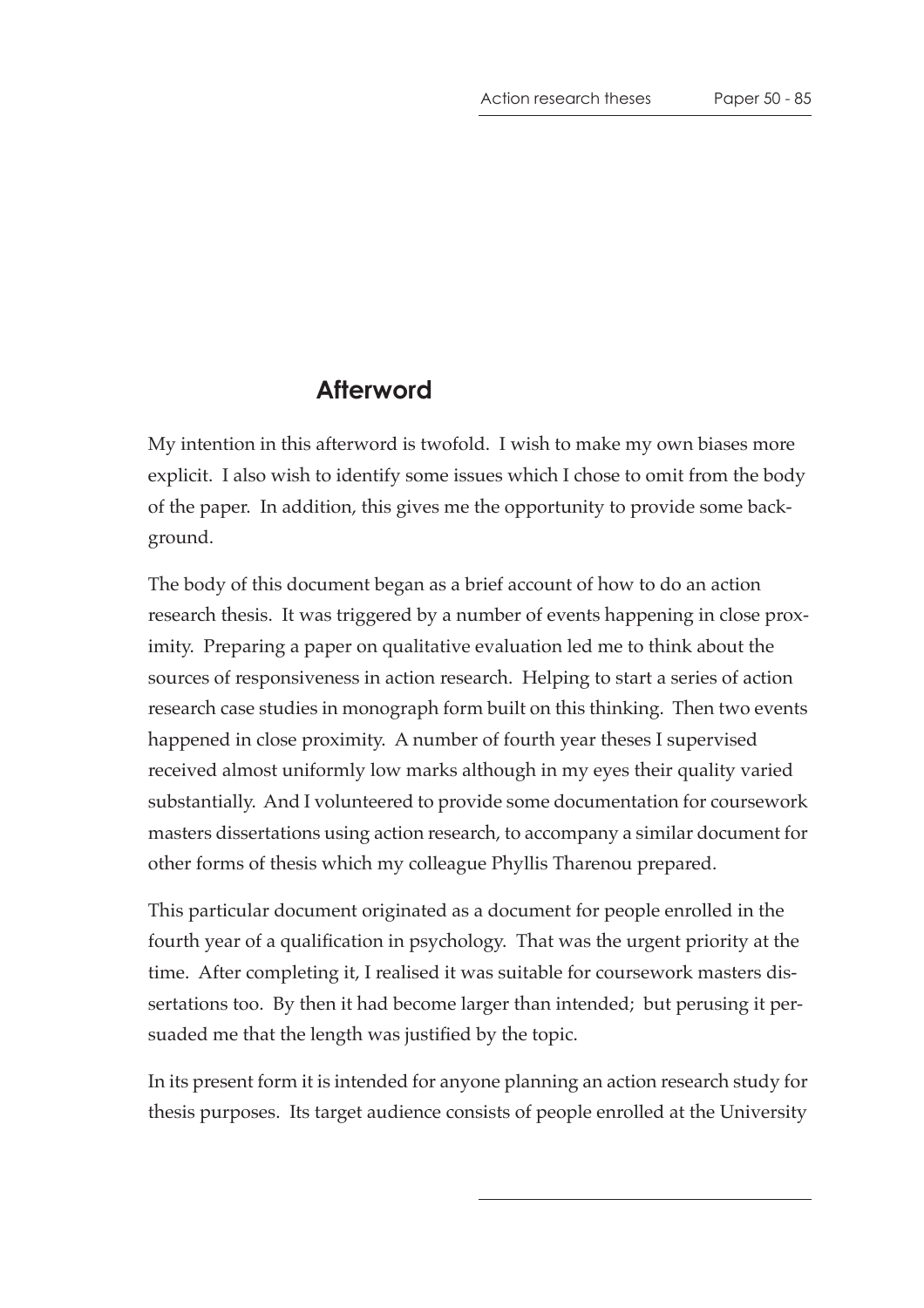of Queensland, but some readers convinced me that its application was wider than that too. I had some very encouraging responses from people outside psychology, and at other educational institutions. So here it is.

I enjoyed enormously the reading and thinking that accompanied it. Writing it was rather more painful. In particular I found myself being selective in the information I provided. I think the reasons for my selectivity have something important to say about the paradigm conflict between the dominant experimental and quasi-experimental scientific culture and the counter-cultures which include action research.

Within current philosophy of science it appears that positivism has been replaced by post-positivism (and a range of other philosophies). It is also clear that a large and growing literature in the social sciences is taking those alternative philosophies as a starting point for developing an alternative paradigm. I had caught glimpses of this at a conference on organisational culture during 1991. Some participants actually argued that there was no longer any objective grounds on which one research paradigm could be preferred over another. The only remaining criterion, they thought, was aesthetics. This seemed to me an inadequate basis on which to gauge a theory or explanation (though I prefer the aesthetic to the unaesthetic).

I experienced some difficulty in writing this document. Part of it was to do with the conclusions being drawn in some of the social science literature — conclusions which to my mind were not adequately supported by the arguments which accompanied them. The other was in deciding what to include in this paper. I can use both of them to illustrate my own position rather more fully than I have chosen to do in the body of this document. In other words, this afterword constitutes something of my own reflection on what preparing this paper has meant to me. To take them in turn ...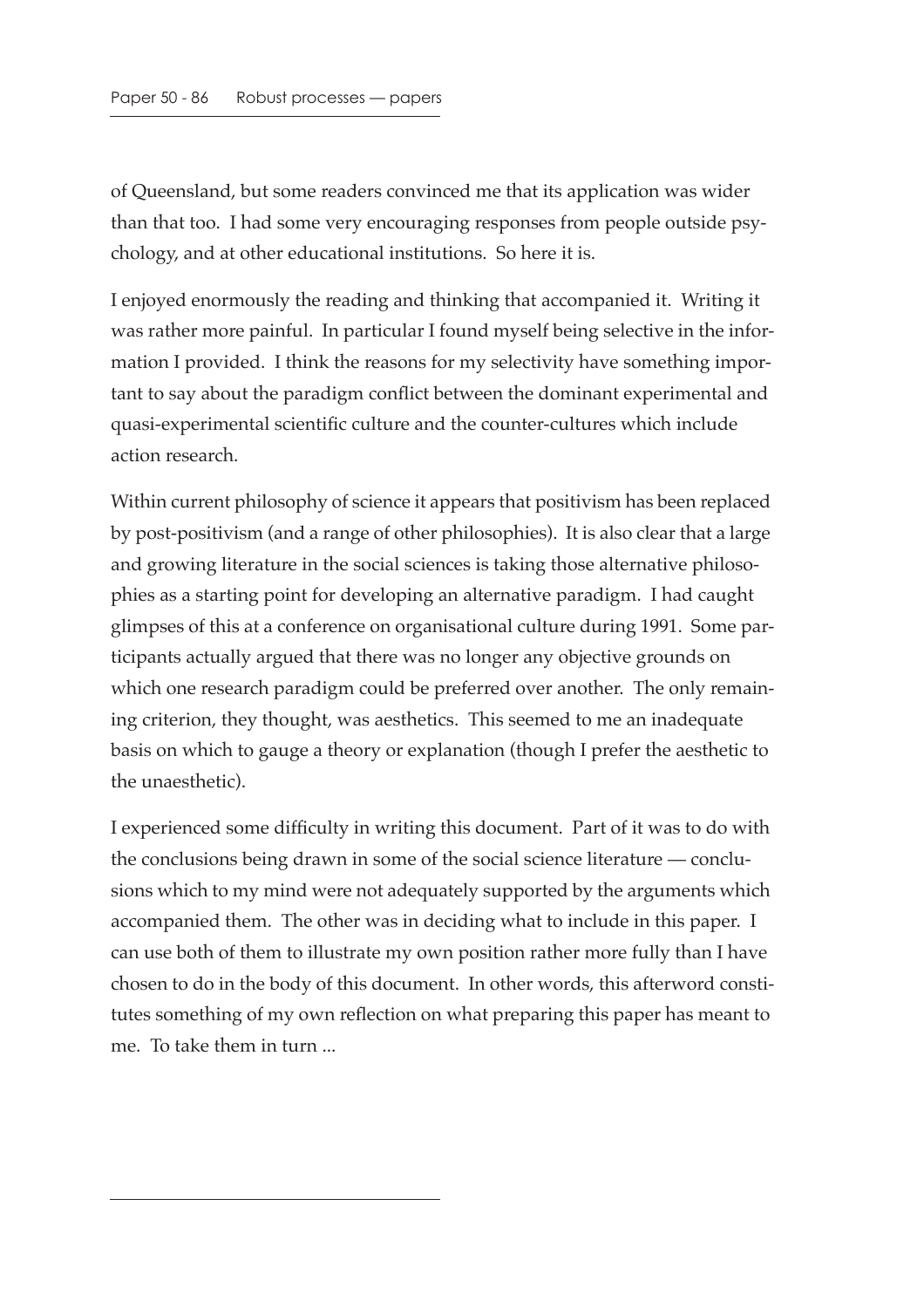Although it would take a longer argument than I am prepared to present here, it is clear to me that positivist research is superb for some research settings and purposes, and clearly unsuited to others. It seems to me, further, that any research paradigm has to take some of its beliefs on trust. In other words, every research paradigm is instructed to some extent by ideology. For many researchers this ideology appears to be held in large part as a set of beliefs without reason. In saying this, I don't think I am really adding anything to views which appear as mainstream views in the current philosophical literature.

My experience suggests to me that social change requires a non-positivist approach. This was confirmed by my reading. It appears that many academics who find themselves in the role of change agents are led eventually towards a more flexible approach to research. However, while in sympathy with the actual processes they used in field settings, I thought their supporting arguments were sometimes inadequate.

Constructivism provides one example. The positivist view, or so it seems to me, depends upon reality being directly knowable. Many researchers are opposing this with a view that our theories and language inevitably colour what we see. From this starting point some of them seem almost to conclude that one view is therefore as good as another. Both of these opposing positions appear to me to be polarities which beg resolution.

It seems apparent to me that my mental frameworks colour what I observe. But just as apparent, reality has some influence on my perception. To phrase it differently, my frameworks and reality each account for some of the variance in what I perceive. What is needed, it seems to me, is a philosophy that allows both of these to have a role. I was encouraged to find such views expressed in the philosophical literature.

The disappointment is that, for the most part, these are not issues in the psychological literature. Presumably psychological researchers read and think and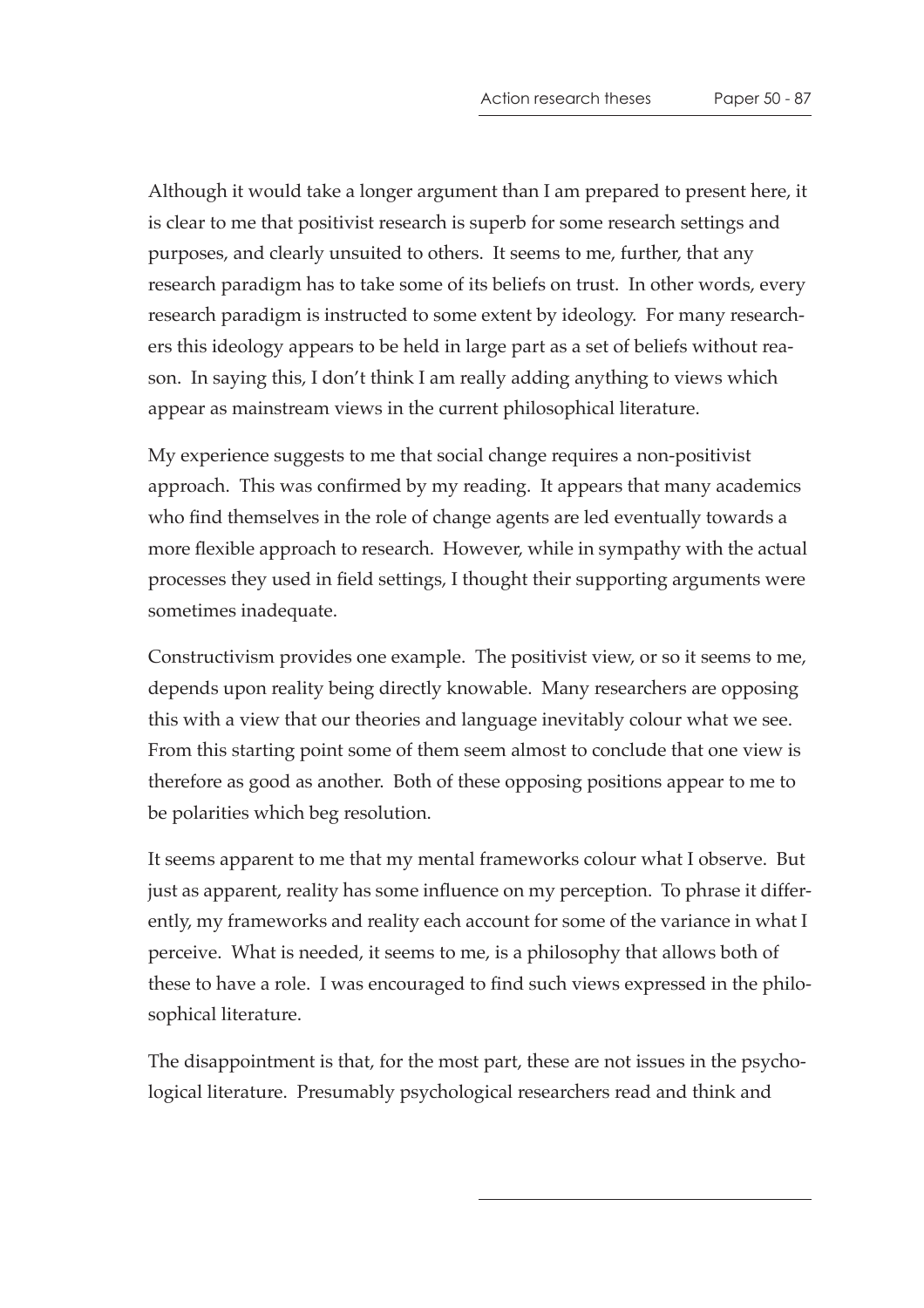observe. But it doesn't reveal itself often in their literature or, as far as I can tell, in their teaching. This was part of my difficulty. How was I to address this clearly and economically? Eventually I decided to omit it from this version of the paper.

More salient for me was the issue of how to address a counter-cultural paradigm at all. There are compelling reasons, I believe, to offer an alternative research paradigm *for some purposes*. Action research provides such a paradigm, and offers practical benefits to practitioners. (It is clear enough, as I explain in the body of this paper, that most practitioners don't do much formal research. The most likely reason is that they don't find the research methods they have been taught to be easily integrated into their practice.) But action research is countercultural. How was I to provide enough information for people doing action research theses without raising the defensiveness of some of my colleagues?

I eventually settled for a sort of dishonesty: a dishonesty, at least, of being selective in what I said. I have focussed on providing enough information for people to make an informed choice about their research methodology. If they decide to use action research, I think I have provided enough guidance for them to reduce the risk in so doing.

What I have chosen *not* to do is: to provide a sufficient challenge to some research paradigms for some purposes; to confront the unstated (and often inadequately-substantiated) ideology which many practitioners have been taught; to label the teaching of that ideology as the unintended indoctrination which I believe it is. For their survival, I think, people writing theses have to be dishonest in presenting their own views. To placate their examiners they have to make a weaker argument than logic allows.

To paraphrase the social psychologist Elliot Aronson, if someone *knows* something is true, without knowing the reasons, then evidence is irrelevant. Confronting such views with evidence and good argument is unproductive. By not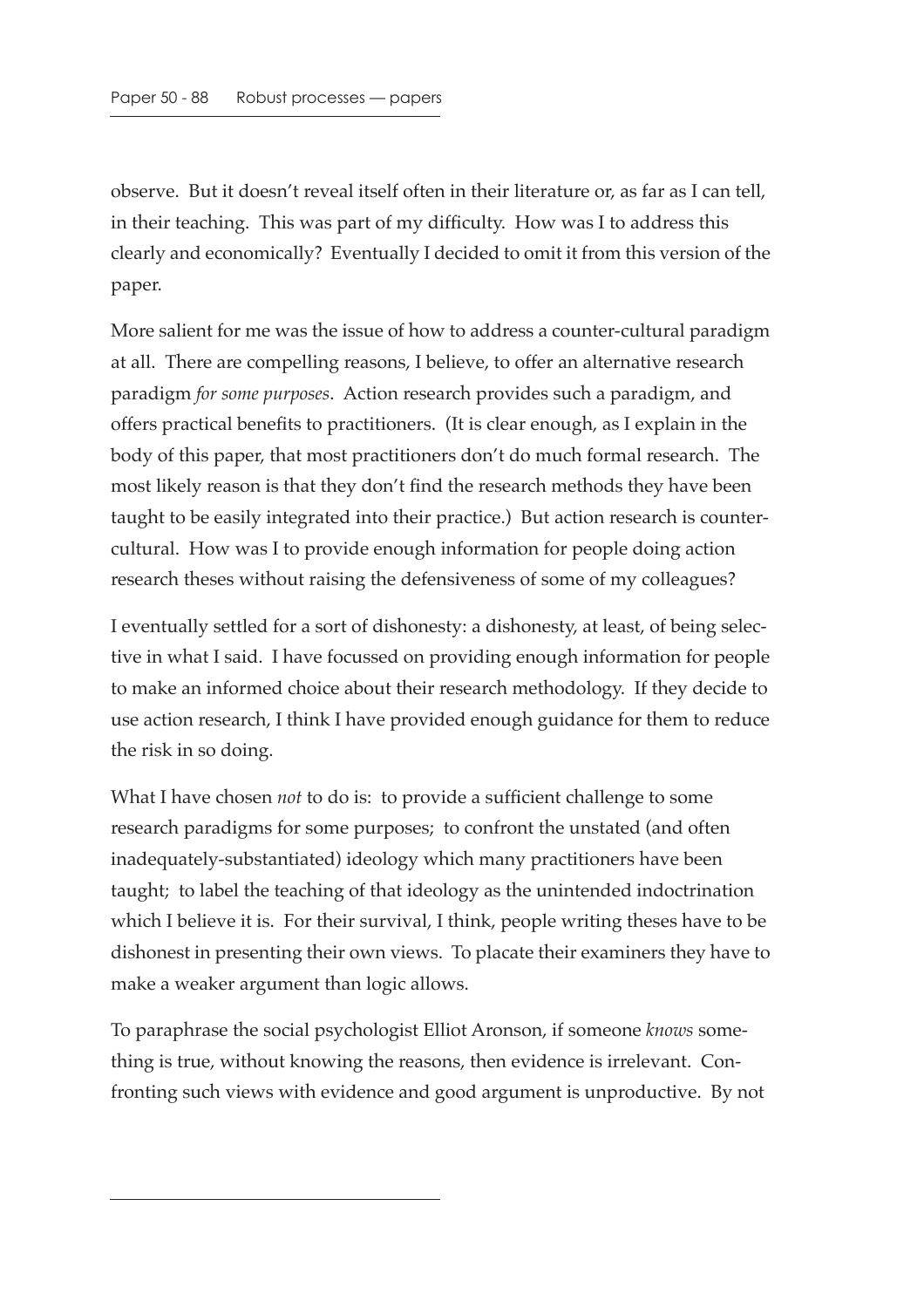addressing the philosophical foundations of research, it seems to me that some methodological teaching inevitably has become something of an ideology.

However, in this afterword let me try to make my own views clearer than I chose to in the body of this document. It seems to me that to judge a research paradigm, it is reasonable to take into account the purpose of the research. To test precise causal hypotheses, fully experimental designs seem most appropriate. It then makes sense to conduct the research in a laboratory where you have sufficient control over the variables. On the other hand, traditional research methods seem ill-suited to achieving understanding and change simultaneously in the field. For these, it seems more appropriate to use a research paradigm which can cope with fuzziness and complexity.

These paradigms don't have equivalent status. You can still safely do positivist research (despite the belief of some contemporary philosophers of science that it is dead). You can have it judged on its merits, or even to some extent sympathetically. There are venues in which it can be published. It has high status.

Action research? It isn't understood. It's difficult to do well. It's not easily publishable. It just happens to be a far better paradigm *in some situations and for some purposes*, as other paradigms are in other situations and for other purposes.

Aronson, E. (1972) *The social animal*, New York: Freeman.